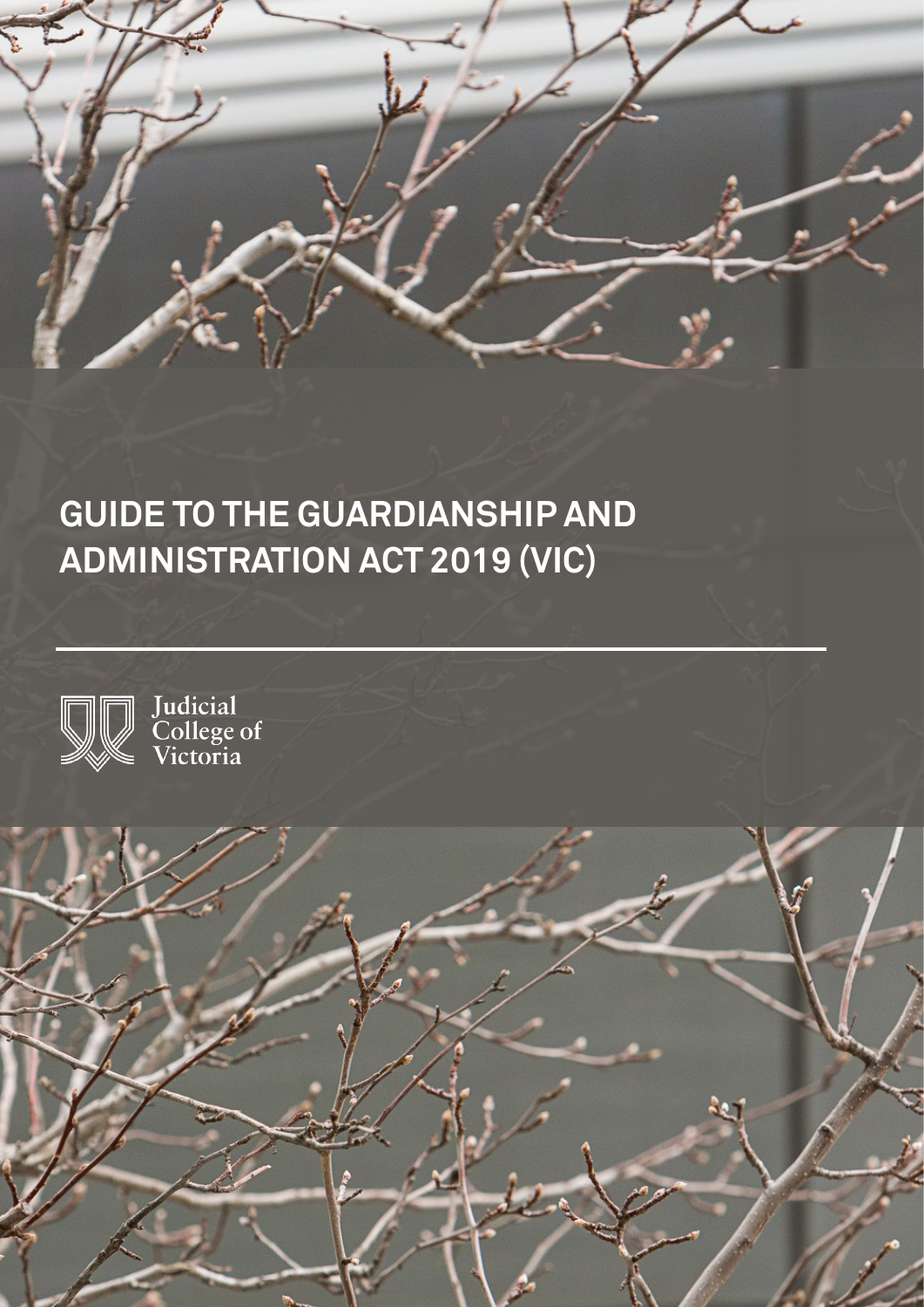

# Table of Contents

| $\mathbf{1}$   |                                                                           |  |
|----------------|---------------------------------------------------------------------------|--|
| 1.1            |                                                                           |  |
| 1.2            |                                                                           |  |
| 1.3            |                                                                           |  |
|                |                                                                           |  |
| $\overline{2}$ |                                                                           |  |
| 2.1            |                                                                           |  |
| 2.1.1          |                                                                           |  |
| 2.1.2          |                                                                           |  |
| 2.1.3          |                                                                           |  |
| 2.2            |                                                                           |  |
| 2.3            |                                                                           |  |
| 2.4            |                                                                           |  |
| 2.4.1          |                                                                           |  |
| 2.4.2          |                                                                           |  |
| 2.4.3          |                                                                           |  |
|                |                                                                           |  |
| 3              |                                                                           |  |
| 3.1            |                                                                           |  |
| 3.1.1          |                                                                           |  |
| 3.1.2          | Court-referred applications for guardianship and administration orders 19 |  |
| 3.2            |                                                                           |  |
| 3.2.1          |                                                                           |  |
| 3.2.2          |                                                                           |  |
| 3.3            |                                                                           |  |
| 3.3.1          |                                                                           |  |
| 3.3.2          |                                                                           |  |
| 3.3.3          |                                                                           |  |
| 3.3.4          |                                                                           |  |
| 3.4            |                                                                           |  |
| 3.5            |                                                                           |  |
| 3.5.1          |                                                                           |  |
| 3.5.2          |                                                                           |  |
| 3.5.3          | Order for represented person to comply with guardian's decisions 27       |  |
| 3.5.4          |                                                                           |  |
| 3.5.5          |                                                                           |  |
| 3.6            |                                                                           |  |
| 3.6.1          |                                                                           |  |
| 3.6.2          |                                                                           |  |
| 3.6.3          |                                                                           |  |
| 3.6.4          |                                                                           |  |
| 3.6.5          |                                                                           |  |
| 3.7            |                                                                           |  |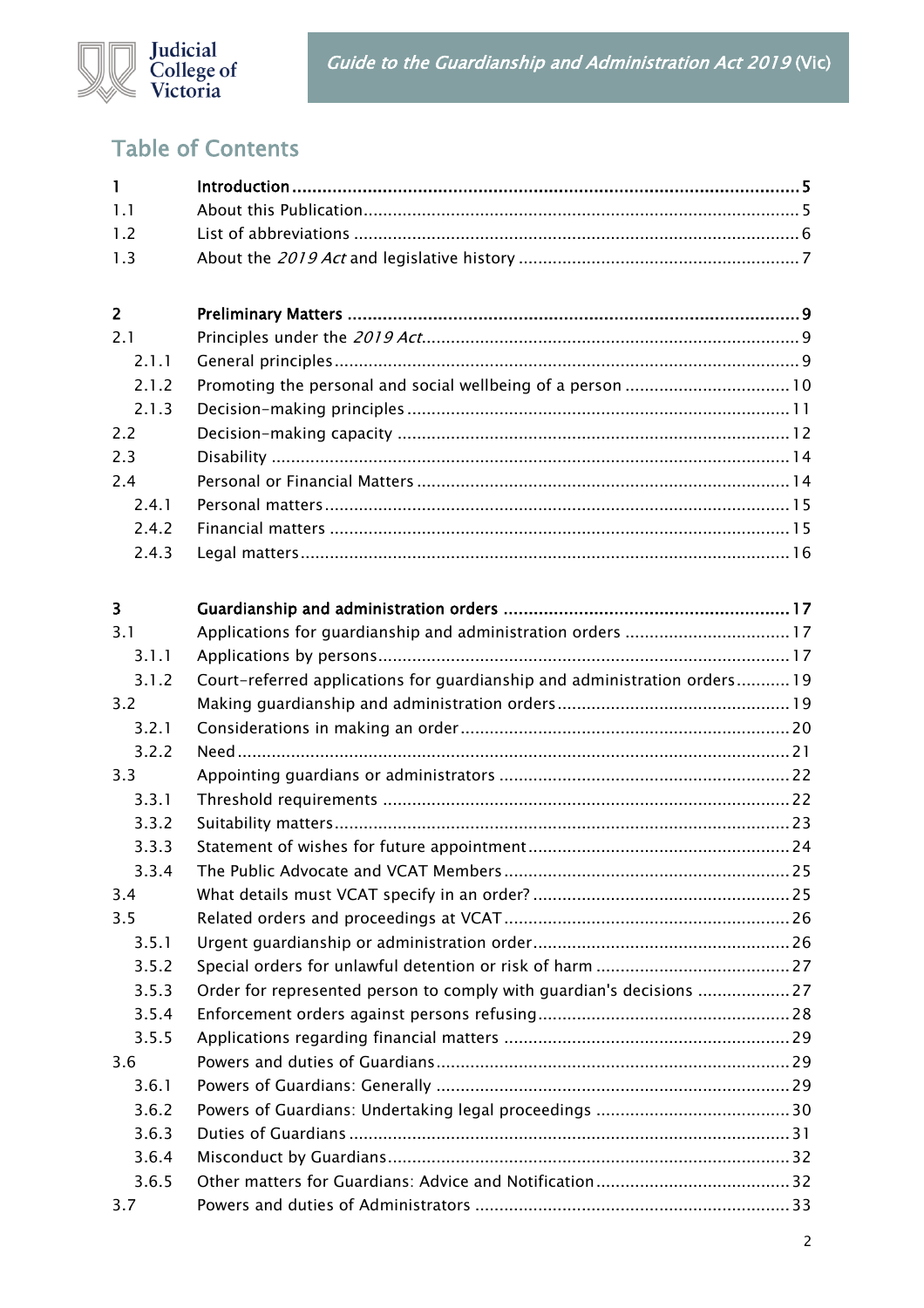Guide to the Guardianship and Administration Act 2019 (Vic)



| 3.7.1           |                                                                                                                                                 |  |
|-----------------|-------------------------------------------------------------------------------------------------------------------------------------------------|--|
| 3.7.1.1         |                                                                                                                                                 |  |
| 3.7.1.2         |                                                                                                                                                 |  |
| 3.7.1.3         |                                                                                                                                                 |  |
| 3.7.1.4         |                                                                                                                                                 |  |
| 3.7.1.5         |                                                                                                                                                 |  |
| 3.7.1.6         |                                                                                                                                                 |  |
| 3.7.1.7         |                                                                                                                                                 |  |
| 3.7.2           |                                                                                                                                                 |  |
| 3.7.2.1         |                                                                                                                                                 |  |
| 3.7.2.2         |                                                                                                                                                 |  |
| 3.7.2.3         |                                                                                                                                                 |  |
| 3.7.2.4         |                                                                                                                                                 |  |
| 3.8             |                                                                                                                                                 |  |
| 3.8.1           |                                                                                                                                                 |  |
| 3.8.2           | Notification of death of represented person or expiry of administration order 43                                                                |  |
| 3.8.3           | Entitlements of former represented persons and obligations of administrators. 44                                                                |  |
| 3.8.4           |                                                                                                                                                 |  |
| 3.8.5           |                                                                                                                                                 |  |
| 3.8.6           | Civil Proceedings in the Supreme, County or Magistrates Court 47                                                                                |  |
| 4<br>4.1<br>4.2 | Applications for supportive guardianship and administration orders 48<br>Court-referred applications for supportive guardianship and supportive |  |
|                 |                                                                                                                                                 |  |
| 4.3             | Granting supportive guardianship and supportive administration orders 50                                                                        |  |
| 4.4             |                                                                                                                                                 |  |
| 4.4.1           |                                                                                                                                                 |  |
| 442             | Power of communicating information about the supported person  53                                                                               |  |
| 4.4.3           |                                                                                                                                                 |  |
| 4.4.4           |                                                                                                                                                 |  |
| 4.5             |                                                                                                                                                 |  |
| 4.6             | Other matters relating to supporters: Advice and Renumeration 55                                                                                |  |
| 5               |                                                                                                                                                 |  |
| 5.1             |                                                                                                                                                 |  |
| 5.2             |                                                                                                                                                 |  |
| 5.3             |                                                                                                                                                 |  |
| 5.4             |                                                                                                                                                 |  |
| 5.5             |                                                                                                                                                 |  |
| 5.6             |                                                                                                                                                 |  |
| 5.7             | Renewing and revoking orders, and interactions with other proceedings  61                                                                       |  |
|                 |                                                                                                                                                 |  |
| 5.7.1           |                                                                                                                                                 |  |
| 5.7.2           |                                                                                                                                                 |  |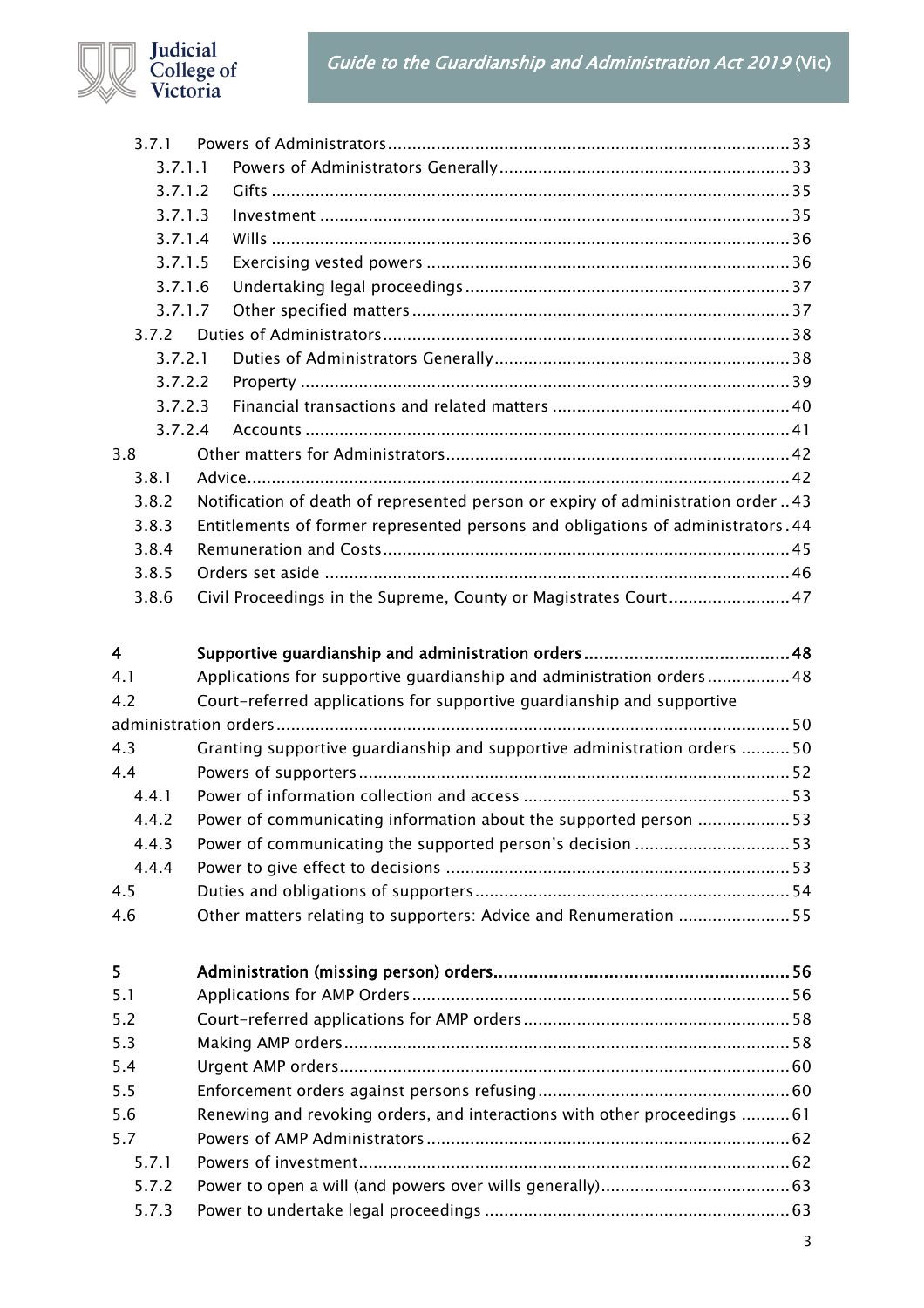# Guide to the Guardianship and Administration Act 2019 (Vic)



| 5.7.4          |                                                                                 |  |
|----------------|---------------------------------------------------------------------------------|--|
| 5.7.5          |                                                                                 |  |
| 5.8            |                                                                                 |  |
| 5.8.1          |                                                                                 |  |
| 5.8.2          |                                                                                 |  |
| 5.8.3          |                                                                                 |  |
| 5.8.4          |                                                                                 |  |
| 5.9            |                                                                                 |  |
| 5.9.1          |                                                                                 |  |
| 5.9.2          | Entitlements of Former Missing Persons and obligations of AMP administrators 69 |  |
| 5.10           |                                                                                 |  |
| 5.10.1         |                                                                                 |  |
| 5.10.2         |                                                                                 |  |
| 6              |                                                                                 |  |
| 6.1            |                                                                                 |  |
| 6.1.1          |                                                                                 |  |
| 6.1.2          |                                                                                 |  |
| 6.1.3          |                                                                                 |  |
| 6.2            |                                                                                 |  |
| 6.2.1          |                                                                                 |  |
| 6.2.2          |                                                                                 |  |
|                |                                                                                 |  |
| $\overline{7}$ |                                                                                 |  |
| 7.1            |                                                                                 |  |
| 7.2            |                                                                                 |  |
| 7.2.1          |                                                                                 |  |
| 7.2.2          |                                                                                 |  |
| 7.3            |                                                                                 |  |
| 7.4            |                                                                                 |  |
| 8              |                                                                                 |  |
| 8.1            |                                                                                 |  |
| 8.2            |                                                                                 |  |
| 8.2.1          |                                                                                 |  |
| 8.2.2          |                                                                                 |  |
| 8.2.3          |                                                                                 |  |
|                |                                                                                 |  |

| 8.3   |                                                                             |  |
|-------|-----------------------------------------------------------------------------|--|
| 8.4   |                                                                             |  |
| 8.4.1 | Guardianship and Administration orders under the 1986 Act - Orders in Force |  |
|       |                                                                             |  |
|       |                                                                             |  |
|       |                                                                             |  |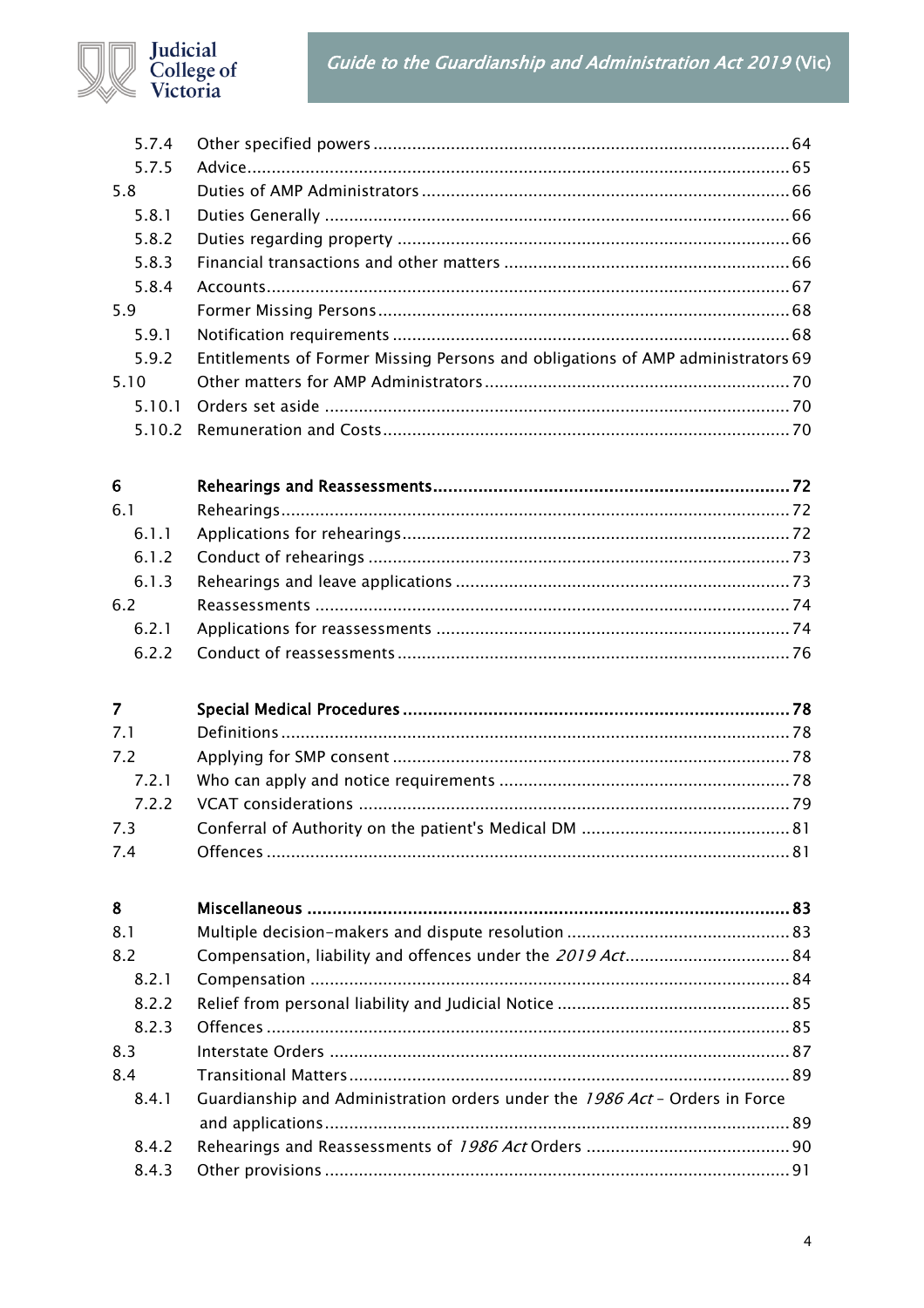

# <span id="page-4-0"></span>1 Introduction

# <span id="page-4-1"></span>1.1 About this Publication

This Guide to the *Guardianship and Administration Act 2019* (Vic) is a project of the Judicial College of Victoria in conjunction with VCAT.

The Guardianship and Administration Act 2019 (Vic) commences on 1 March 2020, substantially updating the existing law relating to guardianship and administration. This publication is intended to assist Tribunal members and users to understand these changes.

The guide explains the operation of the *Guardianship and Administration Act 2019* (Vic) and incorporates relevant principles and discussion from existing authorities, legislative materials and reports of government and law reform bodies. Content has been researched and drafted by Judicial College researchers in collaboration with VCAT.

This publication was produced by Andrix Lim. The Judicial College is grateful for the contributions, review, and guidance provided by VCAT Deputy President Genevieve Nihill AM and Senior Member Bernadette Steele.

Feedback or suggestions for improvement are welcome and may be emailed to [info@judicialcollege.vic.edu.au.](mailto:info@judicialcollege.vic.edu.au)

Publication last updated: 21 February 2020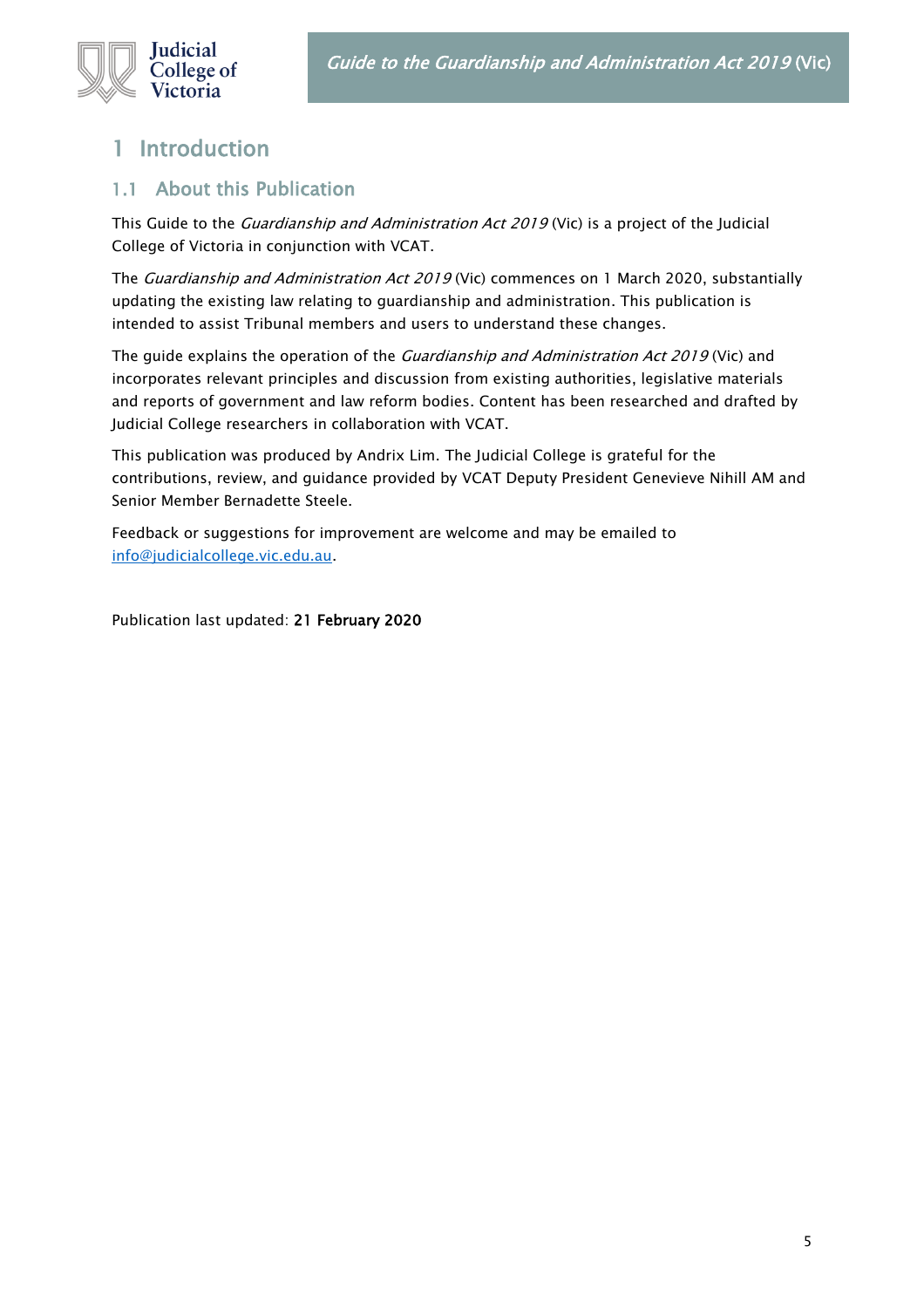

# <span id="page-5-0"></span>1.2 List of abbreviations

The following abbreviations are used to describe common names of legislation and reports throughout the guide.

| Name of Legislation or Report                                   | Abbreviation         |  |
|-----------------------------------------------------------------|----------------------|--|
| Australian Law Reform Commission, <i>Equality, Capacity and</i> |                      |  |
| <i>Disability in Commonwealth Laws</i> (Final Report No 124,    | <b>ALRC Report</b>   |  |
| August 2014)                                                    |                      |  |
| <i>Guardianship and Administration Act 1986</i> (Vic)           | 1986 Act             |  |
| <i>Guardianship and Administration Act 2019</i> (Vic)           | 2019 Act             |  |
| MTPD Act                                                        | MTPD Act             |  |
| New South Wales Law Reform Commission, Review of the            | <b>NSWLRC Report</b> |  |
| <i>Guardianship Act 1987</i> (Report No 145, May 2018)          |                      |  |
| POA Act                                                         | POA Act              |  |
| Tasmania Law Reform Institute, Review of the Guardianship       | <b>TLRI Report</b>   |  |
| Act 1995 (Tas) (Report No 26, December 2018)                    |                      |  |
| <b>VCAT Act</b>                                                 | <b>VCAT Act</b>      |  |
| Victorian Law Reform Commission, Guardianship, Final            | <b>VLRC Report</b>   |  |
| Report 24 (2012)                                                |                      |  |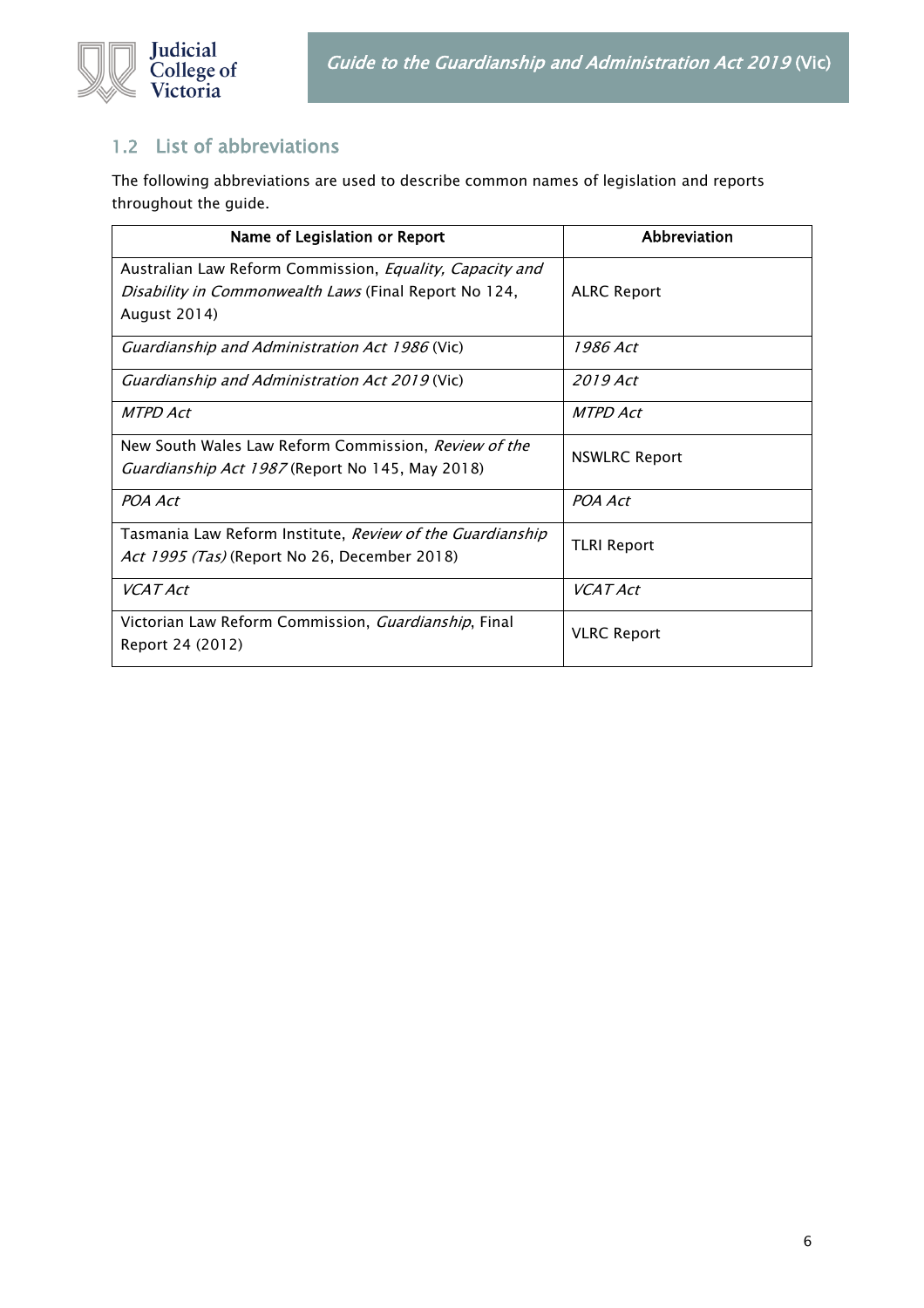

# <span id="page-6-0"></span>1.3 About the 2019 Act and legislative history

The then Victorian Attorney-General Martin Pakula introduced the initial Guardianship and Administration Bill 2018 ('old Bill') into Parliament on Wednesday 06 March 2018, proposing a legislative scheme in relation to guardianship and administration that re-enacts the current law with amendments.

The old Bill was intended to replace the 1986 Act with

… a law that reflects a contemporary understanding of decision-making capacity and disability, and recognises the rights of people with a decision-making impairment and the responsibilities of those who interact with such people — carers, health and accommodation providers, and the courts and tribunals.<sup>1</sup>

While the old Bill passed both houses, it failed to receive Royal Assent and subsequently lapsed at the end of the 58th Victorian Parliament. The new Attorney-General, Jill Hennessy, reintroduced the new Guardianship and Administration Bill 2018 ('Bill') into the Legislative Assembly on 19 December 2018 with minor and technical amendments from the old Bill.<sup>2</sup>

The Bill aims to achieve several objectives:

- Incorporate the recommendations of the United Nations Convention on the Rights of Persons with Disabilities, the 2012 report of the Victorian Law Reform Commission on Guardianship and the 2014 report of the Australian Law Reform Commission on Equality, Capacity and Disability in Commonwealth Laws. 3
- Harmonise the concepts and terminology used in other Acts to "... promote consistent approaches and understanding of the rights, responsibilities and functions in relation to substitute decision-making that are articulated in these pieces of legislation."<sup>4</sup>
- Balance the rights of people with disabilities and ensuring that there are effective mechanisms for protection when protection is needed.<sup>5</sup>

The 2019 Act passed both houses of Parliament with amendments from the Animal Justice Party,<sup>6</sup> and received royal assent on 04 June 2019.7 The 2019 Act came into operation on the default commencement date of 1 March 2020. 8

<sup>1</sup> Victoria, Parliamentary Debates, Legislative Assembly, 7 March 2018, 27 (Martin Pakula, Attorney-General).

<sup>2</sup> The only changes were that the default commencement date was now 1 March 2020 (formerly 1 June 2019), keeping with the AG's intent for a one-year delay, and that references to the 1986 Act in the Part 10 transitional provisions was now named 'old Act' rather than '1986 Act'.

<sup>3</sup> Victoria, Parliamentary Debates, Legislative Assembly, 19 December 2018, 49-50 (Jill Hennessy, Attorney-General).

<sup>4</sup> These Acts include the POA Act, Mental Health Act 2014 (Vic) and MTPD Act: Victoria, Parliamentary Debates, Legislative Assembly, 19 December 2018, 49-50 (Jill Hennessy, Attorney-General).

<sup>5</sup> Victoria, Parliamentary Debates, Legislative Assembly, 19 December 2018, 49-50 (Jill Hennessy, Attorney-General).

<sup>6</sup> Victoria, Parliamentary Debates, Legislative Council, 29 May 2019, 1 (Shaun Leane, President of the Legislative Council).

<sup>7</sup> Victoria, Victoria Government Gazette, No S 124. 4 June 2019, 1.

<sup>8</sup> Guardianship and Administration Bill 2018 (Vic) s 2(2); Victoria, Parliamentary Debates, Legislative Assembly, 19 December 2018, 49-51 (Jill Hennessy, Attorney-General).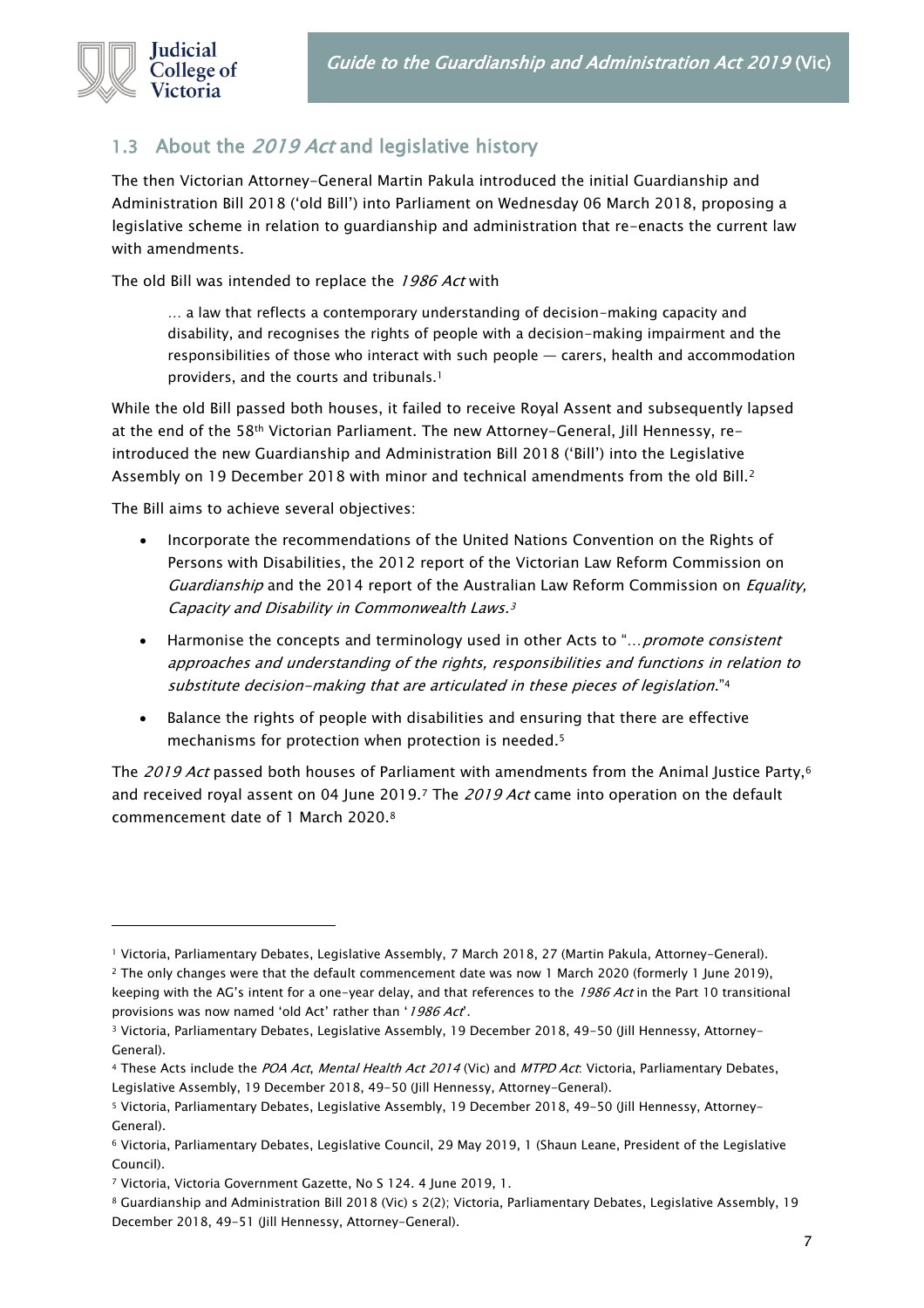The 2019 Act repeals the previous 1986 Act on guardianship and administration, and restructures the provisions into a more modern framework that recognises the rights of people with a decision-making impairment and the responsibilities of those who interact with such people.

The key changes of the 2019 Act included:

- A more modern concept of decision-making capacity and decision-making principles;
- Introducing the concept of supported decision-making in Guardianship and Administration;
- Clarifying and streamlining provisions on the appointment of guardians and administrators at VCAT;
- Allowing enforcement of decisions of guardians and administrators against third parties through VCAT;
- Introducing a dispute resolution process for guardians and administrators who are appointed for the same represented person;
- Introducing offences that penalise a guardian or administrator who dishonestly uses their appointment to gain a financial advantage or cause loss; and
- Allowing a process for the Supreme Court or VCAT to order a guardian or administrator to compensate a person for a loss caused by contraventions by the guardian or administrator.

These will be discussed further in the guide.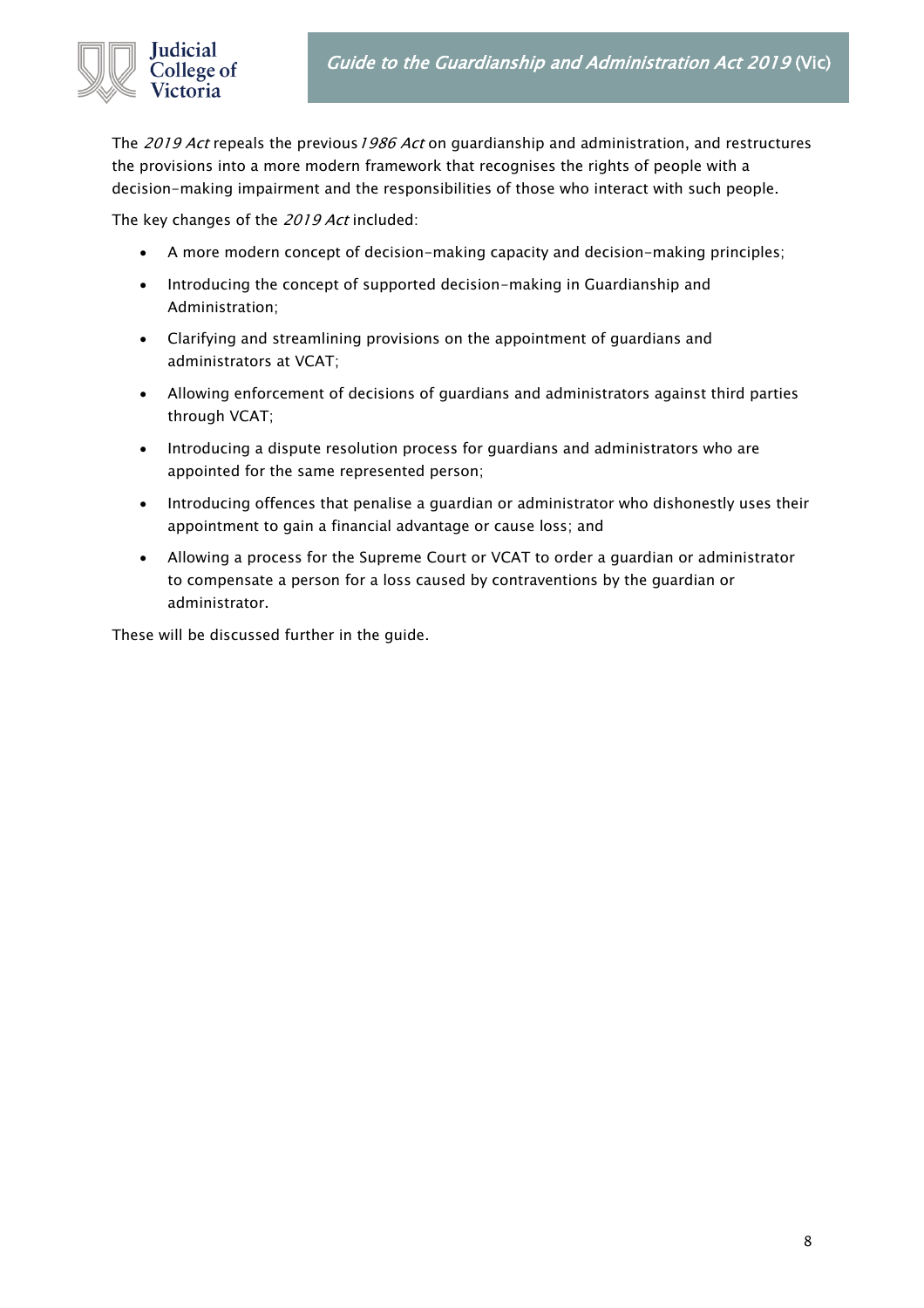

# <span id="page-8-0"></span>2 Preliminary Matters

# <span id="page-8-1"></span>2.1 Principles under the 2019 Act

The 2019 Act lists principles that decision-makers and VCAT members must have regard to in their role. These were modelled on law reform commission reports and the United Nations Convention on the Rights of Persons with Disabilities ('UN Convention'), and aim to reflect a contemporary understanding of disability and the need to recognise people with disabilities as persons before the law and their right to make choices for themselves.

The principles are intended to highlight the public policy that the 2019 Act seeks to apply.<sup>9</sup> They also provide guidance and aid in interpretation to tribunal members, the Public Advocate, State Trustees, and guardians and administrators, when applying the legislation or exercising power.<sup>10</sup>

# <span id="page-8-2"></span>2.1.1 General principles

The primary object of the 2019 Act is to protect and promote the human rights and dignity of persons with a disability and to recognise the need to support persons with a disability to make, participate in and implement decisions that affect their lives.<sup>11</sup>

In furtherance of this, the 2019 Act establishes general principles that a person exercising a power, carrying out a function or performing a duty under the 2019 Act must have regard to.<sup>12</sup> These are intended to clearly explain the values upon which the law is based and guide interpretation,<sup>13</sup> and apply to everyone including people on formal supportive guardianship orders, supportive administration orders, and represented people generally.<sup>14</sup>

The general principles are:<sup>15</sup>

- 1. a person with a disability who requires support to make decisions should be provided with practicable and appropriate support to enable the person, as far as practicable in the circumstances:
	- o to make and participate in decisions affecting the person; and
	- o to express the person's will and preferences; and
	- o to develop the person's decision-making capacity;
- 2. the will and preferences of a person with a disability should direct, as far as practicable, decisions made for that person; and
- 3. powers, functions and duties should be exercised, carried out and performed in a way which is the least restrictive of the ability of a person with a disability to decide and act as is possible in the circumstances. This applies to VCAT as well as anyone else acting under the 2019 Act.

<sup>9</sup> Explanatory Memorandum, Guardianship and Administration Bill 2018 (Vic) 7; Also see VLRC Report 78 [6.1]; Victoria, Parliamentary Debates, Legislative Assembly, 7 March 2018, 27 (Martin Pakula, Attorney-General). 10 NSWLRC Report 42; VLRC Report 78 [6.2].

<sup>11</sup> Explanatory Memorandum, Guardianship and Administration Bill 2018 (Vic) 7.

<sup>12 2019</sup> Act s 8(1). This also includes VCAT members: 2019 Act s 8(2).

<sup>13</sup> VLRC Report 89 [6.72].

<sup>14</sup> Explanatory Memorandum, Guardianship and Administration Bill 2018 (Vic) 7-8.

<sup>15 2019</sup> Act s 8(1).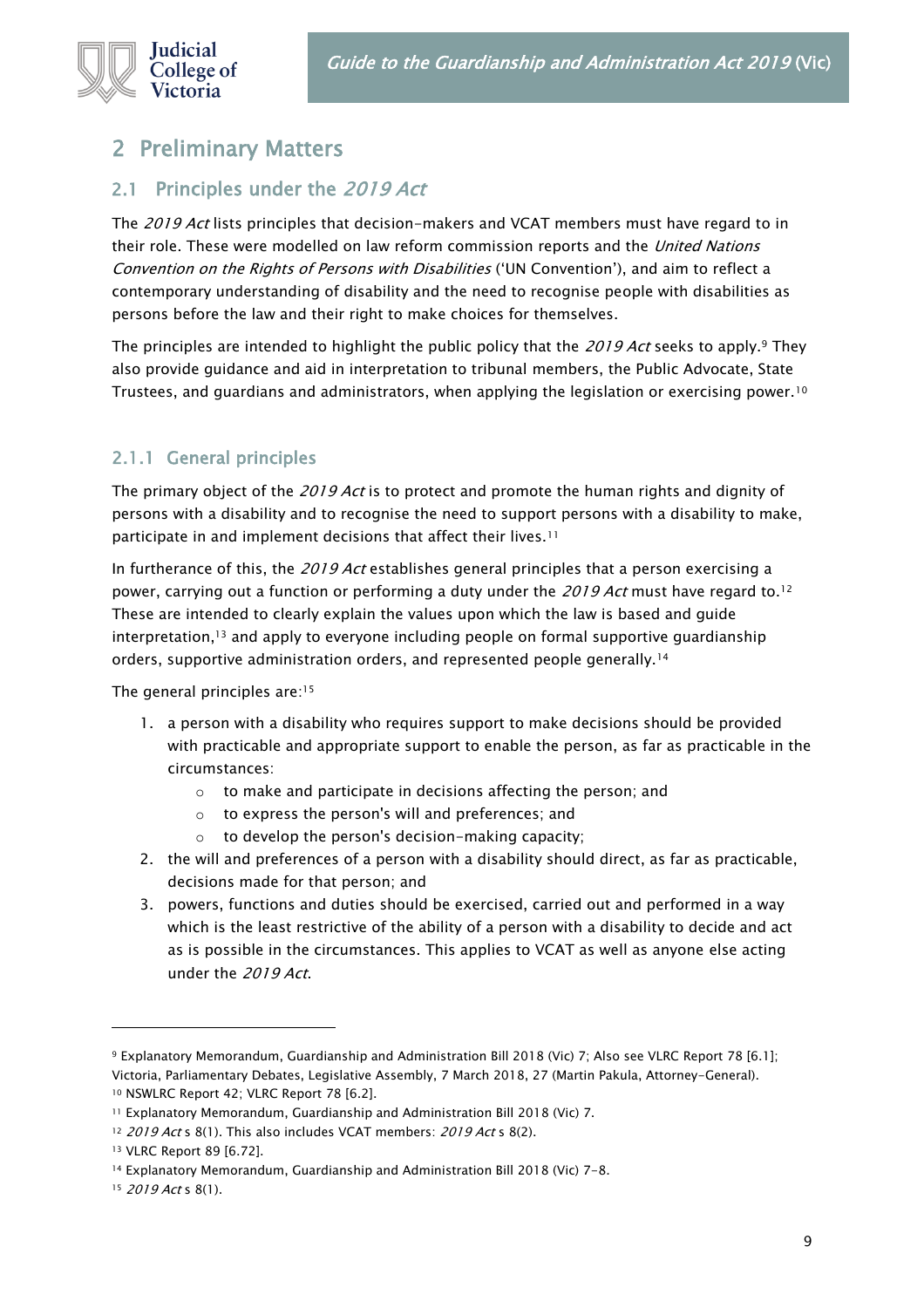

These are in addition to other statutory duties or considerations under the 2019 Act.

These general principles recognise the need to develop supported decision-making so that people with a disability can exercise an equal right to make decisions. It is not prescriptive as to by whom, and how, the support may be given, but reflects a 'general recognition that the focus must now move from the challenges facing a person with disability to the supports that should be provided to enable them to make decisions and exercise their legal capacity.'<sup>16</sup>

# <span id="page-9-0"></span>2.1.2 Promoting the personal and social wellbeing of a person

To make guardianship, administration or supportive orders, and in certain situations for special medical procedures, VCAT must now be satisfied that the order will 'promote the personal and social wellbeing' of the proposed represented person. This is a new standard that guardians or administrators ('decision-makers'), supportive guardians or administrators ('supporters') and VCAT Members must adhere to before making decisions regarding the represented/proposed represented person.<sup>17</sup>

This change is to recognise the need to support people with disability to make, participate in and implement decisions that affect their lives, and otherwise provides that a person's will and preferences should direct decisions affecting the person as far as possible.<sup>18</sup> It also is said to adopt more commonly-used language in promoting a rights-based approach.<sup>19</sup>

The 2019 Act provides a non-exhaustive list of ways that personal and social wellbeing is promoted:<sup>20</sup>

- recognising the inherent dignity of the person;
- respecting the person's individuality;
- having regard to the person's existing supportive relationships, religion, values and cultural and linguistic environment;
- respecting the confidentiality of confidential information relating to the person; and
- recognising the importance to the person of any companion animal the person has and having regard to the benefits that may be obtained from the person having any companion animal.

As this principle is subjective and targeted at the particular represented person, what is meant by "personal and social wellbeing" will depend on each individual's circumstances.<sup>21</sup> It also signals to decision-makers that their duty is broader than their obligations under the  $1986$  Act, as they must now act in a way that promotes rather than protects the represented person.<sup>22</sup>

<sup>16</sup> ALRC Report 68 [3.23].

<sup>17</sup> NSWLRC Report 49-50.

<sup>&</sup>lt;sup>18</sup> Victoria, Parliamentary Debates, Legislative Assembly, 19 December 2018, 50 (Jill Hennessy, Attorney-General). <sup>19</sup> TLRI Report 189-190.

<sup>20</sup> 2019 Act s 4.

<sup>21</sup> NSWLRC Report 50.

<sup>&</sup>lt;sup>22</sup> For example, a decision-maker may decide that the represented person's assets are to be used for the person's overall welfare, including spending on items that make the person's life more enjoyable, rather than in a way to merely preserve the person's assets: Ibid.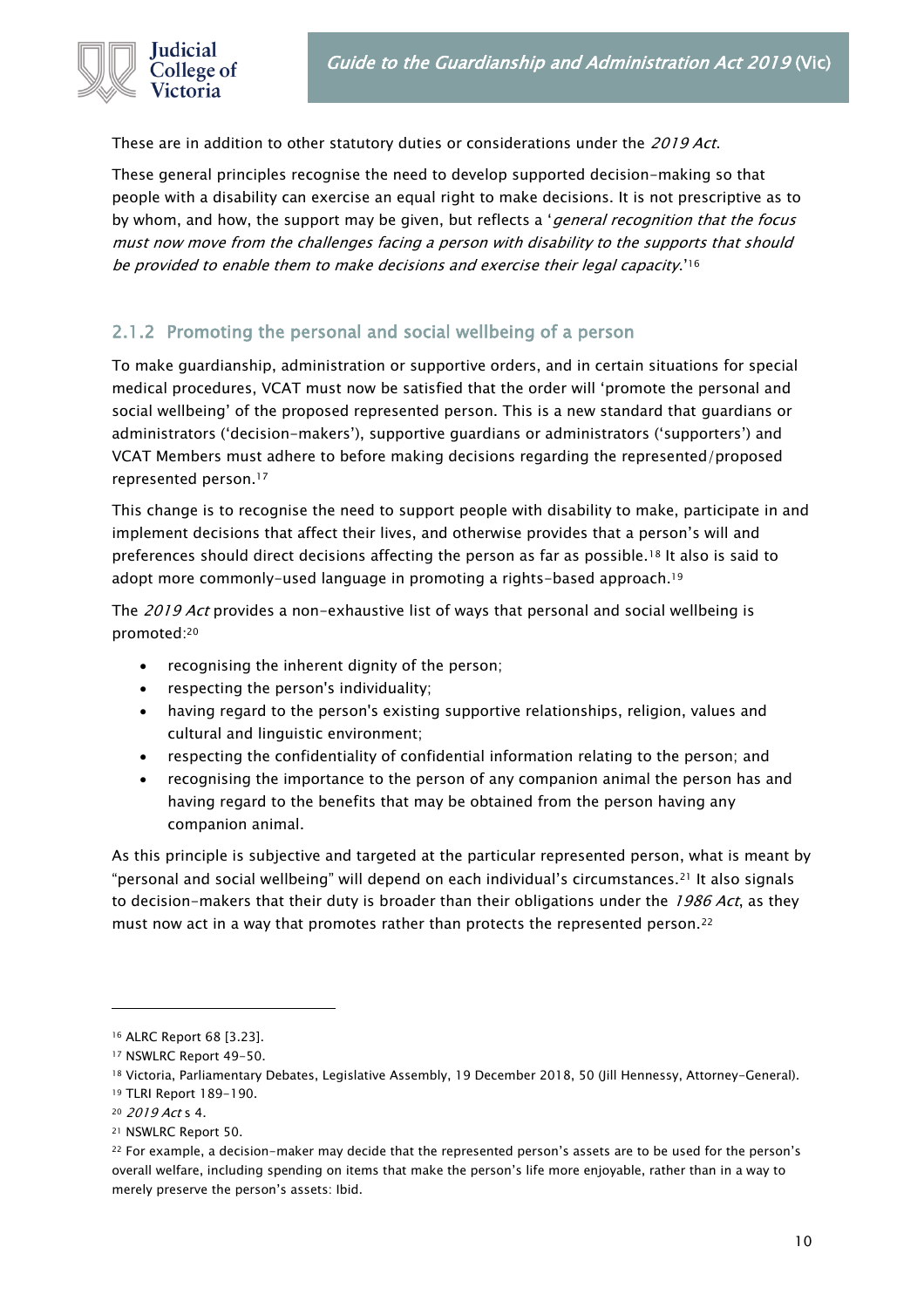

# <span id="page-10-0"></span>2.1.3 Decision-making principles

A decision-maker must have regard to the decision-making principles.<sup>23</sup> This applies for represented persons who are the subject of a guardianship, administration, or administration (missing person) order, $24$  and reflects the shift away from the best interests standard under the 1986  $Act^{25}$  to involvement of the person with a disability in the process.

The decision-making principles are that:<sup>26</sup>

- a) the decision-maker should give all practicable and appropriate effect to the represented person's will and preferences, if known.
- b) if the decision-maker is not able to determine the represented person's will and preferences, the decision-maker should give effect as far as practicable in the circumstances to what the decision-maker believes the represented person's will and preferences are likely to be, based on all the information available, including information obtained by consulting the represented person's relatives, close friends and carers;
- c) if the decision-maker is not able to determine the represented person's likely will and preferences, the decision-maker should act in a manner which promotes the represented person's personal and social wellbeing;
- d) if the represented person has a companion animal, the decision-maker should act in a manner that recognises the importance of the companion animal to the represented person and any benefits the represented person obtains from the companion animal;
- e) the represented person's will and preferences should only be overridden if it is necessary to do so to prevent serious harm to the represented person. Any override should be limited to the greatest extent possible, and decision-makers should continue to attempt to find ways to give effect to a person's will and preferences in these circumstances.<sup>27</sup>

In summary, decision-makers:

- are required to give effect to a person's will and preferences;
- must determine a person's likely will and preferences if a person's actual will and preferences cannot be determined;
- are required to promote a person's personal and social wellbeing if their likely will and preferences cannot be determined; and
- may override a person's will and preferences where necessary to prevent serious harm to the represented person.

The term 'will and preferences' is not defined in the  $2019$  Act, but is derived from the UN Convention and mirrors other jurisdictions. Decision-makers and VCAT have a wide scope to determine what the person's will and preferences are (or may be).<sup>28</sup>

The decision-making principles also do not refer to 'current' will and preferences, although the use of 'likely to be' in (b) indicates currency in the particular circumstances. However, where conflict arises between 'current' and 'previously communicated' will and preference (such as

<sup>23</sup> 2019 Act s 9(1).

<sup>24</sup> Ibid s 9(2).

<sup>&</sup>lt;sup>25</sup> As was previously the case in section  $4(2)(b)$  of the 1986 Act.

<sup>26</sup> 2019 Act s 9(1).

<sup>27</sup> TLRI Report 191.

<sup>28</sup> ALRC Report 78.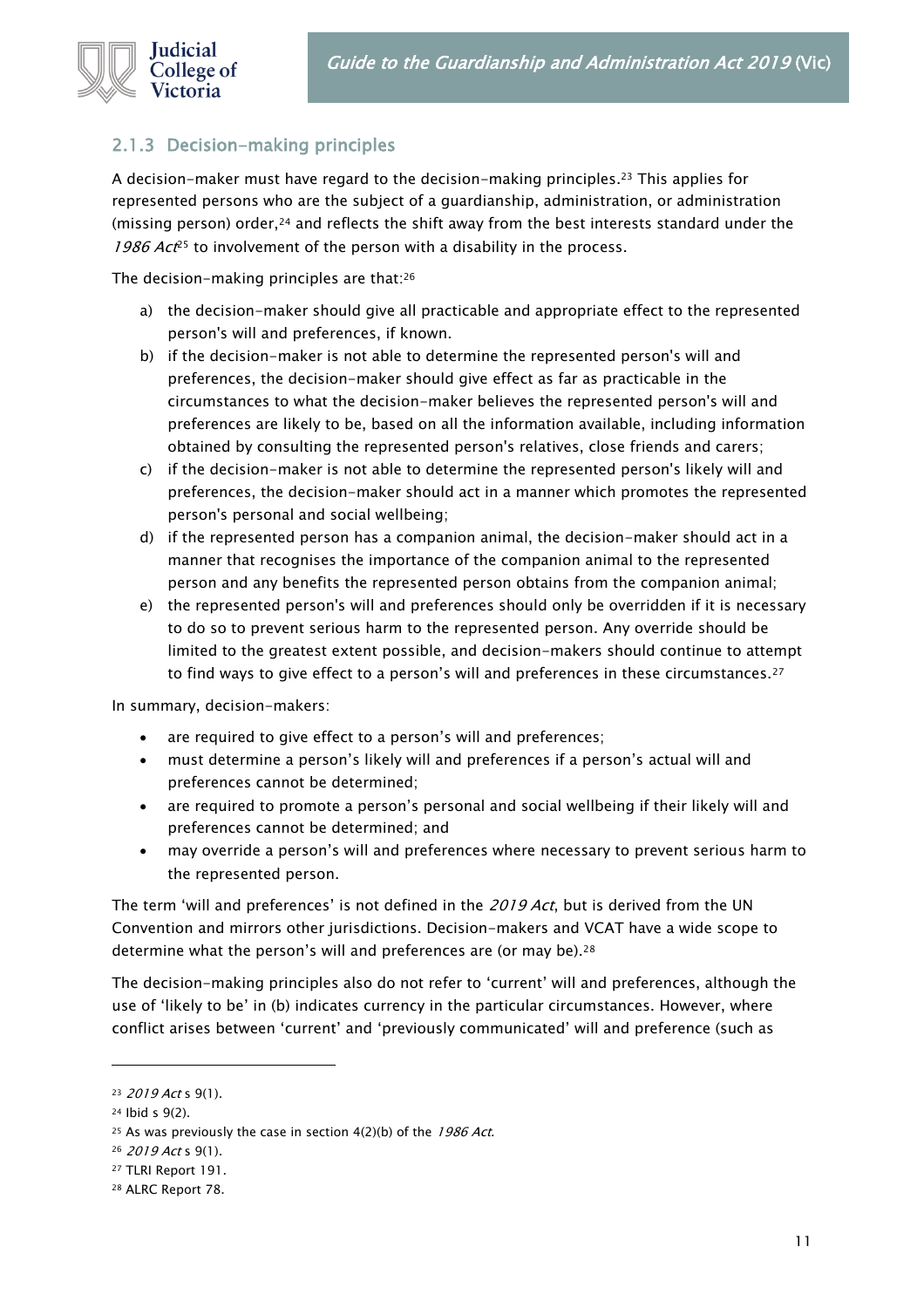

where that change has occurred because of a decision-making disability), the 2019 Act impliedly allows flexibility for decision-makers to decide the point in time that the will and preferences is ascertained.<sup>29</sup> Conversely, where the person's will and preference may conflict, or the decisionmaker is unable to pinpoint what they are, they may fall back on acting in such a way that promotes the represented person's personal and social wellbeing.<sup>30</sup>

The 2019 Act also provides that the decision-maker may override will and preferences where necessary to prevent serious harm to the represented person. This may be difficult where the represented person expresses views or performs actions that might lead to outcomes that are significantly detrimental to health and welfare, such as self-harming or anorexic behaviour.<sup>31</sup>

As to questions such as the meaning of 'serious harm' or whether a person's wishes can be overridden to prevent serious harm to a third person, the 2019 Act is silent on that point, and these issues may be a matter for interpretation in future.

# <span id="page-11-0"></span>2.2 Decision-making capacity

In deciding whether to make an order, VCAT must be satisfied that the person does not have decision-making capacity in relation to the particular matter because of that disability.

This approach to capacity harmonises the 2019 Act with the capacity definitions in other similar Victorian legislation, such as the POA Act, the Mental Health Act 2014 (Vic) and the MTPD Act.

A person is presumed to have decision-making capacity unless there is evidence to the contrary,<sup>32</sup> and will have decision-making capacity if they are able:

- to understand the information relevant to the decision and the effect of the decision. A person is taken to understand if they understand an explanation of the information given in a way that is appropriate to the person's circumstances, whether by using modified language, visual aids or any other means;  $33$
- to retain that information to the extent necessary to make the decision;
- to use or weigh that information as part of the process of making the decision; and
- to communicate the decision and the person's views and needs as to the decision in some way, including by speech, gesture or other means.<sup>34</sup>

Medical evidence is usually required to show that a person lacks capacity, since this is a matter of expert medical judgement. Commentators have suggested that it is also wise to have regard to any cultural or linguistic factors, and any other relevant considerations pertaining to the person's culture, when making this assessment.<sup>35</sup> A person conducting the assessment of decision-

<sup>29</sup> TLRI Report 188.

<sup>30</sup> Ibid 191.

<sup>31</sup> One ALRC submission gave the example of PEG feeding for people with anorexia, which would not be allowed unless the individual agreed to it: ALRC Report 84 [3.86].

<sup>32 2019</sup> Act s 5(2).

<sup>33</sup> Ibid s 5(3).

<sup>34</sup> Ibid s 5(1).

<sup>35</sup> NSWLRC Report 62-63.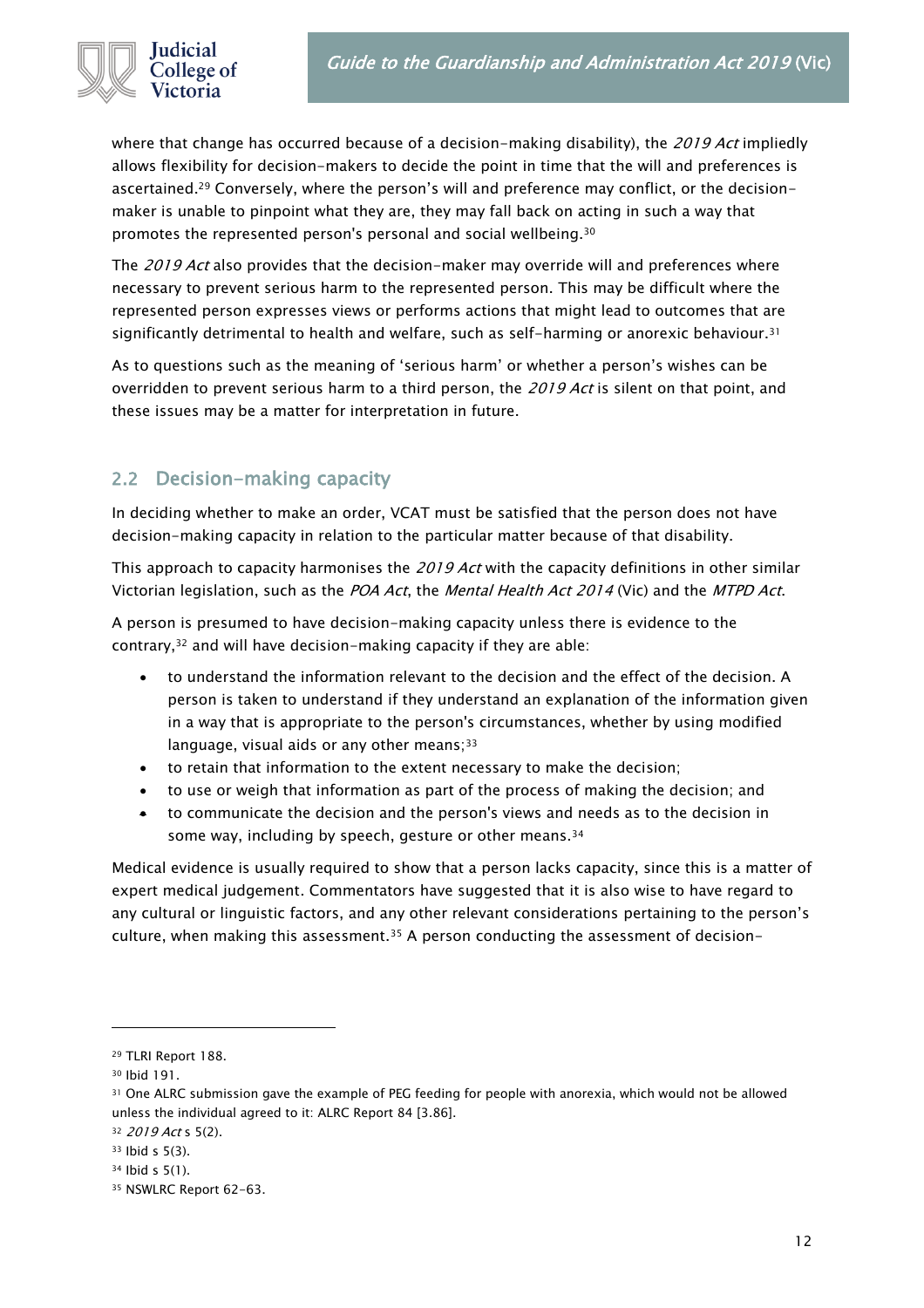

making capacity (including VCAT) must take reasonable steps to conduct it at a time and in an environment in which capacity can be assessed most accurately.<sup>36</sup>

While it may be obvious that the person with a disability has one or more impairments or physical disabilities, these are only relevant in determining if they affect decision-making capacity. For example, physical disability does not in itself affect a person's ability to make decisions, but severe physical disability as the VLRC Report noted may impair a person's ability to communicate their decision and therefore fail the test of capacity.<sup>37</sup>

The *2019 Act* provides guidance on the meaning of 'decision-making capacity', that:<sup>38</sup>

- a person may have decision-making capacity in relation to some matters and not others;
- if a person lacks decision-making capacity, it may be temporary;
- it should not be assumed that a person does not have decision-making capacity either:
	- o on the basis of the person's appearance; or
	- $\circ$  merely because the person makes a decision that in the opinion of others is unwise.<sup>39</sup> This can be contrasted with the comparable section in the  $POA$  Act, which allows consideration of whether the decision has a high risk of being seriously injurious to the person's health or wellbeing.<sup>40</sup>
- a person has decision-making capacity if it is possible for them to make the decision with practicable and appropriate support. Examples include:
	- $\circ$  using information or formats tailored to the particular needs of a person;
	- o communicating or assisting a person to communicate the person's decision;
	- $\circ$  giving a person additional time and discussing the matter with the person; or
	- o using technology that alleviates the effects of a person's disability.

Under the 1986 Act, where the person may make decisions with support but lacks impartial supports, VCAT could find that the person lacked capacity where the person required the protection of independent decision makers.<sup>41</sup>

However, the 2019 Act now allows for a supportive decision-making scheme to assist the person in making their decision, allowing VCAT to make a supportive order should the person consent and a suitable person is available.<sup>42</sup> Therefore, VCAT may consider that if the person is given practicable and appropriate support via a supportive decision-maker, the person will have decision-making capacity.<sup>43</sup>

<sup>36 2019</sup> Act s 6. For example, some may demonstrate better decision-making ability in their home environment rather than a hospital, or in the morning rather than afternoon: VLRC Report [7.160].

<sup>&</sup>lt;sup>37</sup> VLRC Report 254, *EML (Guardianship)* [2018] VCAT 766, [66] (as it relates to the 1986 Act) although in that case physical disability did not prevent the person communicating and the person was found to have decision-making capacity.

<sup>38 2019</sup> Act s 5(4).

<sup>&</sup>lt;sup>39</sup> Other assumptions that should not be made include the person's age, behaviour and beliefs, the person's level of literacy or education, that the person is known to have a disability, illness or other medical condition, or the person's methods of communication: NSWLRC Report 62-63; TLRI Report 101-103. <sup>40</sup> POA Act s 4(5).

<sup>41</sup> XAC (Guardianship) [2016] VCAT 1792 [67].

 $42$  For more information, see  $4$  – [Supportive guardianship and administration orders.](#page-47-0)

<sup>43</sup> 2019 Act s 87(2)(b).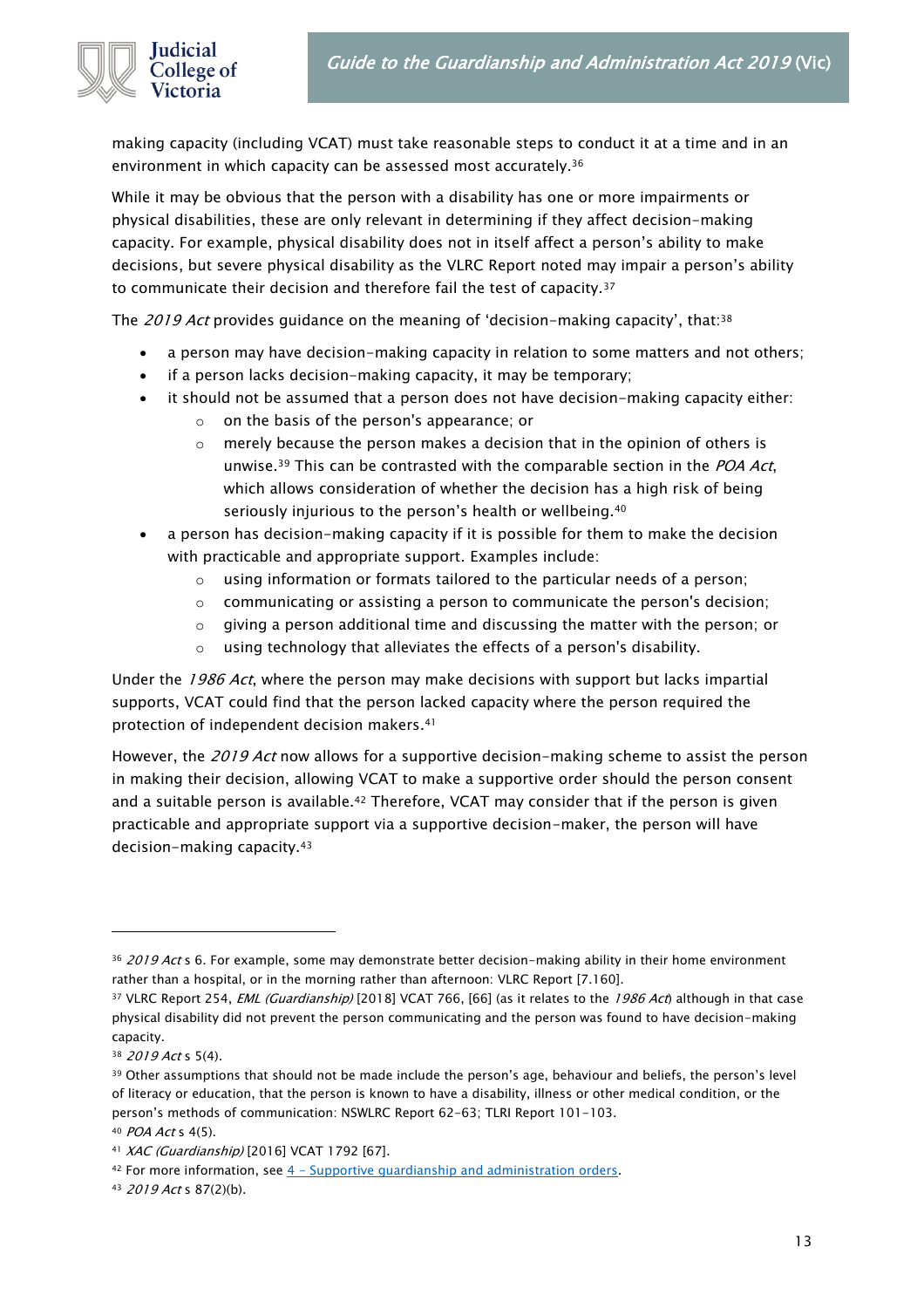

# <span id="page-13-0"></span>2.3 Disability

The issue of what is a disability is relevant to determining capacity. Disability is defined to mean:<sup>44</sup>

- neurological impairment;
- intellectual impairment;
- mental disorder;
- brain injury;
- physical disability; or
- dementia.

This replaces the previous definition under the 1986 Act, and the reference to neurological impairment is intended to include a person with an autism spectrum disorder.<sup>45</sup>

Intellectual impairment is not defined in the 2019 Act. VCAT has in the past considered this term as comparable to "intellectual disability" under the *Disability Act 2006* (Vic),<sup>46</sup> which constitutes the "concurrent existence of significant sub-average general intellectual functioning and significant deficits in adaptive behaviour manifesting before the age of 18." <sup>47</sup> Tests to determine cognitive and adaptive functioning may be affected by other factors such as the person's level of education and English skills, and therefore caution is urged in assessment.<sup>48</sup>

Finally, a combination of low intellectual functioning and poor financial decisions does not of itself constitute a disability if there are valid and coherent alternative explanations of events and the medical opinion is limited.<sup>49</sup>

# <span id="page-13-1"></span>2.4 Personal or Financial Matters

A representative or supportive order may be made over the represented person's personal matters or financial matters respectively. These are defined to align with the POA Act and will be explored further below.

Personal and financial matters are seldom completely separate, and in some situations financial and personal decisions may overlap.<sup>50</sup> However, each category often requires different skills and this delineation justifies separate orders, even if one person will be both guardian and administrator.<sup>51</sup>

These matters are not exhaustively defined, and whether the matter constitutes personal or financial matters may depend on the particular circumstances. VCAT may determine this after an order is made through their advice jurisdiction.

<sup>44</sup> Ibid s 3 (definition of 'disability').

<sup>45</sup> Explanatory Memorandum, Guardianship and Administration Bill 2018 (Vic) 2.

<sup>46</sup> IVH (Guardianship) [2018] VCAT 1839, [69].

<sup>47</sup> Disability Act 2006 (Vic) s 3 (definition of 'intellectual disability').

<sup>48</sup> IVH (Guardianship) [2018] VCAT 1839, [70]-[71].

<sup>49</sup> UWJ (Guardianship) [2018] VCAT 1063, [12]-[18]

<sup>50</sup> VLRC Report 59, 243. For example, the decision about where a person should live is a personal or lifestyle decision that also involves significant financial considerations.

<sup>51</sup> Ibid; TLRI Report 32.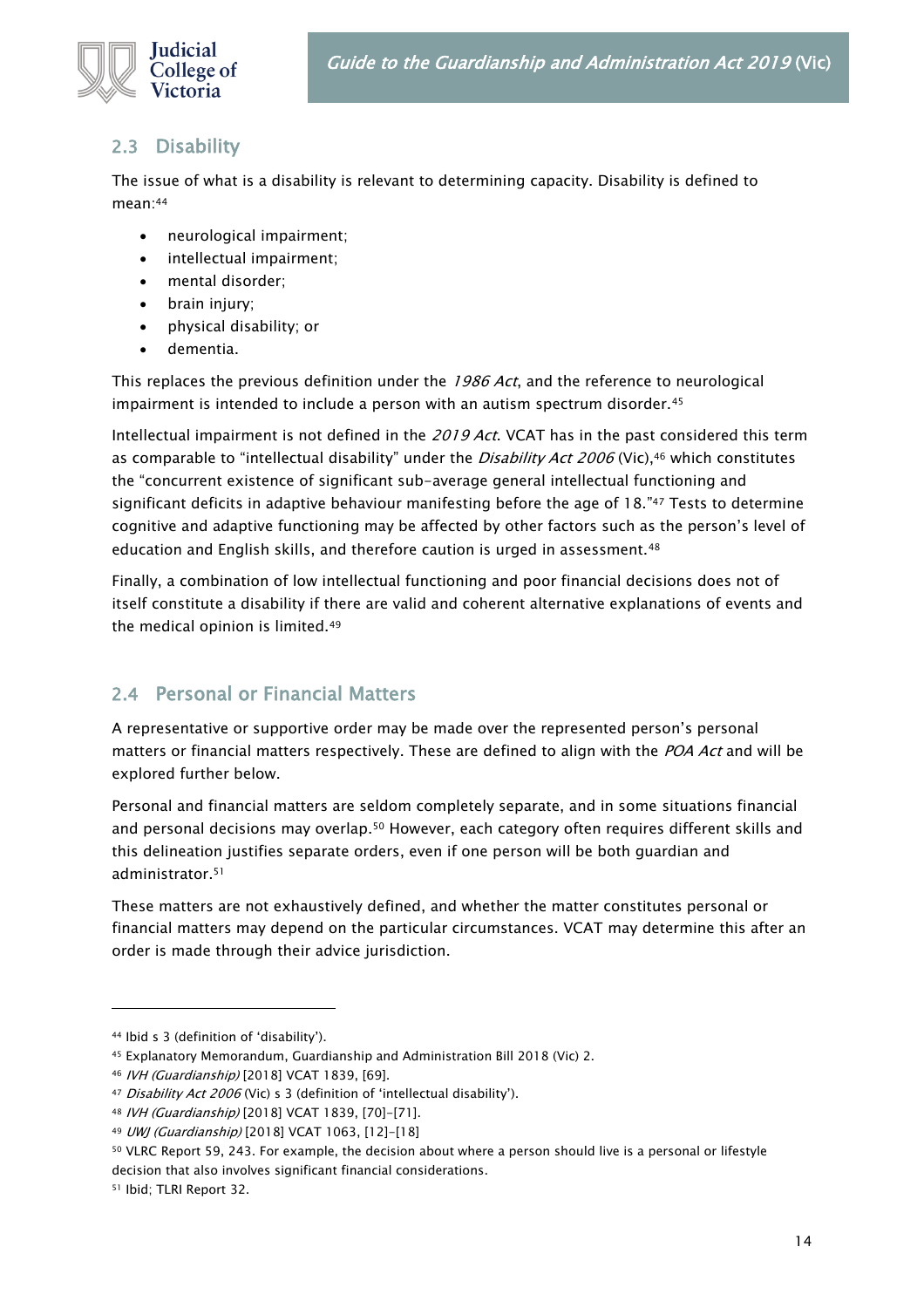

#### <span id="page-14-0"></span>2.4.1 Personal matters

Guardianship and supportive guardianship orders are made over personal matters specified in the order. Personal matters refer to any matter, including legal matters, relating to personal or lifestyle affairs. This is not a closed list, and some examples in the 2019 Act include:<sup>52</sup>

- where and with whom the person lives;
- other persons with whom the person associates;
- whether the person works and, if so, the kind and place of work and employer;
- whether the person undertakes education or training and if so, the kind of education or training and the place where it takes place;
- daily living issues such as diet and dress; and
- $\bullet$  certain medical treatment decisions.<sup>53</sup>

Other examples in different law reform commission reports include:<sup>54</sup>

- whether to consent to a forensic examination of a person;
- whether a person will go on a holiday and where;
- smoking (where it does not overlap with medical decisions); and
- restricting visits where it promotes their personal and social wellbeing, and prohibiting visits where the visit would have an adverse effect on the person.

#### <span id="page-14-1"></span>2.4.2 Financial matters

Administration, supportive administration and administration (missing person) orders are made over financial matters specified in the order. Financial matters refer to any matter, including legal matters, relating to the person's financial or property affairs.<sup>55</sup> This is not a closed list, and some examples in the 2019 Act include:

- making money available to the person for the person's personal expenditure;
- paying expenses of the person and any dependants relating to maintenance and accommodation, including:
	- $\circ$  purchasing an interest in a property to accommodate the person or any dependants, or
	- o making a contribution to a property to accommodate the person or any dependants, or
	- otherwise making payments in relation to such property;
- paying the person's debts, including any fees and expenses to which an administrator is legally entitled;
- receiving and recovering money payable to the person;
- carrying on any trade or business of the person;
- performing any contracts entered into by the person;
- doing the following with regards to the person's property:
	- o discharging any mortgage;
	- o paying rates, taxes and insurance premiums or other outgoings; and

<sup>52 2019</sup> Act s 3 (definition of 'personal matter'). Also see VLRC Report xvii.

<sup>53</sup> Excluding decisions about matters as they relate to special medical procedures. For more information, see  $7 -$ [Special Medical Procedures.](#page-77-0)

<sup>54</sup> TLRI Report 164-5; NSWLRC Report 27.

<sup>55 2019</sup> Act s 3 (definition of 'financial matter').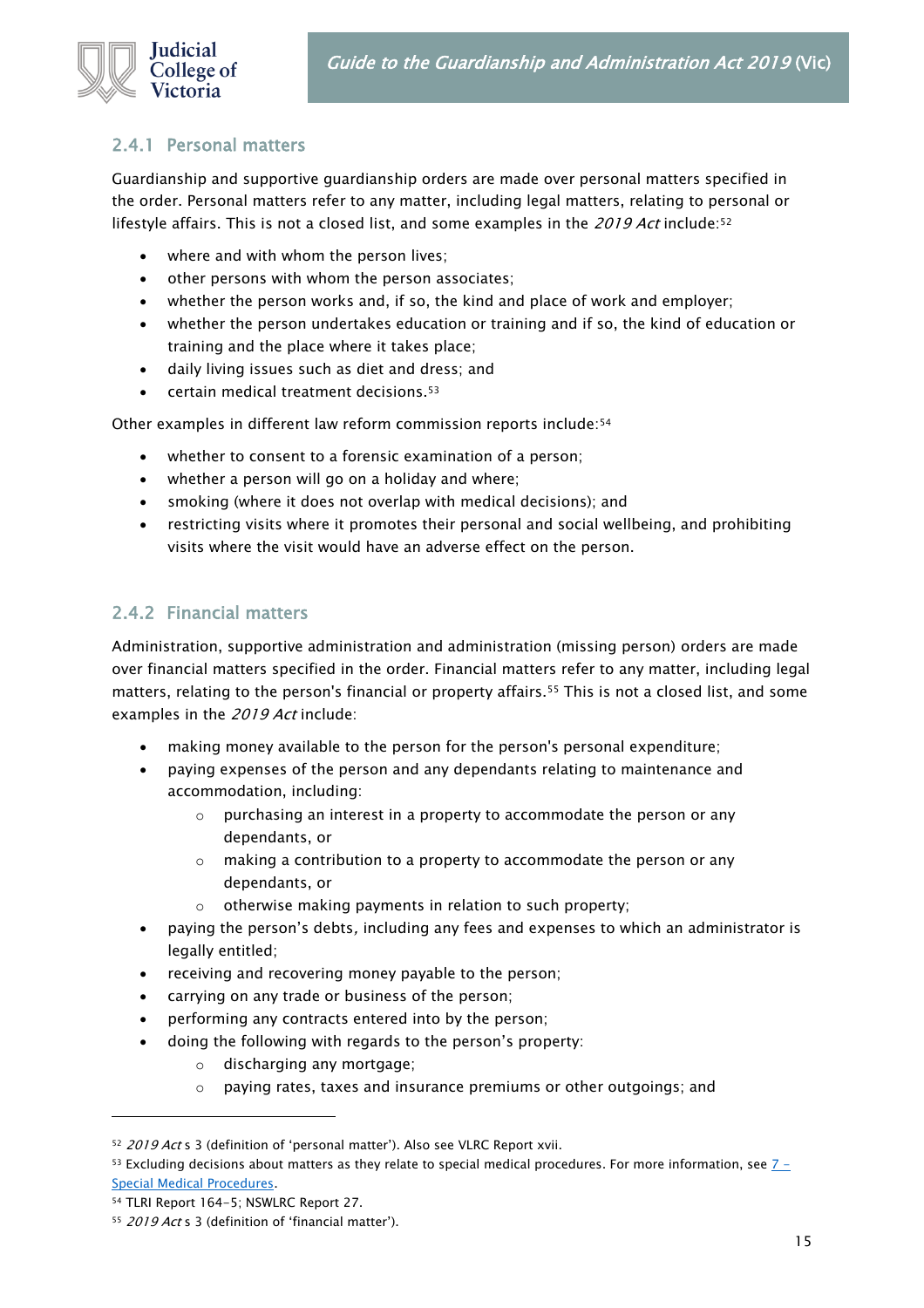

- o otherwise preserving or improving the person's property;
- insuring the person or the person's property;
- making investments for the person;
- continuing investments of the person, including taking up rights to issues of new shares or options for new shares to which the person becomes entitled by the person's existing shareholding;
- undertaking any real estate transaction for the person;
- dealing with land for the person;
- undertaking a beneficial transaction for the person involving the use of the person's property as security for an obligation, including taking out a loan on behalf of the person or giving a guarantee on behalf of the person; and
- withdrawing money from or depositing money into an account of the person with a financial institution.

# <span id="page-15-0"></span>2.4.3 Legal matters

Both personal and financial matters also include legal matters as it relates to the person's personal and financial matters respectively. Here, 'legal matters' are defined as:<sup>56</sup>

- the use of legal services for the person's benefit; or
- bringing or defending a legal proceeding or hearing in a court, tribunal or other body on behalf of the person, including settling a claim before or after a legal proceeding or hearing starts.

Examples under the 2019 Act include:<sup>57</sup>

- the use of legal services to obtain information about the person's legal rights; and
- the use of legal services to make a transaction.

Where it is unclear if the legal matter may be related to either a personal or financial matter (and therefore whether a guardian or administrator may be more appropriate), VCAT may choose to reject the application where it does not relate to the type of order sought. For example, an application for a guardianship order may be rejected where the order is sought as part of a migration application, as it may be more appropriate for an administration order.<sup>58</sup>

<sup>56</sup> Ibid (definition of 'legal matter').

<sup>57</sup> Ibid.

<sup>58</sup> NJB (Guardianship) [2019] VCAT 1135, [10].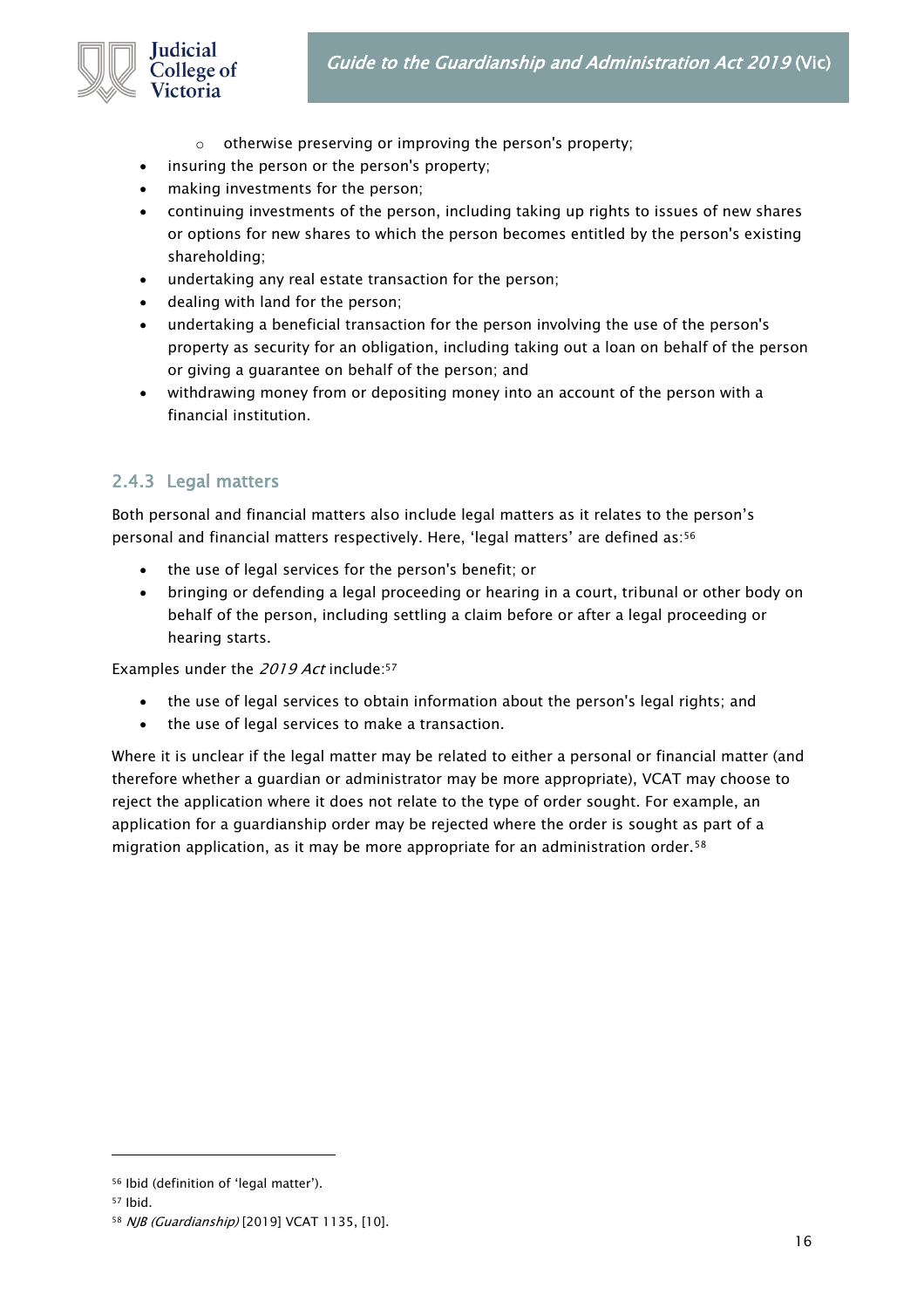

# <span id="page-16-0"></span>3 Guardianship and administration orders

# <span id="page-16-1"></span>3.1 Applications for guardianship and administration orders

#### <span id="page-16-2"></span>3.1.1 Applications by persons

Any person may apply to VCAT for an order to appoint a guardian or administrator ('decisionmaker') for a person with a disability ('represented person'), if the proposed represented person is either:<sup>59</sup>

- at least 18 years of age; or
- under 18 years of age, but the order will take effect when that person reaches 18.

For administration orders, if the represented person does not reside in Victoria, the order only applies to that part of the person's property that is in Victoria.<sup>60</sup>

The content of the application must include:<sup>61</sup>

- the proposed represented person's name;
- the type of order sought, including details of the relevant personal or financial matters;
- details of the reasons for making the application;
- the proposed decision-maker's name and contact details;
	- the name and contact details of:
		- o the applicant, and
		- $\circ$  any persons who have a direct interest in the application (if known to the applicant). This includes the represented person's relatives, 62 any primary carer, close friends, any attorney appointed under an enduring power of attorney, and any supportive attorney appointed under the POA Act
- any support needs of the proposed represented person, including support provided by any companion animal.<sup>63</sup>

The parties to the proceeding are: 64

- the applicant;
- the proposed represented person;
- the proposed decision-maker;
- any current decision-makers for the proposed represented person; and

communication methods (e.g. ability to use a recognised sign language if the person has a hearing impediment, or use of electronic or pictorial/symbol communication if speech is impaired), and the possibility of using video link if the person is bedridden: Explanatory Memorandum, Guardianship and Administration Bill 2018 (Vic) 43. <sup>64</sup> 2019 Act s 25.

<sup>59</sup> 2019 Act ss 22-23.

<sup>60</sup> Ibid s 23(2)

<sup>61</sup> Ibid s 24.

 $62$  See Ibid s 3 (definition of 'relative') on who is a relative. The list is wider than the definition of relative in the 1986 Act as it includes step-parents and step-siblings.

<sup>63</sup> This is intended to refer to any supports that might be necessary to enable to the proposed represented person to attend and participate in the hearing, such as access requirements, transportation needs, alternative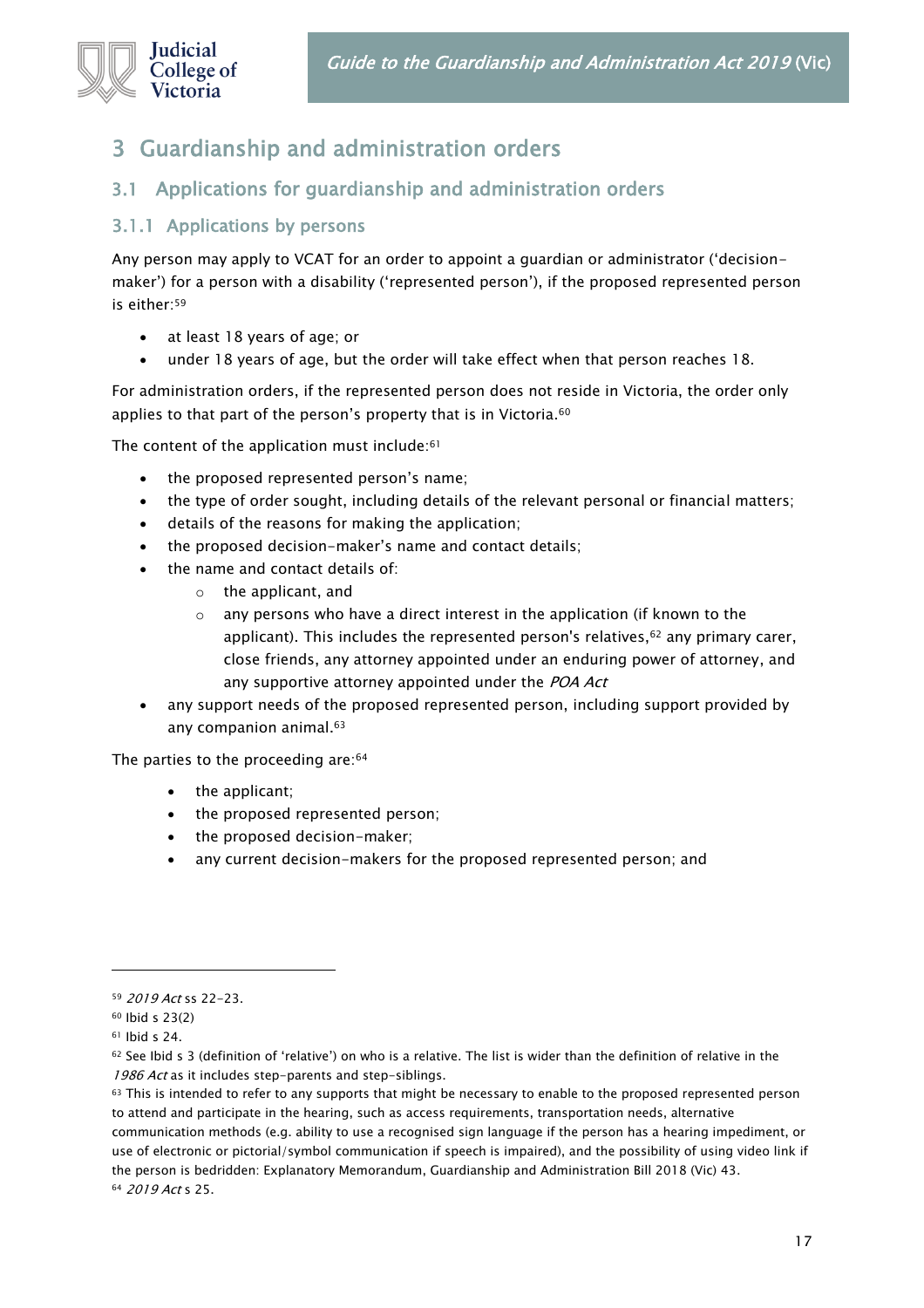

• any other person VCAT orders to be joined as a party to the proceeding under section 60 of the *VCAT Act*.<sup>65</sup>

The following people are entitled to notice of an application, the hearing and any order made in the proceeding, where applicable:<sup>66</sup>

- any party to a proceeding;
- the spouse or domestic partner of the proposed represented person;
- the primary carer of the proposed represented person;
- any person referred to in the application as having a direct interest in the application;
- the Public Advocate, where:
	- o the proceeding is an application for a guardianship order; and
	- o no person is proposed as guardian; and
- any other person VCAT directs be given notice.

The notice to a party to the application must include:<sup>67</sup>

- a copy of the application and any information filed in support of the application;<sup>68</sup>
- the names of
	- o the parties to the proceeding; and
	- o the other persons entitled to the notice; and
- information about the rights of the party in relation to the application.

If the person is not a party, the notice must include: $69$ 

- a copy of the application;
- the names of
	- o the parties to the proceeding; and
	- o the other persons entitled to the notice;
- information about the rights of the person to seek information about the application; and
- information about how to apply to VCAT to be made a party to the proceeding.

VCAT must start to hear an application for a guardianship or administration order within 30 days after the day on which the application is received by VCAT, unless VCAT or the principal registrar schedules a compulsory conference or refers the proceeding to mediation:<sup>70</sup>

<sup>65</sup> VCAT Act s 60 sets out the test for ordering that a party is joined. VCAT can exercise this power on its own initiative or on application of any person.

<sup>&</sup>lt;sup>66</sup> 2019 Act s 26. This is for the purposes of notice and service requirements under sections 72(1), 99(1) and 116(2) of the VCAT Act.

<sup>67</sup> 2019 Act s 27(1).

<sup>68</sup> However, a person may apply to the principal registrar that any documents lodged in relation to this proceeding not be disclosed to a specified person or class of persons: *VCAT Act* sch 1 pt 9 cl 37A.

<sup>69</sup> 2019 Act s 27(2).

 $70$  Ibid s 28. This power may be exercised under *VCAT Act* pt 4 div 5.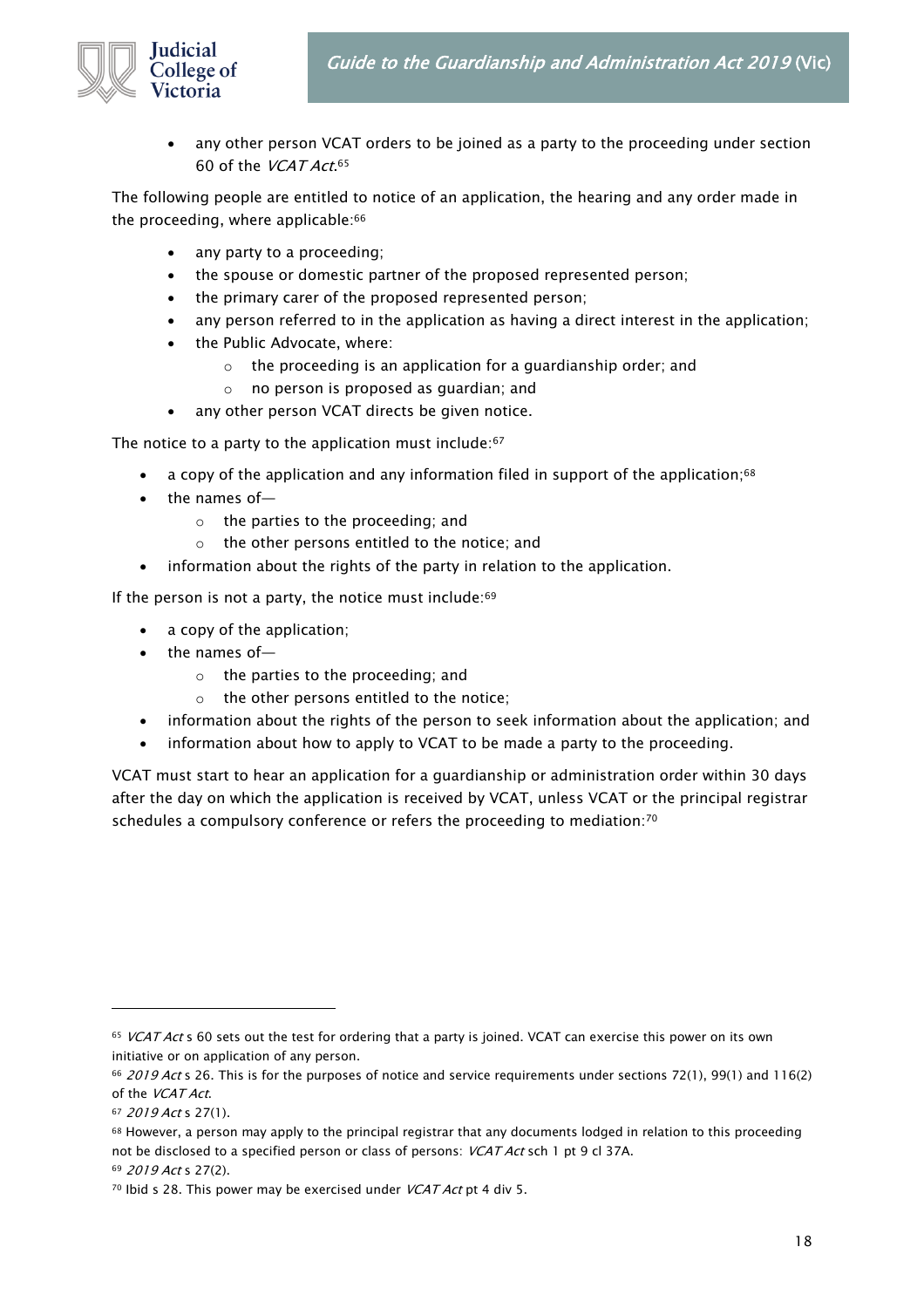

The proposed represented person must attend the hearing in person, unless VCAT is satisfied that: <sup>71</sup>

- the person does not wish to attend the hearing in person;<sup>72</sup> or
- personal attendance is impracticable or unreasonable, despite any arrangement that VCAT may make.

# <span id="page-18-0"></span>3.1.2 Court-referred applications for guardianship and administration orders

Where the Supreme, County or Magistrates Court<sup>73</sup> considers that a party may need a decisionmaker in any civil proceeding before them, the Court may refer the issue to VCAT for determination.<sup>74</sup> This referral is treated as if it were an application to VCAT for the relevant decision-maker or supporter,<sup>75</sup> and the prothonotary or the principal registrar is taken to be the applicant.<sup>76</sup>

# <span id="page-18-1"></span>3.2 Making guardianship and administration orders

VCAT may make a guardianship or administration order if satisfied about all of the following:<sup>77</sup>

- 1. because of the proposed represented person's disability, the person does not have decision-making capacity<sup>78</sup> in relation to:
	- o the relevant personal matter (for guardianship orders); or
	- o the relevant financial matter (for administration orders);
- 2. the proposed represented person is in need of a guardian or administrator, as the case requires, taking into account:
	- $\circ$  the proposed represented person's will and preferences (so far as they can be ascertained);
	- $\circ$  whether decisions in relation to the relevant personal or financial matter:
		- may more suitably be made by informal means; or
		- **·** may reasonably be made through negotiation, mediation or similar means;<sup>79</sup>
	- $\circ$  the wishes of any primary carer or relative of the proposed represented person or other person with a direct interest in the application; and

<sup>71 2019</sup> Act s 29. VCAT may also conduct all or part of a proceeding via teleconference, video links or any other system if they think it appropriate: *VCAT Act* s 100.

 $72$  For example, where the proposed represented person is in a dispute with attending parties: THD (Guardianship) [2017] VCAT 910, [179]-[182].

<sup>73</sup> 2019 Act s 179(9).

<sup>74</sup> Ibid s 179(1).

<sup>75</sup> Ibid s 179(2)(a).

<sup>&</sup>lt;sup>76</sup> The applicant is taken to be the prothonotary (in the case of a referral by the Supreme Court) or the principal registrar of the Court (in any other case): Ibid s 179(2)(b).

<sup>77</sup> Ibid s 30(2).

<sup>78</sup> For more information on decision-making capacity, see 2.1.3 – [Decision-making capacity.](#page-11-0)

 $79$  For example, certain types of minor, typical or routine decisions, such as a person's diet in a residential service or recreational activities, may be more appropriately made through informal means: Explanatory Memorandum, Guardianship and Administration Bill 2018 (Vic) 20.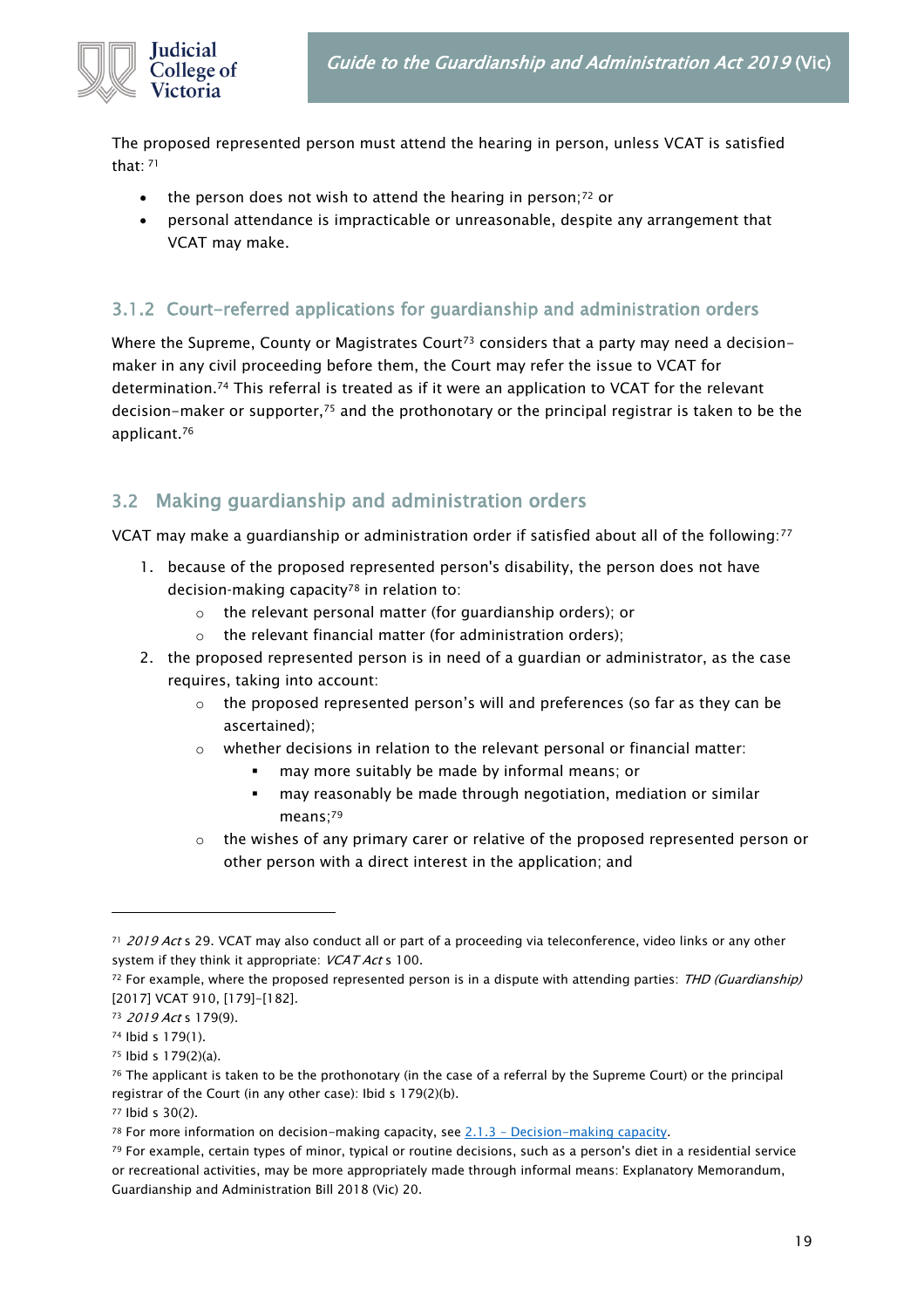

- $\circ$  the desirability of preserving existing relationships important to the proposed represented person;<sup>80</sup>
- 3. the order will promote the proposed represented person's personal and social wellbeing;<sup>81</sup> and
- 4. in the case of an application for an administration order for a proposed represented person who does not reside in Victoria, State Trustees has not been authorised to collect, manage, sell or otherwise dispose of or administer any property in Victoria in relation to which the administration order is sought.<sup>82</sup>

In determining whether to make an order, VCAT is acting in an administrative capacity and therefore must act compatibly with the *Charter of Human Rights and Responsibilities Act 2006* (Vic).<sup>83</sup>

After considering an application for a guardianship and administration order, VCAT may:<sup>84</sup>

- make a quardianship or an administration order;
- decline to make a guardianship order or an administration order, and instead make a supportive quardianship or supportive administration order;<sup>85</sup> or
- make no order.

#### <span id="page-19-0"></span>3.2.1 Considerations in making an order

The test for making a guardianship or administration order raises several discrete issues:

- Does the proposed represented person have a disability?
- Does the order relate to personal or financial matters?
- Is the order necessary is there a need for the order?

VCAT must be satisfied that the represented person has a disability, and that the matters fall within the categories of personal or financial matters. See  $2$  – [Preliminary Matters](#page-8-0) for more information about:

- [disability,](#page-13-0)
- [personal or financial matters,](#page-13-1)
- [decision-making capacity,](#page-11-0) and
- [promoting personal and social wellbeing.](#page-9-0)

<sup>80</sup> 2019 Act s 31.

<sup>81</sup> For more information on what constitutes personal and social wellbeing, see 2.1.2 Promoting the personal and [social wellbeing of a person.](#page-9-0)

<sup>82</sup> The authorisation must be given under the State Trustees (State Owned Company) Act 1994 (Vic) s 12.

<sup>83</sup> PJB v Melbourne Health [2011] VSC 327.

<sup>84 2019</sup> Act s 30(1).

<sup>85</sup> For more information on supportive orders, see  $4 -$  Supportive guardianship and supportive administration [orders.](#page-47-0)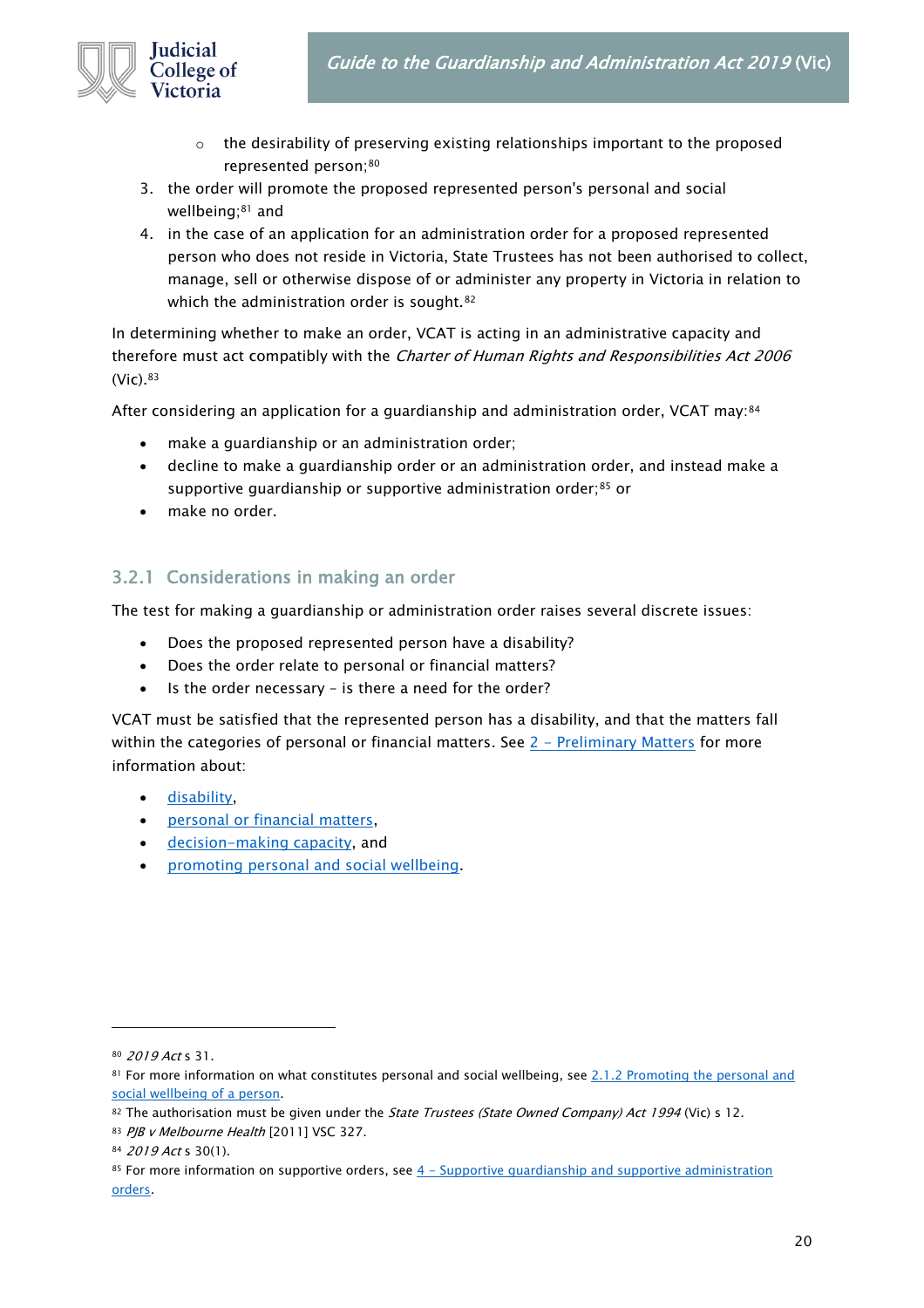

#### <span id="page-20-0"></span>3.2.2 Need

VCAT must decide whether the proposed represented person is in need of a guardian or administrator. Under the 1986 Act, case law indicated that there should be proper and independent satisfaction as whether a decision-maker is needed.<sup>86</sup> In assessing need, VCAT has considered it must be satisfied that:87

- there is a decision to be made, or there is a reasonable likelihood that a decision will be required to be made in the near or foreseeable future;<sup>88</sup> and
- the issue has not been resolved or decided because there is no decision-maker and the matter is inappropriate for informal decision-making.<sup>89</sup>

According to the VLRC Report, this concept of 'need for decisions' is intended to cover ongoing decisions that may need to be made, or decisions already being made informally.<sup>90</sup> VCAT has also held that where there is an eligible and competent attorney for personal and financial matters, applications for appointment of a guardian and administrator would usually fail because the person is not 'in need' of a guardian or an administrator.<sup>91</sup>

Another consideration in the topic of 'need' is the matter itself and the proposed represented person's condition. For example, an administrator may be necessary where there is a complex financial issue or where the person's financial affairs require considerable care.<sup>92</sup> However, where matters are minor or not urgent, an administrator would not be required.<sup>93</sup> The VLRC Report described this as whether "the pending decision [is] one of consequence." <sup>94</sup>

VCAT has also held that 'need' is for the current matter in time, $95$  and that it may order a reassessment at any time should the financial situation steady or the person's health improve.<sup>96</sup> Accordingly, where the matter has resolved itself by the time of the hearing, the need is therefore resolved and the application may be dismissed.<sup>97</sup>

92 OFS (Guardianship) [2014] VCAT 1598, [6].

<sup>86</sup> Moore v Guardianship and Administration Board [1990] VR 902, 916; GM (Guardianship) [2007] VCAT 2488; NC (Guardianship) [2009] VCAT 2430, [19].

<sup>87</sup> VLRC Report 255.

<sup>88</sup> Re BWV [2003] VCAT 121, [11]; GM (Guardianship) [2007] VCAT 2488, [15]; DZZ (Guardianship) [2018] VCAT 194, [29], [41]. VCAT has also said that further applications may be made should there be any change in circumstances: DZZ (Guardianship) [2018] VCAT 194, [51].

<sup>89</sup> INM (Guardianship) [2016] VCAT 1146, [42].

<sup>90</sup> VLRC Report 256-9; XYZ v State Trustees Ltd [2006] VSC 444, [44]; GM (Guardianship) [2007] VCAT 2488, [12]; NC (Guardianship) [2009] VCAT 2430, [21]. For example, the proposed represented person's needs can be met by a parent with access to their bank account, or by support workers helping them to arrange to pay rent and other bills by direct debit: NYO (Guardianship) (Amended) [2017] VCAT 43, [24].

<sup>91</sup> NYO (Guardianship) (Amended) [2017] VCAT 43, [26]; *QJB (Guardianship)* [2018] VCAT 531, [20]; TAG (Guardianship) [2019] VCAT 234; cf ZUS Guardianship List [2014] VCAT 1621, [39]. Separately, where the attorney is incompetent an administrator may be preferable: YMX (Guardianship) [2019] VCAT 673, [59].

<sup>93</sup> NC (Guardianship) [2009] VCAT 2430, [21]. For example, where an inpatient would spend money to purchase cigarettes or sweets rather than save money: CLH (Guardianship) [2014] VCAT 1123, [17]. For more information on supportive orders, see  $4$  – [Supportive guardianship and administration orders.](#page-47-0)

<sup>94</sup> VLRC Report 244 [12.48].

<sup>95</sup> GM (Guardianship) [2007] VCAT 2488, [12]; THD (Guardianship) [2017] VCAT 910, [109].

<sup>96</sup> KSJ (Guardianship) [2018] VCAT 1275, [53]-[55].

<sup>97</sup> XEZ (Guardianship) [2018] VCAT 8, [6]; NYO (Guardianship) (Amended) [2017] VCAT 43, [72].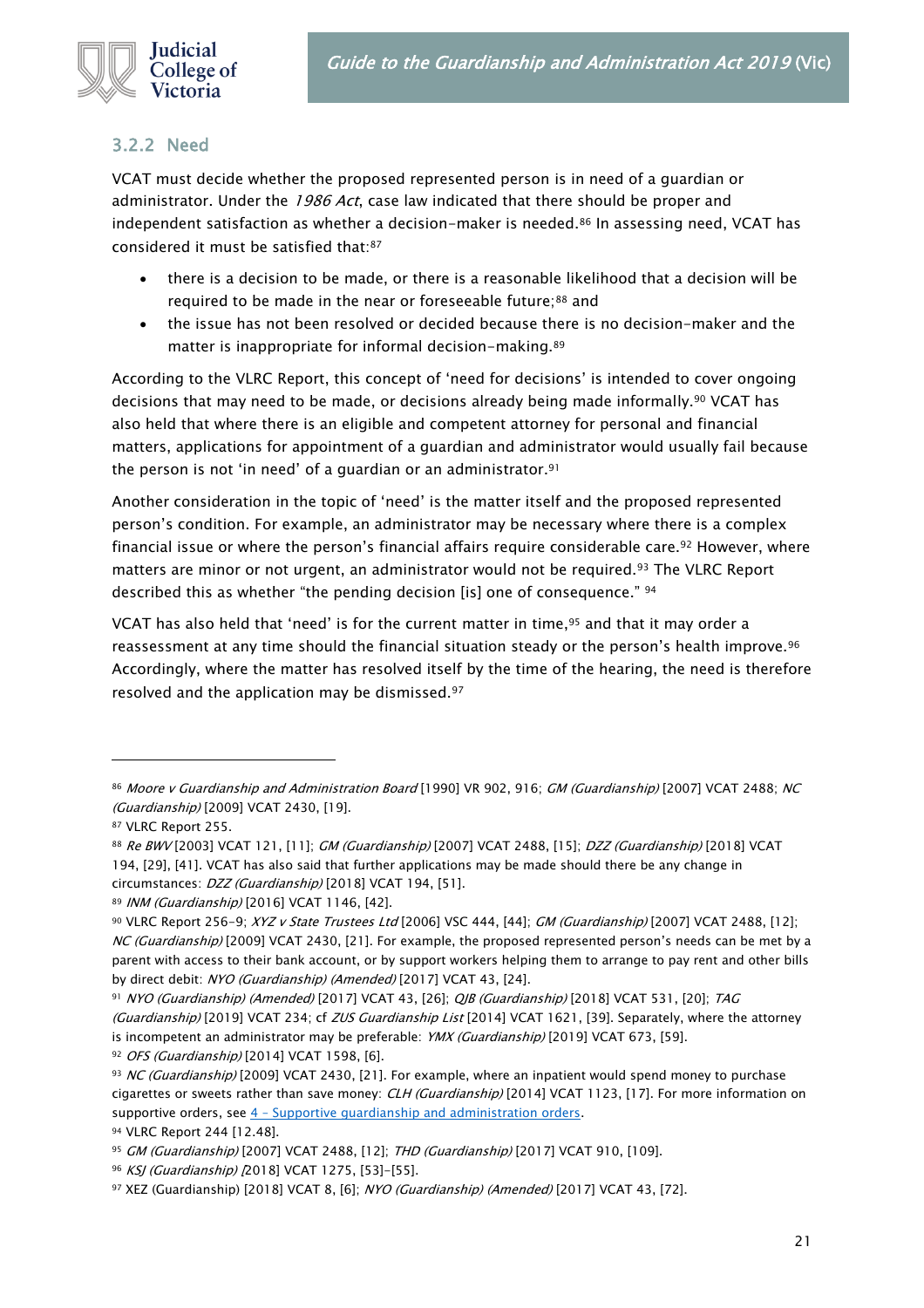Separately, VCAT may make a supportive guardianship or supportive administration order as part of an application for a guardianship order or an administration order for a proposed represented person – for example, where VCAT decides that while a guardianship order is unnecessary, a supportive guardian would assist the person in making and communicating their decisions.<sup>98</sup>

# <span id="page-21-0"></span>3.3 Appointing guardians or administrators

To be appointed as a guardian or administrator, potential appointees must meet certain threshold and suitability requirements. These will be discussed in turn.

# <span id="page-21-1"></span>3.3.1 Threshold requirements

If VCAT decides to make a guardianship order, VCAT may appoint a guardian who is an individual over the age of 18, and who consents to act as guardian.<sup>99</sup> VCAT must be satisfied that the individual:<sup>100</sup>

- will act in accordance with the statutory duties;
- is not in a position where the individual's interests conflict, or may conflict, with the interests of the proposed represented person;<sup>101</sup> and
- is a suitable person to act as the guardian for the proposed represented person.

VCAT may also appoint multiple persons as joint guardians if:<sup>102</sup>

- each person fulfils the threshold requirements and suitability matters; and
- VCAT considers it appropriate to do so.<sup>103</sup>

If VCAT decides to make an administration order, VCAT may appoint an administrator who is either a body corporate or an individual over the age of 18 and who consents to act as administrator.<sup>104</sup> VCAT must be satisfied that the individual:<sup>105</sup>

- will act in accordance with the statutory duties;
- is not in a position where the administrator's interests conflict, or may conflict, with the interests of the proposed represented person; and
- is a suitable person to act as the administrator for the proposed represented person; and
- has sufficient expertise to make decisions about any specified financial matter.

<sup>98 2019</sup> Act s 87(1); Victoria, Parliamentary Debates, Legislative Assembly, 7 March 2018, 28 (Martin Pakula, Attorney-General).

<sup>99 2019</sup> Act s 32(1).

<sup>100</sup> Ibid s 32(1).

<sup>101</sup> These are not necessarily financial interests; for example, the proposed guardian wishing to reduce travel time in accommodation decisions or to eventually have the represented person live with the proposed quardian:  $FDC$ (Guardianship) [2019] VCAT 508, [38].

<sup>102 2019</sup> Act s 33(2). This also includes the Public Advocate or any other person.

<sup>103</sup> For example, where it would be consistent with the represented person's wishes, and where shared decision making might minimise the effect of the existing conflict between the decision-makers: WRU (Guardianship) [2018] VCAT 1171, [88].

<sup>104 2019</sup> Act s 32(2).

<sup>105</sup> Ibid s 32(2).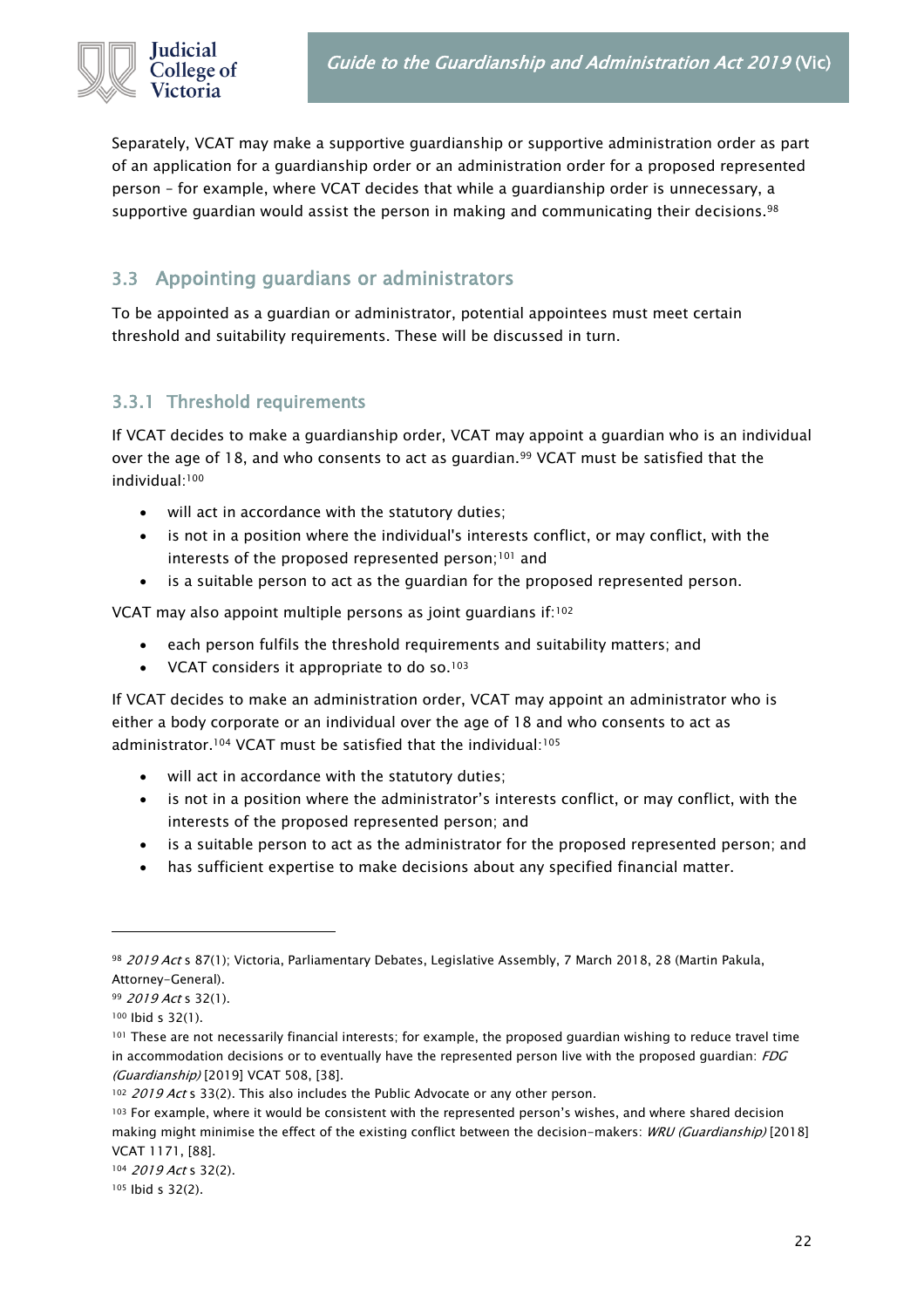

With regards to conflicting interests, some examples of possible conflicts include where the proposed administrator is already handling funds of the represented person<sup>106</sup> or has previously acted as a solicitor for a relative of the represented person.<sup>107</sup>

Sufficient expertise does not mean only professional administrators may be appointed. An accountancy practice would also have such expertise,<sup>108</sup> as would a legal practitioner.<sup>109</sup> There are also examples under the 1986 Act of VCAT appointing family or friends of the represented person as administrator, and as such there is not always a need for professional expertise.

An administrator may seek advice from a professional adviser or from VCAT about the specified financial matters, although doing so too often may be an indication that they do not have sufficient expertise.<sup>110</sup> However, an alternative would be to appoint a joint administrator to supplement the shortfall in expertise.<sup>111</sup>

#### <span id="page-22-0"></span>3.3.2 Suitability matters

To determine suitability to be a guardian or administrator, VCAT must take into account:<sup>112</sup>

- the proposed represented person's will and preferences (so far as they can be ascertained);
- the desirability of preserving existing relationships important to the proposed represented person;
- the desirability of appointing a person who is a relative or has a personal relationship with the proposed represented person, rather than appointing a person with no such relationship;
- whether the person will be available to the proposed represented person and able to meet and communicate with the proposed represented person;
- whether the person will act cooperatively with any current guardian or administrator for the proposed represented person (as the case requires); $113$  and
- whether, in the case of an administration order, the person proposed as administrator is or was a VCAT Guardianship List member.

VCAT must also consider any statement of wishes for a future appointment lodged under the 2019 Act. 114

<sup>&</sup>lt;sup>106</sup> For example: *FDG (Guardianship)* [2019] VCAT 508, [46]. Also see *TAG (Guardianship)* [2019] VCAT 234.

<sup>107</sup> VQL (Guardianship) [2018] VCAT 1797, [17].

<sup>108</sup> LWJ (Guardianship) [2018] VCAT 775, [42].

<sup>109</sup> LFH (Guardianship) [2017] VCAT 1704, [20].

<sup>110</sup> For example: where an administrator had to engage friends and then a solicitor to negotiate the problems encountered: ZUS Guardianship List [2014] VCAT 1621, [46].

<sup>111</sup> Ibid [50]; KAU (Guardianship) [2019] VCAT 1721, [28].

<sup>112 2019</sup> Act s 32(3).

<sup>113</sup> See for example WSA (Guardianship) [2019] VCAT 1401, [33] where 'intense discord' between the current guardian and administrator and potential private guardian led VCAT to appoint an independent guardian. 114 2019 Act s 32(6).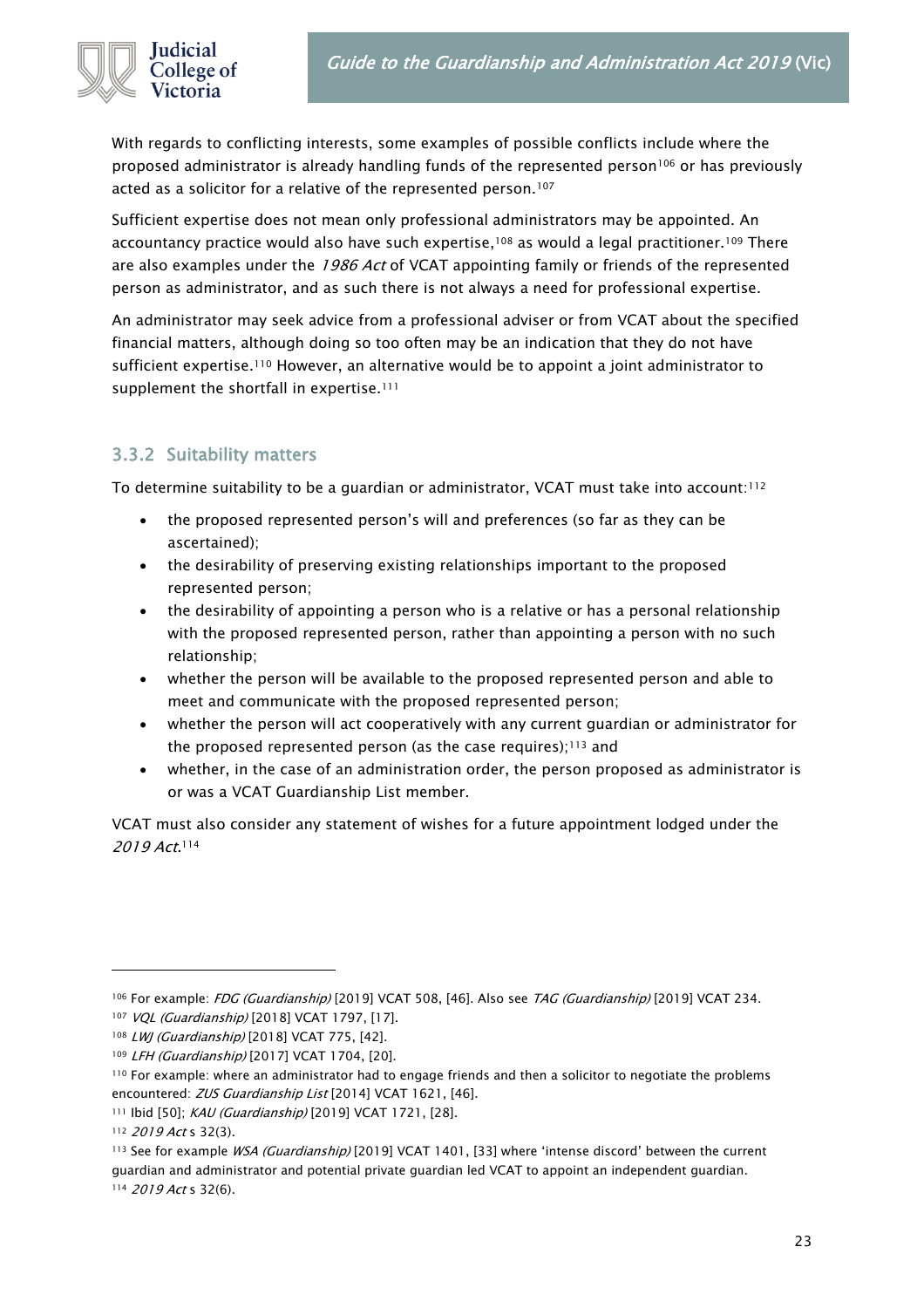

These considerations include a focus on relationships important to the proposed represented person and emphasise the desirability of maintaining pre-existing relationships of trust.<sup>115</sup> VCAT must also not assume, without any evidence, that a relative:<sup>116</sup>

- has interests that conflict, or may conflict, with those of the proposed represented person merely because the proposed guardian or administrator is a relative; or
- is unsuitable to be appointed merely because that relative disagrees with another relative of the proposed represented person about a matter pertaining to the proposed represented person.

The mere fact that the proposed decision-maker is a relative is not determinative of the appointment. As the principles of the 2019 Act require, the first consideration is to give effect to the proposed represented person's will and preferences. <sup>117</sup> Therefore, if the proposed represented person does not wish the relative appointed (such as where there is a familial dispute) the relative is less likely to be appointed.

Further, where there is a familial dispute, appointing the relative would not be preserving existing relationships important to the proposed represented person, as the dispute shows the relationship has broken down.

Other matters that may be taken into account include:

- the understanding of the represented person's finances;<sup>118</sup>
- awareness of responsibilities as decision-makers;<sup>119</sup>
- whether there is any other matter that may prevent the person from effectively acting as a decision-maker;<sup>120</sup>
- whether the private proposed decision-maker is seeking appointment only for remuneration; <sup>121</sup> and
- the cost savings in appointing a particular candidate as opposed to another.<sup>122</sup>

# <span id="page-23-0"></span>3.3.3 Statement of wishes for future appointment

The current guardian/administrator, a supportive guardian/administrator, the primary carer, or a relative of the represented person, may lodge a 'statement of wishes for future appointment' with VCAT at any time.<sup>123</sup> The statement of wishes sets out:<sup>124</sup>

- the wishes of the lodger as to who should be appointed as a guardian or administrator for the represented person in the future; and
- the reasons for those wishes.

123 2019 Act s 35(1).

<sup>115</sup> Explanatory Memorandum, Guardianship and Administration Bill 2018 (Vic) 20-21.

<sup>116</sup> *2019 Act* s 32(5).

<sup>117</sup> Ibid s 8(1)(b).

<sup>118</sup> FBK (Guardianship) [2019] VCAT 1236, [20].

<sup>119</sup> Ibid.

<sup>120</sup> For example, an intervention order against the proposed decision-maker, which may be relevant to their suitability and the represented person's will and preferences: Ibid [19].

<sup>121</sup> VQL (Guardianship) [2018] VCAT 1797, [13].

<sup>122</sup> LWJ (Guardianship) [2018] VCAT 775, [50]; WRG (Guardianship) [2019] VCAT 1642, [42]-[45].

<sup>124</sup> Ibid s 35(2).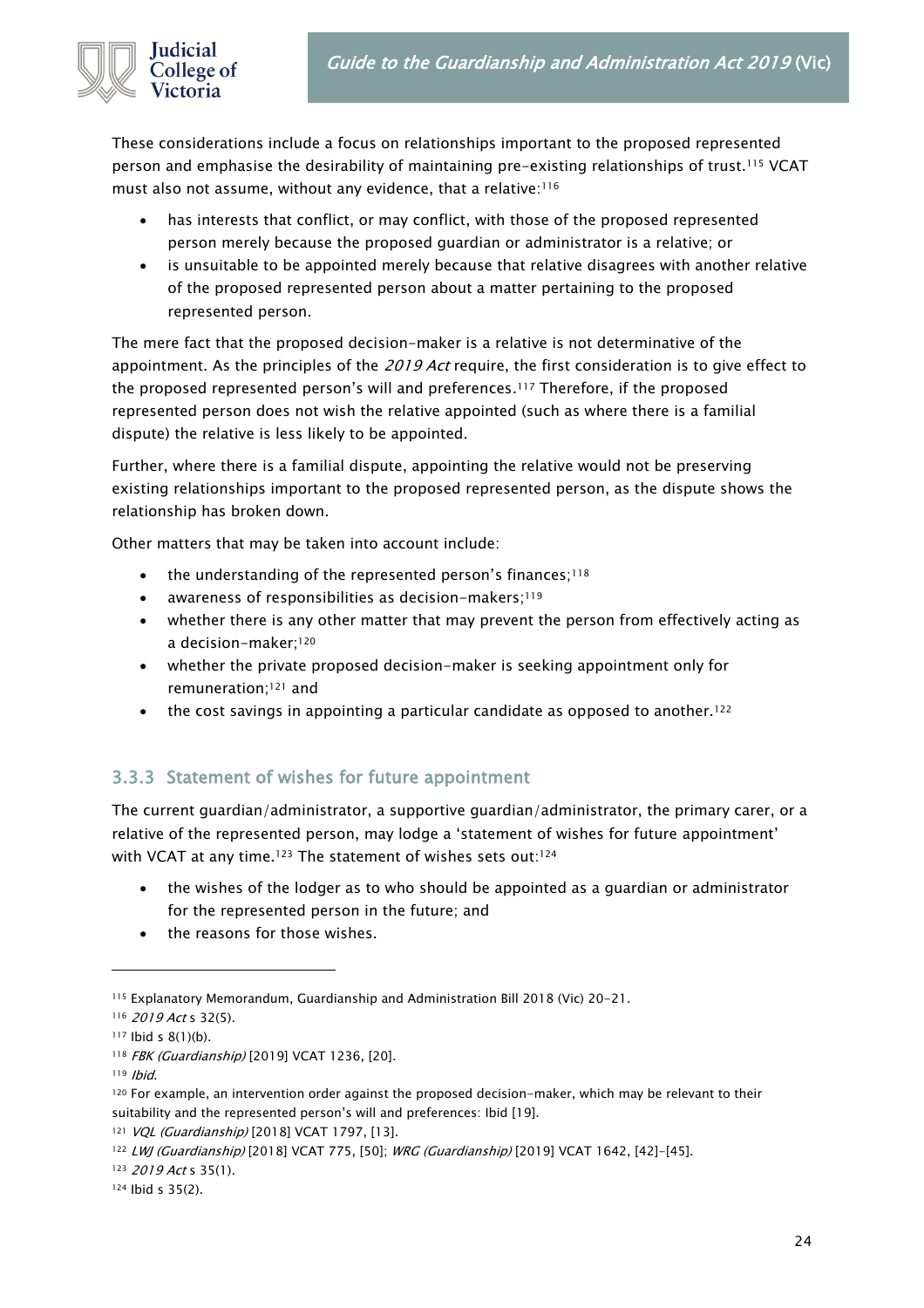

These will be taken into account during VCAT's consideration of suitability requirements.<sup>125</sup>

#### <span id="page-24-0"></span>3.3.4 The Public Advocate and VCAT Members

VCAT may appoint the Public Advocate as guardian if VCAT is satisfied that no other person fulfils the threshold and suitability requirements.<sup>126</sup> This includes situations where it would be difficult for the candidate to perform their guardianship duties effectively, and it would be more effective to have an independent guardian or administrator, despite candidates being otherwise suitable.<sup>127</sup> This is to ensure that the decision-maker is able to bring objectivity to their role.<sup>128</sup>

Some examples of such situations include where the candidate is likely to be placed under duress or undue pressure from external parties,<sup>129</sup> or where there was 'articulated and observed animosity' between service providers and the candidate.<sup>130</sup>

Further, appointing the Public Advocate has been the preferred option where the represented person does not want the candidate to have that role (which is consistent with giving priority to the person's will and preferences) or where there is likely to be discord between multiple candidates or family members.<sup>131</sup>

VCAT may also appoint any former or present member of VCAT's Guardianship list as an administrator if VCAT considers that in the circumstances it is appropriate for the member to act as an administrator.<sup>132</sup>

# <span id="page-24-1"></span>3.4 What details must VCAT specify in an order?

In a guardianship order, VCAT must specify:<sup>133</sup>

- the name of the represented person;
- the name of the guardian;
- the personal matters in relation to which the guardian has powers;
- whether VCAT specifically confers on the guardian the power to undertake legal proceedings under section 40 of the 2019 Act;
- any restrictions on the guardian's exercise of a power in relation to the relevant personal matters or legal proceedings; and
- whether the order is an urgent order.

<sup>125</sup> Ibid s 32(6).

<sup>126</sup> Ibid s 33(1).

<sup>127</sup> See NCX (Guardianship) [2018] VCAT 520, [91]; OQE (Guardianship) [2019] VCAT 1507, [25].

<sup>128</sup> KK (Guardianship) [2009] VCAT 2219, [65].

<sup>129</sup> BSM (Guardianship) [2017] VCAT 288, [46].

<sup>130</sup> DZZ (Guardianship) [2018] VCAT 194, [43].

<sup>131</sup> KK (Guardianship) [2009] VCAT 2219, [63]; LWJ (Guardianship) [2018] VCAT 775, [21]; YMX (Guardianship) [2019] VCAT 673, [43]; KAU (Guardianship) [2019] VCAT 1721, [22].

<sup>132 2019</sup> Act s 32(4).

<sup>133</sup> Ibid s 34(1).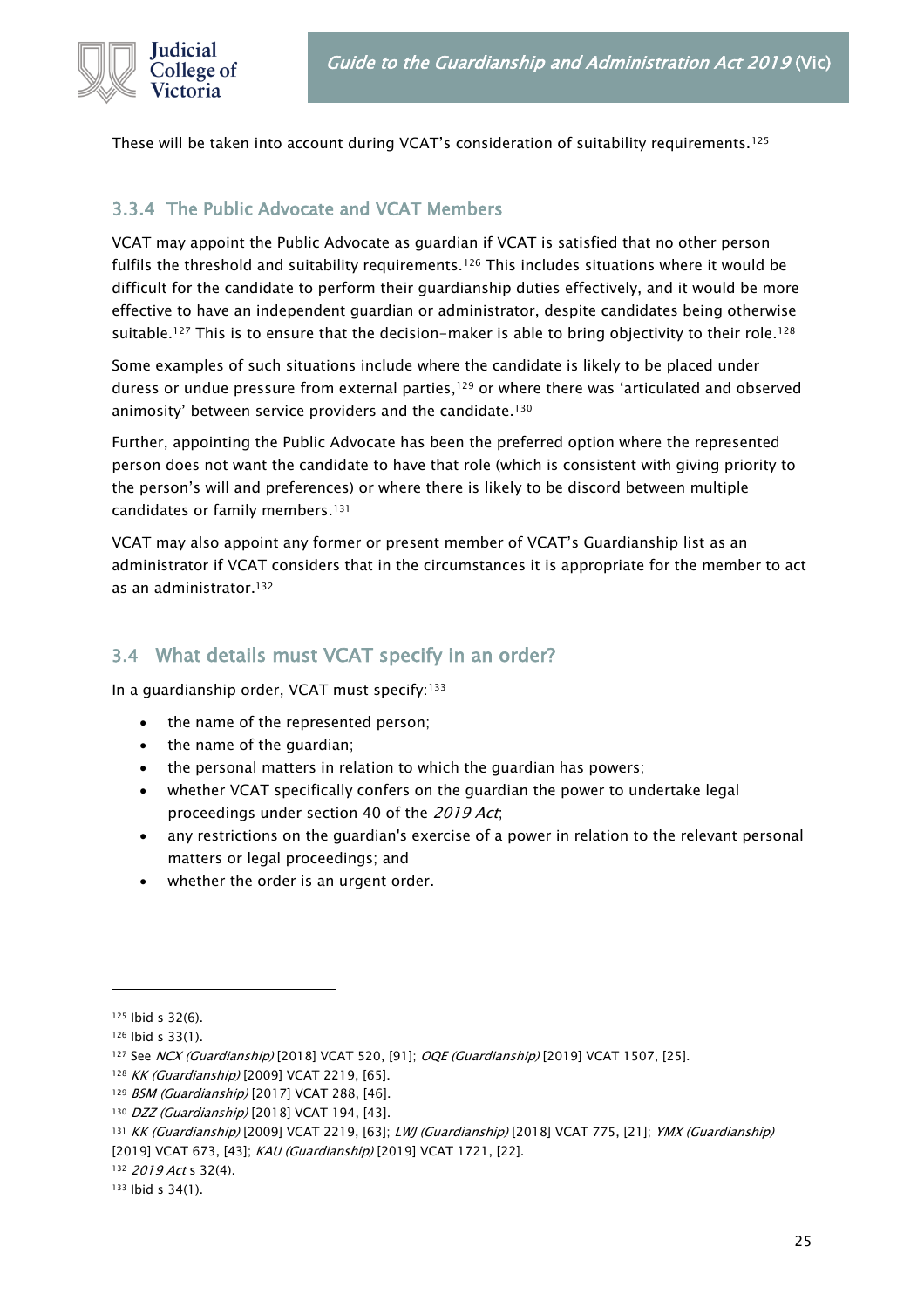

In an administration order, VCAT must specify:<sup>134</sup>

- the name of the represented person;
- the name of the administrator;
- the financial matters in relation to which the administrator has powers;
- any specified power available in Division 6 of the 2019 Act that VCAT specifically confers on the administrator;
- any restrictions on the administrator's exercise of power in relation to the relevant financial matters or specified powers; and
- whether the order is an urgent order.

For administrators, VCAT may also specify any fee, remuneration or other reward from the represented person's estate that the administrator may receive.<sup>135</sup>

# <span id="page-25-0"></span>3.5 Related orders and proceedings at VCAT

#### <span id="page-25-1"></span>3.5.1 Urgent guardianship or administration order

An urgent guardianship or administration order ('urgent order') can be made without notice and without the participation of the proposed represented person. These orders last only for a brief period in urgent circumstances.

On application, VCAT may make an urgent order if VCAT is satisfied, on reasonable grounds, that there is an immediate risk of harm to the health, welfare or property of a proposed represented person if the order were not made.<sup>136</sup>

The risk of harm may be caused by one or more factors, including:<sup>137</sup>

- abuse, exploitation or neglect of the proposed represented person;<sup>138</sup> and
- self-neglect by the proposed represented person.

VCAT must be constituted by either a presidential member or a VCAT member who is an Australian lawyer sitting alone.<sup>139</sup> They may waive the notice requirements and the required participation of the represented person at the hearing. <sup>140</sup>

If an urgent order is made, VCAT must specify the duration of the order, which cannot exceed 21 days.<sup>141</sup> This may be renewed once for a maximum 21-day period.<sup>142</sup>

<sup>134</sup> Ibid s 34(2).

<sup>135 2019</sup> Act s 175(1). For more information on renumeration for administrators, see 3.8.4 - Remuneration and [Costs.](#page-44-0)

<sup>136</sup> Ibid s 36(1).

<sup>137</sup> Ibid s 36(2).

<sup>138</sup> For example, where a relative took the represented person out of a hostel where he was residing and refused to return him: UKM (Guardianship) [2017] VCAT 1732.

<sup>139</sup> VCAT Act sch 1 cl 31.

<sup>140</sup> 2019 Act s 36(1).

<sup>141</sup> Ibid s 36(3)(a).

<sup>142</sup> Ibid s 36(3)(b).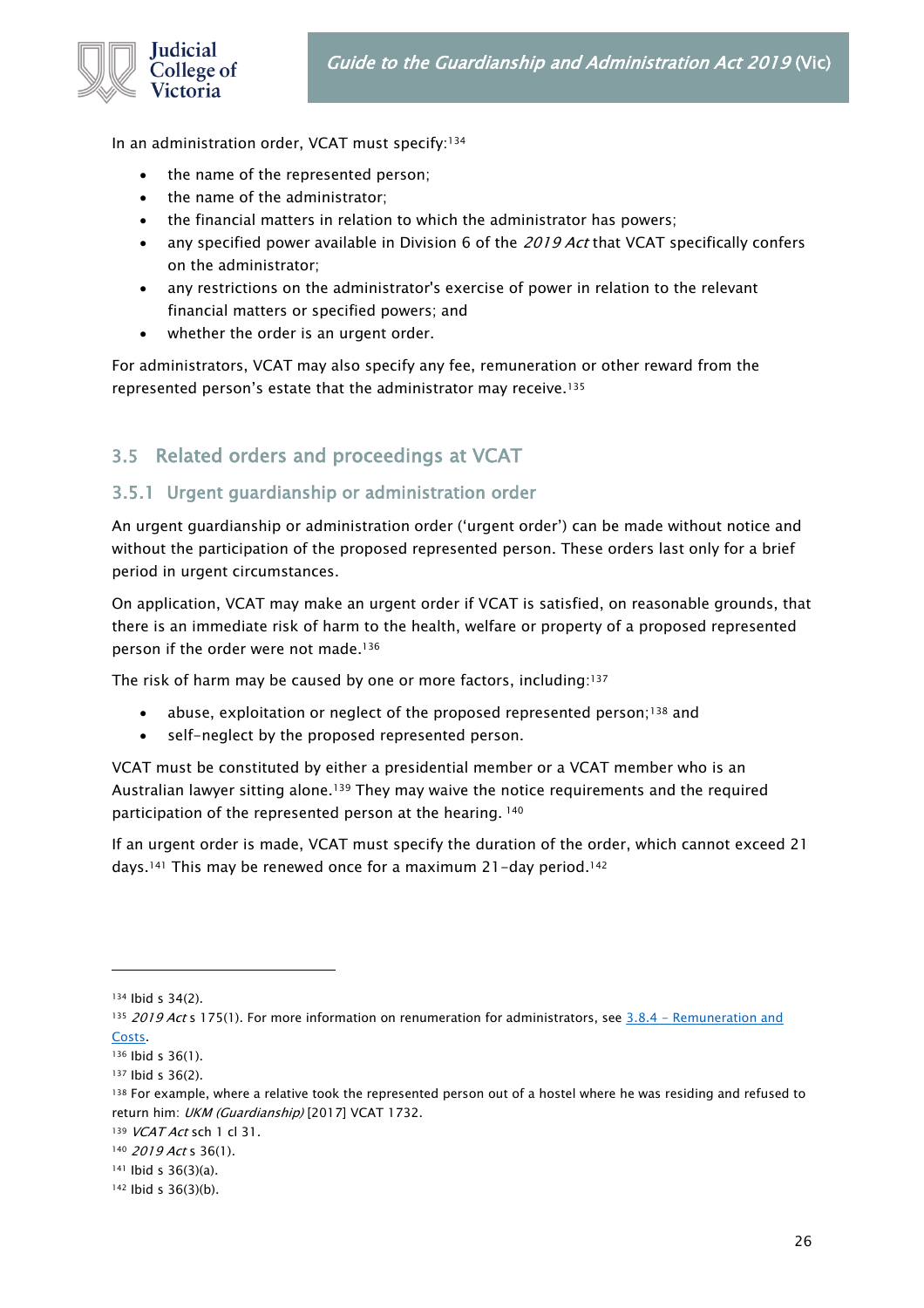

As soon as practicable but within 42 days after making such an order, VCAT must hold a hearing to determine whether a guardianship or administration order should be made.<sup>143</sup> Where the order is considered no longer necessary, VCAT may dismiss the application for an order or a further order.

# <span id="page-26-0"></span>3.5.2 Special orders for unlawful detention or risk of harm

VCAT may in certain situations make orders in relation to proposed represented persons who are being unlawfully detained or at risk of harm.

This power is enlivened where a person has applied for a guardianship order and VCAT receives information on oath or affirmation that the proposed represented person:<sup>144</sup>

- is unlawfully detained against their will; or
- is likely to suffer serious damage to their physical, emotional or mental health or wellbeing unless immediate action is taken.

VCAT may, by order, empower the Public Advocate or some other person to visit the proposed represented person in the company of a police officer in order to prepare a report for VCAT ('visitation order').<sup>145</sup> The police officer may use reasonable force to enter the premises where the proposed represented person is, with such assistance as is necessary.<sup>146</sup>

If VCAT receives the report and is satisfied that one of the above circumstances exists, VCAT may order the proposed represented person be taken to a place specified in the order for assessment and placement until the application for a guardianship order is determined ('special order').<sup>147</sup>

It is an offence to delay or obstruct a person who is acting under a special order or a visitation order, with a maximum penalty of 20 penalty units.<sup>148</sup>

# <span id="page-26-1"></span>3.5.3 Order for represented person to comply with guardian's decisions

While a guardianship order is in force, VCAT may make an order ('compliance order') at any time giving the guardian or another specified person power to take specified measures or actions, to ensure that the represented person complies with the guardian's decisions in the exercise of the powers and duties conferred by the guardianship order.<sup>149</sup>

This is considered to include ambulance services, Victoria Police or medical service providers being empowered to ensure the represented person's compliance. For example, they could transport the person to a location directed by the guardian, including by removing the represented person, breaking and entering premises and using reasonable force.<sup>150</sup> However, this

149 2019 Act s 45(1).

<sup>143</sup> Ibid s 37.

<sup>144</sup> Ibid ss 43(1)(a), (b).

<sup>145</sup> Ibid s 43(2).

<sup>146</sup> Ibid s 43(4).

<sup>147</sup> Ibid s 43(3).

<sup>148</sup> Ibid s 43(5). Note that this offence applies to bodies corporate and officers of bodies corporate: Ibid s 193(2)(a).

<sup>150</sup> MW (Guardianship) [2008] VCAT 1181, [26]; THD (Guardianship) [2017] VCAT 910.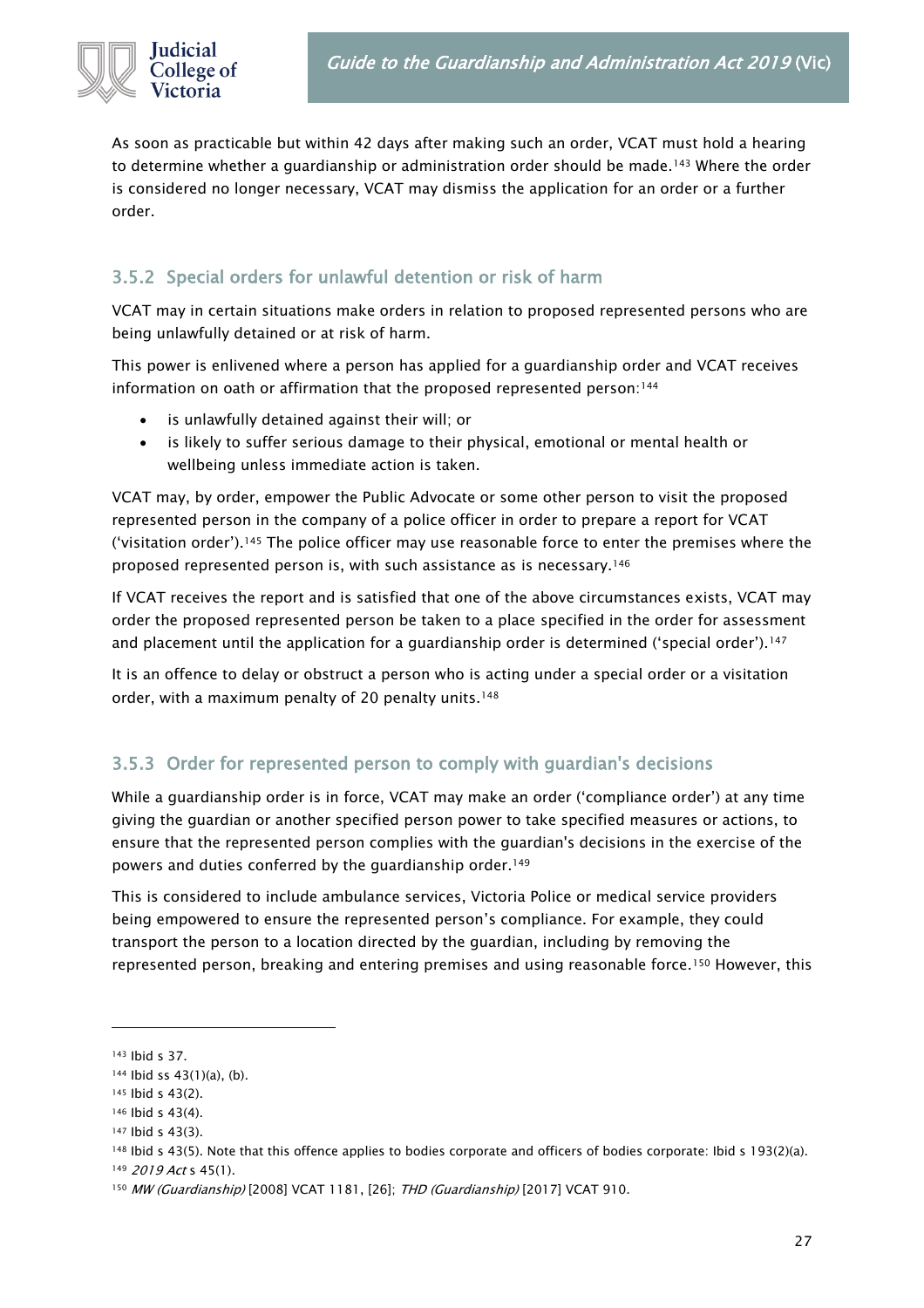

is an extreme power, and will not be used where the compliance order will unreasonably restrict the represented person's rights.<sup>151</sup>

A guardian or other specified person is not liable to any action, liability, claim or demand for actions taken under a compliance order with the belief it will promote the represented person's personal and social wellbeing.<sup>152</sup>

VCAT must hold a hearing to reassess the compliance order as soon as practicable but within 42 days after making the order.<sup>153</sup> Where the order is considered no longer necessary, VCAT may dismiss the application for an order or a further order.<sup>154</sup>

# <span id="page-27-0"></span>3.5.4 Enforcement orders against persons refusing

A decision-maker may apply to VCAT for an enforcement order in relation to a decision or act that the decision-maker claims:<sup>155</sup>

- 1. is an exercise of the decision-maker's powers; and
- 2. is either:
	- not recognised as an exercise of the decision-maker's powers, or
	- not given effect to,

by another person ('person refusing').

The person refusing is entitled to notice of the application in accordance with section 72 of the VCAT Act.<sup>156</sup>

VCAT may make an order that the person refusing recognise or give effect to the disputed decision or act if VCAT is satisfied that:<sup>157</sup>

- the disputed decision or act is an exercise of the decision-maker's powers; and
- the person refusing has failed or refused to recognise or give effect to the disputed decision or act; and
- the order will promote the personal and social wellbeing of the represented person for whom the guardian or administrator is appointed.

<span id="page-27-1"></span>Failing to comply with the VCAT order is an offence.<sup>158</sup>

<sup>151</sup> MW (Guardianship) [2008] VCAT 1181, [27].

<sup>152 2019</sup> Act s 45(3). This includes actions for false imprisonment or assault.

<sup>153</sup> Ibid s 45(2).

<sup>154</sup> UKM (Guardianship) [2017] VCAT 1732.

<sup>155 2019</sup> Act s 178(1).

<sup>156</sup> Ibid s 178(2). Section 72 of the VCAT Act provides that the applicant must serve a copy of the application on the person refusing, with certain exceptions.

<sup>&</sup>lt;sup>157</sup> 2019 Act s 178(3).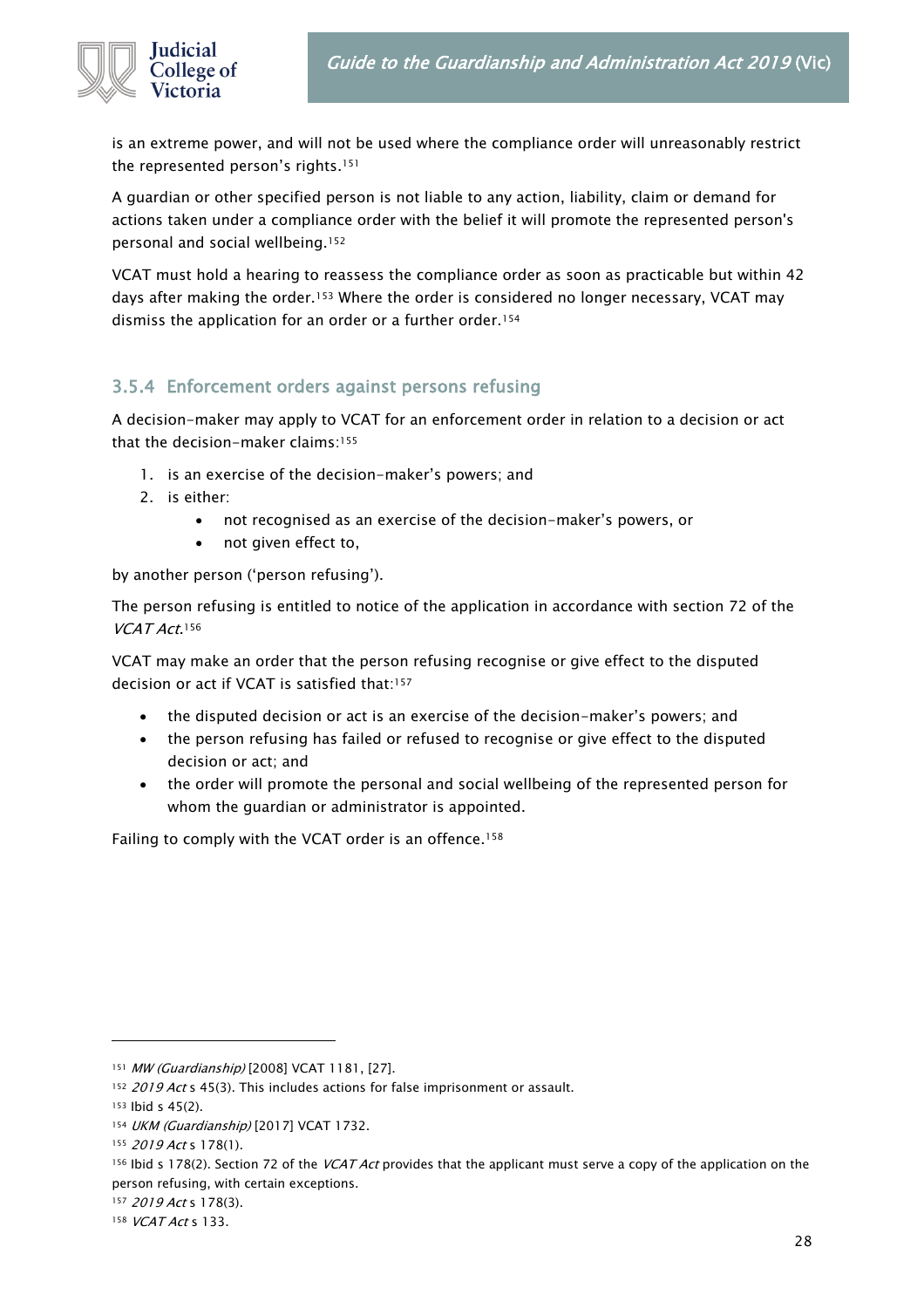

#### 3.5.5 Applications regarding financial matters

A represented person or a 'person interested' in a specified financial matter may apply to VCAT on any matter arising out of any dealing or transaction in relation to that financial matter.<sup>159</sup> VCAT may then make any order which VCAT considers appropriate.<sup>160</sup>

Here, 'person interested' consists of a represented person's:<sup>161</sup>

- creditor;
- beneficiary;
- next of kin, which is any person who would be entitled to the represented person's property, or to any share of the property under any law for the distribution of the property of intestates if the represented person had died intestate;
- guardian;
- nearest relative;<sup>162</sup>
- primary carer; and
- the Public Advocate.

A 'person interested' also includes any other person who can demonstrate their interest in the specified financial matter.<sup>163</sup>

#### <span id="page-28-0"></span>3.6 Powers and duties of Guardians

#### <span id="page-28-1"></span>3.6.1 Powers of Guardians: Generally

A guardianship order confers upon the appointed guardian:<sup>164</sup>

- 1. a power to make decisions about the specified personal matters in relation to the represented person;
- 2. the power to sign and do anything that is necessary to give effect to any power or duty vested in the guardian; and
- 3. the power to undertake legal proceedings, if specified in the order.

Any decision made, action taken, consent given or thing done by a guardian under a guardianship order has effect as if it were made, taken, given or done by the represented person, and the represented person had decision-making capacity for the relevant matter.<sup>165</sup>

However, a guardianship order cannot confer powers to:<sup>166</sup>

- make or revoke a will for the represented person;<sup>167</sup> or
- make or revoke an enduring power of attorney for the represented person; or

<sup>159</sup> Ibid s 78(1).

<sup>160</sup> Ibid s 78(2).

<sup>161</sup> Ibid ss 78(1), (3).

<sup>&</sup>lt;sup>162</sup> This is the relative first listed in 2019 Act s 3 (definition of 'nearest relative'), who is of or over 18 years of age, the elder or eldest of 2 or more relatives described in any paragraph being preferred to any other so described. 163 2019 Act s 78(1).

<sup>164</sup> Ibid s 38(1).

<sup>165</sup> Ibid s 38(3).

<sup>166</sup> Ibid s 39.

<sup>167</sup> Also see Edwards v Edwards (2009) 25 VR 40, 58 [62].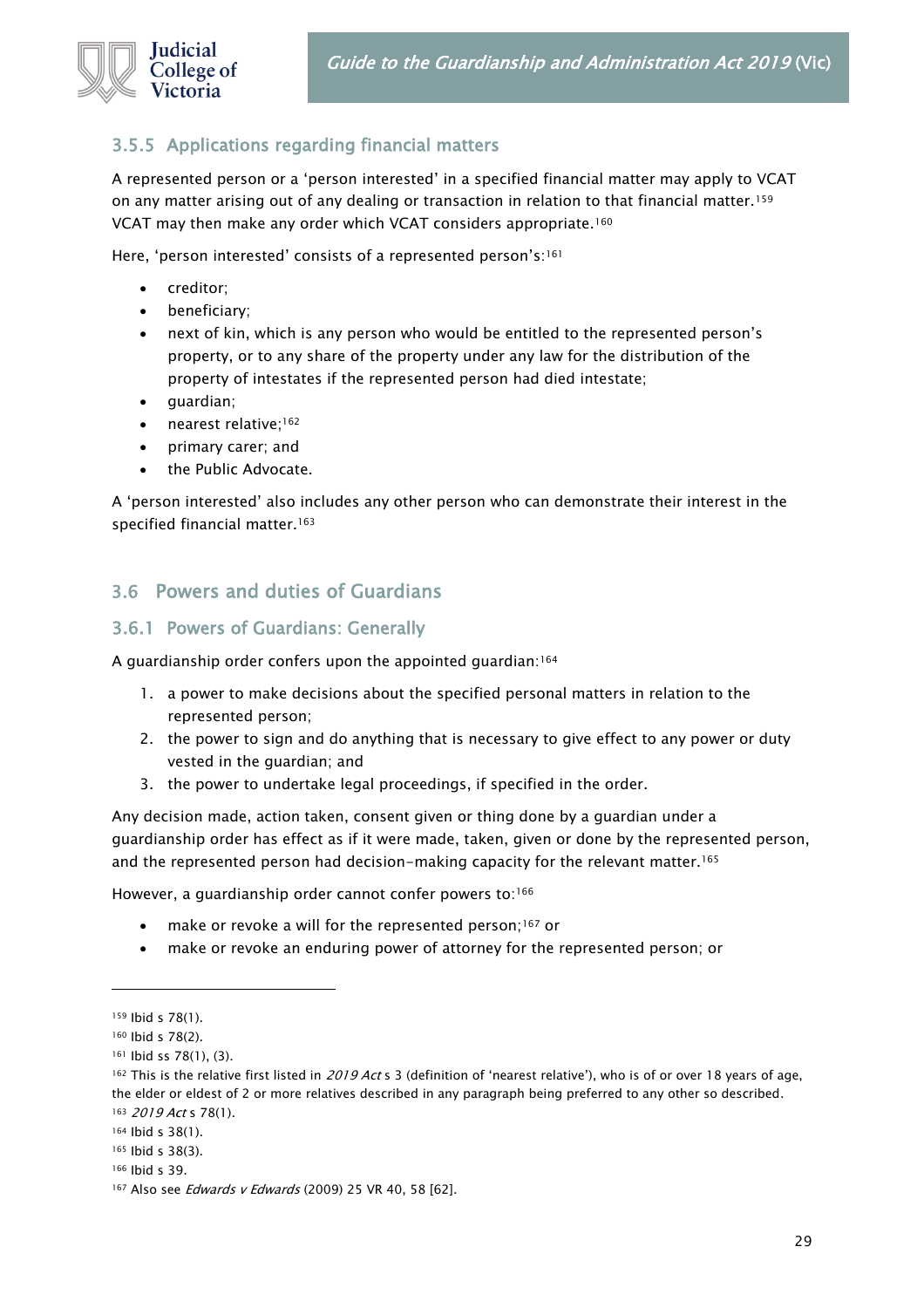- vote on the represented person's behalf in any government or council election;<sup>168</sup> or
- consent to the represented person entering, or dissolving, a marriage or sexual relationship; or
- make or give effect to a decision about:
	- o the care and wellbeing of the represented person's child; or
	- $\circ$  the adoption of the represented person's child who is under 18; or
- enter, or agree to enter, into a surrogacy arrangement on the represented person's behalf;<sup>169</sup> or
- consent to making, or discharging, a substitute parentage order on the represented person's behalf;<sup>170</sup> or
- manage the estate of the represented person on the represented person's death; or
- consent to an unlawful act.

As noted, the order must specify the personal matters that the guardian has power to make decisions over. Under the 1986 Act, these matters commonly included:<sup>171</sup>

• accommodation;

College of Victoria

- medical treatment;
- access to services (including services provided at home such as household cleaning, meals and nursing); and
- access to the represented person.

The guardian will also be able to apply to VCAT for advice or to have the order reassessed should there be a new matter arising after the order is made.<sup>172</sup>

#### <span id="page-29-0"></span>3.6.2 Powers of Guardians: Undertaking legal proceedings

VCAT may specify in a guardianship order that the guardian has power to bring and defend an action or other legal proceeding in the name, and on behalf, of the represented person.<sup>173</sup> The legal proceeding must be in relation to a personal matter specified in the order,<sup>174</sup> and the guardian is not required to be appointed as a litigation guardian in accordance with rules of the relevant court or tribunal.<sup>175</sup>

With regards to costs, the costs of the proceeding are generally to be paid out of the represented person's estate.<sup>176</sup> The court or tribunal may also order that a person who is or was a guardian be reimbursed from the represented person's estate for costs incurred in bringing or defending proceedings.<sup>177</sup>

<sup>168</sup> This is specified as an election for the State or the Commonwealth or another State or a Territory of the Commonwealth or in a local election or a referendum: 2019 Act s 39(c).

<sup>169</sup> Within the meaning of the Assisted Reproductive Treatment Act 2008 (Vic): 2019 Act s 39(f).

<sup>&</sup>lt;sup>170</sup> Within the meaning of the *Status of Children Act 1974* (Vic): 2019 Act s 39(q).

<sup>171</sup> OFL (Guardianship) [2016] VCAT 684, [27].

<sup>172</sup> For more information on reassessments, see 6.2 - [Reassessments.](#page-73-0)

<sup>173 2019</sup> Act ss 38(1)(c), 40(1).

<sup>174</sup> Ibid s 40(1).

<sup>175</sup> Ibid s 40(2).

<sup>176</sup> Ibid s 40(3).

<sup>177</sup> Ibid s 40(5).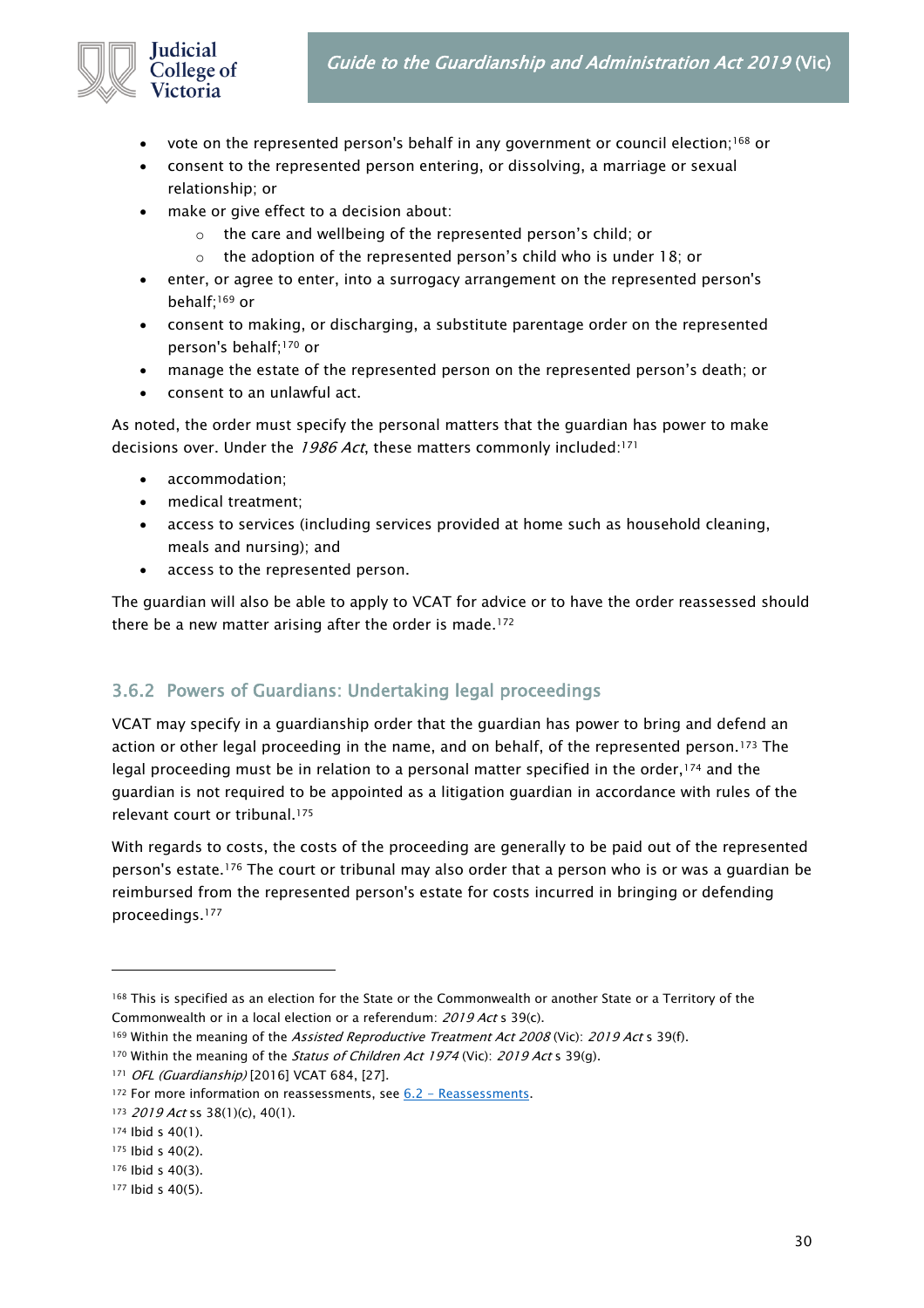

A court or tribunal may order that the guardian is personally liable for costs if the guardian was negligent or engaged in misconduct.<sup>178</sup>

#### <span id="page-30-0"></span>3.6.3 Duties of Guardians

When exercising powers, quardians must:<sup>179</sup>

- act in accordance with the general principles and the decision-making principles;<sup>180</sup>
- act as an advocate for the represented person;
- encourage and assist the represented person to develop the person's decision-making capacity in relation to personal matters;<sup>181</sup>
- act in such a way so as to protect the represented person from neglect, abuse or exploitation;
- act honestly, diligently and in good faith;
- exercise reasonable skill and care;
- not use the position for profit;
- avoid acting if there is or may be a conflict of interest; and
- not disclose confidential information gained as a guardian unless authorised to do so under the guardianship order or by law.

A guardian who has the power to make medical treatment decisions for a represented person must comply with the MTPD Act in relation to those decisions.<sup>182</sup>

To assist guardians in performing their role, they may refer to:

- the Australian Guardianship and Administration Council's National Standards of Public Guardianship;<sup>183</sup> and
- the Office of the Public Advocate's *Good Guardianship Guide*.<sup>184</sup>

When a guardianship order is reassessed, if VCAT is considering reappointing a guardian then it would consider whether the guardian has properly complied with their duties under the Act. VCAT can also advise a guardian, either when the guardian applies for advice or on VCAT's own initiative.<sup>185</sup> Otherwise, the legislation does not provide for VCAT to review or supervise the actions of guardians. The 2019 Act does however allow for applications for compensation, where a person contends that a guardian caused loss to the represented person by failing to comply with the 2019 Act.

<sup>184</sup> 'Good Guardianship 2018' (Office of the Public Advocate, December 2018)

<https://www.publicadvocate.vic.gov.au/resources/booklets/guardianship-and-administration-1/23-goodguardianship>. A new guide is scheduled to be released in March 2020.

185 2019 Act s 44.

<sup>178</sup> Ibid s 40(4).

<sup>179</sup> Ibid s 41(1).

<sup>180</sup> For more information on the principles, see 2.1 - [Principles under the](#page-8-1) 2019 Act.

<sup>181</sup> For more information on decision-making capacity, see 2.2 - [Decision-making capacity.](#page-11-0)

 $182$  2019 Act s 41(2).

<sup>183 &#</sup>x27;National Standards of Public Guardianship' (3rd Edition, Australian Guardianship and Administration Council, 2006) < https://www.agac.org.au/images/stories/national\_stands\_public\_guardianship.pdf>.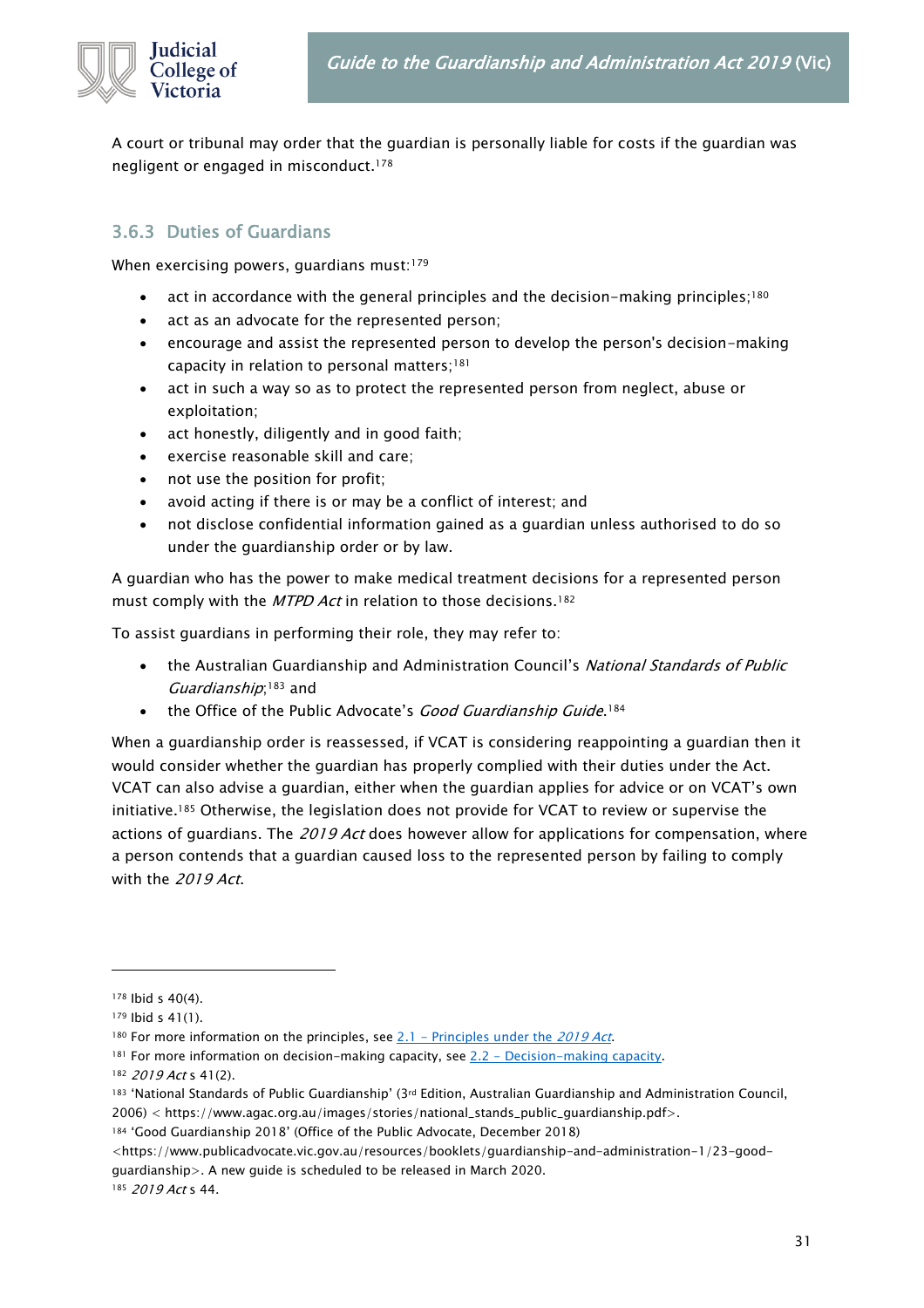

#### <span id="page-31-0"></span>3.6.4 Misconduct by Guardians

In the past, VCAT has declined to make a declaration under section 124 of the VCAT Act that the guardian has breached their duties.<sup>186</sup> The primary means of holding guardians accountable are:

- the Public Advocate, which holds the power to investigate any complaint or allegation that a person is under inappropriate guardianship, is being exploited or abused or is in need of guardianship;<sup>187</sup> and
- the OPP and Victoria Police, who can prosecute any offences committed in the course of a dishonest breach of the statutory duties.<sup>188</sup>

However, under the 2019 Act a victim of misconduct by guardians now has access to a compensation process, and guardians will also be made subject to specific offences. For more information, see 8.2 - [Compensation, liability and offences under the](#page-82-2) 2019 Act.

# <span id="page-31-1"></span>3.6.5 Other matters for Guardians: Advice and Notification

A guardian may apply to VCAT for advice on:<sup>189</sup>

- the scope of the guardianship order; or
- the exercise of any power under the guardianship order.

These includes questions on:

- what sort of decisions can be made about access to services;<sup>190</sup>
- contact with support workers and family members;<sup>191</sup>
- whether a guardian has authority to have visitors removed from the represented person's home;<sup>192</sup>
- whether conditions on a community treatment order may be more appropriate than a guardianship order to resolve issues;<sup>193</sup> and
- whether the power to decide the represented person's residence includes deciding the person would live in a locked facility.<sup>194</sup>

After considering an application for advice, or on its own initiative, VCAT may:<sup>195</sup>

- approve or disapprove of any act proposed by the quardian;
- give such advice as it considers appropriate; and
- make any order it considers necessary.

<sup>186</sup> GXS (Guardianship) [2016] VCAT 1514.

<sup>187 2019</sup> Act s 15(q).

<sup>188</sup> For more information on offences, see 8.2.3 - [Offences.](#page-80-1)

<sup>189 2019</sup> Act s 44(1).

<sup>190</sup> OFL (Guardianship) [2016] VCAT 684.

<sup>191</sup> THD (Guardianship) [2018] VCAT 1588, [3].

<sup>192</sup> MW (Guardianship) [2008] VCAT 1181, [5].

<sup>193</sup> MW (Guardianship) [2008] VCAT 1181, [9].

<sup>194</sup> NLA (Guardianship) [2015] VCAT 1104, [4].

<sup>195 2019</sup> Act s 44(2).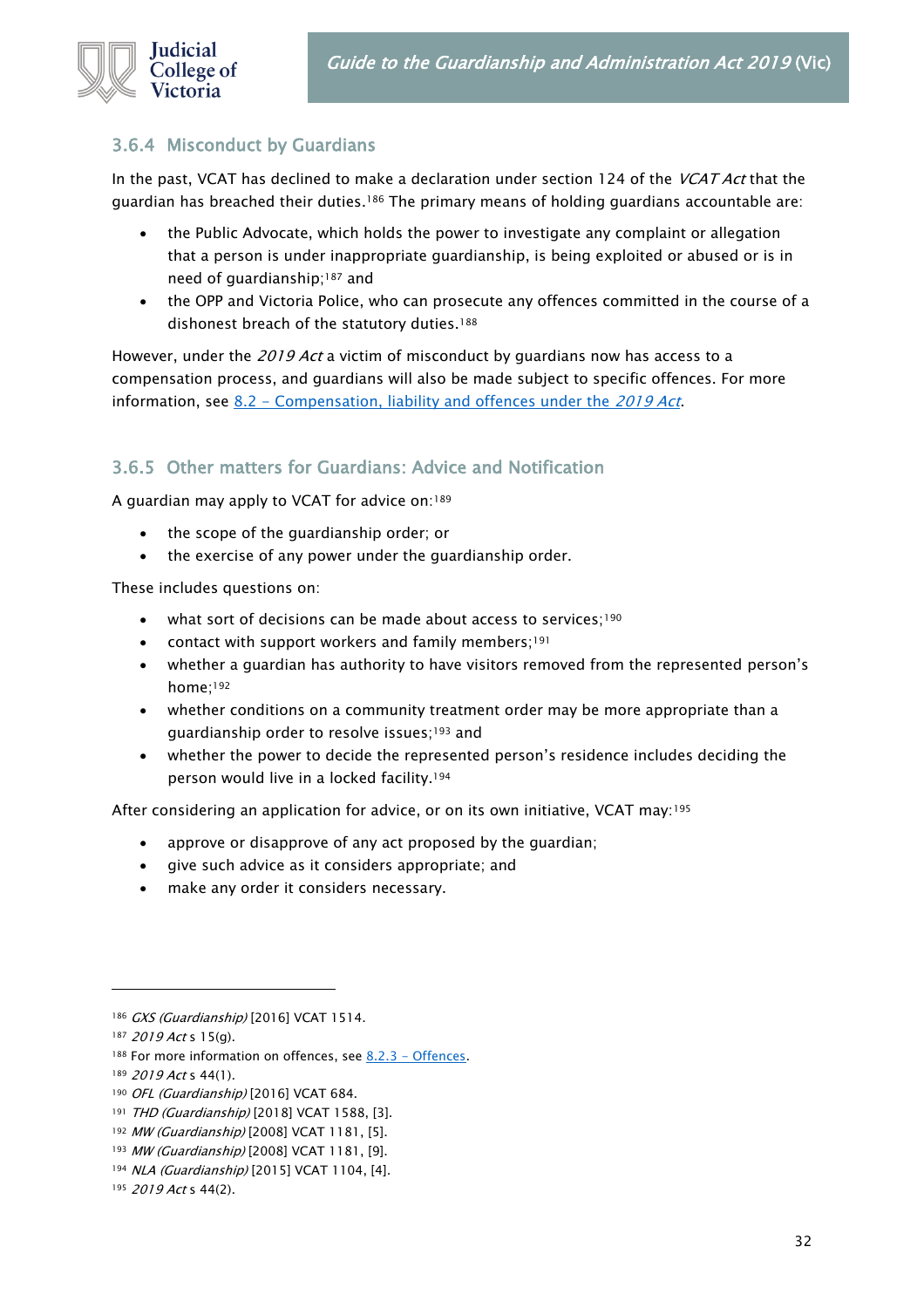

No action lies against a guardian for an act or thing done, or omitted to be done, under VCAT advice or order, unless the guardian has been guilty of fraud, wilful concealment or misrepresentation in representing the facts to VCAT.<sup>196</sup>

VCAT in its advice jurisdiction is acting in an administrative capacity, and therefore must act compatibly with section 38 of the Charter of Human Rights and Responsibilities Act 2006 (Vic).<sup>197</sup> Where VCAT also gives advice to a guardian who is a public authority, VCAT must consider Charter obligations upon the guardian in giving advice.<sup>198</sup>

If a guardian is advised of the death of the represented person, the guardian must report the death in writing to VCAT as soon as practicable.<sup>199</sup>

# <span id="page-32-0"></span>3.7 Powers and duties of Administrators

#### <span id="page-32-1"></span>3.7.1 Powers of Administrators

#### <span id="page-32-2"></span>3.7.1.1 Powers of Administrators Generally

An administration order confers upon the appointed administrator:200

- 1. a power to make decisions about the specified financial matters in relation to the represented person;
- 2. a power to make gifts;
- 3. a power of investment;
- 4. a power to open the represented person's will;
- 5. any other power specified in the order;
- 6. a power to sign and do anything that is necessary to give effect to any power or duty vested in the administrator; and
- 7. a power to do all matters necessary or incidental to the performance of any conferred power.

Any decision made, action taken, consent given or thing done by an administrator under an administration order has effect as if it were made, taken, given or done by the represented person,<sup>201</sup> and the represented person had decision-making capacity for the relevant matter.<sup>202</sup>

<sup>196</sup> Ibid s 44(3).

<sup>197</sup> PJB v Melbourne Health [2011] VSC 327, NLA (Guardianship) [2015] VCAT 1104, [13], [50].

<sup>198</sup> PJB v Melbourne Health [2011] VSC 327, NLA (Guardianship) [2015] VCAT 1104, [13], [50].

<sup>199 2019</sup> Act s 42.

<sup>200</sup> Ibid s 46(1).

<sup>201</sup> Ibid s 46(3).

<sup>202</sup> Ibid s 46(3).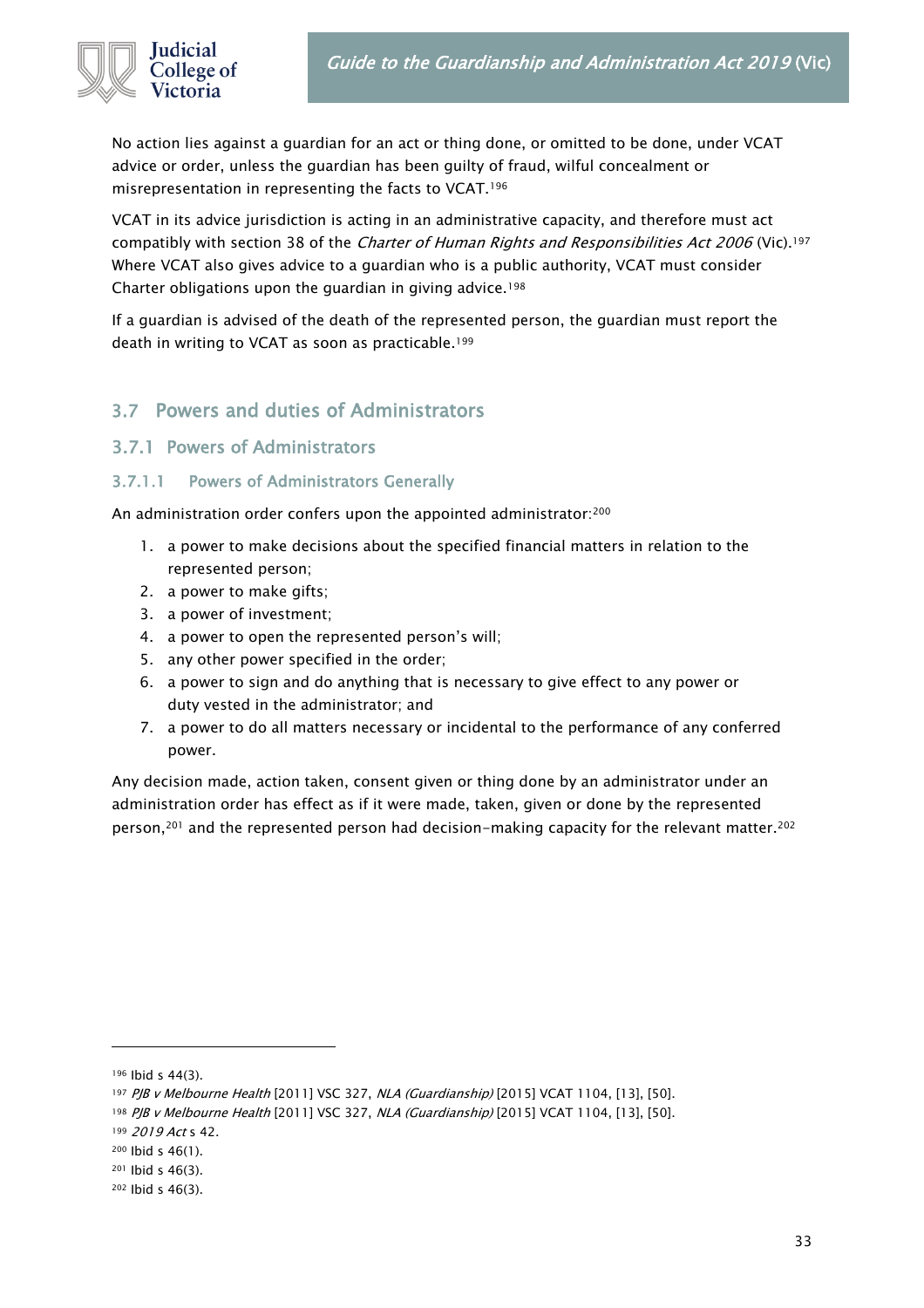

Consequently, once a specified financial matter is subject to an administration order, the represented person will not have decision-making capacity generally in relation to:<sup>203</sup>

- dealing with, transferring, alienating or charging their money or other property;<sup>204</sup> or
- becoming liable under a contract,

in relation to that specified financial matter without a VCAT order or the administrator's written consent.

Any dealing, transfer, alienation or charge by a represented person in relation to a specified financial matter is void and of no effect, and the money or other property will be recoverable by the administrator in any court of competent jurisdiction.<sup>205</sup>

However, a dealing, transfer, alienation or charge by a represented person will not be rendered invalid if:<sup>206</sup>

- it was made for adequate consideration, with, or to, or in favour of, another person; and
- the other person proves that the other person acted in good faith and did not know, or could not reasonably have known, that the represented person was a represented person.

The administration order will lapse on the death of the represented person, and the law relating to the administration of a deceased person's estate will apply accordingly. 207

An administration order cannot confer powers to:208

- make or revoke a will for the represented person; or
- make or revoke an enduring power of attorney for the represented person; or
- vote on the represented person's behalf in any government or council election; $209$  or
- consent to the represented person entering, or dissolving, a marriage or sexual relationship; or
- make or give effect to a decision about
	- o the care and wellbeing of the represented person's child; or
	- the adoption of the represented person's child who is under 18; or
- enter, or agree to enter, into a surrogacy arrangement on the represented person's behalf;<sup>210</sup> or
- consent to making, or discharging, a substitute parentage order on the represented person's behalf;<sup>211</sup> or
- manage the estate of the represented person on the represented person's death; or
- <span id="page-33-0"></span>• consent to an unlawful act.

<sup>203</sup> Ibid s 75(1).

<sup>204</sup> 'Dealing with property' also includes the acceptance of payment of the whole or a part of a debt: Ibid s 45(4). <sup>205</sup> Ibid s 75(2).

<sup>206</sup> Ibid s 75(3).

<sup>207</sup> Ibid s 54.

<sup>208</sup> Ibid s 53.

<sup>209</sup> This is specified as an election for the State or the Commonwealth or another State or a Territory of the Commonwealth or in a local election or a referendum: Ibid s 53(c).

<sup>&</sup>lt;sup>210</sup> Within the meaning of the *Assisted Reproductive Treatment Act* 2008 (Vic): 2019 Act s 53(f).

 $211$  Within the meaning of the *Status of Children Act 1974* (Vic): 2019 Act s 53(g).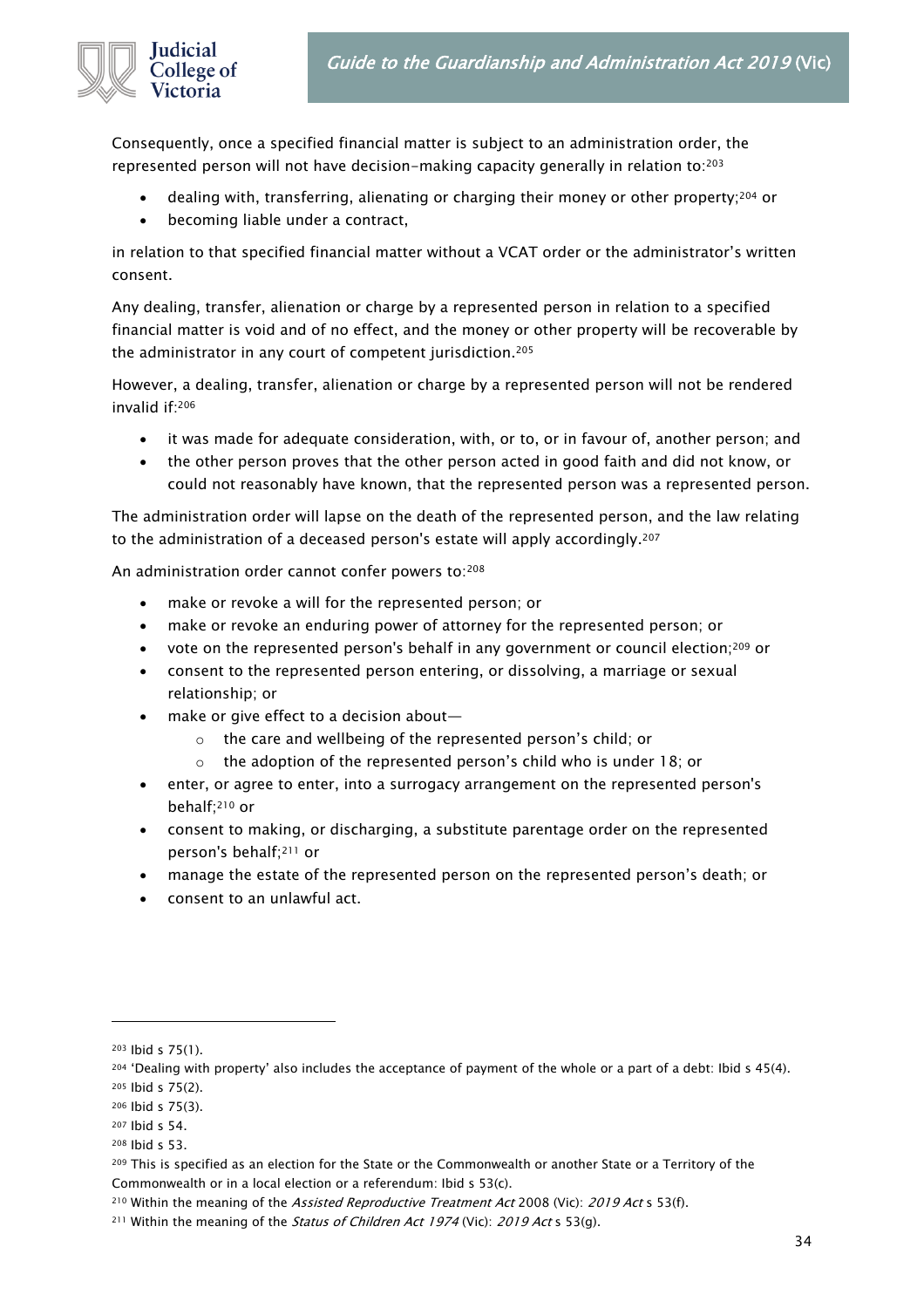

#### 3.7.1.2 Gifts

Unless otherwise provided in the administration order, an administrator may make a gift of a represented person's property if:<sup>212</sup>

- 1. the gift is reasonable having regard to all the circumstances, including the represented person's financial circumstances; and
- 2. the gift is one of the following:
	- o the gift is made:
		- to a relative or a close friend of the represented person, and
		- is of a seasonal nature or for a special event; or
	- o the gift is of a type of donation that the represented person:
		- made when the represented person had decision-making capacity in relation to making donations; or
		- **·** might reasonably be expected to make.

A gift may be made by an administrator even if the gift is given to:

- the administrator;
- a relative or close friend of the administrator; or
- an organisation with which the administrator has a connection.

Accounting requirements apply in relation to certain gifts that are \$100 or more, or that meet the prescribed amount (whichever is greater).<sup>213</sup>

#### <span id="page-34-0"></span>3.7.1.3 Investment

Unless otherwise provided in the administration order, an administrator has the power of investments in certain situations. Administrators may:<sup>214</sup>

- re-deposit money deposited in an authorised deposit-taking institution after it becomes payable;
- exercise the same powers over property as if the administrator was a trustee under the Trustee Act 1958; <sup>215</sup> and
- <span id="page-34-1"></span>• continue investments in the way they were invested by the represented person for such period as the administrator thinks fit, including taking up rights to issues of new shares and options.

<sup>212</sup> 2019 Act s46(1).

<sup>213</sup> Ibid s 61.

<sup>214</sup> Ibid s 48.

<sup>&</sup>lt;sup>215</sup> The *Trustee Act 1958* (Vic) may also impose additional responsibilities in relation to the power of investment, such as the 'prudent person principle' in section 6 and other specific obligations: VLRC Report 379-80.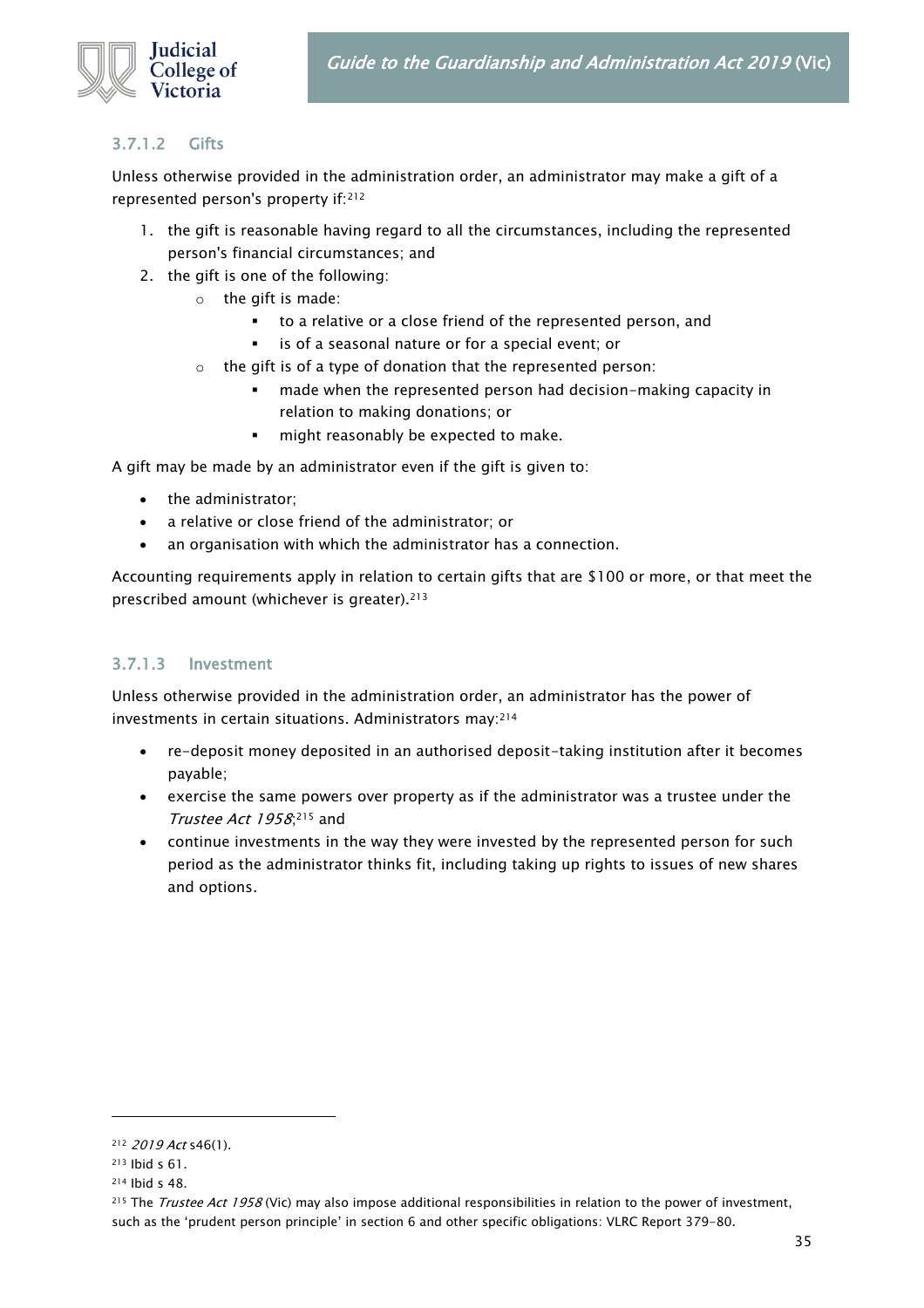

#### 3.7.1.4 Wills

An administrator may open and read any paper or writing deposited with them that is a will, a revoked will, a purported will or a copy of a will of the represented person ('will document'), without an order of VCAT.<sup>216</sup> This power exists either before or after the death of the represented person.

Separately, VCAT also has powers with regards to wills - they may:

- open and read any will document of:217
	- o a represented person who does not have testamentary capacity; or
	- $\circ$  a deceased person who, immediately before they died, was a represented person.
- make a full or redacted will document available to an administrator if VCAT is satisfied that that the represented person does not have testamentary capacity;<sup>218</sup> and
- make an order compelling a person who has possession or control of a will document of a represented person who does not have testamentary capacity, to produce that document to VCAT for the purposes of opening/reading or making it available to administrators, or otherwise on application by an administrator.<sup>219</sup>

#### <span id="page-35-0"></span>3.7.1.5 Exercising vested powers

An administrator may exercise certain powers (for example powers under a deed of trust) vested in represented persons in two situations – where the power is for the represented person's benefit, or where the represented person is a trustee or guardian of a trust. These will be exercised on behalf and in the name of the represented person.

Where the power is for the represented person's benefit, an administrator may exercise a power or give consent where the following apply:<sup>220</sup>

- 1. the power is vested in a represented person for that person's own benefit or the consent of the represented person is necessary to the exercise of the power; and
- 2. the power or consent is in the nature of a beneficial interest in the represented person; and
- 3. the administrator believes exercising the power or giving the consent will benefit the represented person.

<sup>216</sup> 2019 Act s 49.

<sup>217</sup> Ibid s 66.

<sup>218</sup> Ibid s 68.

<sup>219</sup> Ibid s 67.

<sup>220</sup> Ibid s 50(1).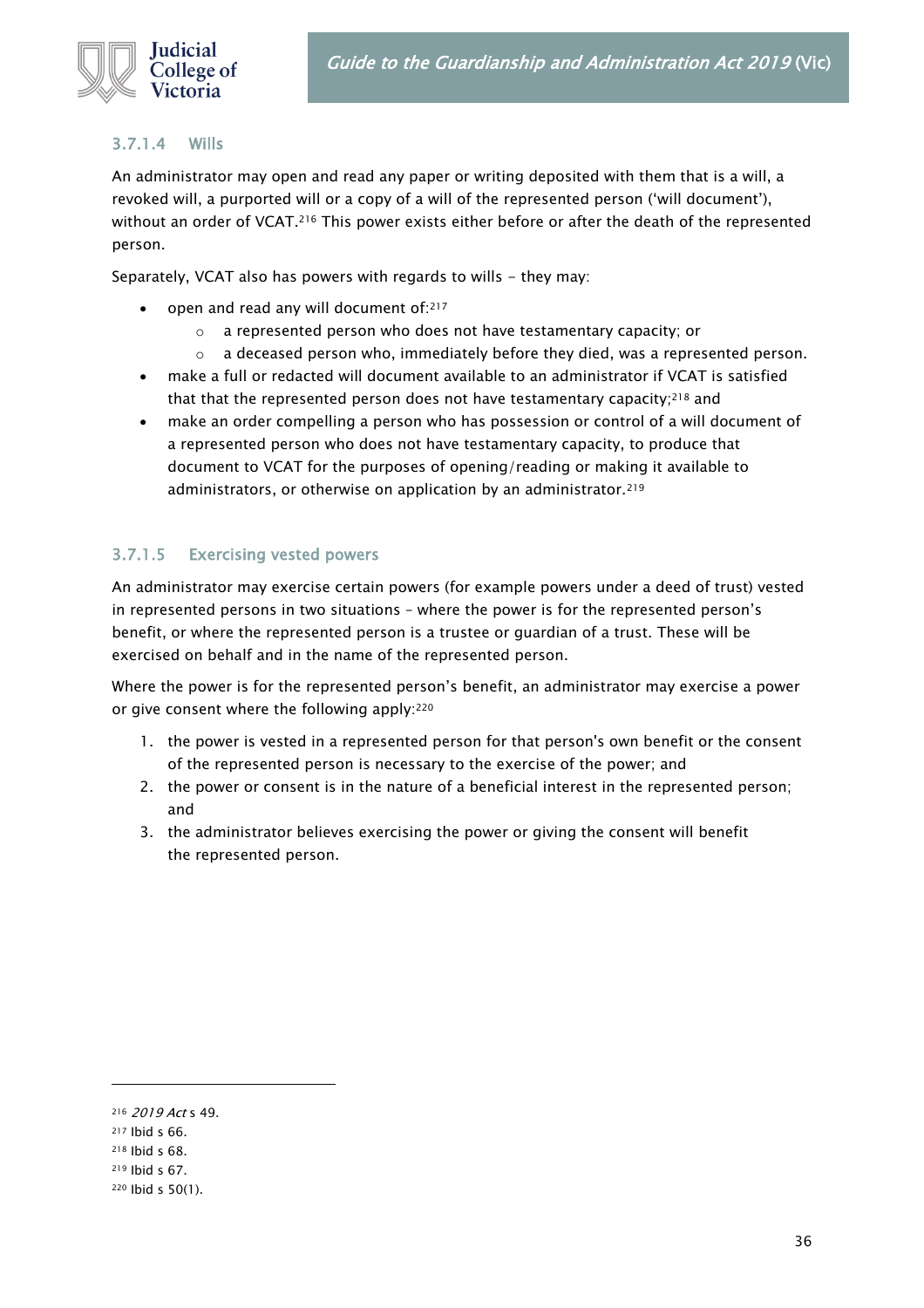

Where the represented person is a trustee or guardian of a trust, an administrator may exercise a power or give consent where the following apply:<sup>221</sup>

- 1. the power is vested in the represented person's capacity as a trustee or guardian of a trust or the consent of the represented person to the exercise of a power is necessary in the represented person's capacity as a trustee or guardian of a trust;<sup>222</sup> and
- 2. the administrator believes that the power should be exercised or that the consent should be given.

#### 3.7.1.6 Undertaking legal proceedings

VCAT may specify in an administration order that the administrator has power to bring and defend an action or other legal proceeding in the name, and on behalf, of the represented person.<sup>223</sup> The legal proceeding must be in relation to a financial matter specified in the administration order, $224$  and the administrator is not required to be appointed as a litigation guardian in accordance with rules of the relevant court or tribunal.<sup>225</sup>

The court has held that an administrator may take such legal actions even without the represented person's consent or knowledge, as the very nature of an administration order means that an administrator regularly acts without the represented person's knowledge or consent.<sup>226</sup>

With regards to costs, the costs of the proceeding are generally to be paid out of the represented person's estate.<sup>227</sup> The court or tribunal may also order that a person who is or was an administrator be reimbursed from the estate for costs incurred in bringing or defending proceedings.<sup>228</sup> However, a court or tribunal may order that the administrator is personally liable for costs if the latter was negligent or engaged in misconduct.<sup>229</sup>

#### 3.7.1.7 Other specified matters

VCAT may specify in the administration order that the administrator has any or all of the following powers in relation to a specified financial matter:<sup>230</sup>

- collect, receive and recover
	- o income of the represented person; and
	- o money due or which becomes due to the represented person; and
	- o any compensation or damages for injury to the estate or person of the represented person;

<sup>221</sup> Ibid s 50(2).

<sup>&</sup>lt;sup>222</sup> The exercise of vested power to appoint a new trustee is taken to be power to appoint a new trustee within the meaning of section 45 of the Trustee Act 1958 (Vic).

<sup>223 2019</sup> Act s51(1).

<sup>224</sup> 2019 Act s51(1).

 $225$  2019 Act s51(2). They are, however, still subject to the rules of court regarding accepting offers of compromise or generally with litigation guardians: Noble v Fraraccio (Ruling No 2) [2016] VCC 680; State Trustees Ltd v Christodoulou [2010] VSCA 86.

<sup>226</sup> Giurina v Giurina [2018] VSC 599, [18].

<sup>227 2019</sup> Act s 51(3).

<sup>228</sup> Ibid s 51(5).

<sup>229</sup> Ibid s 51(4).

<sup>230</sup> Ibid s 52.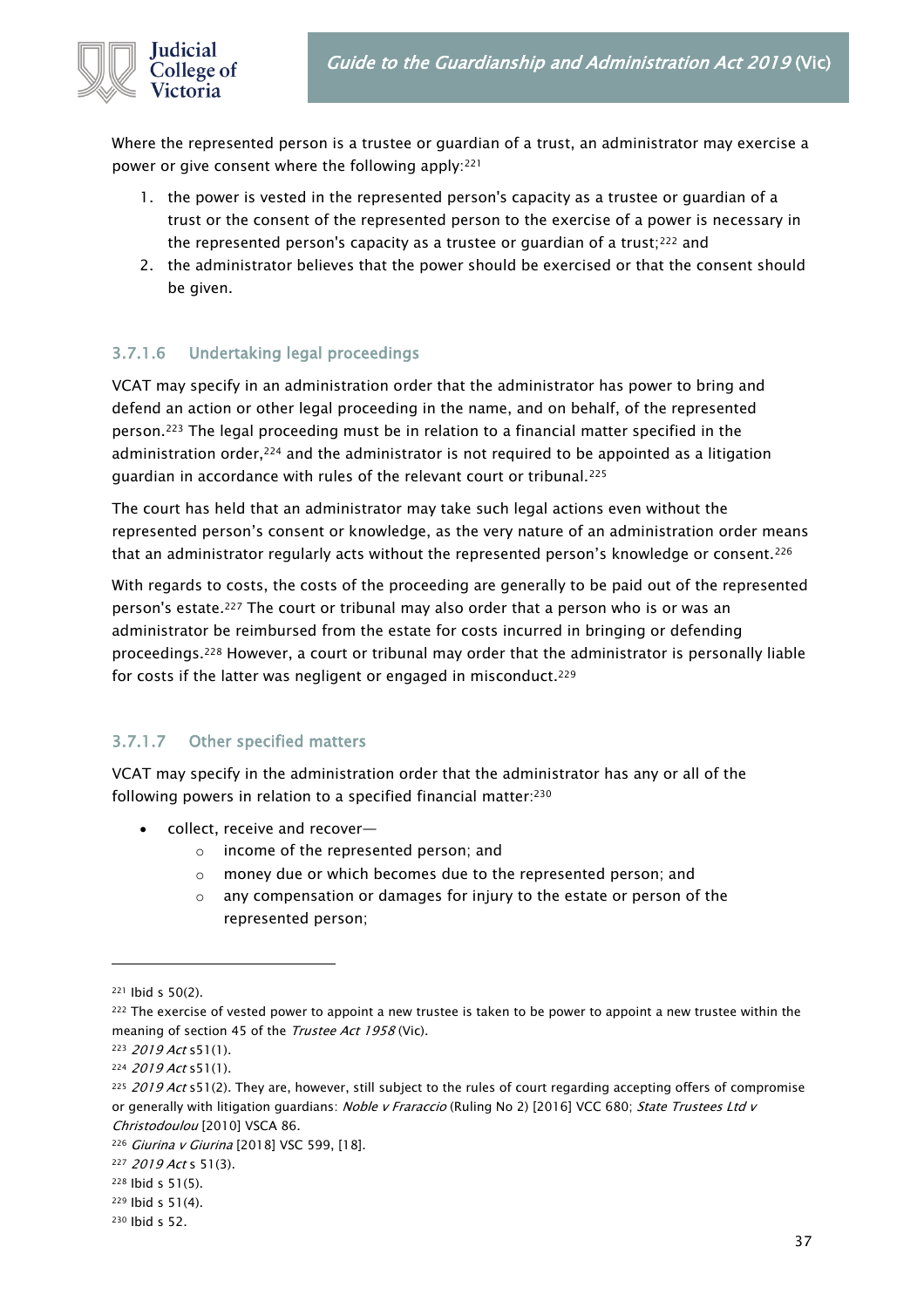### Guide to the Guardianship and Administration Act 2019 (Vic)



- invest any money in any security in which a trustee may by law invest;
- demise land at a rent and on conditions as the administrator thinks fit for any term not exceeding 5 years, or for any longer term with VCAT's consent;
- exercise, to the extent and in the manner the administrator thinks fit, any power of leasing vested in the represented person;
- surrender, accept, accept the surrender or renew any lease;
- bring land under the *Transfer of Land Act 1958* (Vic);
- sell, exchange, partition or convert into money any property with VCAT's approval;
- mortgage or charge any property;
- pay any debts and settle, adjust or compromise any demand made by or against the represented person's estate, and discharge any encumbrance on the represented person's estate;
- carry on, to the extent the administrator thinks appropriate, any trade, profession or business which the represented person carried on;
- agree to any alteration of a condition of any partnership into which the represented person has entered or to a dissolution and distribution of the assets of the partnership;
- execute and sign deeds, instruments and other documents;
- complete any contract for the performance of which the represented person was liable, or enter into any agreement terminating liability;
- pay a sum for—
	- $\circ$  the maintenance of the represented person's spouse or domestic partner or any child, parent or other person dependent on the represented person;<sup>231</sup>
	- o the education of any child of the represented person; and
	- o the ongoing care of any companion animal of the represented person;
- pay to the represented person any money standing to their credit with the administrator for the represented person's personal use;
- give the represented person any personal property belonging to them, which is under the administrator's control, for the personal use of that person; and
- any other relevant power in relation to a specified financial matter.

### 3.7.2 Duties of Administrators

### 3.7.2.1 Duties of Administrators Generally

When exercising powers, administrators must:232

- act in accordance with the general principles and the decision-making principles;<sup>233</sup> and
- act as an advocate for the represented person;
- encourage and assist the represented person to develop the person's decision-making capacity in relation to financial matters;<sup>234</sup>
- act in such a way to protect the represented person from neglect, abuse or exploitation;
- act honestly, diligently and in good faith;

<sup>231 &#</sup>x27;Child' in this instance is considered a dependent child, and therefore the administrator may decline to make maintenance where the child is not a dependent: VBR (Guardianship) [2017] VCAT 91, [37]. 232 2019 Act s 55.

<sup>&</sup>lt;sup>233</sup> For more information on the principles, see  $2.1$  – [Principles under the](#page-8-0) 2019 Act.

<sup>&</sup>lt;sup>234</sup> For more information on decision-making capacity, see 2.2 - [Decision-making capacity.](#page-11-0)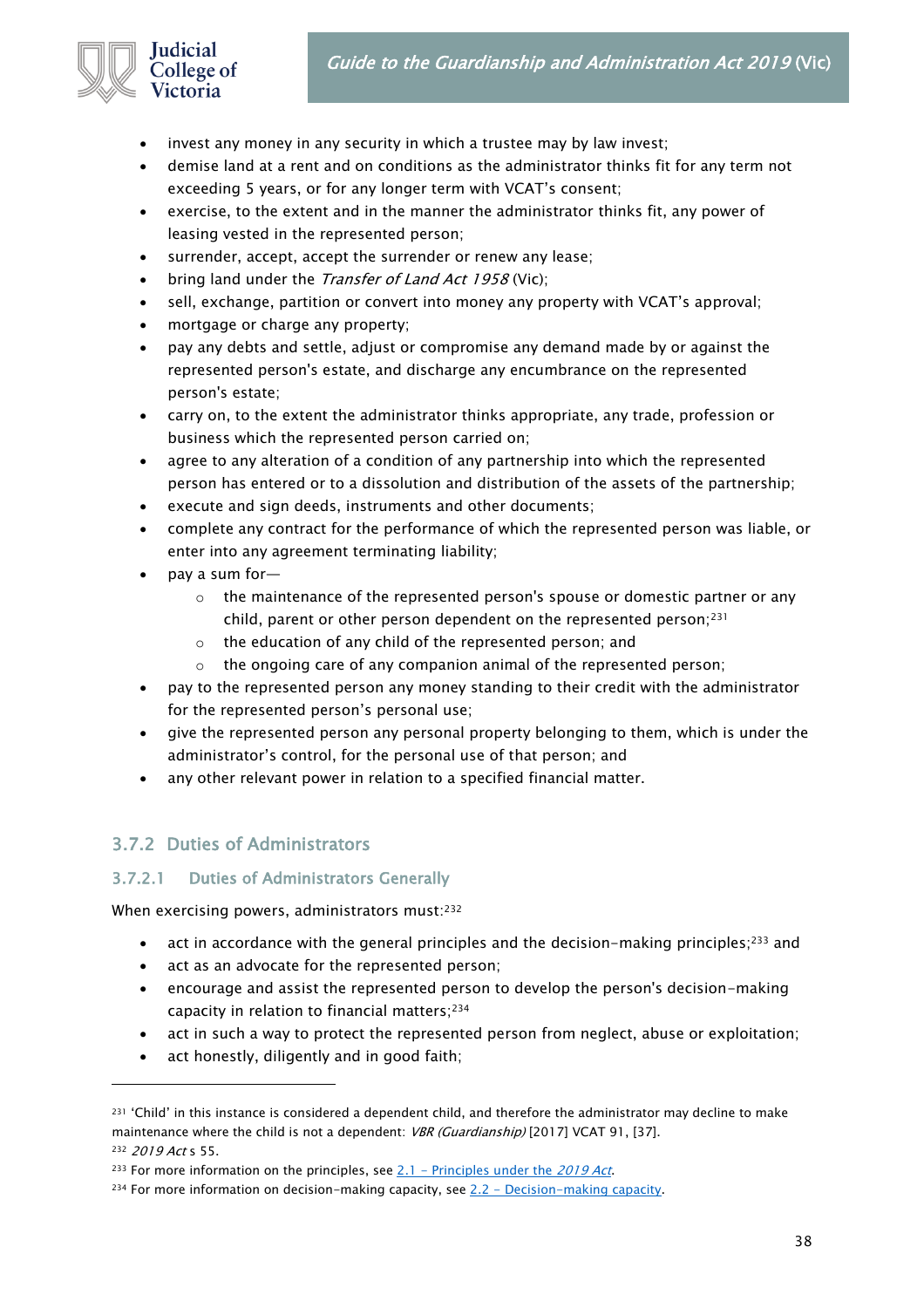

- exercise reasonable skill and care;
- not use the position for profit unless otherwise permitted;<sup>235</sup>
- avoid acting if there is or may be a conflict of interest, unless so authorised under the 2019 Act, by VCAT order or otherwise by law;<sup>236</sup> and
- not disclose confidential information gained as an administrator unless authorised to do so under the administration order or by law.

An administrator has responsibility to inform external entities of their appointment when performing their role as the person's decision-maker.<sup>237</sup>

There are also other statutory duties listed in the 2019 Act. These will be discussed below.

To assist administrators in performing their role, they may refer to the Australian Guardianship and Administration Council's *National Standards for Financial Managers*.<sup>238</sup>

### 3.7.2.2 Property

The administrator must take possession and care of, recover, collect, preserve and administer the represented person's property and estate, $239$  and otherwise generally manage the represented person's property and financial affairs.<sup>240</sup>

The administrator must keep their own property separate from the represented person's property,<sup>241</sup> unless the property is owned jointly by the administrator and the represented person.<sup>242</sup>

However, the interests of the represented person<sup>243</sup> or a beneficiary<sup>244</sup> cannot be altered by the sale or other disposition of property;<sup>245</sup> their interests in any money or other property must remain the same as if the disposition had not been made.<sup>246</sup> This is a statutory exception to the ademption principle,<sup>247</sup> designed to ensure that gifts to a specific beneficiary in a will are not adeemed (or extinguished) if that property is dealt with by the administrator.

<sup>&</sup>lt;sup>235</sup> Permission may be given under section 175 of the 2019 Act (remuneration of decision-makers), or otherwise by law.

<sup>&</sup>lt;sup>236</sup> It is unknown if this includes a positive duty to identify conflicts of interest, or whether this merely means a positive duty to stop acting once a conflict is identified: VLRC Report 400 [17.145].

<sup>&</sup>lt;sup>237</sup> Giurina v Giurina [2018] VSC 599, [30]. For example, the administrator should inform Centrelink to receive the represented person's pension payments and banks to operate accounts on behalf of the represented person. <sup>238</sup> 'National Standards for Financial Managers' (Australian Guardianship and Administration Council, August 2018) < https://www.agac.org.au/agac-publications>.

<sup>239 2019</sup> Act s 56(a).

 $240$  Ibid s 56(b).

<sup>241</sup> Ibid s 60(1).

<sup>&</sup>lt;sup>242</sup> Ibid s  $60(2)$ . This also does not affect any other obligation imposed by law:  $2019$  Act s  $60(3)$ .

<sup>&</sup>lt;sup>243</sup> This is irrespective of whether the represented person has testamentary capacity: 2019 Act s 76(1).

<sup>&</sup>lt;sup>244</sup> Here, beneficiary includes a beneficiary under the represented person's will, the represented person's executor, or the represented person's administrator under the Administration and Probate Act 1958 (Vic): 2019 Act s 76(5). 245 Disposition here includes any sale, mortgage, exchange, partition or other disposition of property, as well as money arising from the compulsory acquisition or purchase under any Act of the represented person's property: 2019 Act ss 76(1)-(2).

<sup>246</sup> Ibid s 76(1).

<sup>247</sup> Simpson v Canning [2011] VSC 466, [42].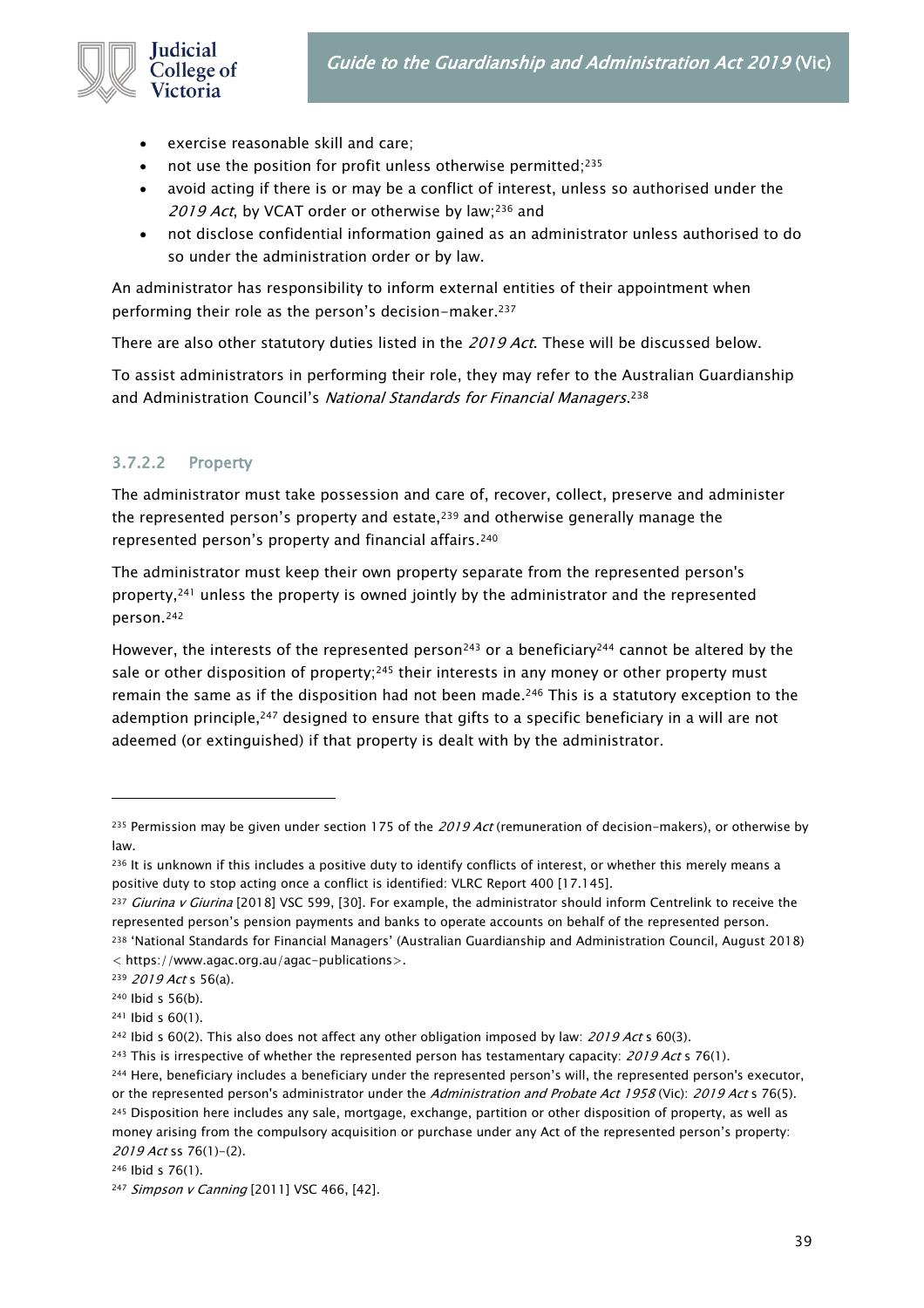In this situation, the administrator is not required to keep the proceeds of the sale or other disposition of property separate from the represented person's other assets,<sup>248</sup> and may invest any money received, in any manner in which trust funds may be invested under the *Trustee Act* 1958 (Vic). 249

### 3.7.2.3 Financial transactions and related matters

The administrator must not enter into a transaction in their capacity as administrator if the transaction is one in which there is, or may be, a conflict between:<sup>250</sup>

- the duty of the administrator to the represented person; and
- the interests of the administrator, or of a relative, business associate or close friend of the administrator.

However, the administrator may enter into a conflict transaction if:

- 1. the transaction is a gift made under the 2019  $Act;^{251}$
- 2. it is a transaction providing for the maintenance of the represented person's dependant(s) made in accordance with the specified power to pay for the maintenance of the represented person's dependents;<sup>252</sup>
- 3. VCAT authorises the administrator, at or before the time of the conflict transaction, to enter into:<sup>253</sup>
	- a. the conflict transaction,
	- b. a transaction of a similar nature, or
	- c. any conflict transaction otherwise prohibited; or
- 4. VCAT otherwise validates a prohibited conflict transaction.<sup>254</sup> Once validated, the conflict transaction is taken to be valid from the time it was entered into.<sup>255</sup>

A transaction is not a conflict transaction merely because in the transaction, the administrator (in their own right and on behalf of the represented person) either obtains a loan or gives a guarantee or indemnity, or otherwise deals with, an interest in property held jointly by the administrator and the represented person (whether as joint tenants or tenants in common). 256

<span id="page-39-0"></span>An administrator must keep accurate records and accounts of all dealings and transactions made by them in relation to the financial matters specified in the administration order.<sup>257</sup>

<sup>248 2019</sup> Act s 76(3).

<sup>249</sup> Ibid s 76(4).

<sup>250</sup> Ibid s 57(1).

<sup>&</sup>lt;sup>251</sup> Ibid s 57(2)(a). For the relevant specified power, see 2019 Act s 47.

<sup>&</sup>lt;sup>252</sup> Ibid s 57(2)(b). For the relevant specified power, see  $2019$  Act s 52(n).

<sup>253</sup> Ibid s 58(1).

<sup>254</sup> Ibid s 58(2).

<sup>255</sup> Ibid s 58(3).

 $256$  Ibid s  $57(2)(c)$ .

<sup>257</sup> Ibid s 59.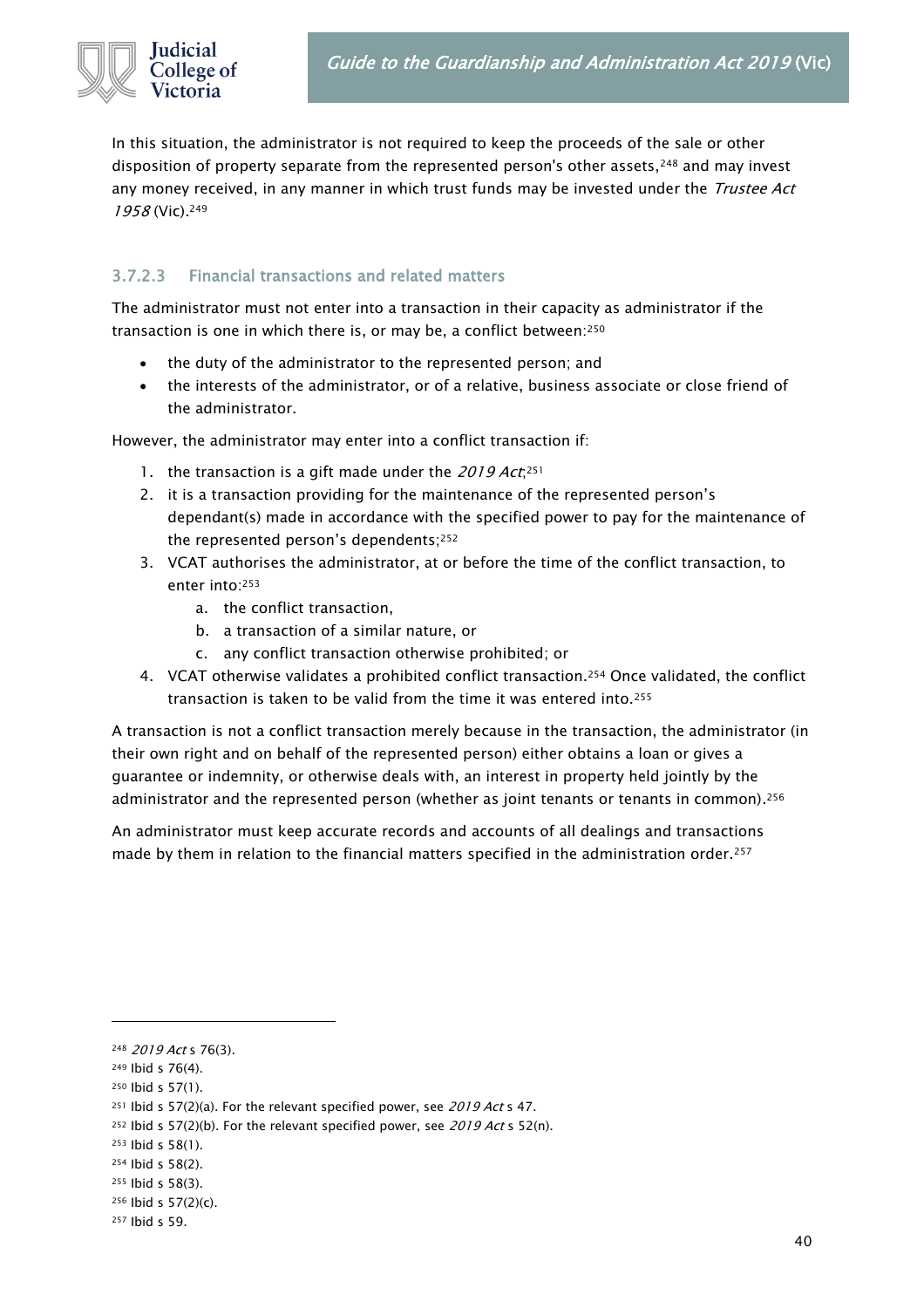### udicial College of Victoria

### 3.7.2.4 Accounts

The administrator must lodge an account with VCAT either on the anniversary of the administrator's appointment, or as soon as practicable after, or on VCAT's direction at any time.<sup>258</sup>

The account must detail both:<sup>259</sup>

- in relation to the financial matters specified in the administration order:
	- the dealings and transactions during the previous 12 months;
	- o a full and true account of the represented person's assets and liabilities; and
	- $\circ$  all receipts and disbursements made during the previous 12 months; as well as
- details of any gift made by the administrator of the represented person's property with a total value of or over the prescribed amount (or if no amount is prescribed, \$100) to:
	- o the administrator; or
	- o a relative or close friend of the administrator; or
	- o an organisation with which the administrator has a connection.

VCAT may also appoint a person to examine or audit the accounts at the time it appoints an administrator or at any later time.<sup>260</sup> The appointed examiner or auditor must lodge a report in relation to the accounts with VCAT, and may recommend any item in the accounts be disallowed by VCAT.<sup>261</sup>

VCAT must not disallow the item if satisfied that the administrator acted in good faith and with reasonable care in the exercise of powers conferred.<sup>262</sup> If VCAT decides to order the item disallowed, then the administrator is liable for the amount of the disallowed item.<sup>263</sup> It is likely VCAT would give the administrator an opportunity to explain the situation before disallowing an item, which will include a written request for information and, should that fail to solve the issue, a hearing would follow.<sup>264</sup>

The examiner or auditor's fee must be paid by the administrator out of the represented person's estate,<sup>265</sup> which must be an amount certified by the examiner or auditor as being the reasonable cost of examining or auditing the accounts.<sup>266</sup> However, this fee may be partly or wholly waived by VCAT on application by the administrator and with the consent of the examiner or auditor.<sup>267</sup>

- <sup>260</sup> Ibid s 61(1).
- <sup>261</sup> Ibid s 61(5).
- <sup>262</sup> Ibid s 61(6).
- <sup>263</sup> Ibid s 61(7).
- <sup>264</sup> VCAT Act s 98.
- <sup>265</sup> 2019 Act ss 61(1), 62(1).
- <sup>266</sup> Ibid s 62(1). <sup>267</sup> Ibid s 62(2).

 $258$  lbid ss  $61(2)-(3)$ .

<sup>259</sup> Ibid ss 61(2), (4).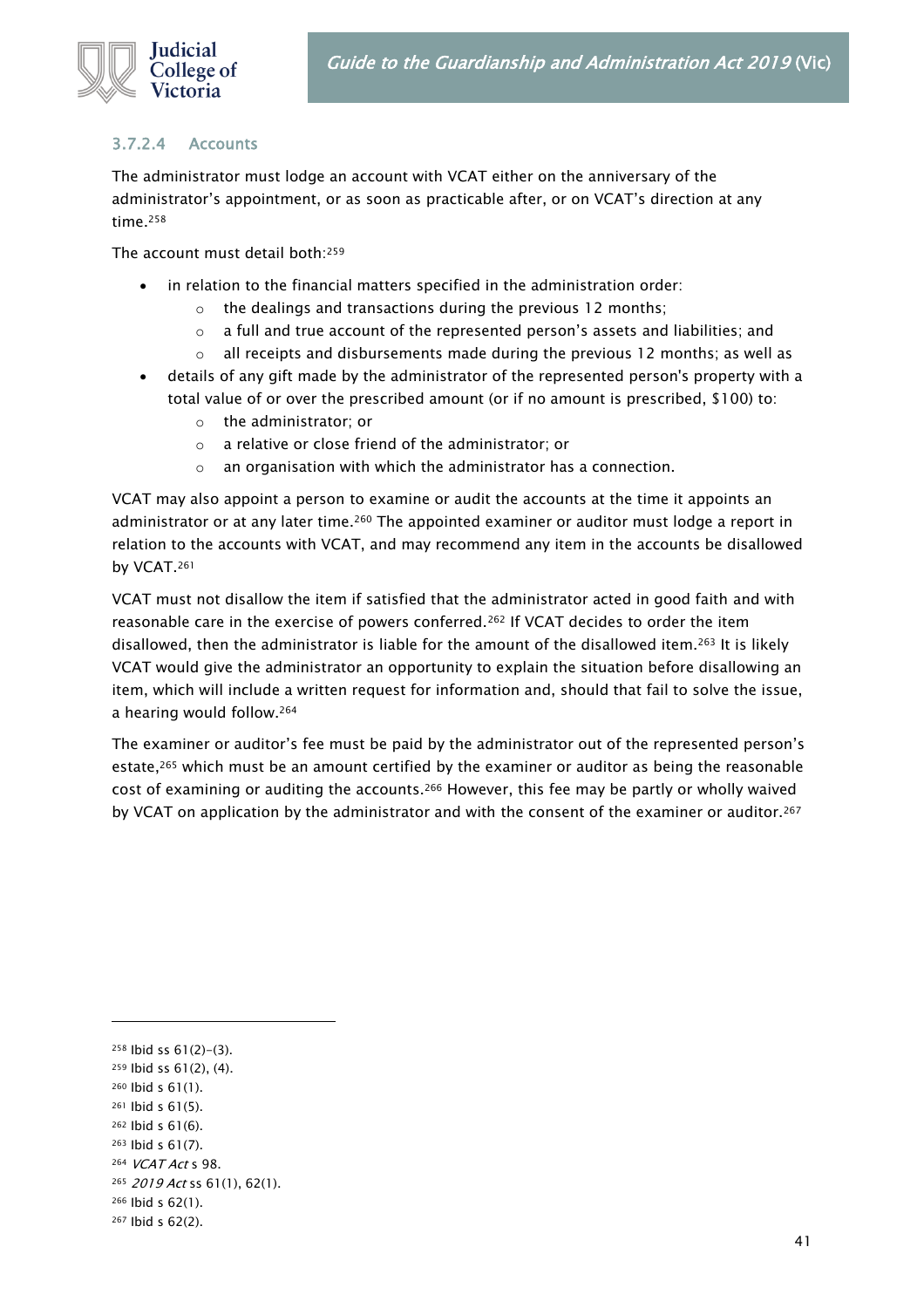

### 3.8 Other matters for Administrators

### 3.8.1 Advice

An administrator may seek advice from a professional adviser<sup>268</sup> about the financial matters specified in the administration order, $269$  and is entitled to be reimbursed from the represented person's estate for any costs paid in the course of obtaining professional advice.<sup>270</sup>

An administrator<sup>271</sup> may also apply to VCAT for advice on:<sup>272</sup>

- the scope of the administration order; or
- the exercise of any power under the administration order.

Examples of such matters include:

- whether it would be financially prudent to sell the represented person's property;<sup>273</sup>
- whether to sell the represented person's assets to maintain ongoing care needs;  $274$
- seeking approval to execute deeds with executors of the estate: $275$
- whether pre-existing financial support to adult children should continue;<sup>276</sup>
- whether payments ordered by international courts should be made out of the estate;<sup>277</sup>
- authorising the administrator to take all steps necessary to gain entry to the represented person's property to carry out a full property inspection and make an inventory of assets;<sup>278</sup>
- interaction between roles as attorney and administrator for the same represented person for State Trustees;<sup>279</sup> and
- advice on capital commission and security interests over the estate.<sup>280</sup>

After considering an application for advice, or on its own initiative, VCAT may:<sup>281</sup>

- approve or disapprove of any act proposed by the administrator;
- give such advice as it considers appropriate; and
- make any order it considers necessary. This also includes:
	- o ordering the administrator to keep the represented person informed about proceedings;<sup>282</sup> and

<sup>&</sup>lt;sup>268</sup> This is defined as a person who provides professional advice to administrators, including a financial adviser, a legal practitioner and an accountant: Ibid s 65(3).

<sup>269 2019</sup> Act s 65(1).

<sup>270</sup> Ibid s 65(2).

<sup>271</sup> It must be noted that only the administrator can apply for advice to VCAT. However, others with an interest in the financial matters being administered can apply to VCAT for orders under Ibid s 78.

<sup>272</sup> Ibid s 64(1).

<sup>273</sup> KSJ (Guardianship) [2018] VCAT 1275, [57]-[61]; LWJ (Guardianship) [2018] VCAT 775, [52]-[57]; ZUS Guardianship List [2014] VCAT 1621, [2].

<sup>274</sup> WRU (Guardianship) [2019] VCAT 888, [2]

<sup>275</sup> JHS (Guardianship) [2017] VCAT 1073, [1].

<sup>&</sup>lt;sup>276</sup> VBR (Guardianship) [2017] VCAT 91.

<sup>277</sup> HRI (Guardianship) [2016] VCAT 536, [8].

<sup>278</sup> KK (Guardianship) [2009] VCAT 2219, [27].

<sup>279</sup> PW (Guardianship) [2008] VCAT 2000, [5].

<sup>280</sup> IED (Guardianship) [2014] VCAT 1368.

<sup>281 2019</sup> Act s 64(3).

<sup>282</sup> JHS (Guardianship) [2017] VCAT 1073, [23].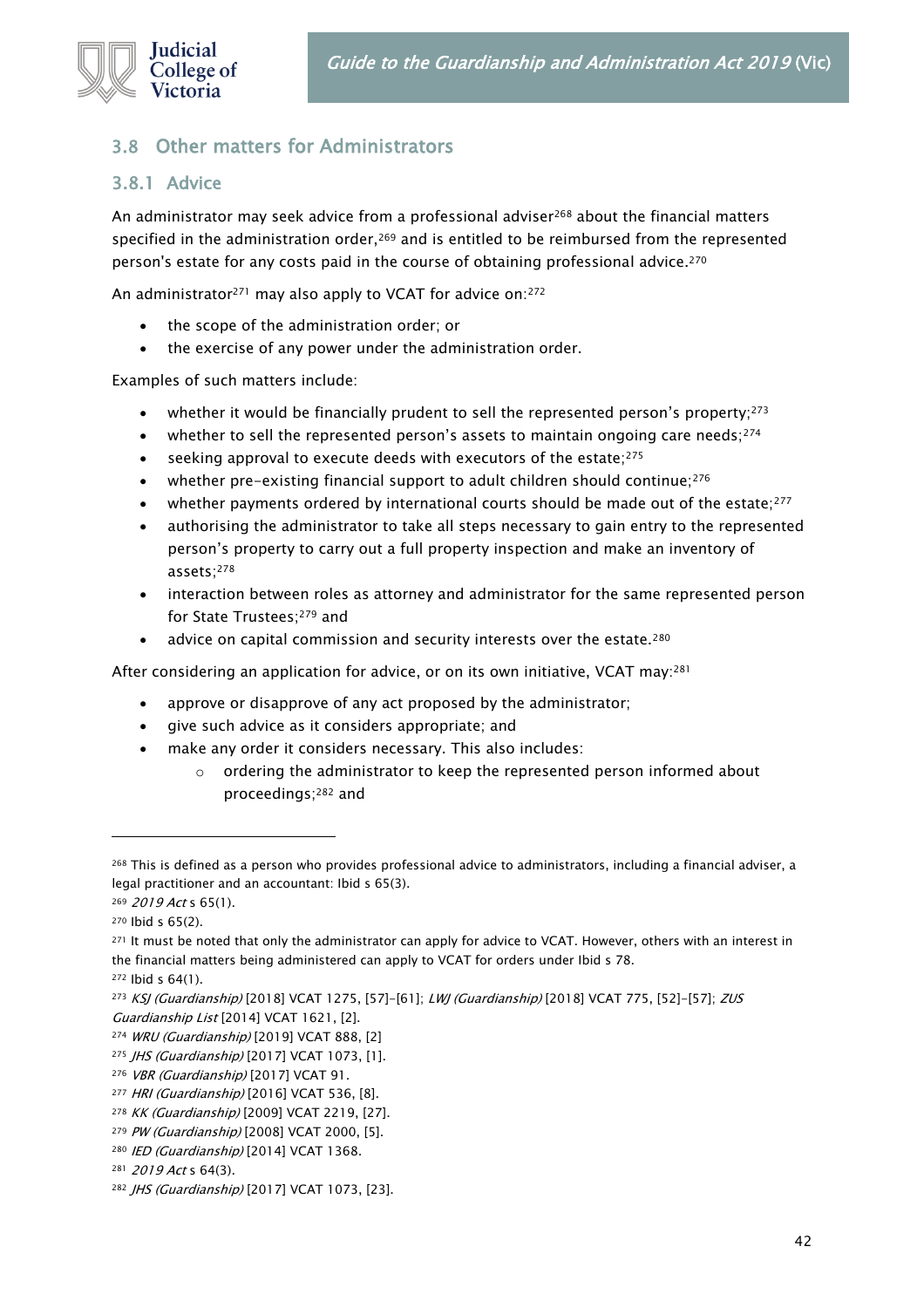

 $\circ$  ordering financial advice be obtained before a further hearing about what the administrator should do.<sup>283</sup>

However, VCAT must act within the framework of the existing administration order, and cannot discharge or vary the order as an advice application is not intended to be another method of reassessment.<sup>284</sup>

No action lies against an administrator for an act or thing done, or omitted to be done, under VCAT advice or order, unless the administrator has been guilty of fraud, wilful concealment or misrepresentation in representing the facts to VCAT.<sup>285</sup>

VCAT's advice jurisdiction also includes the jurisdiction to approve, order or advise the commencement of a proceeding where the State Trustees is acting in one capacity or on behalf of a represented person, against State Trustees acting in another capacity or on behalf of another represented person.<sup>286</sup>

When providing advice to administrators under the advice jurisdiction, VCAT is in an analogous position to a Court giving advice to a trustee, particularly where that advice relates to possible future litigation or a compromise of litigation on the represented person's behalf.<sup>287</sup> Therefore, the principles in Macedonian Orthodox Community Church<sup>288</sup> apply, that:

…there is no implied limitation on the power to give advice; that there are no implied limitations on discretionary factors; that the procedure is summary in character; and that the advice is private because its function is to give personal protection to the trustee and operates as an exception to the court's ordinary function of deciding disputes between litigants.<sup>289</sup>

As the advice is private, proceedings may be kept private between the administrator and VCAT especially where privileged legal advice would be communicated to third parties.<sup>290</sup>

Administrators are highly recommended to apply for advice from VCAT where there is anything unclear about the power or exercise of power. The courts and VCAT have considered it a matter going to suitability if the administrator makes decisions without seeking advice.<sup>291</sup>

### 3.8.2 Notification of death of represented person or expiry of administration order

If an administrator is advised of the death of the represented person, the administrator must report the death in writing to VCAT as soon as practicable.<sup>292</sup>

If VCAT knows that the represented person has ceased to be a represented person or has died, VCAT must notify the administrator as soon as practicable.<sup>293</sup> The administrator may otherwise

<sup>292</sup> 2019 Act s 42.

<sup>293</sup> Ibid s 69(1)

<sup>283</sup> ZUS Guardianship List [2014] VCAT 1621, [57].

<sup>284</sup> IED (Guardianship) [2014] VCAT 1368, [21].

<sup>285</sup> 2019 Act s 64(4).

<sup>286</sup> Ibid s 64(2).

<sup>287</sup> JHS (Guardianship) [2017] VCAT 1126, [11].

<sup>&</sup>lt;sup>288</sup> Macedonian Orthodox Community Church St Petka Inc v His Eminence Petar The Diocesan Bishop of The Macedonian Orthodox Diocese of Australia and New Zealand (2008) 237 CLR 66.

<sup>289</sup> Re Centro Retail Australia Limited (2012) 35 VR 512, [14] (Almond J).

<sup>&</sup>lt;sup>290</sup> See JHS (Guardianship) [2017] VCAT 1126.

<sup>&</sup>lt;sup>291</sup> GSH (Guardianship) [2017] VCAT 952, [35]-[39]; EBG v KPZ [2019] VSC 630, [21], [24], [52].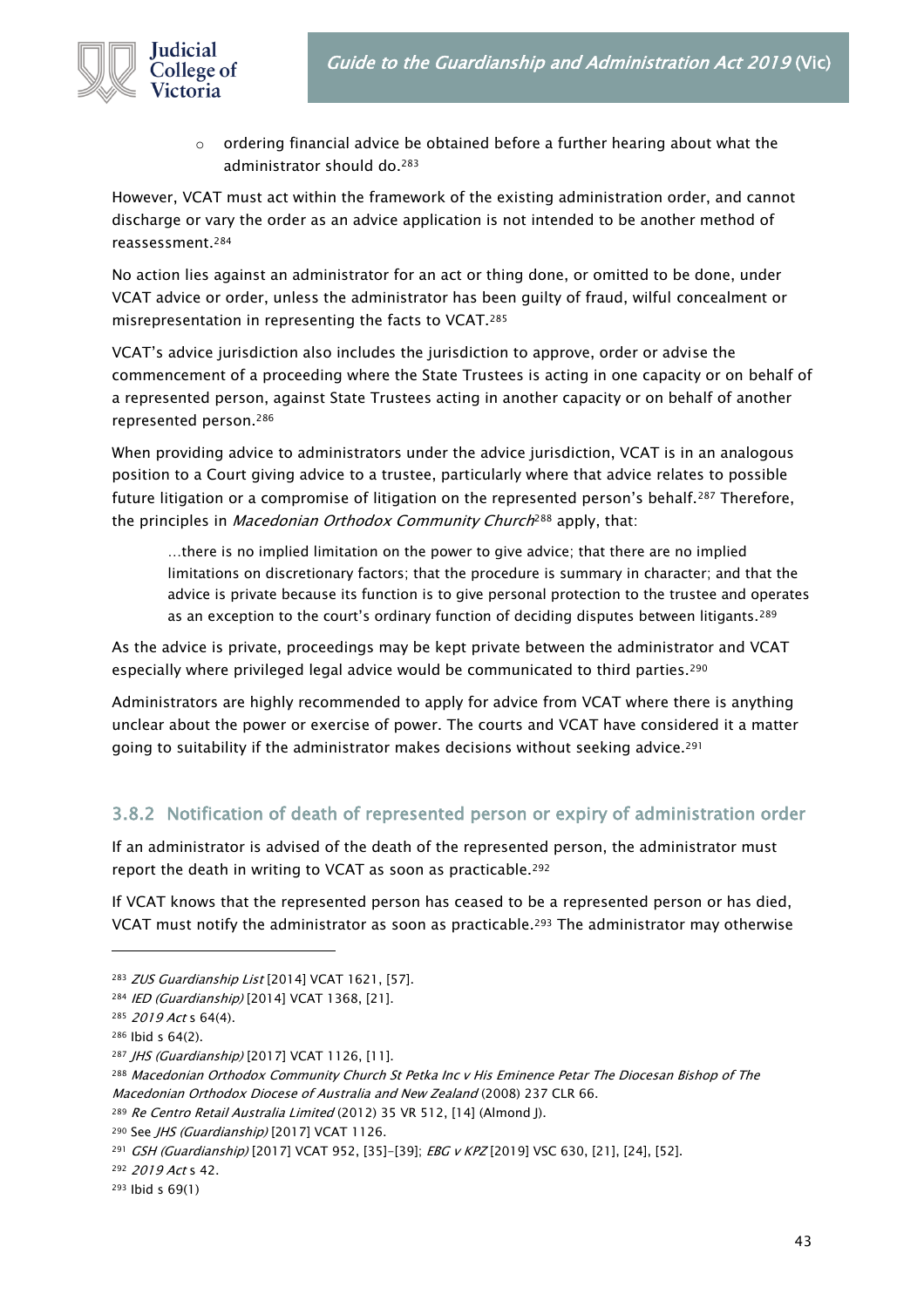

exercise all or any of the powers given until the administrator receives the notice or otherwise knows that the represented person has ceased to be a represented person or has died.<sup>294</sup>

Once VCAT gives notice, the former represented person or their personal representative is bound by, and may take advantage of, any act done by the administrator within the powers conferred as if:<sup>295</sup>

- the act had been done by the represented person; and
- the represented person had decision-making capacity to do the act.

### 3.8.3 Entitlements of former represented persons and obligations of administrators

If an administrator is informed<sup>296</sup> that the represented person has ceased to be a represented person, the administrator must:<sup>297</sup>

- pay, or cause to be paid, all money standing to the former represented person's credit with the administrator; and
- deliver all the former represented person's property that is in the administrator's custody, and any documents relating to that property, unless VCAT orders the documents be withheld,<sup>298</sup>

to the former represented person or their personal representative.

Both the payment and the delivery of property is subject to satisfying any amount due to the administrator, and all costs, expenses and liabilities incurred by the administrator.<sup>299</sup> Receiving the payment or property will be considered an absolute discharge to an administrator despite any informality in the discharge or certification.<sup>300</sup>

A former represented person is entitled to an inspection of accounts. This gives the former represented person a right to access any books, accounts, notices and other documents relating to the dealings and transactions made for the financial matters specified in the administration order ('dealings documents'). They or their personal representative:<sup>301</sup>

- may:
	- $\circ$  examine and inspect any dealings documents in the administrator's custody. This right may be exercised personally or through a legal practitioner or other authorised agent; and
	- o make, or cause to be made, copies or extracts from those dealings documents; and

<sup>300</sup> 2019 Act s 71(3).

<sup>301</sup> Ibid s 72.

<sup>294</sup> Ibid s 69(2).

<sup>295</sup> Ibid s 70.

<sup>&</sup>lt;sup>296</sup> This includes receipt of a notice by VCAT under section 69 of the 2019 Act, or otherwise being informed: Ibid s 71(1).

<sup>297</sup> Ibid s 71(1).

<sup>298</sup> Under Ibid s 73.

<sup>&</sup>lt;sup>299</sup> Ibid s 71(2), replacing section 58D(2) of the 1986 Act which did not provide for property to be withheld pending payment to the administrator. See IED (Guardianship) [2014] VCAT 1368, [60].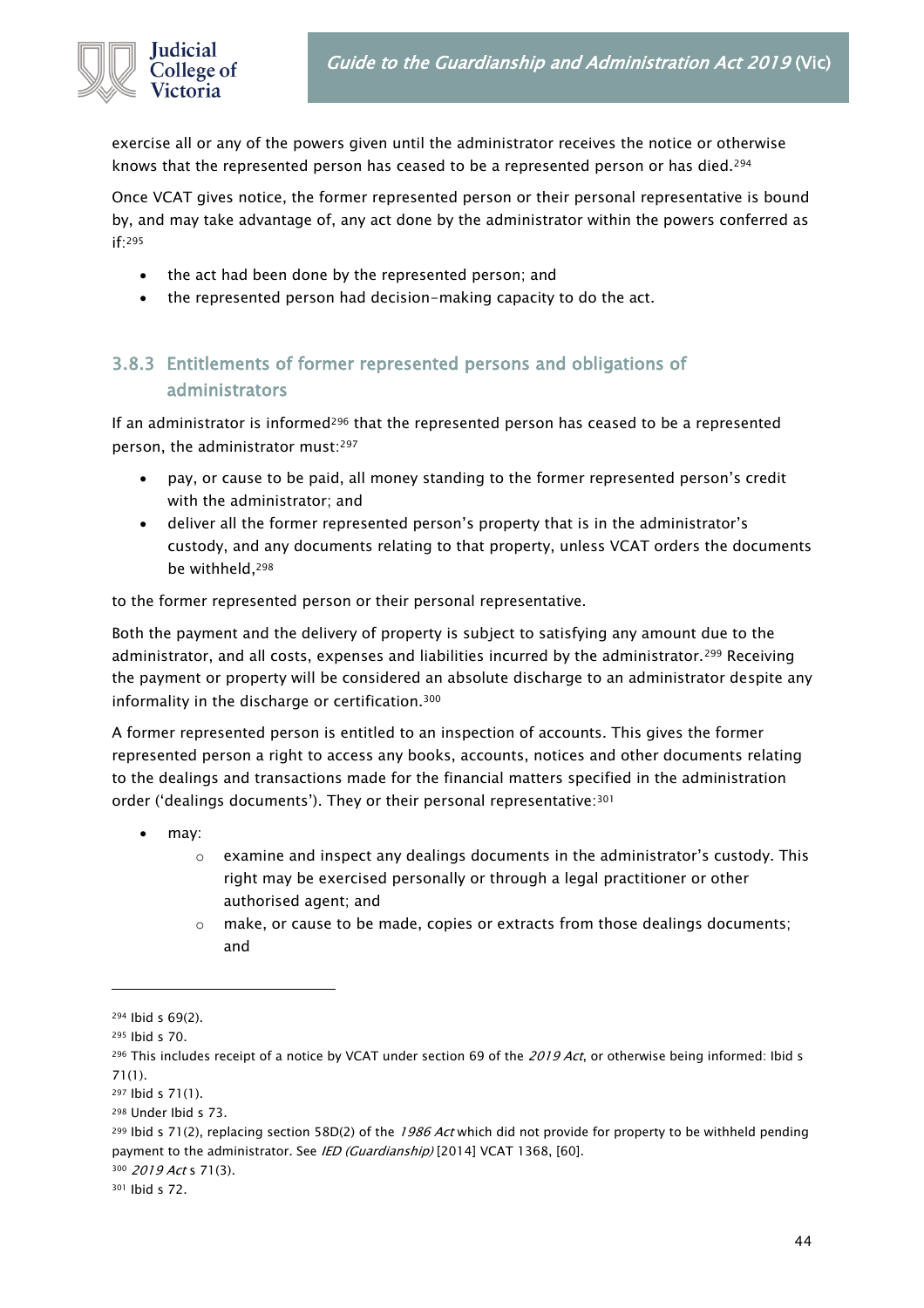

- must be provided with:
	- o copies of or extracts from any dealings documents; and
	- $\circ$  information relating to the dealings and transactions made for the specified financial matters by the administrator that is:
		- reasonable to request, and
		- that can be given by the administrator.

A person can exercise this right of inspection before or after obtaining all or any part of their money or other property from the administrator.

However, on application by the administrator, VCAT may order that delivery of, or access to, dealings documents be withheld from a person specified by VCAT or a person belonging to a class of person specified by VCAT.<sup>302</sup> To make an order, VCAT must be satisfied that:<sup>303</sup>

- it is in the interests of the former represented person that the information, or part of the information, contained in the dealings documents remain confidential; or
- the dealings documents contains confidential information about another person.

An administrator may sell the former represented person's personal effects if they are in the administrator's possession and unclaimed within 2 years after the represented person ceases to be a represented person.<sup>304</sup> The administrator must only do so after public notice,<sup>305</sup> and the proceeds of the sale must be paid into the Consolidated Fund.<sup>306</sup>

### 3.8.4 Remuneration and Costs

An administrator who carries on a business of, or including the, administration of estates (a 'professional administrator') may receive remuneration from the represented person's estate.<sup>307</sup> This will be calculated either in accordance with a scale fixed by rules; $308$  or as otherwise determined by VCAT.<sup>309</sup>

If renumeration is determined by VCAT in relation to a licensed trustee company, $310$  it must not exceed the limit on fees that may be charged by a licensed trustee company under Chapter 5D of the *Corporations Act 2001* (Cth). 311

An administrator who is not a professional administrator is not entitled to receive any fee, remuneration or other reward from the represented person's estate unless VCAT otherwise

<sup>302</sup> Ibid s 73(1).

<sup>303</sup> Ibid s 73(2).

<sup>304</sup> Ibid s 74(1).

<sup>305</sup> Ibid.

<sup>306</sup> Ibid s 74(2).

<sup>307</sup> Ibid s 175(2).

<sup>308</sup> Specifically, in accordance with a scale in relation to remuneration for administrators that is fixed by rules made under the VCAT Act: Ibid s 175(2)(a). The practice in the absence of any such rules has been for administrators to charge fees according to the scale set out in the Practitioner Remuneration Order, as there is no specific available scale for administrators: VVA (Guardianship) [2019] VCAT 981, [28], [43]. 309 2019 Act s175(2)(b).

<sup>310</sup> That is, a 'licensed trustee company' within the meaning of section 601RAA of the *Corporations Act 2001* (Cth): Ibid s 175(3).

<sup>311</sup> Ibid s 175(3).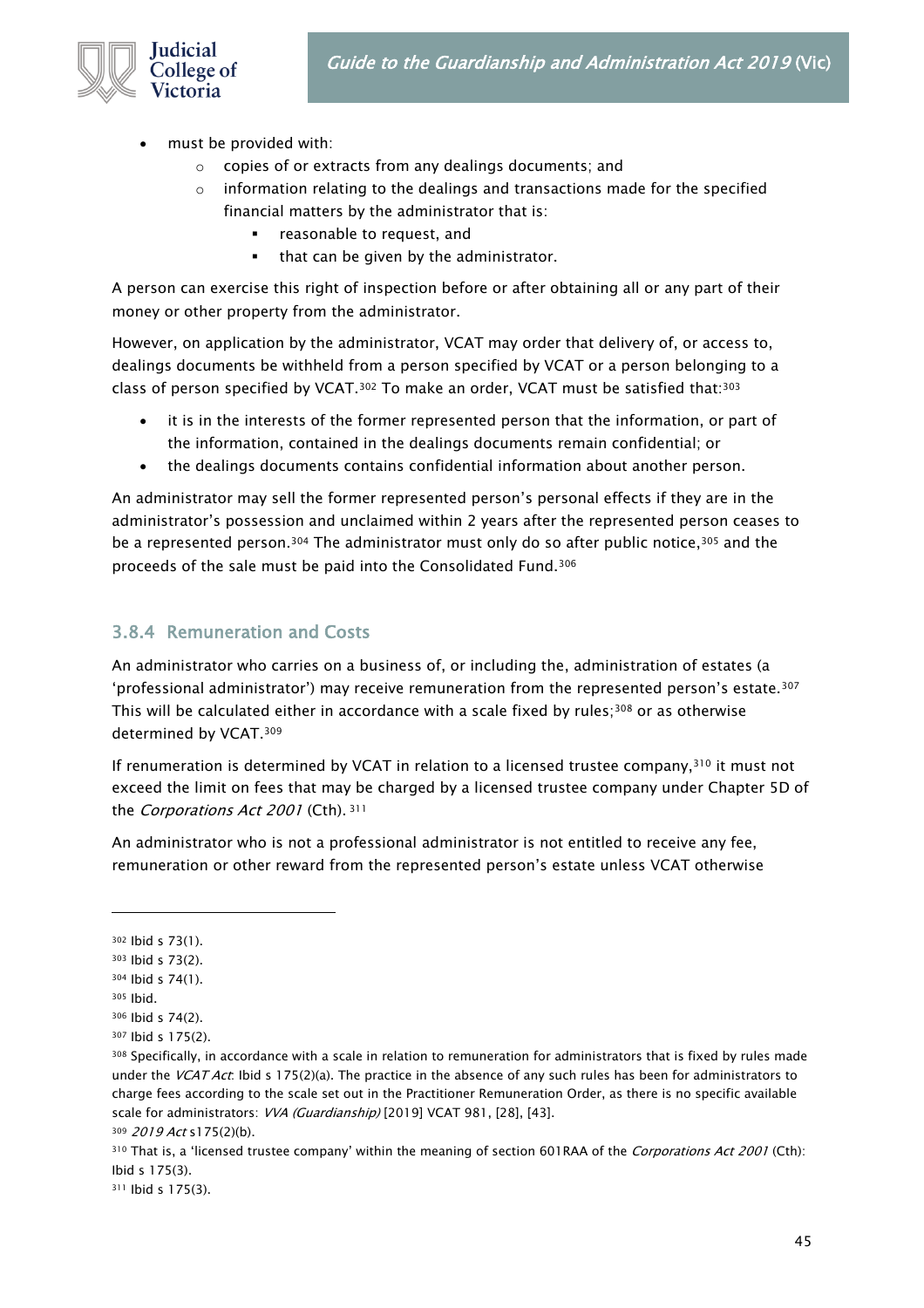

specifies in the administration order.<sup>312</sup> The relationship between a represented person and an administrator has long been considered a fiduciary relationship, and therefore there is no 'right' to renumeration for a private administrator – any such renumeration will be decided by VCAT in its discretion.<sup>313</sup>

VCAT may order an administrator to pay to the represented person's estate any remuneration or other reward paid or deducted from the estate which VCAT specifies.<sup>314</sup> VCAT may also request accounts from the administrator to determine compliance with the 2019 Act, any VCAT order or any approval or specification made by VCAT in relation to remuneration.<sup>315</sup>

Regarding costs, a court or tribunal may order that costs incurred by an administrator arising from the administrator's dealings and transactions relating to the specified financial matters be paid out of, or reimbursed from, the represented person's estate ('costs order').<sup>316</sup> This is regardless of whether their appointment as administrator is no longer in force or is revoked or set aside.

VCAT may make a costs order as part of their advice jurisdiction, on application by a current administrator, or an administrator whose appointment has been revoked or set aside.<sup>317</sup>

There is no current scale of costs for work in VCAT, and the common practice and expectation in dealing with costs applications has been that the County Court scale is usually applied. In the absence of an order to the contrary, if VCAT makes an order as to costs, the applicable scale of costs is the County Court cost scale.<sup>318</sup> This also allows party-party or indemnity costs where appropriate.

It is not practical for VCAT to deal with these matters as if it were a Costs Court – where the administrator has been ordered to calculate fees according to a certain scale, the Member's role is limited to considering whether the scale has been correctly applied to the work actually done.<sup>319</sup>

### 3.8.5 Orders set aside

An order of a court or VCAT that sets aside an administration order, or has the effect of setting it aside ('setting aside order'), does not affect the validity of anything done in accordance with the administration order before the setting aside order takes effect,<sup>320</sup> subject to any VCAT or court order to the contrary when the setting aside order is made.<sup>321</sup>

<sup>312</sup> Ibid s 175(1).

<sup>313</sup> IED (Guardianship) [2014] VCAT 1368 [36].

<sup>314 2019</sup> Act s 175(5).

<sup>&</sup>lt;sup>315</sup> Ibid s 175(4). For more detail on accounts requirements, see  $3.7.2.4$  - Accounts for Administrators and  $5.8.4$  -[Accounts](#page-66-0) for AMP administrators.

<sup>316 2019</sup> Act s 176(1).

<sup>317</sup> Ibid s 176(2).

<sup>318</sup> Victorian Civil and Administrative Tribunal Rules 2018 (Vic) r 1.07; VVA (Guardianship) [2019] VCAT 981, [41].

<sup>319</sup> VVA (Guardianship) [2019] VCAT 981, [120], [125].

<sup>320 2019</sup> Act s 180(1).

<sup>321</sup> Ibid s 180(2).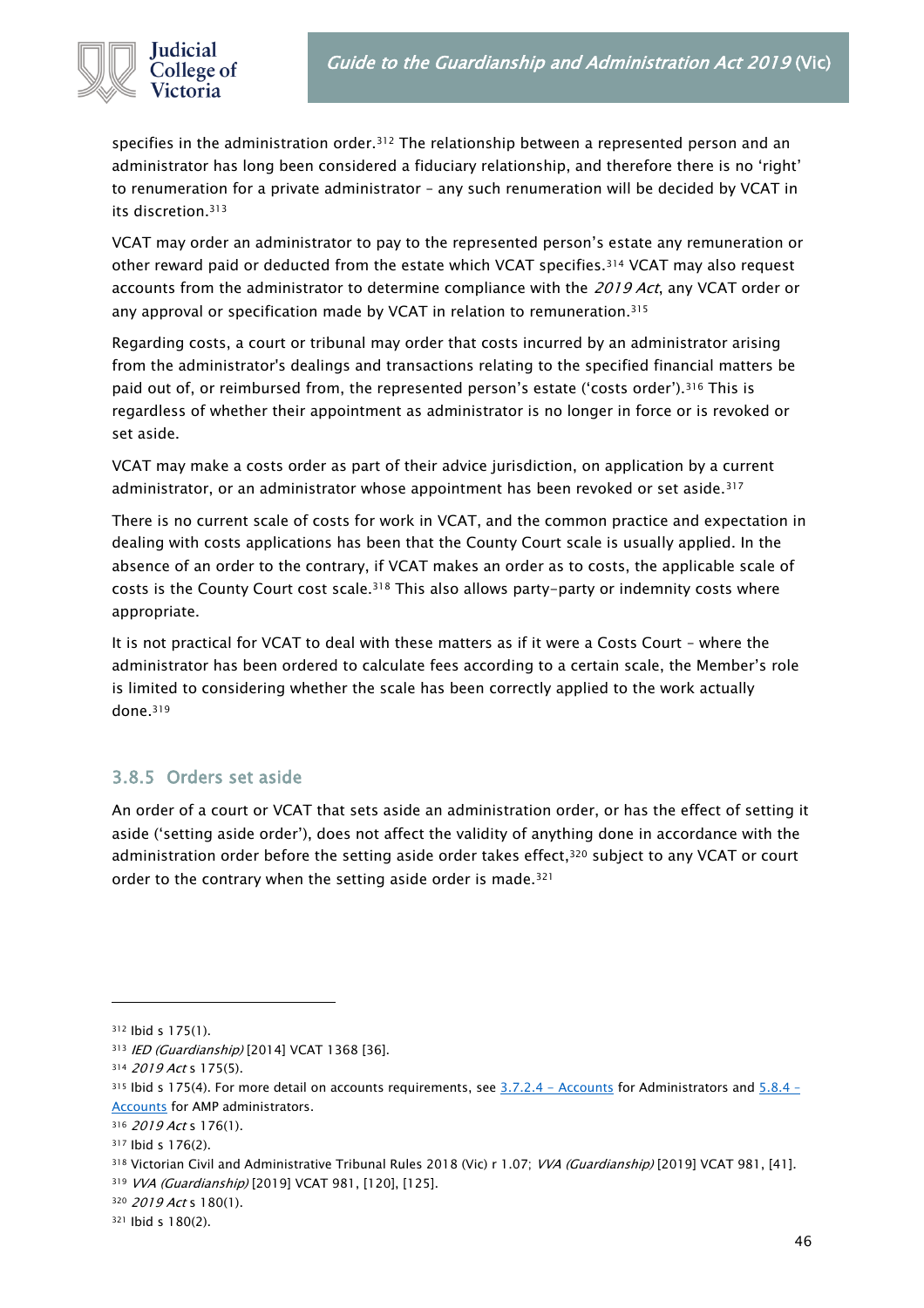

### 3.8.6 Civil Proceedings in the Supreme, County or Magistrates Court

For civil proceedings before the Supreme, County or Magistrates Court,<sup>322</sup> the 2019 Act provides different procedures for money or property as they relate to persons with a disability.

Where the court adjudges or orders that money be paid to a person with a disability, the money is to be paid into court,  $323$  and is to be paid out to the person's administrator (if any) or State Trustees unless the Court otherwise orders.<sup>324</sup> This applies irrespective of whether the person with a disability is party to a cause or matter.

If any money is paid into court and is being held in court on behalf of a person with a disability, the court may, by order, direct that the money be paid out to the person's administrator (if any) or to State Trustees.<sup>325</sup> This order will have effect as if it were an administration order.<sup>326</sup>

If the Court judges or orders that property (whether real or personal) be delivered up or transferred to a person with a disability, the court: 327

- may order that the property be delivered up or transferred to the person's administrator (if any) or State Trustees ('property order'); and
- may give any directions for the service of the order on that administrator or State Trustees as it thinks fit.

This applies irrespective of whether the person with a disability is party to a cause or matter.

Where the property order is served, the administrator or State Trustees must accept delivery or transfer of the property to which the order relates. This acceptance of the property constitutes a sufficient discharge to the person delivering or transferring the property.<sup>328</sup>

All orders made by the Court must be given by the administrator or State Trustees (as the case requires) to VCAT and the Public Advocate.<sup>329</sup>

- <sup>323</sup> Ibid s 179(3)(a).
- <sup>324</sup> Ibid s 179(3)(b).
- <sup>325</sup> Ibid s 179(4).
- <sup>326</sup> Ibid s 179(8). <sup>327</sup> Ibid s 179(5).
- <sup>328</sup> Ibid s 179(6).
- <sup>329</sup> Ibid s 179(7).

47

<sup>322</sup> Ibid s 179(9).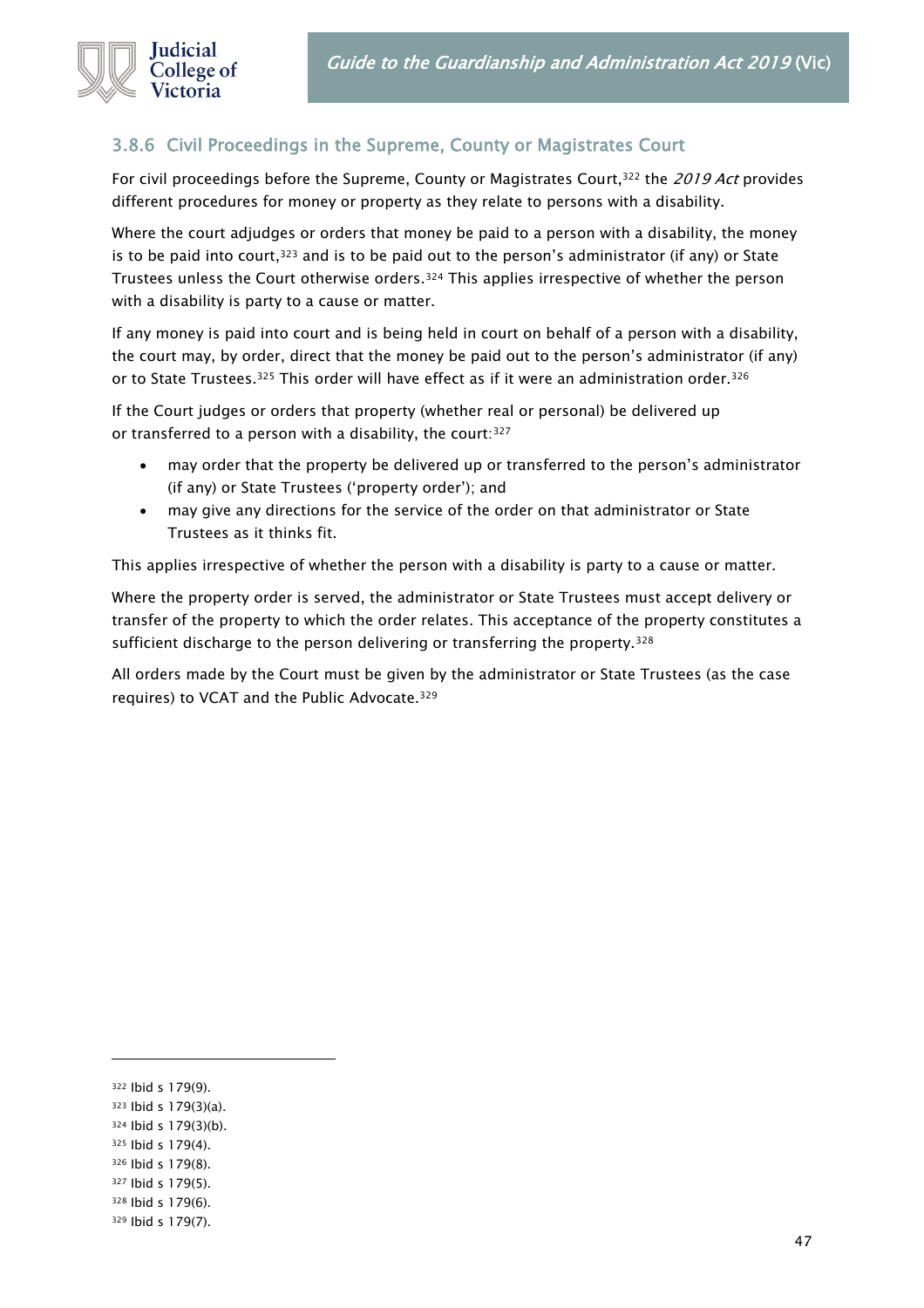

# 4 Supportive guardianship and administration orders

The 2019 Act introduces supportive guardianship and supportive administration orders ('supportive orders'), allowing appointees to support a person with a disability in making decisions in relation to personal or financial matters respectively. This differs from the substituted decision-making regime of guardianship and administration orders – the assisted person continues to be the person authorised to make decisions and makes the decision themselves with assistance.<sup>330</sup>

This regime also acknowledges relationships of support (for example with family members and trusted carers) while ensuring that the person with a disability retains their right to make decisions.<sup>331</sup> It provides legal acknowledgment of these relationships of support, and recognition and certainty for third party interactions.<sup>332</sup>

VCAT may make a supportive guardianship or supportive administration order on a specific application, or as part of an application for a guardianship order or an administration order for a proposed represented person – for example, where VCAT decides that while a guardianship order is unnecessary, a supportive guardian would assist the person in making and communicating their decisions.<sup>333</sup>

### 4.1 Applications for supportive guardianship and administration orders

Any person may apply to VCAT for an order to appoint a supportive guardian or administrator ('supporter') for a person with a disability ('supported person'), if the supported person is either:<sup>334</sup>

- at least 18 years of age; or
- under 18 years of age, but the order will take effect on that person attaining 18 years of age.

The content of the application must include:<sup>335</sup>

- the proposed supported person's name;
- the type of order applied for, including details of the personal or financial matters in relation to which the order is sought; 336
- details of the reasons for making the application;
- the proposed supporter's name and contact details;
- the name and contact details of:
	- o the applicant, and

<sup>330</sup> VLRC Report 126.

<sup>331</sup> Victoria, Parliamentary Debates, Legislative Assembly, 7 March 2018, 27-8 (Martin Pakula, Attorney-General). <sup>332</sup> ALRC Report 97.

<sup>333 2019</sup> Act s 87(1); Victoria, Parliamentary Debates, Legislative Assembly, 7 March 2018, 28 (Martin Pakula,

Attorney-General).

<sup>334 2019</sup> Act ss 79-80.

<sup>335</sup> Ibid s 81.

 $336$  For further detail on what constitutes financial matters and personal matters, see  $2.4$  – Personal or Financial [Matters.](#page-13-0)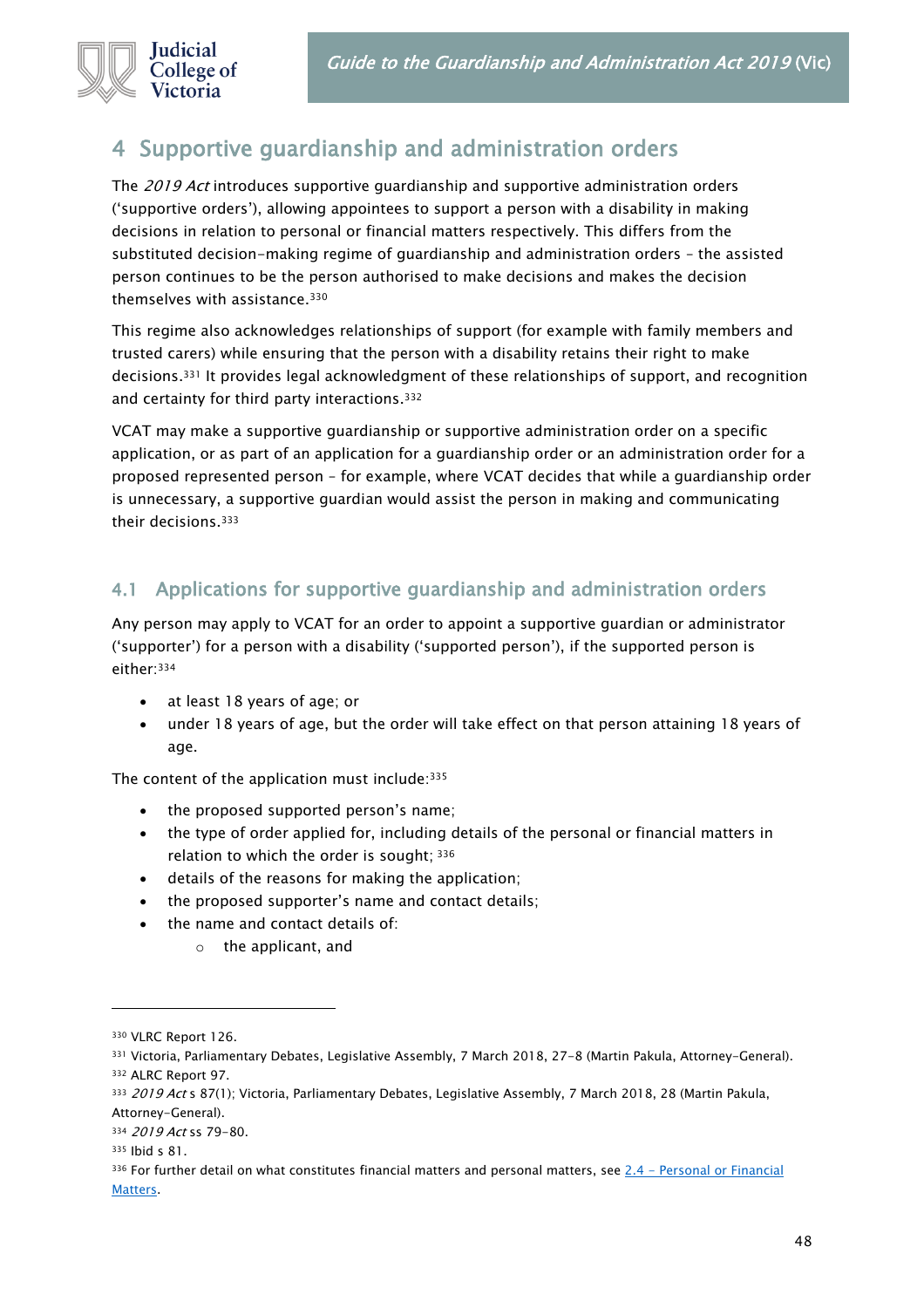

- o any persons who have a direct interest in the application (if known to the applicant). This includes the supported person's relatives, any primary carer, close friends, any attorney appointed under an enduring power of attorney and any supportive attorney appointed under the POA Act.
- any support needs of the proposed supported person, including support provided by any companion animal.<sup>337</sup>

The parties to the proceeding are: 338

- the applicant;
- the proposed supported person;
- the proposed supporter; and
- any other person VCAT orders to be joined as a party to the proceeding under section 60 of the *VCAT Act*.<sup>339</sup>

The following people are entitled to notice of an application, the hearing and any order made in the proceeding, where applicable:<sup>340</sup>

- any party to a proceeding;
- the spouse or domestic partner of the proposed supported person;
- the primary carer of the proposed supported person;
- any person referred to in the application as having a direct interest in the application;
- any other person VCAT directs be given notice.

The notice of an application to a party must include: 341

- a copy of the application and any information filed in support of the application;<sup>342</sup>
- the names of $$ 
	- o the parties to the proceeding; and
	- o the other persons entitled to the notice;
- information about the rights of the party in relation to the application.

If the person is not a party, the notice must include: $343$ 

- a copy of the application;
- the names of:
	- o the parties to the proceeding; and
	- o the other persons entitled to the notice;

342 However, a person may apply to the principal registrar that any documents lodged in relation to this proceeding not be disclosed to a specified person or class of persons: VCAT Act cl 37A pt 9 sch 1. 343 2019 Act s 84(2).

<sup>337</sup> This is intended to refer to any supports that might be necessary to enable to the proposed supported person to attend and participate in the hearing, such as access requirements, transportation needs, alternative

communication methods (e.g. ability to use a recognised sign language if the person has a hearing impediment, or use of electronic or pictorial/symbol communication if speech is impaired), and the possibility of using video link if the person is bedridden: Explanatory Memorandum, Guardianship and Administration Bill 2018 (Vic) 42-43. <sup>338</sup> 2019 Act s 82.

<sup>339</sup> VCAT may order a person be joined on its own initiative or on application once certain considerations are met: see VCAT Act s 60.

<sup>340 2019</sup> Act s 83. This is for notice and service requirements under sections 72(1), 99(1) and 116(2) of the VCAT Act.

<sup>341</sup> 2019 Act s 84(1).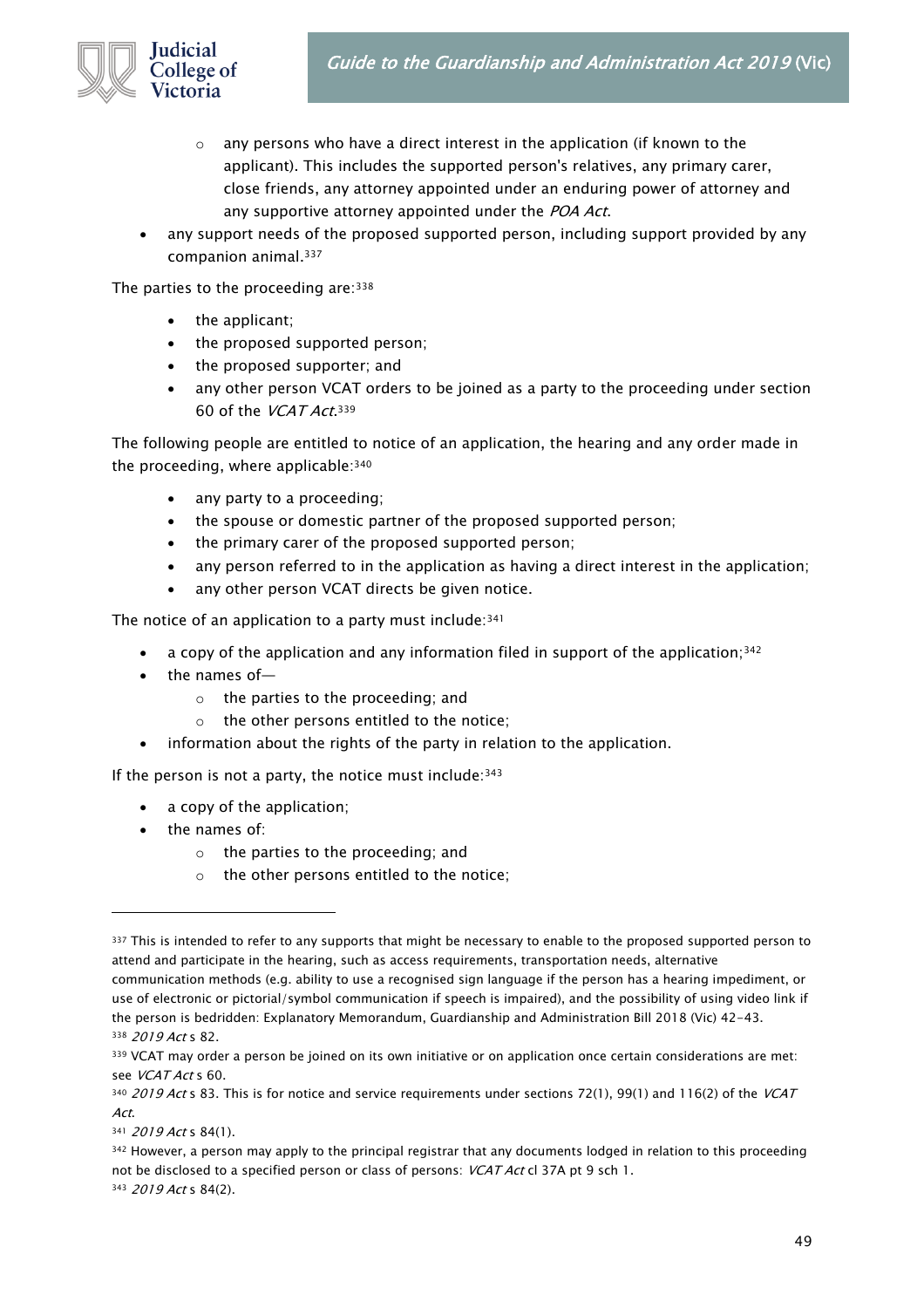

- information about the rights of the person to seek information about the application;
- information about how to apply to VCAT to be made a party to the proceeding.

VCAT must commence the hearing within 30 days of receiving an application for a supporter, unless VCAT or the principal registrar:<sup>344</sup>

- requires the parties to attend a compulsory conference in relation to the application; or
- refers the proceeding in relation to the application, or any part of it, for mediation.

The proposed supported person must attend the hearing in person, unless VCAT is satisfied that:

- the person does not wish to attend the hearing in person; or
- personal attendance is impracticable or unreasonable, despite any arrangement that VCAT may make. <sup>345</sup>

## 4.2 Court-referred applications for supportive guardianship and supportive administration orders

Where the Supreme, County or Magistrates Court<sup>346</sup> considers that a party may need a supporter in any civil proceeding before them, the Court may refer the issue to VCAT for determination. $^{347}$ This referral is treated as if it were an application to VCAT for the relevant supporter,<sup>348</sup> and the prothonotary or the principal registrar is taken to be the applicant.<sup>349</sup>

### 4.3 Granting supportive guardianship and supportive administration orders

VCAT may only make an order appointing a supporter if VCAT is satisfied that:<sup>350</sup>

- the proposed supported person consents to VCAT making the order;
- if the proposed supported person is given practicable and appropriate support, they will have decision-making capacity in relation to the relevant personal or financial matter;<sup>351</sup> and
- the supportive order will promote the person's personal and social wellbeing.<sup>352</sup>

To be appointed as a supporter, the appointee must be an individual who: 353

353 2019 Act s 88(1).

 $344$  Ibid s 85. This power may be exercised under Division 5 of Part 4 of the VCAT Act.

<sup>345 2019</sup> Act s 86. VCAT may also conduct all or part of a proceeding via teleconference, video links or any other system if they think it appropriate: VCAT Act s 100.

<sup>346 2019</sup> Act s 179(9).

<sup>347</sup> Ibid s 179(1).

<sup>348</sup> Ibid s 179(2)(a).

<sup>349</sup> The applicant is taken to be the prothonotary (in the case of a referral by the Supreme Court) or the principal registrar of the Court (in any other case): Ibid s 179(2)(b).

<sup>350</sup> Ibid s 87(2).

 $351$  For more information on decision-making capacity, see  $2.2$  - [Decision-making capacity.](#page-11-0) This also implies that supportive decision-makers will be suitable for people who have some decision-making ability but need assistance at times; conversely, it will not suit every circumstance especially those with serious handicaps such as advanced dementia or a severe brain injury: NSWLRC Report 70.

<sup>352</sup> For more information on what constitutes personal and social wellbeing, see 2.1.2 - Promoting the personal and [social wellbeing of a person.](#page-9-0)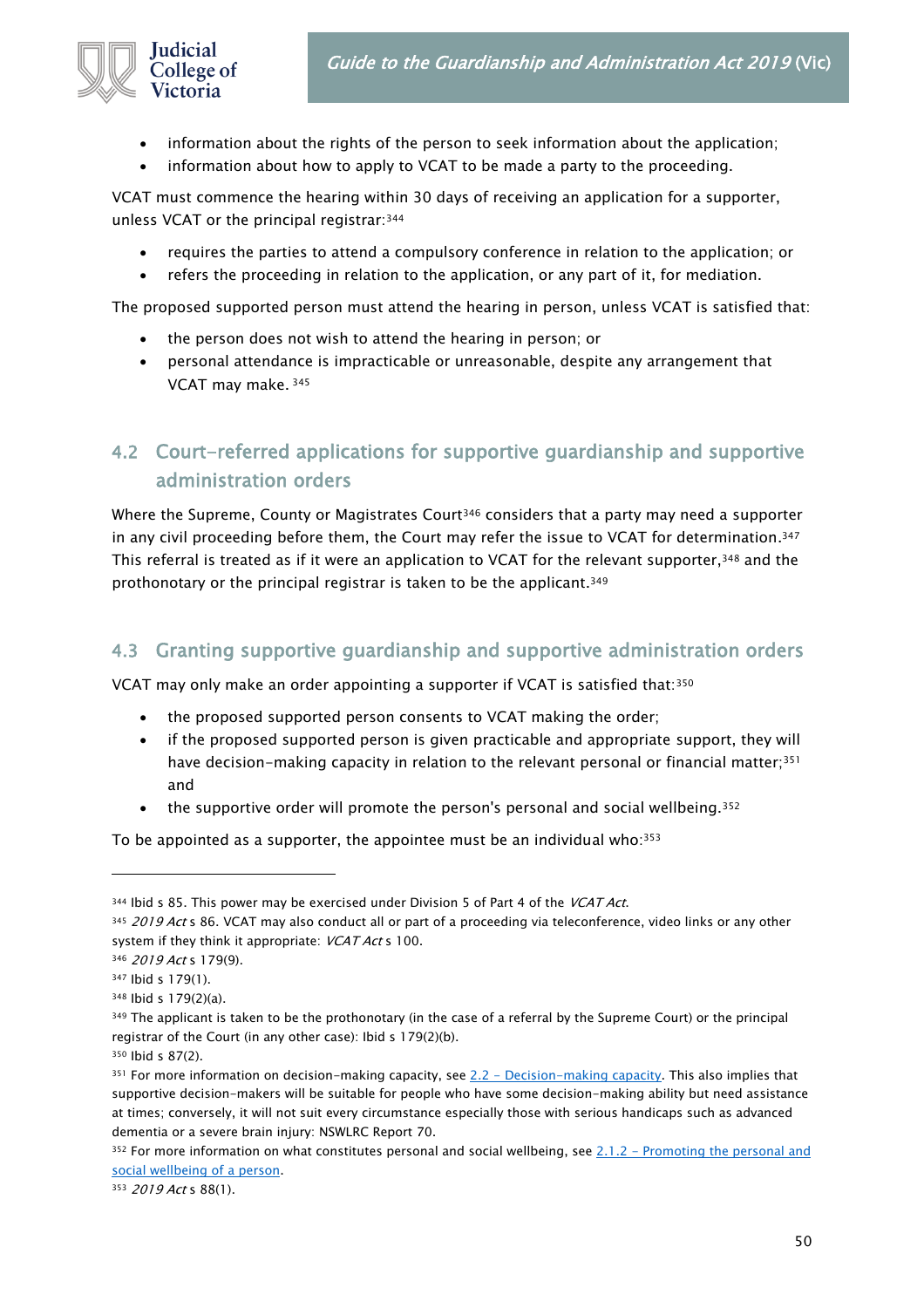

- is at least 18 years of age; and
- consents to act as supportive guardian or supportive administrator.

VCAT must also be satisfied that the appointee will act in accordance with the relevant duties and obligations,<sup>354</sup> and is a suitable person to act as the supporter for the proposed supported person.<sup>355</sup> To determine suitability, VCAT must take into account:<sup>356</sup>

- the proposed supported person's will and preferences (so far as they can be ascertained);
- the desirability of preserving existing family relationships and other relationships important to the proposed supported person;<sup>357</sup>
- the nature of the relationship between the appointee and the proposed supported person, in particular whether the relationship is characterised by trust;
- whether the appointee will be available to the proposed supported person, and able to meet and communicate with them;
- the capacity of the appointee to recognise and give due regard to the importance of the relationship the proposed supported person has with their companion animal.

It is unclear if professional decision-makers such as the Public Advocate or State Trustees can be appointed as a supporter. They appear unlikely to meet the suitability test, for example, the need for a relationship characterised by trust and preserving existing relationships,<sup>358</sup> and supporters are also barred from receiving remuneration for acting in that role.<sup>359</sup> However, this does not necessarily bar other advocates from being appointed. The VLRC report suggested that employees of advocacy groups could also be appointed even if they are indirectly remunerated for this service.<sup>360</sup>

If VCAT makes a supportive order, the order must specify: 361

- the name of the supported person;
- the name of the supporter;
- the personal or financial matters in relation to which the supporter has powers;
- any specific power that VCAT confers on the supporter;<sup>362</sup>
- any restrictions on the supporter's exercise of powers.

A supportive order does not have a specified end date but will cease to have effect to the extent that it is inconsistent with any subsequent guardianship or administration order.<sup>363</sup> The

<sup>354</sup> It may be relevant, for example, to examine whether the appointee has relevant dishonesty or violence convictions: NSWLRC Report 80.

<sup>355 2019</sup> Act s 88(1).

<sup>356</sup> Ibid s 88(2).

 $357$  While there is no specific list of factors in the 2019 Act, the NSWLRC suggests that considerations pertaining to the person's culture, such as Indigenous communities (and communal decision-making) may be relevant: NSWLRC Report 79.

<sup>358</sup> In fact, the intent is for this supportive decision-making regime to formalise pre-existing relationships of support: Victoria, Parliamentary Debates, Legislative Assembly, 7 March 2018, 27-8 (Martin Pakula, Attorney-General).

<sup>359</sup> 2019 Act s 95.

<sup>360</sup> VLRC Report 139.

<sup>361</sup> 2019 Act s 89.

<sup>362</sup> The power must be referred to in sections 91-3 of the 2019 Act.

<sup>363 2019</sup> Act s 96(1).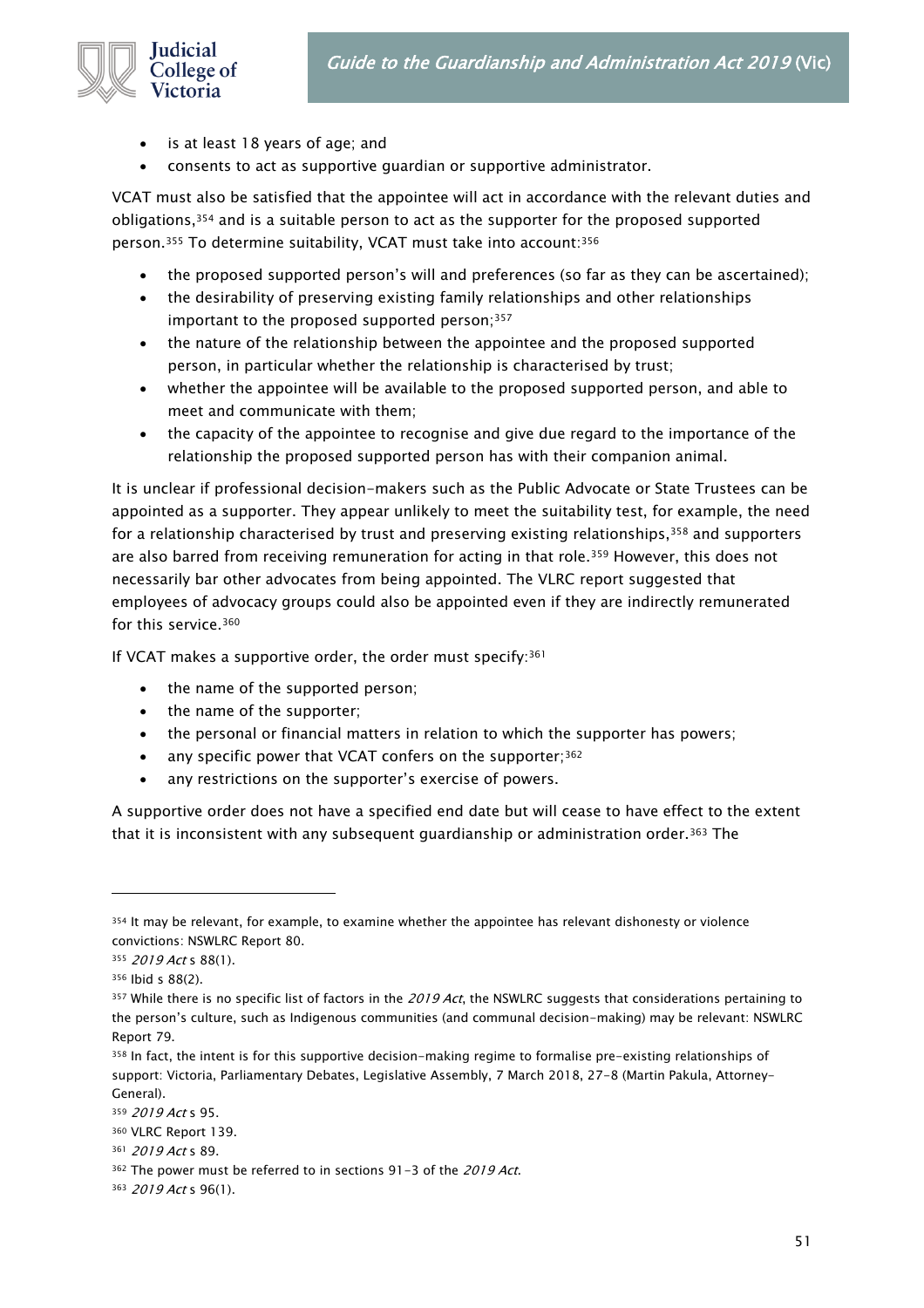

supportive order may also be modified after a reassessment or rehearing under Part 7 of the 2019 Act.<sup>364</sup>

For supportive administration orders, if the supported person does not reside in Victoria, the supportive order only applies to that part of the person's property that is in Victoria.<sup>365</sup>

### 4.4 Powers of supporters

Generally, a supporter's role is to assist the supported person in decision-making. The VLRC has suggested that this may involve: 366

- explaining the relevant information in a way the supported person can understand;
- spending time with the supported person to help them consider the options available to them, and the consequences of these options;
- providing advice about which options the supported person might choose;
- helping the supported person identify wishes and preferences.

To accomplish this, VCAT must specifically confer one or more of the following powers on the supporter:<sup>367</sup>

- a power to collect and access information;
- a power to communicate certain information about the supported person with others;
- a power to communicate decisions made by the supported person, or to assist the supported person in communicating these decisions; and
- a power to take any reasonable action or do anything that is reasonably necessary to give effect to decisions.

VCAT may only specify a power if satisfied that the power will ensure that the supporter can give practicable and appropriate support that will enable the supported person to have decisionmaking capacity in relation to the relevant matters.<sup>368</sup> VCAT may also place restrictions on the exercise of these powers.<sup>369</sup>

 $364$  Ibid s 96(2). For more detail about reassessments or rehearings, see  $6$  - [Rehearings and Reassessments.](#page-71-0)

<sup>365 2019</sup> Act s 80(2).

<sup>366</sup> VLRC Report 141.

<sup>367 2019</sup> Act s 90(1).

<sup>368</sup> Ibid s 90(2).

<sup>369</sup> Ibid s 89(f).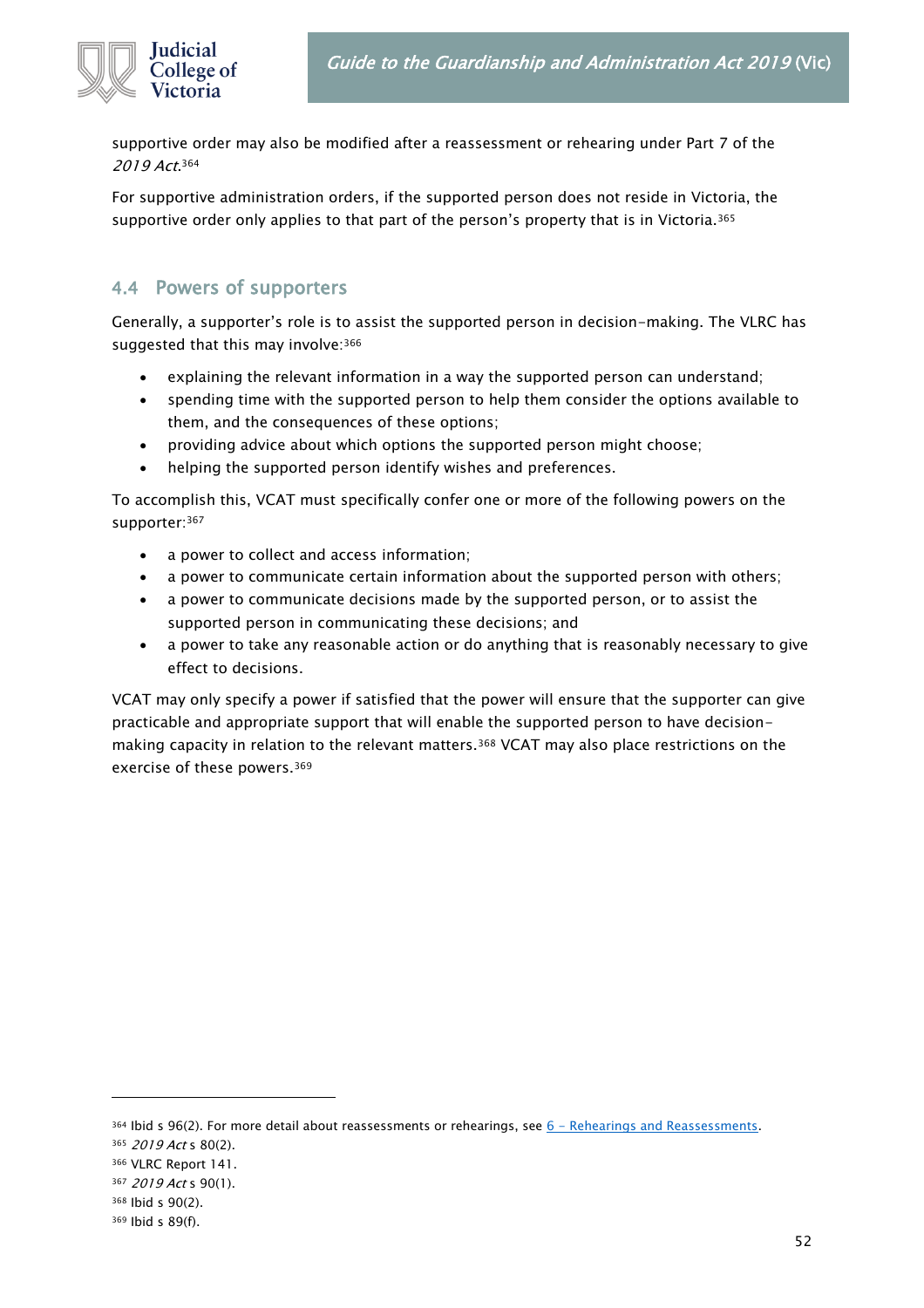

### 4.4.1 Power of information collection and access

This power allows the supporter to access, collect or obtain any personal information about the supported person from an information holder, or assist the supported person to do so. $^{\mathsf{370}}$ 

This personal information must be relevant to a supported decision, and be information that may lawfully be collected or obtained by the supported person.<sup>371</sup> Some examples include medical reports, financial statements, and other personal information held by government departments.<sup>372</sup>

To avoid doubt, the information holder is authorised to disclose that personal information to the supporter,<sup>373</sup> and the supporter may also disclose that personal information for the purposes of:<sup>374</sup>

- anything that is relevant and necessary to the supporter carrying out their role; or
- any legal proceeding or report of a legal proceeding under the 2019 Act, or
- any other lawful reason.

### 4.4.2 Power of communicating information about the supported person

This power allows the supporter to communicate any information about the supported person that is relevant to or necessary for the making of or giving effect to a supported decision. <sup>375</sup>

#### 4.4.3 Power of communicating the supported person's decision

This power allows the supporter to communicate a supported decision of the supported person, or to assist the supported person to communicate the supported decision.<sup>376</sup>

### 4.4.4 Power to give effect to decisions

This power allows the supporter to take any reasonable action or do anything that is reasonably necessary to give effect to a supported decision, other than a decision about a significant financial transaction.<sup>377</sup> Here, 'significant financial transaction' includes:<sup>378</sup>

- undertaking any real estate transaction for the supported person, except for entering a residential tenancy for premises in which the supported person lives or intends to live;
- dealing with land on behalf of the supported person, including taking out a loan or giving a guarantee on behalf of the supported person;

<sup>370</sup> Ibid s 91(1).

<sup>371</sup> Ibid s 91(1); VLRC Report 141.

<sup>372</sup> VLRC Report 141.

<sup>373 2019</sup> Act s 91(2). But also note the *Disability Act 2006* (Vic), the *Health Records Act 2001* (Vic) and the *Privacy* and Data Protection Act 2014 (Vic) for provisions relating to disclosure and access to personal information by supportive decision-makers.

<sup>374 2019</sup> Act s 91(3).

<sup>375</sup> Ibid s 92(a).

<sup>376</sup> Ibid s 92(b).

<sup>377</sup> Ibid s 93(1).

<sup>378</sup> Ibid s 93(2).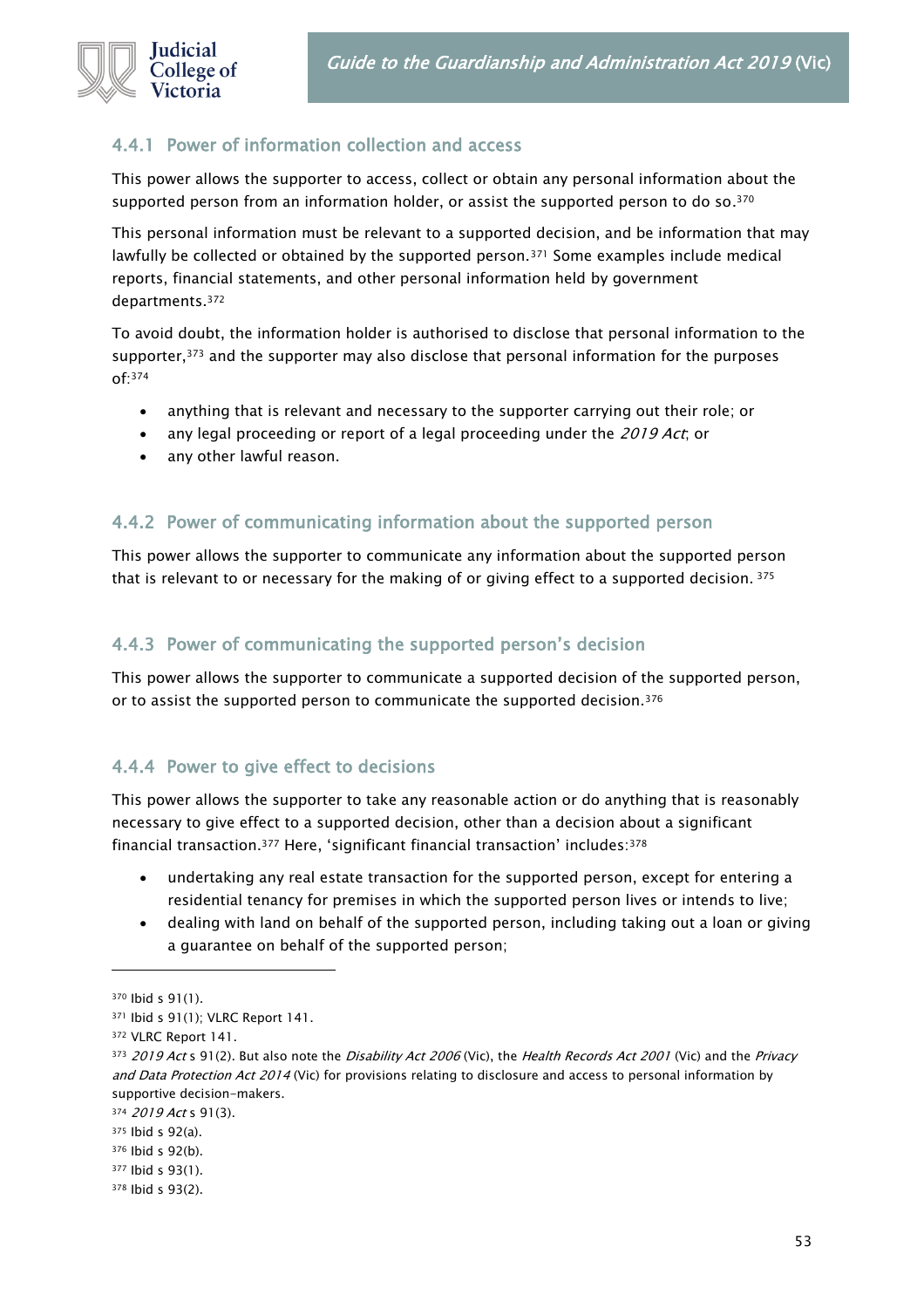

- undertaking a transaction for the supported person involving the use of the supported person's property as security for an obligation;
- buying and selling substantial personal property on behalf of the supported person; and
- making or continuing an investment for the supported person, including taking up rights to issues of or options for new shares to which the supported person becomes entitled by the supported person's existing shareholding. However, this does not include investing or continuing an investment of \$10K or less in total in one or more interest-bearing accounts of an authorised deposit-taking institute.<sup>379</sup>

Examples of actions to give effect to a supported decision include contacting the relevant organisation to follow up on information provided or the decision given, or provide assistance for the represented person to seek review of a decision.<sup>380</sup>

### 4.5 Duties and obligations of supporters

A supporter must act in accordance to the following duties and obligations:<sup>381</sup>

- to act honestly, diligently and in good faith;
- to exercise reasonable skill and care;
- to not use the position for profit;
- to avoid acting when there is or may be a conflict of interest. If there is a conflict of interest, the supporter must ensure that the interests of the supported person are the primary consideration;
- to discuss anything relating to a supported decision with the supported person in a way that the supported person can understand and that will assist the supported person to make the decision;
- to not assist the supported person, in their role of supporter, to conduct any illegal activity;
- to not coerce, intimidate or in any way unduly influence the supported person into a particular course of action; and
- to otherwise act in accordance with the general principles.<sup>382</sup>

Separately, if a supporter is advised of the supported person's death, the former must report the death in writing to VCAT as soon as practicable.<sup>383</sup>

<sup>379</sup> Ibid s 93(3).

<sup>380</sup> ALRC Report 104.

<sup>381 2019</sup> Act s 94.

 $382$  For more information on the general principles, see  $2.1.1$  – [General principles.](#page-8-1)

<sup>383</sup> 2019 Act s 98.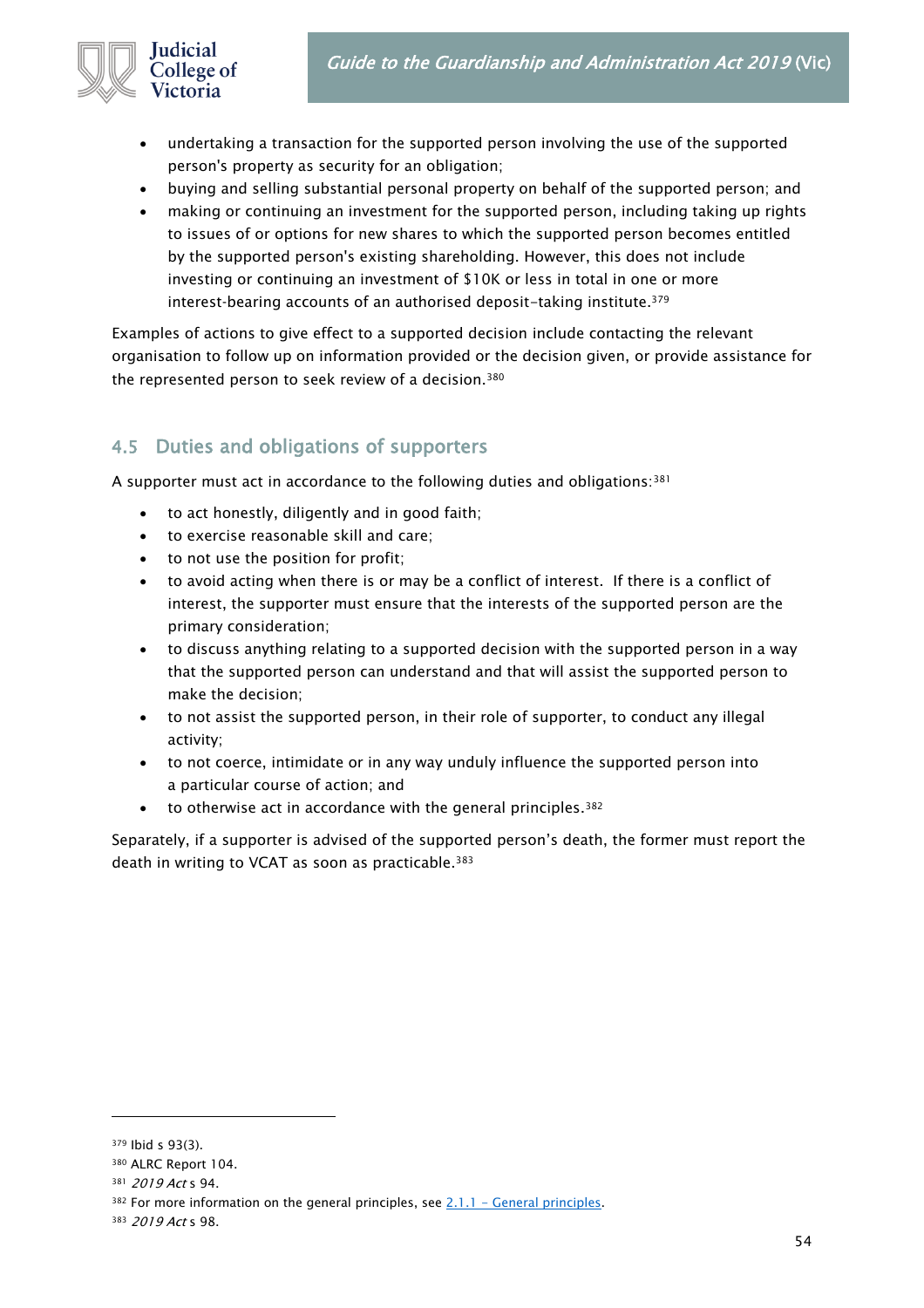

### 4.6 Other matters relating to supporters: Advice and Renumeration

A supportive decision maker may apply to VCAT for advice about:<sup>384</sup>

- the scope of the supportive order; or
- the exercise of any power under the supportive order.

After considering an application for advice, or on its own initiative, VCAT may:<sup>385</sup>

- approve or disapprove of any act proposed by the supporter;
- give such advice as it considers appropriate; and
- make any order it considers necessary.

No action lies against a supporter for an act or thing done, or omitted to be done, under VCAT advice or order, unless the supporter has been guilty of fraud, wilful concealment or misrepresentation in representing the facts to VCAT.<sup>386</sup>

A supporter is not entitled to receive any remuneration for acting in their role.<sup>387</sup>

<sup>384</sup> Ibid ss 97(1)-(2).

<sup>385</sup> Ibid s 97(3).

<sup>386</sup> Ibid s 97(4).

<sup>387</sup> Ibid s 95.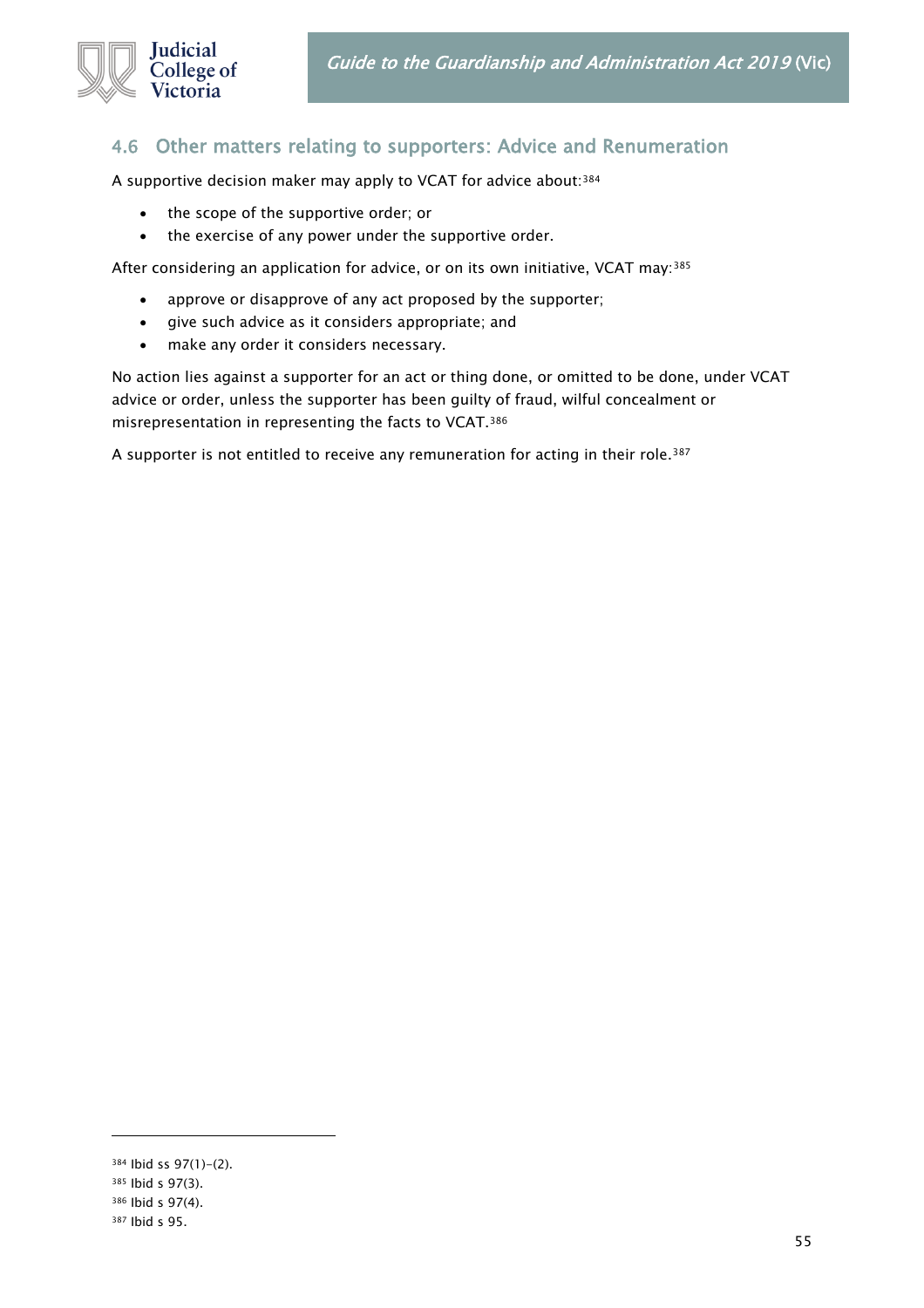

# 5 Administration (missing person) orders

Administration (missing person) orders ('AMP orders') were introduced in 2010 to allow people to apply to VCAT for the administration of a missing person's estate, providing a mechanism for families or others to manage a missing person's financial affairs without having to establish a presumption of death at the Supreme Court.<sup>388</sup> The 1986 Act provided for a regime for AMP administrators to be appointed over a missing person's estate, with the duties and powers modified from the administrators regime as needed.

Part 5 of the 2019 Act replicates the regime under the 1986 Act with a few modifications, harmonising the provisions with the administration orders regime. This chapter discusses applications for AMP orders, procedures and VCAT considerations in granting orders, as well as powers and duties of administrators under a missing person order ('AMP administrator').

These provisions also do not exclude or limit the operation of the Administration and Probate Act 1958 (Vic).<sup>389</sup>

### 5.1 Applications for AMP Orders

Any person may apply to VCAT for an AMP order to appoint an AMP administrator in relation to a financial matter for a missing person.<sup>390</sup>

The application must include:<sup>391</sup>

- the missing person's name;
- details of the reasons for making the application;
- the proposed administrator's name and contact details;
- the name and contact details of:
	- o the applicant, and
	- o any persons who have a direct interest in the application (if known to the applicant). This includes the missing person's relatives, any primary carer, close friends, any attorney appointed under an enduring power of attorney and any supportive attorney appointed under the Powers of Attorney Act 2014;

The following people are parties to the proceeding:<sup>392</sup>

- the applicant;
- the missing person;
- the proposed administrator; and

<sup>388</sup> Victoria, Parliamentary Debates, Legislative Assembly, 12 August 2010, 3271 (Bob Cameron, Minister for Police and Emergency Services, and Minister for Corrections).

<sup>389 2019</sup> Act s 139.

<sup>390</sup> Ibid s 99.

 $391$  Ibid s 100. Section 100 includes a Note which refers to VCAT Act s 67, which allows Rules to specify particulars and documents required in applications. At present, no Rules have been made that prescribe any additional matters.

<sup>392</sup> 2019 Act s 101.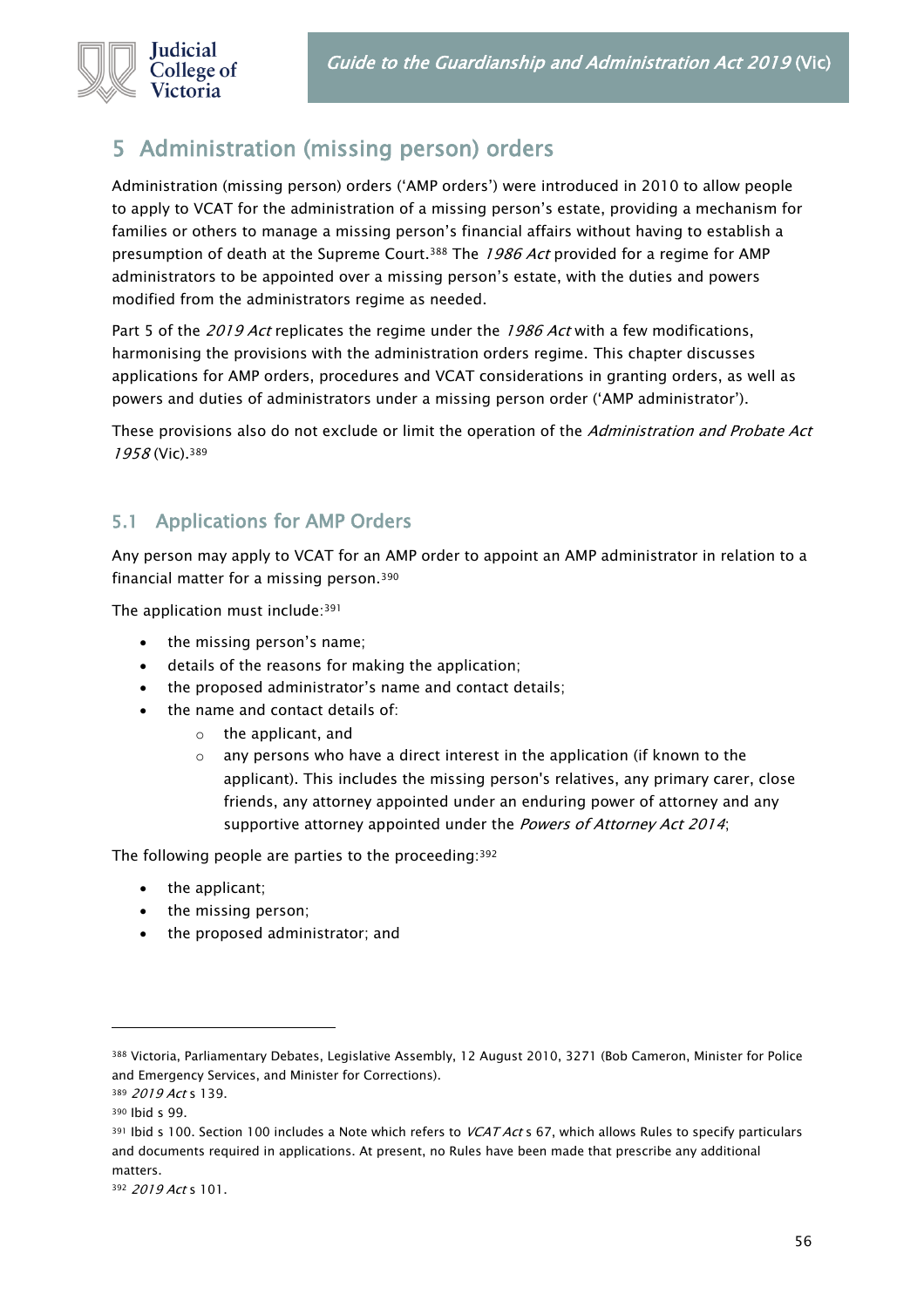

• any other person VCAT orders to be joined as a party to the proceeding under section 60 of the *VCAT Act*.<sup>393</sup>

The following people are entitled to notice of an application, the hearing and any order made in the proceeding, where applicable:<sup>394</sup>

- any party to a proceeding;
- the spouse or domestic partner of the missing person;
- the primary carer of the missing person;
- any person referred to in the application as having a direct interest in the application;
- any other person VCAT directs be given notice.

The notice of the application to a party must include: 395

- a copy of the application and any information filed in support of the application;<sup>396</sup>
- the names of:
	- o the parties to the proceeding; and
	- o the other persons entitled to the notice;
- information about the rights of the party in relation to the application.

If the person is not a party, the notice must include:  $397$ 

- a copy of the application;
- the names of
	- o the parties to the proceeding; and
	- o the other persons entitled to the notice;
- information about the rights of the person to seek information about the application;
- information about how to apply to VCAT to be made a party to the proceeding.

VCAT must commence the hearing within 30 days of receiving an application for an AMP administrator, unless VCAT or the principal registrar schedules a compulsory conference or refers the proceeding to mediation. 398

<sup>&</sup>lt;sup>393</sup> VCAT may order a person be joined on its own initiative or on application once certain considerations are met: see VCAT Act s 60.

<sup>394 2019</sup> Act s 102. This is for the purposes of notice and service requirements under sections 72(1), 99(1) and 116(2) of the  $VCAT Act$ .

<sup>395 2019</sup> Act s 103(1).

<sup>396</sup> However, a person may apply to the principal registrar that any documents lodged in relation to this proceeding not be disclosed to a specified person or class of persons: VCAT Act cl 37A pt 9 sch 1.

<sup>397 2019</sup> Act s 103(2).

<sup>398</sup> Ibid s 104. This power may be exercised under Division 5 of Part 4 of the VCAT Act.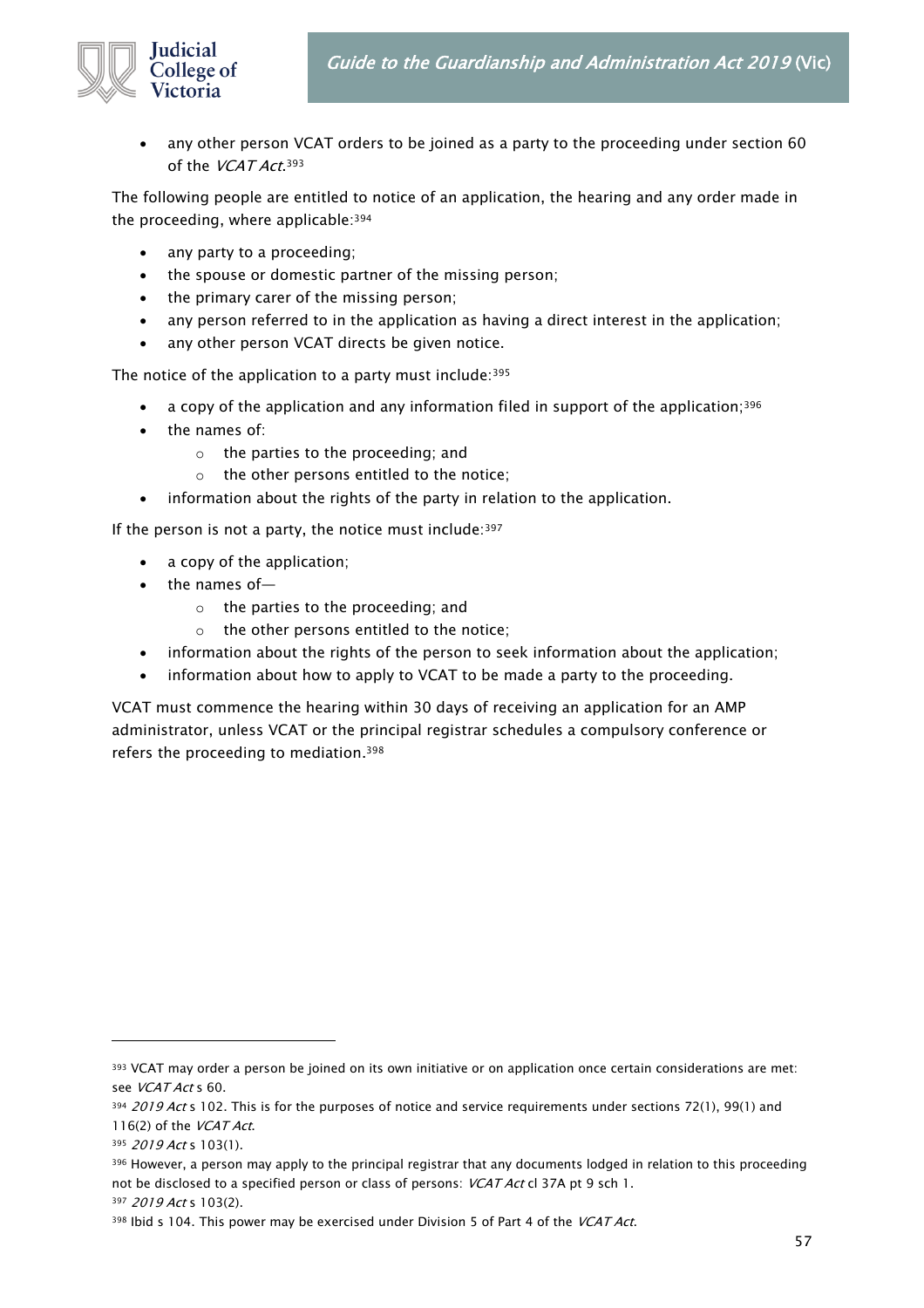

### 5.2 Court-referred applications for AMP orders

Where the Supreme, County or Magistrates Court<sup>399</sup> considers that a party may need an AMP administrator in any civil proceeding before them, the Court may refer the issue to VCAT for determination.<sup>400</sup> This referral is treated as if it were an application to VCAT for the relevant decision-maker, $401$  and the prothonotary or the principal registrar is taken to be the applicant.  $402$ 

### <span id="page-57-0"></span>5.3 Making AMP orders

VCAT may only make an AMP order if VCAT:

- has determined that the person is a missing person ('missing person determination'), being satisfied that:<sup>403</sup>
	- o it is not known whether the person is alive; and
	- o reasonable efforts have been made to find the person; and
	- o for at least 90 days, the person has not contacted:
		- anyone who lives at the person's last-known home address; or
		- any relative or friend of the person with whom the person is likely to communicate.
- has determined that the person usually resides in Victoria;<sup>404</sup> and
- is satisfied that:405
	- $\circ$  while the person is missing there is, or is likely to be, a need for a decision to be made in relation to the person's financial matters;<sup>406</sup> and
	- o the order would promote the missing person's personal and social wellbeing while that person is missing.<sup>407</sup>

This test raises several discrete issues which has already been discussed in other parts of the guide:

- For the question of 'need', see  $3.2.2 Need$  $3.2.2 Need$ .
- For what is included in 'financial matters', see 2.4.2 [Financial matters.](#page-14-0)
- To determine what promotes personal and social wellbeing, see 2.1.2 [Promoting the](#page-9-0)  [personal and social wellbeing of a person.](#page-9-0)

<sup>399 2019</sup> Act s 179(9).

<sup>400</sup> 2019 Act s 179(1).

<sup>401</sup> Ibid s 179(2)(a).

<sup>402</sup> The applicant is taken to be the prothonotary (in the case of a referral by the Supreme Court) or the principal registrar of the Court (in any other case): Ibid s 179(2)(b).

<sup>403</sup> Ibid s 105(3).

<sup>404</sup> Ibid s 105(2)(a).

<sup>405</sup> Ibid s 105(2)(b).

 $406$  This includes the ongoing care of any companion animal of the person: Ibid s 105(2)(b)(i).

<sup>407</sup> For more information on what constitutes personal and social wellbeing, see 2.1.2 - Promoting the personal and [social wellbeing of a person.](#page-9-0)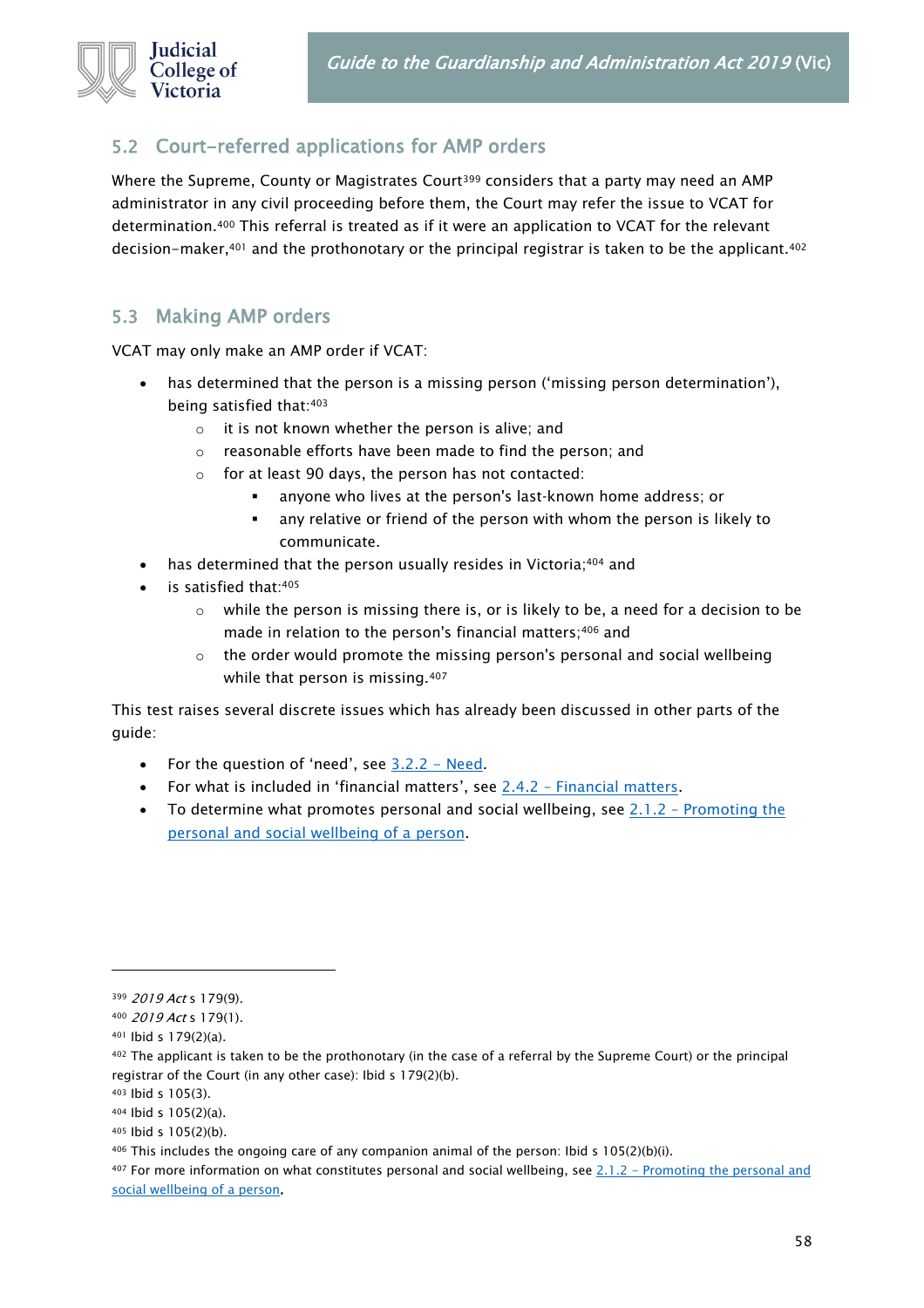

VCAT has discretion to make an AMP order or make no order at all.<sup>408</sup> However, VCAT cannot make an order in relation to the property of a missing person if the property is 'uncared for' property subject to an administration order (or an application for such an order) by a trustee company.<sup>409</sup>

If VCAT decides to make an AMP order, VCAT may appoint an AMP administrator who is either an individual over the age of 18 or a body corporate, and who consents to act as administrator. VCAT must be satisfied that the AMP administrator:<sup>410</sup>

- will act in accordance with the relevant statutory duties;
- is not in a position where their interests conflict, or may conflict, with the missing person's interests;
- has sufficient expertise to make decisions about any specified financial matter in the AMP order; and
- is suitable to act as the AMP administrator, taking into account:<sup>411</sup>
	- o the missing person's will and preferences (so far as they can be ascertained);
	- $\circ$  the desirability of preserving existing relationships important to the missing person;
	- o the desirability of appointing a relative of the missing person, or who has a personal relationship with the missing person, rather than appointing a person with no such relationship;
	- $\circ$  whether the proposed AMP administrator is or was a member of VCAT as constituted for a proceeding under the 2019 Act. Such a VCAT member may be appointed as an AMP administrator if VCAT considers it appropriate in the circumstances.<sup>412</sup>

VCAT must also not assume, without any evidence, that because the proposed administrator is a relative, it means that they:

- are unsuitable to be an AMP administrator merely because the relative disagrees with another relative about a matter relating to the missing person;<sup>413</sup>
- have interests that conflict, or may conflict, with those of the missing person.<sup>414</sup>

For more discussion about suitability matters in appointing an administrator, see  $3.3.2$  – [Suitability matters.](#page-22-0)

<sup>408 2019</sup> Act s 105(1).

<sup>409</sup> Under Administration and Probate Act 1958 (Vic) s 24A: Ibid s 105(4).

<sup>410</sup> 2019 Act s 107(1).

<sup>411</sup> Ibid s 107(2).

<sup>412</sup> Ibid s 107(3).

<sup>413</sup> Ibid s 107(4)(b).

<sup>414</sup> Ibid s 107(4)(a)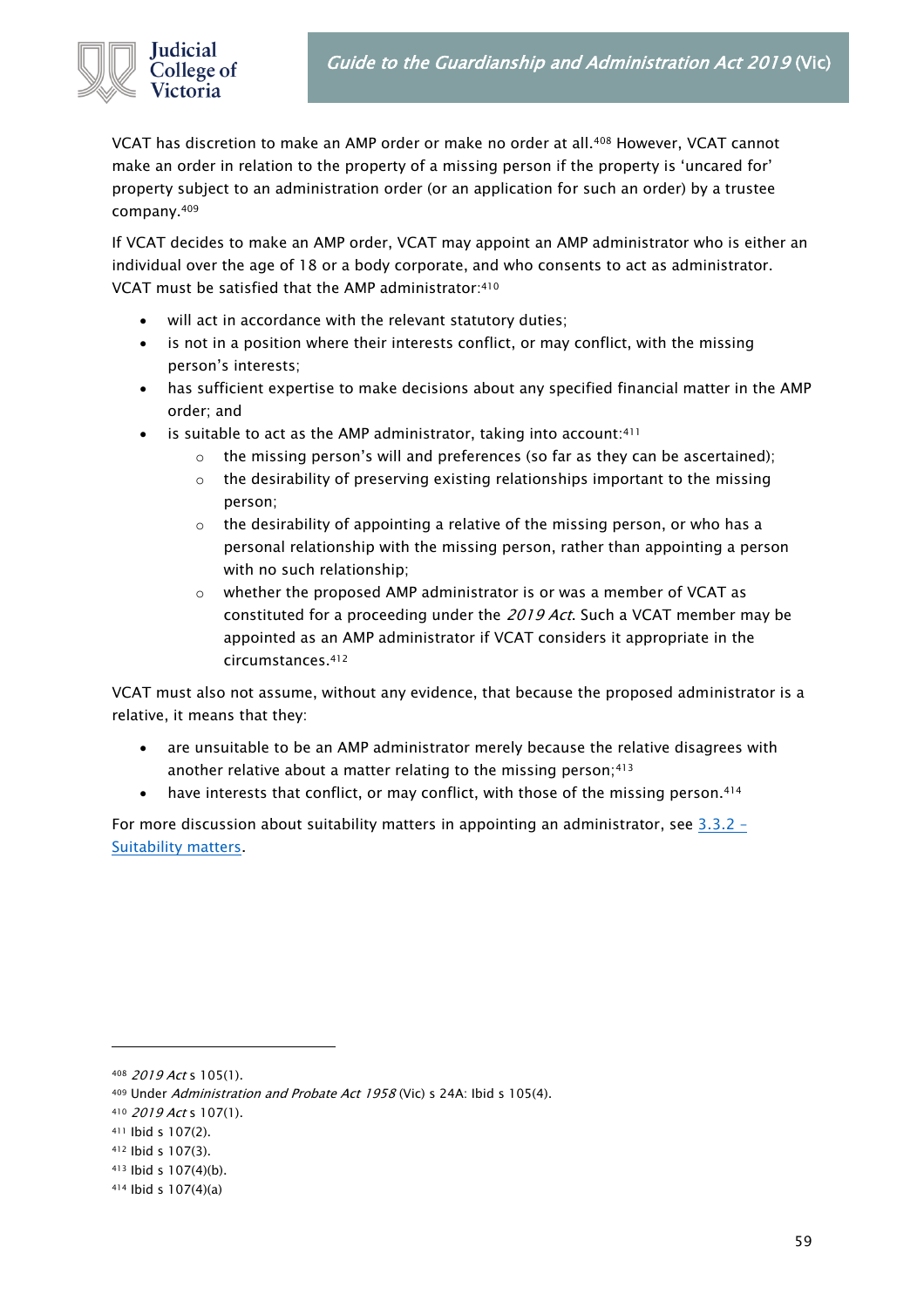VCAT must specify the following matters in the order:<sup>415</sup>

- the name of the missing person;
- the name of the administrator;
- the financial matters in relation to which the administrator has powers;
- any other power that VCAT specifically confers on the administrator; 416
- the duration of the AMP order;<sup>417</sup>
- any restrictions on the administrator's exercise of powers; and
- whether the order is an urgent order.

An AMP order will be in force for a maximum two years or any shorter period specified.<sup>418</sup>

#### 5.4 Urgent AMP orders

A person may apply for an urgent AMP order if there is a risk of harm to the missing person's property. VCAT may also waive the content and notice requirements and make an AMP order in accordance with the considerations in <u>5.3 - Making AMP orders</u>.<sup>419</sup>

To grant an urgent AMP order, VCAT must be satisfied, on reasonable grounds, that there is an immediate risk of harm to the missing person's property if the order were not made.<sup>420</sup>

If an urgent AMP order is made, VCAT must specify the duration of the order, which cannot exceed 21 days.<sup>421</sup> As soon as practicable but within 42 days after making such an order, VCAT must hold a hearing to determine whether an AMP order should be made.<sup>422</sup>

### 5.5 Enforcement orders against persons refusing

An AMP administrator may apply to VCAT for an enforcement order in relation to a decision or act that the AMP administrator claims: 423

- 1. is an exercise of their powers; and
- 2. is either:
	- a. not recognised as an exercise of their powers, or
	- b. not given effect to,

by another person ('person refusing'). The person refusing is entitled to notice of the application in accordance with section 72 of the *VCAT Act*.<sup>424</sup>

<sup>415</sup> Ibid s 108.

<sup>416</sup> Under Division 3 of the 2019 Act.

<sup>417</sup> *2019 Act* s 106(1).

<sup>418</sup> Ibid s 106(1).

<sup>419</sup> Ibid s 109(1).

<sup>420</sup> Ibid s 109(1).

<sup>421</sup> Ibid s 106(2).

<sup>422</sup> Ibid s 109(2).

<sup>423</sup> Ibid s 178(1).

 $424$  Ibid s 178(2). Section 72 of the VCAT Act provides that the applicant must serve a copy of the application on the person refusing, with certain exceptions.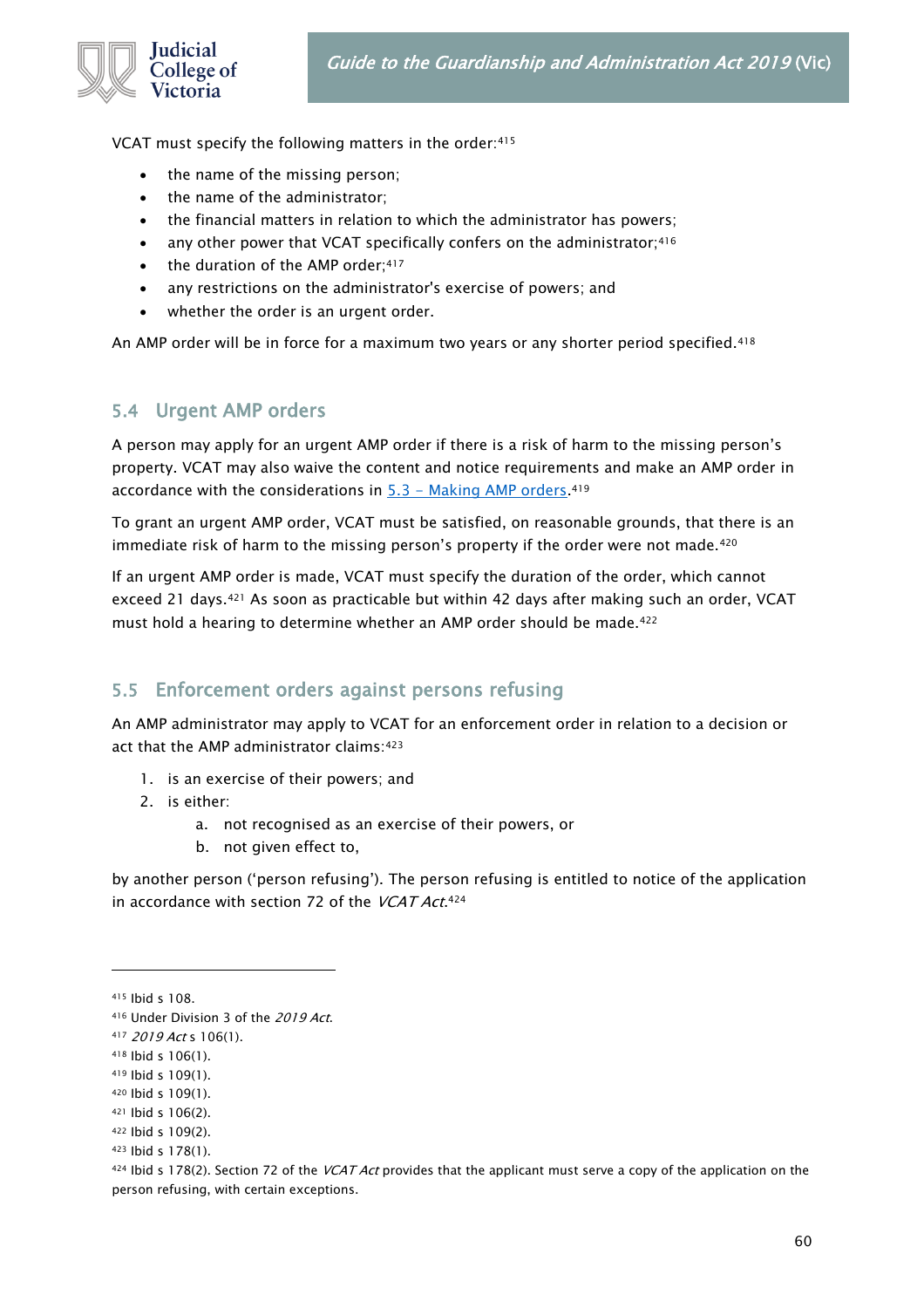

VCAT may make an order that the person refusing recognise or give effect to the disputed decision or act if VCAT is satisfied that:<sup>425</sup>

- the disputed decision or act is an exercise of the AMP administrator's powers; and
- the person refusing has failed or refused to recognise or give effect to the disputed decision or act; and
- the order will promote the personal and social wellbeing of the represented person for whom the AMP administrator is appointed.

Failing to comply with the VCAT order is an offence.<sup>426</sup>

### 5.6 Renewing and revoking orders, and interactions with other proceedings

The AMP administrator may apply to VCAT for a renewal of an AMP or urgent AMP order. VCAT may renew the order if satisfied that the matters within the missing person determination continue to apply.<sup>427</sup> The order may be only be renewed once, for a further period not exceeding two years (for AMP orders), or 21 days (for urgent AMP orders).<sup>428</sup>

At the end of the specified period, the order will expire. Should that happen, a person may apply for a new AMP order over the missing person.<sup>429</sup> A person may also apply at any time for a reassessment of an AMP order.<sup>430</sup>

VCAT must revoke the AMP by order where:

- a grant of probate of the will or administration of the estate of the missing person is made by the Supreme Court or registrar of probates;<sup>431</sup>
- the presumption of death is successfully invoked for the purpose of any other proceeding before a Victorian court or elsewhere in Australia;<sup>432</sup> or
- the missing person's property or affairs becomes subject to an 'uncared for' property order.<sup>433</sup>

Otherwise, VCAT may revoke the AMP on application by:<sup>434</sup>

- the missing person, or
- the administrator or any other person, if satisfied that:
	- o the missing person is alive; or
	- o the missing person is dead; or
	- o the missing person may be presumed to be dead.

<sup>425</sup> 2019 Act s 178(3).

<sup>426</sup> VCAT Act s 133.

<sup>427</sup> 2019 Act s 106(3).

<sup>428</sup> Ibid s 106(3).

<sup>429</sup> Ibid s 106(4).

 $430$  lbid s 106(4). For more information on reassessments, see  $6.2$  – [Reassessments.](#page-73-0)

<sup>431</sup> The Court or registrar must be satisfied of the missing person's death, whether by direct evidence or on

presumption of death: 2019 Act s 138(2)(a). Also see Administration and Probate Act 1958 (Vic) ss 7 and 12. <sup>432</sup> 2019 Act s 138(2)(c).

<sup>433</sup> Ibid s 138(2)(d). See the requirements of an 'uncared for' property order in Administration and Probate Act 1958 (Vic) s 24A.

<sup>434</sup> 2019 Act s 138(1).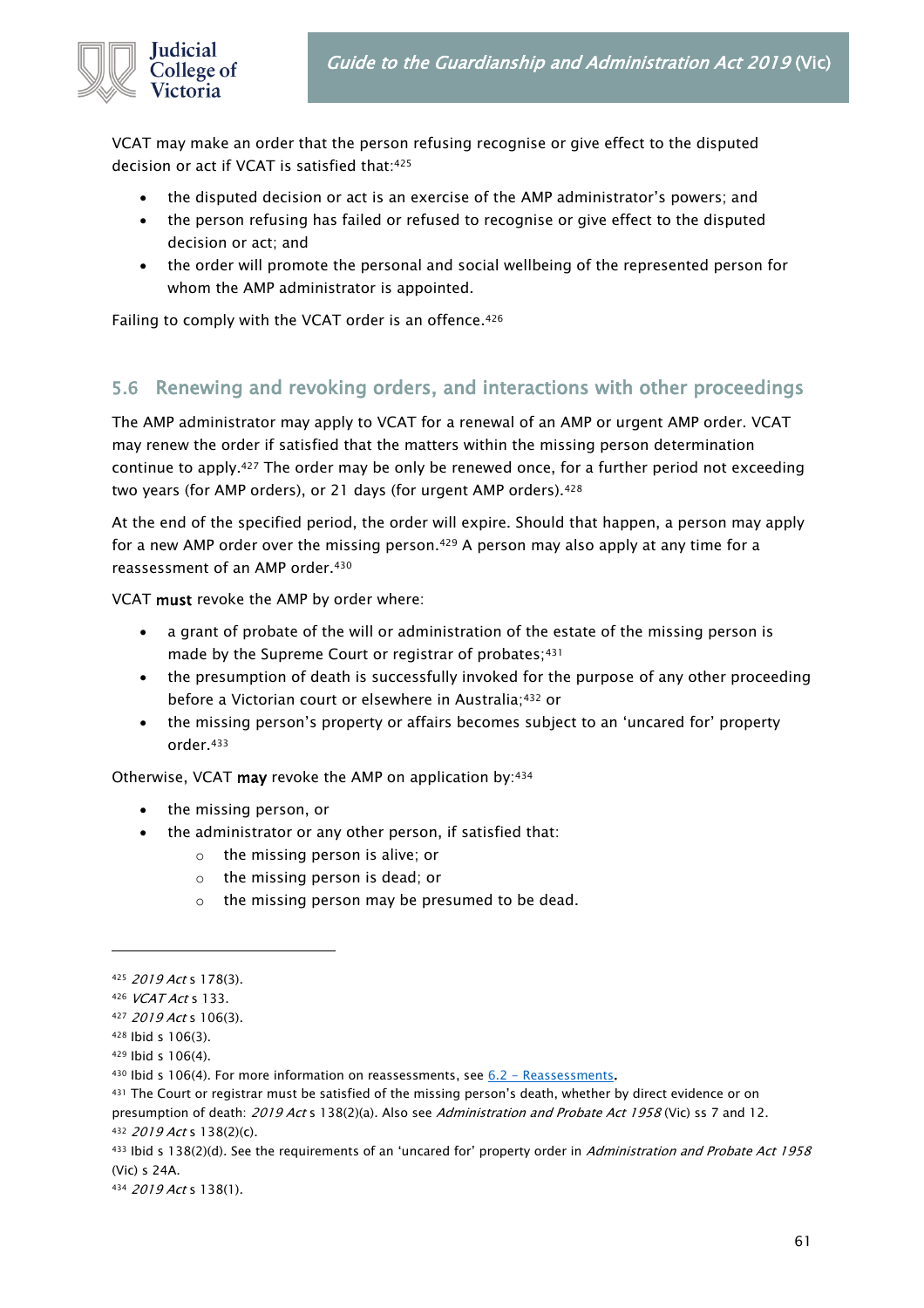

While the 2019 Act refers to VCAT revoking the order, whereas the corresponding provisions in the 1986 Act refer to VCAT removing an administrator, it is likely that no practical difference applies.<sup>435</sup>

### 5.7 Powers of AMP Administrators

The AMP order authorises the AMP administrator to do all acts and exercise all powers in relation to the financial matters specified in the order, in the name, and on behalf, of the missing person in the same manner as the missing person may have done, if the person were not missing and had the relevant decision-making capacity.<sup>436</sup>

An AMP order will automatically confer the following powers on the AMP administrator: 437

- a power to make decisions about specified financial matters in relation to the missing person;
- a power of investment;
- a power to open the missing person's will; and
- any other power specified in the order.

An AMP order also confers onto the AMP administrator: 438

- a power to sign and do anything necessary to give effect to any power or duty vested; and
- a power to do all matters necessary or incidental to the performance of any power conferred.

Any decision made, action taken, consent given or thing done by an AMP administrator under an AMP order has effect as if it were made, taken, given or done by the missing person and as if the missing person were not missing and had the decision-making capacity for the particular matter.<sup>439</sup>

### 5.7.1 Powers of investment

An AMP administrator may:<sup>440</sup>

- re-deposit money deposited in an authorised deposit-taking institution after it becomes payable;
- exercise the same powers over property as if the AMP administrator were a trustee under the Trustee Act 1958 (Vic); and
- continue investments in the way they were invested by the missing person for such period as the administrator thinks fit, including taking up rights to issues of new shares and options.

<sup>435</sup> See 1986 Act s 60AD.

<sup>436</sup> Subject to, and in accordance with, the 2019 Act and the AMP order: 2019 Act s 110(3).

<sup>437</sup> Ibid ss 110(1)(a)-(d).

<sup>438</sup> Ibid ss 110(1)(e)-(f).

<sup>439</sup> Ibid s 110(4).

<sup>440</sup> Ibid s 111.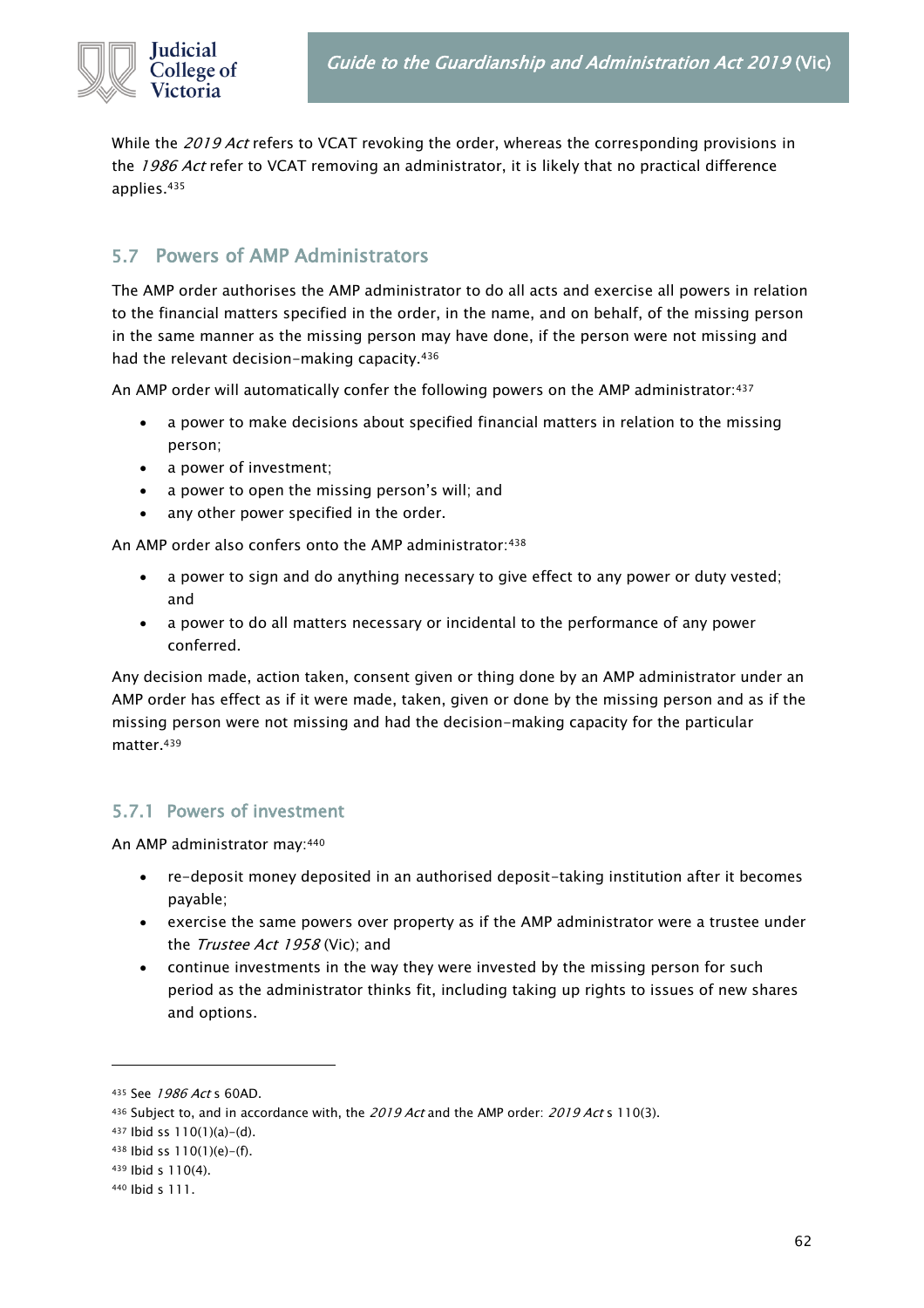

As under the 1986 Act, the 2019 Act provides an exception to the ademption principle in relation to property dealt with by the AMP administrator. This ensures that testamentary gifts of the represented person are not undermined by actions taken by the AMP administrator in relation to specific items of property. Instead, the proceeds from the disposition of the property are notionally treated as the property identified in the will.<sup>441</sup>

An AMP administrator is not required to keep the proceeds of any sale or other disposition of property separate from the missing person's other assets,<sup>442</sup> and any money received may be invested in a similar manner to trust funds under the *Trustee Act 1958* (Vic).<sup>443</sup>

The investment power may be limited by any order of VCAT.<sup>444</sup>

#### 5.7.2 Power to open a will (and powers over wills generally)

An AMP administrator may open and read any paper or writing deposited with them that is a will, a revoked will, a purported will or a copy of a will of the missing person ('will document'), without an order of VCAT.<sup>445</sup>

Separately, VCAT also has powers with regards to wills - it may:

- open and read any will document;<sup>446</sup>
- make a full or redacted will document available to an AMP administrator if VCAT is satisfied that it is reasonable to make it available in the circumstances, taking into account whether:<sup>447</sup>
	- $\circ$  the copy will assist the AMP administrator to make decisions about the financial matters specified in the AMP order; and
	- o the AMP administrator is also a beneficiary under the will; and
- make an order compelling a person who has possession or control of a will document to produce that document to VCAT for the purposes of opening/reading or making it available to AMP administrators, or otherwise on application by an AMP administrator.<sup>448</sup>

### 5.7.3 Power to undertake legal proceedings

VCAT may specify in an AMP order that the AMP administrator has power to bring and defend an action or other legal proceeding in the name, and on behalf, of the missing person.<sup>449</sup> The legal proceeding must be in relation to a financial matter specified in the AMP order,<sup>450</sup> and the AMP

<sup>441</sup> Ibid s 111; 1986 Act s 53; Simpson v Cunning [2011] VSC 466, [42].

<sup>442</sup> 2019 Act s 136(3).

<sup>443</sup> Ibid s 136(4).

<sup>444</sup> Ibid s 111.

<sup>445</sup> Ibid s 112.

<sup>446</sup> Ibid s 127.

<sup>447</sup> Ibid s 129.

<sup>448</sup> Ibid s 128.

<sup>449</sup> Ibid s 113(1).

<sup>450</sup> Ibid.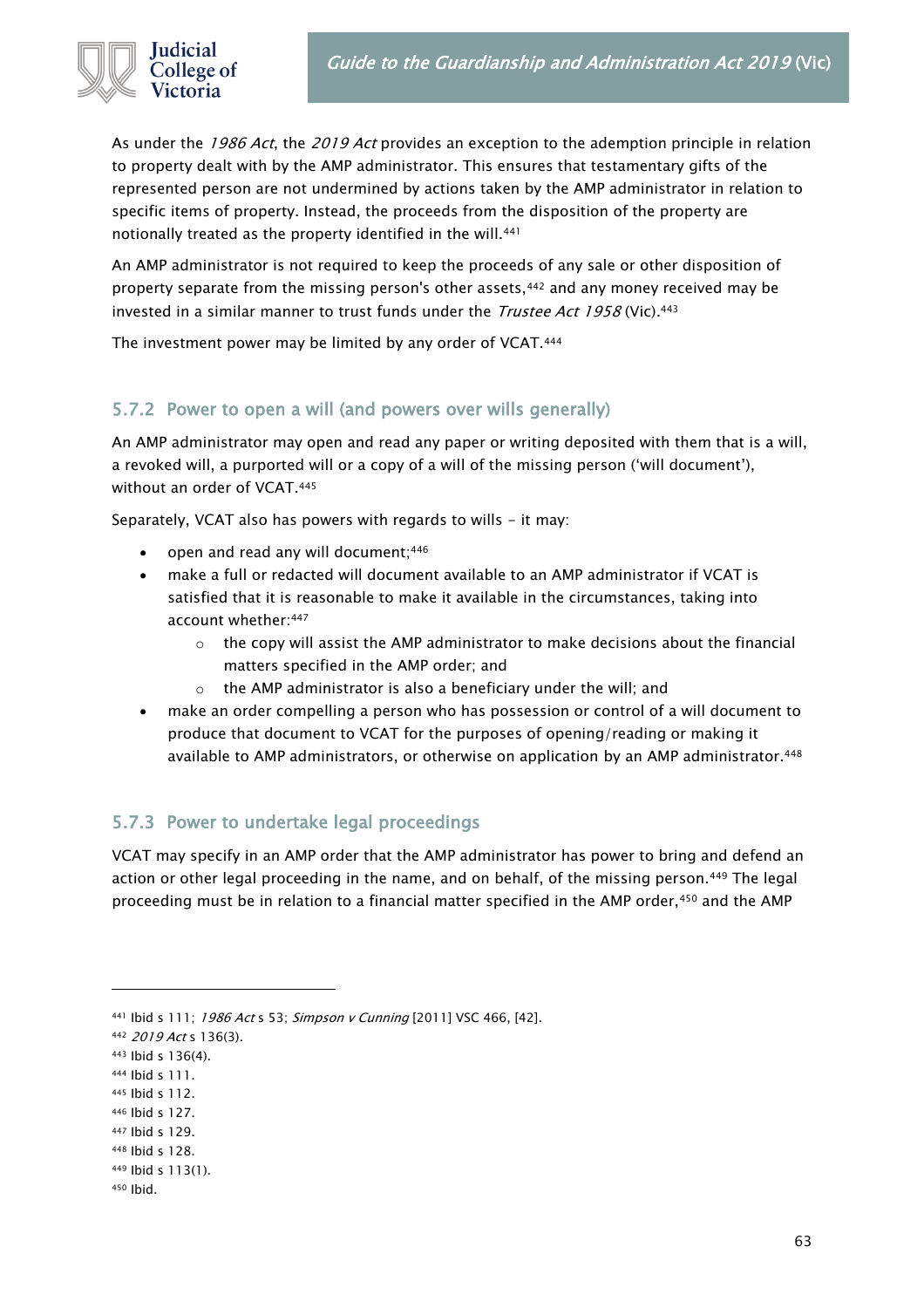

administrator is not required to be appointed as a litigation guardian in accordance with rules of the relevant court or tribunal.<sup>451</sup>

With regards to costs, the costs of the proceeding are generally to be paid out of the missing person's estate. The court or tribunal may also order that a person who is or was an AMP administrator be reimbursed from the missing person's estate for costs incurred in bringing or defending proceedings.<sup>452</sup>

However, a court or tribunal may order the AMP administrator is personally liable for costs if the latter was negligent or engaged in misconduct.<sup>453</sup>

### 5.7.4 Other specified powers

VCAT may specify a power in the AMP order, if VCAT is satisfied that the power is necessary or desirable for the purposes of promoting the personal and social wellbeing of the missing person.<sup>454</sup>

Once satisfied, VCAT may specify that the AMP administrator has any or all of the following powers in relation to a specified financial matter:<sup>455</sup>

- collect, receive and recover:
	- o income of the missing person; and
	- o money due or which becomes due to the missing person; and
	- $\circ$  any compensation or damages for injury to the estate or person of the missing person;
- invest any money in any security in which a trustee may by law invest;
- demise land at a rent and on conditions as the AMP administrator thinks fit for any term not exceeding 5 years, or for any longer term with VCAT's consent;
- exercise, to the extent and in the manner the AMP administrator thinks fit, any power of leasing vested in the missing person;
- surrender, accept, accept the surrender or renew any lease;
- bring land under the *Transfer of Land Act 1958* (Vic);
- sell, exchange, partition or convert into money any property with the approval of VCAT;
- mortgage or charge any property;
- pay any debts and settle, adjust or compromise any demand made by or against the missing person's estate, and discharge any encumbrance on the missing person's estate;
- carry on, to the extent the administrator thinks appropriate, any trade, profession or business which the missing person carried on;
- agree to any alteration of a condition of any partnership into which the missing person has entered or to a dissolution and distribution of the assets of the partnership;
- execute and sign deeds, instruments and other documents;
- complete any contract for the performance of which the missing person was liable, or enter into any agreement terminating liability;
- pay a sum for:

<sup>451</sup> Ibid s 113(2).

<sup>452</sup> Ibid s 113(5).

<sup>453</sup> Ibid s 113(4).

<sup>454</sup> Ibid s 110(2).

<sup>455</sup> Ibid s 114.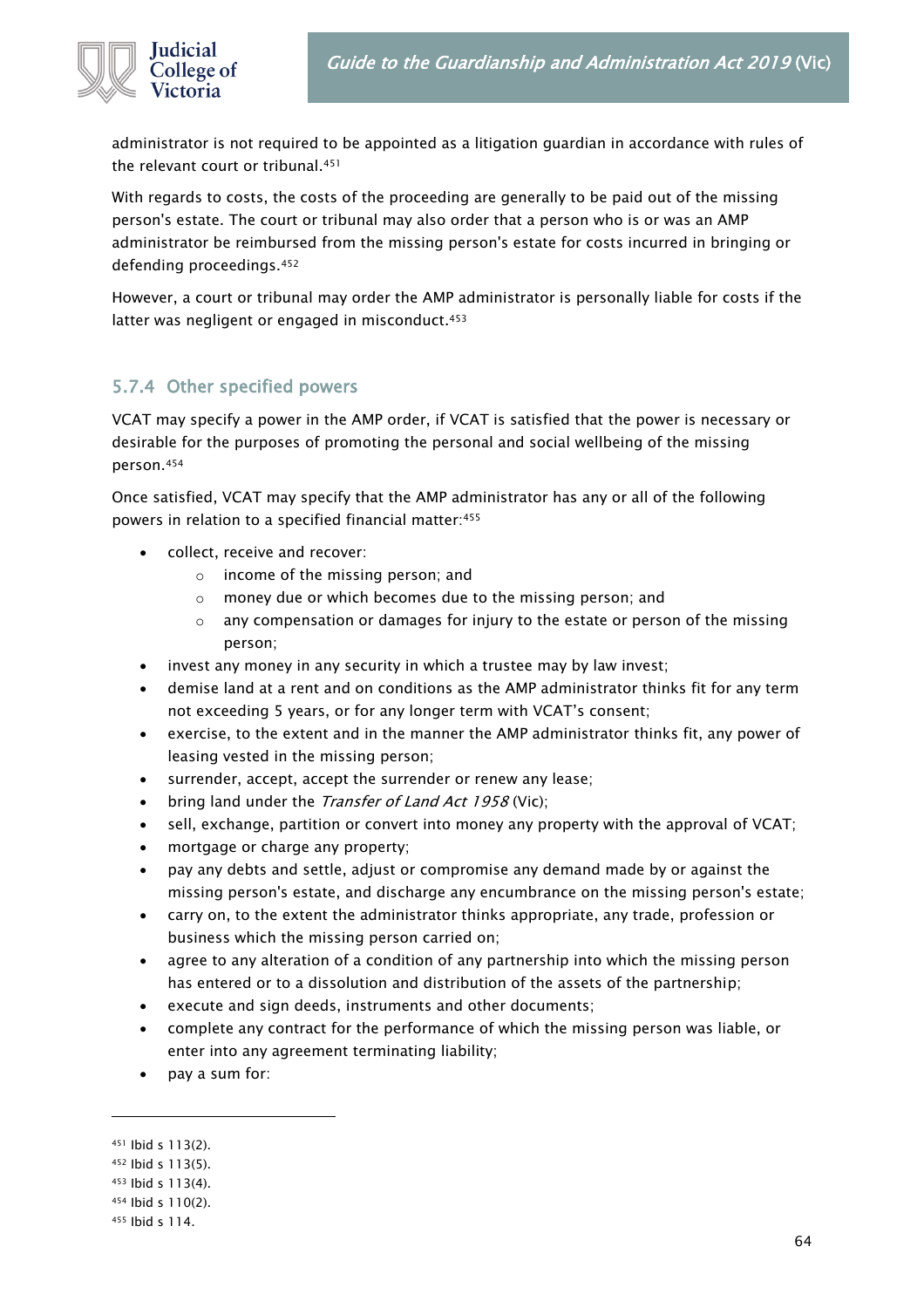

- $\circ$  the maintenance of the missing person's spouse or domestic partner or any child, parent or other person dependent on the missing person; and
- o the education of any child of the missing person;
- any other relevant power in relation to a specified financial matter.

### 5.7.5 Advice

An AMP administrator may seek advice from a professional adviser<sup>456</sup> about the financial matters specified in the AMP order,<sup>457</sup> and is entitled to be reimbursed from the missing person's estate for any costs paid in the course of obtaining professional advice.<sup>458</sup>

An AMP administrator may apply to VCAT for advice on:<sup>459</sup>

- the scope of the AMP order; or
- the exercise of any power under the AMP order.

After considering an application for advice, or on its own initiative, VCAT may:<sup>460</sup>

- approve or disapprove of any act proposed by the AMP administrator;
- give such advice as it considers appropriate; and
- make any order it considers necessary.

Under the 2019 Act, VCAT no longer has jurisdiction to direct an administrator concerning any matter.<sup>461</sup> It is not known whether there will be any practical difference as VCAT may still 'make any order it considers necessary'.<sup>462</sup>

No action lies against an AMP administrator for an act or thing done, or omitted to be done, under VCAT advice or order, unless the AMP administrator has been guilty of fraud, wilful concealment or misrepresentation in representing the facts to VCAT.<sup>463</sup>

VCAT's advice jurisdiction also includes the jurisdiction to approve, order or advise the commencement of a proceeding where the State Trustees is acting in one capacity or on behalf of a represented or missing person, against State Trustees acting in another capacity or on behalf of another represented or missing person.<sup>464</sup>

<sup>456</sup> 'Professional adviser' is defined as a person who provides professional advice to administrators, including a financial adviser, a legal practitioner and an accountant: Ibid s 126(3).

<sup>457</sup> Ibid s 126(1).

<sup>458</sup> Ibid s 126(2).

<sup>459</sup> Ibid ss 125(1), (3).

<sup>460</sup> Ibid s 125(3).

<sup>461</sup> Compare 1986 Act s 55(4A).

<sup>462</sup> 2019 Act s 125(3)(c).

<sup>463</sup> Ibid s 125(4).

<sup>464</sup> Ibid s 125(2).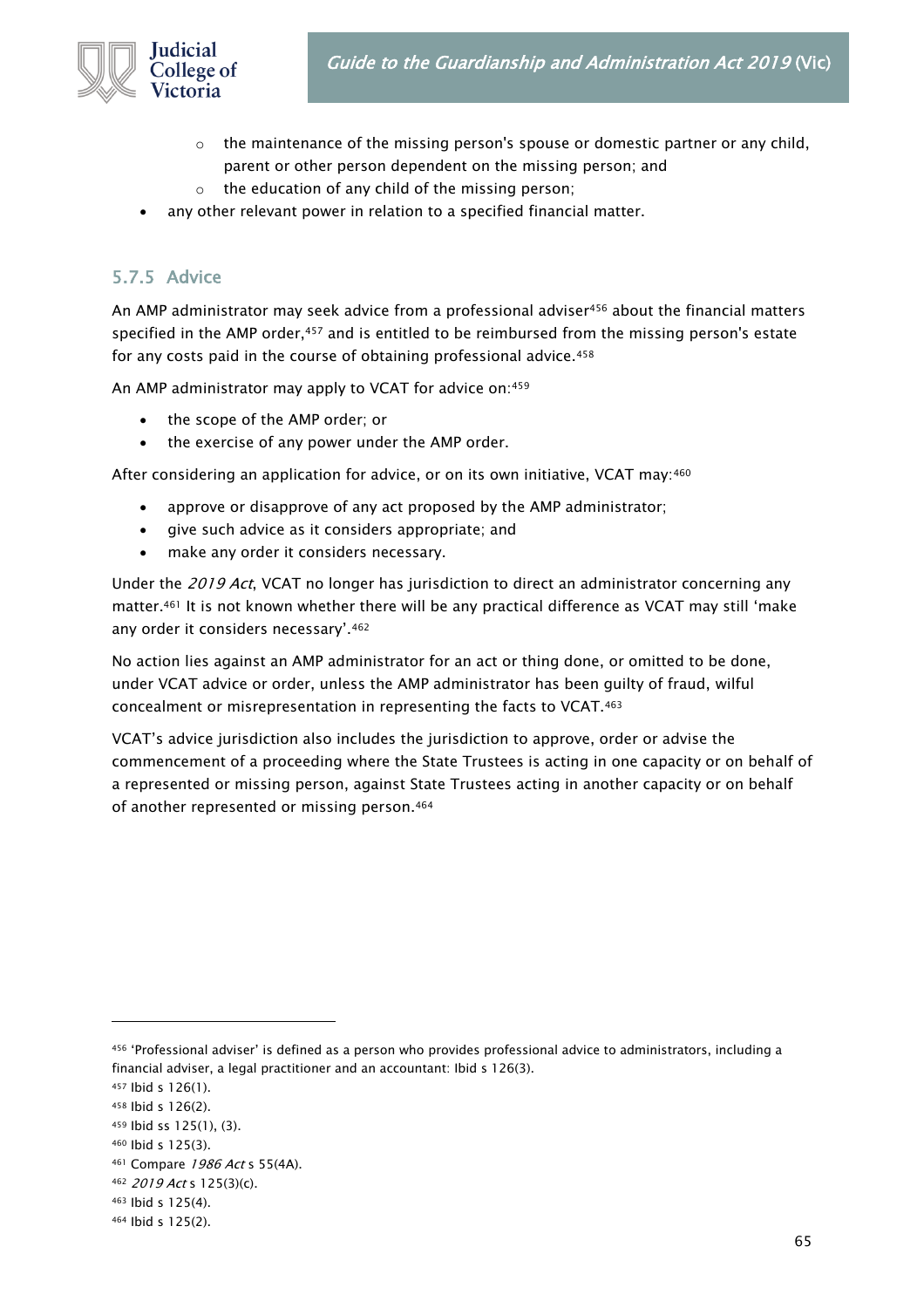

### 5.8 Duties of AMP Administrators

#### 5.8.1 Duties Generally

In exercising their power, an AMP administrator must:<sup>465</sup>

- take actions that the AMP administrator considers necessary or desirable for-
	- $\circ$  the payment of the missing person's debts and engagements, and otherwise for the missing person's benefit;
	- o the maintenance and benefit of the missing person's dependants; and
	- o the care and management of the missing person's property;
- act in accordance with the decision-making principles;  $466$
- act as an advocate for the missing person;
- act honestly, diligently and in good faith;
- exercise reasonable skill and care;
- not use the position for profit unless otherwise permitted or authorised;<sup>467</sup>
- avoid acting if there is or may be a conflict of interest unless otherwise authorised;<sup>468</sup>
- not disclose confidential information gained as an AMP administrator unless authorised to do so under the AMP order or by law.

### 5.8.2 Duties regarding property

The AMP administrator must take possession and care of, recover, collect, preserve and administer the missing person's property and estate,<sup>469</sup> and otherwise manage the missing person's property and financial affairs.<sup>470</sup>

The AMP administrator must also keep their own property separate from the missing person's property,<sup>471</sup> unless the property is owned jointly by the AMP administrator and the missing person.<sup>472</sup>

### 5.8.3 Financial transactions and other matters

The AMP administrator must not enter into a transaction in their capacity as AMP administrator if the transaction is one in which there is, or may be, a conflict between:

- the duty of the AMP administrator to the missing person; and
- the interests of the AMP administrator, or of a relative, business associate or close friend of the AMP administrator.

However, the AMP administrator may enter into a conflict transaction if:

<sup>465</sup> Ibid s 116.

<sup>466</sup> For more information on the decision-making principles, see  $2.1.3$  - [Decision-making principles.](#page-10-0)

<sup>467</sup> This would be permitted under section 175 of the 2019 Act or otherwise authorised by law: 2019 Act s 116(f).

<sup>468</sup> Authorisation may be given under the 2019 Act, by order of VCAT or otherwise by law: 2019 Act s 116(g). <sup>469</sup> 2019 Act s 117(a).

<sup>470</sup> Ibid s 117(b).

<sup>471</sup> Ibid s 121(1).

<sup>472</sup> Ibid s 121(2). This also does not affect any other obligation imposed by law: Ibid s 121(3).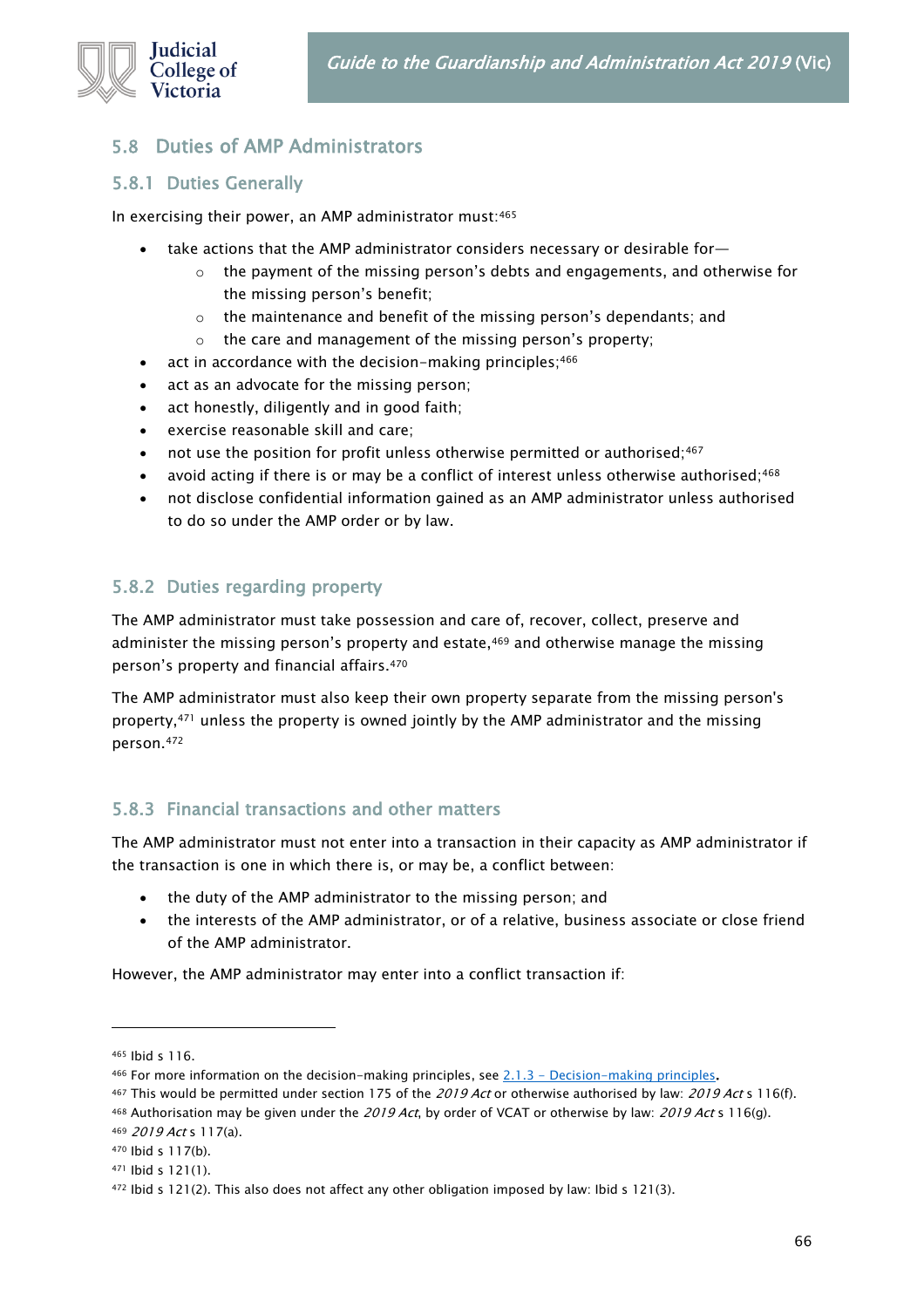

- 1. it is a transaction providing for the maintenance of the missing person's dependant(s) made in accordance with the specified power to pay for the maintenance of the missing person's spouse, domestic partner or other dependent, or the education of any child of the missing person;<sup>473</sup>
- 2. merely because in the transaction, the AMP administrator (in their own right and on behalf of the missing person), obtains a loan or gives a guarantee or indemnity, or otherwise deals with, an interest in property held jointly by the AMP administrator and the missing person (whether as joint tenants or tenants in common);474
- 3. VCAT authorises the AMP administrator, at or before the time of the conflict transaction, to enter into:
	- the conflict transaction,
	- a transaction of a similar nature, or
	- any conflict transaction otherwise prohibited, 475; or
- 4. VCAT otherwise validates a prohibited conflict transaction.<sup>476</sup> Once validated, the conflict transaction is taken to be valid from the time it was entered into.<sup>477</sup>

An AMP administrator must keep accurate records and accounts of all dealings and transactions made by them in relation to the financial matters specified in the AMP order.<sup>478</sup>

### <span id="page-66-0"></span>5.8.4 Accounts

The AMP administrator must lodge an account with VCAT either on the anniversary of the AMP administrator's appointment, or as soon as practicable after, or on VCAT's direction at any time.<sup>479</sup>

The account must detail: 480

- the dealings and transactions during the previous 12 months;
- a full and true account of the missing person's assets and liabilities; and
- all receipts and disbursements made during the previous 12 months;

relating to the financial matters specified in the AMP order.

VCAT may also appoint a person to examine or audit the accounts, at the time it appoints an administrator or at any later time.<sup>481</sup> The appointed examiner or auditor must lodge a report in relation to the accounts with VCAT, and may recommend any item in the accounts be disallowed by VCAT.<sup>482</sup>

<sup>473</sup> Ibid s 118(1). For the relevant specified power, see section 114(n) of the 2019 Act.

<sup>474</sup> 2019 Act s 118(2).

<sup>475</sup> Ibid s 119(1).

<sup>476</sup> Ibid s 119(2).

<sup>477</sup> Ibid s 119(3).

<sup>478</sup> Ibid s 120.

<sup>479</sup> Ibid ss 122(2)-(3).

<sup>480</sup> Ibid ss 122 (2), (4).

<sup>481</sup> Ibid s 122(1).

<sup>482</sup> Ibid s 122(5).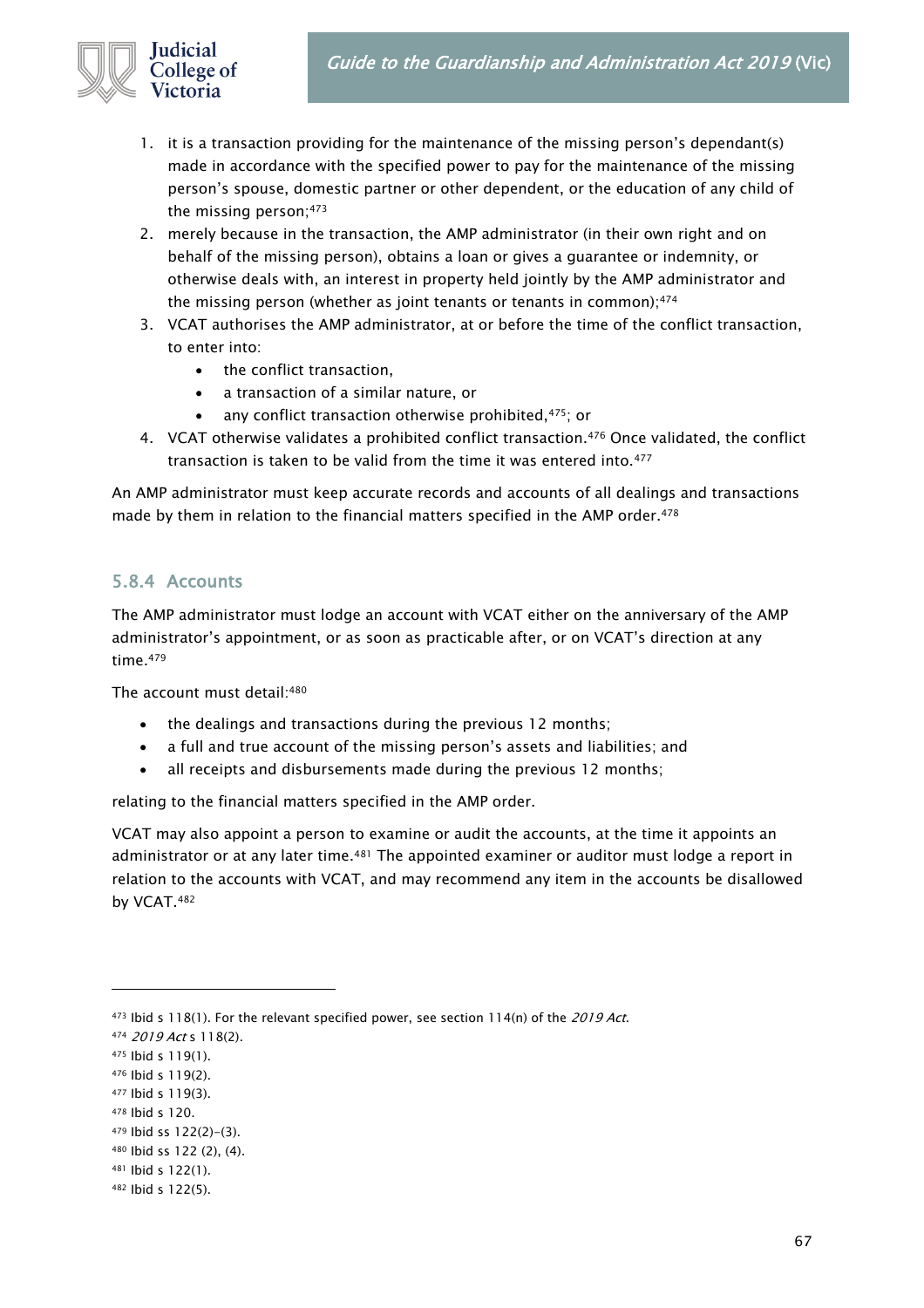

VCAT must not disallow the item if satisfied that the AMP administrator acted in good faith and with reasonable care in the exercise of powers conferred.<sup>483</sup> If VCAT decides to make the order, then the AMP administrator is liable for the amount of the disallowed item.<sup>484</sup>

The examiner or auditor's fee must be paid by the AMP administrator out of the missing person's estate,<sup>485</sup> which must be an amount certified by the examiner or auditor as being the reasonable cost of examining or auditing the accounts.<sup>486</sup> However, this fee may be partly or wholly waived by VCAT, on application by the AMP administrator and with consent of the examiner or auditor.<sup>487</sup>

### 5.9 Former Missing Persons

There are certain requirements, obligations and entitlements that apply when a missing person ceases to be a missing person (either when they have died or been found alive).

### 5.9.1 Notification requirements

Notification requirements apply if a missing person ceases to be a missing person.

If the AMP administrator becomes aware that the missing person is alive (in Victoria or elsewhere), or has died, they must notify VCAT in writing as soon as practicable after the administrator becomes aware.<sup>488</sup>

If VCAT knows that the missing person has ceased to be a missing person or has died, VCAT must notify the administrator as soon as practicable.<sup>489</sup> The AMP administrator may otherwise exercise all or any of the powers given until the AMP administrator knows that the missing person has ceased to be a missing person or has died.<sup>490</sup>

Once VCAT gives notice, the former missing person or their personal representative is bound by, and may take advantage of, any act done by the AMP administrator within the powers conferred as if:<sup>491</sup>

- the act had been done by the missing person; and
- the missing person had decision-making capacity to do the act.

68

<sup>483</sup> Ibid s 122(6).

<sup>484</sup> Ibid s 122(7).

<sup>485</sup> Ibid ss 122(1), 123(1).

<sup>486</sup> Ibid s 123(1).

<sup>487</sup> Ibid s 123(2).

<sup>488</sup> Ibid s 124.

<sup>489</sup> Ibid s 130(1).

<sup>490</sup> Ibid s 130(2). <sup>491</sup> Ibid s 131.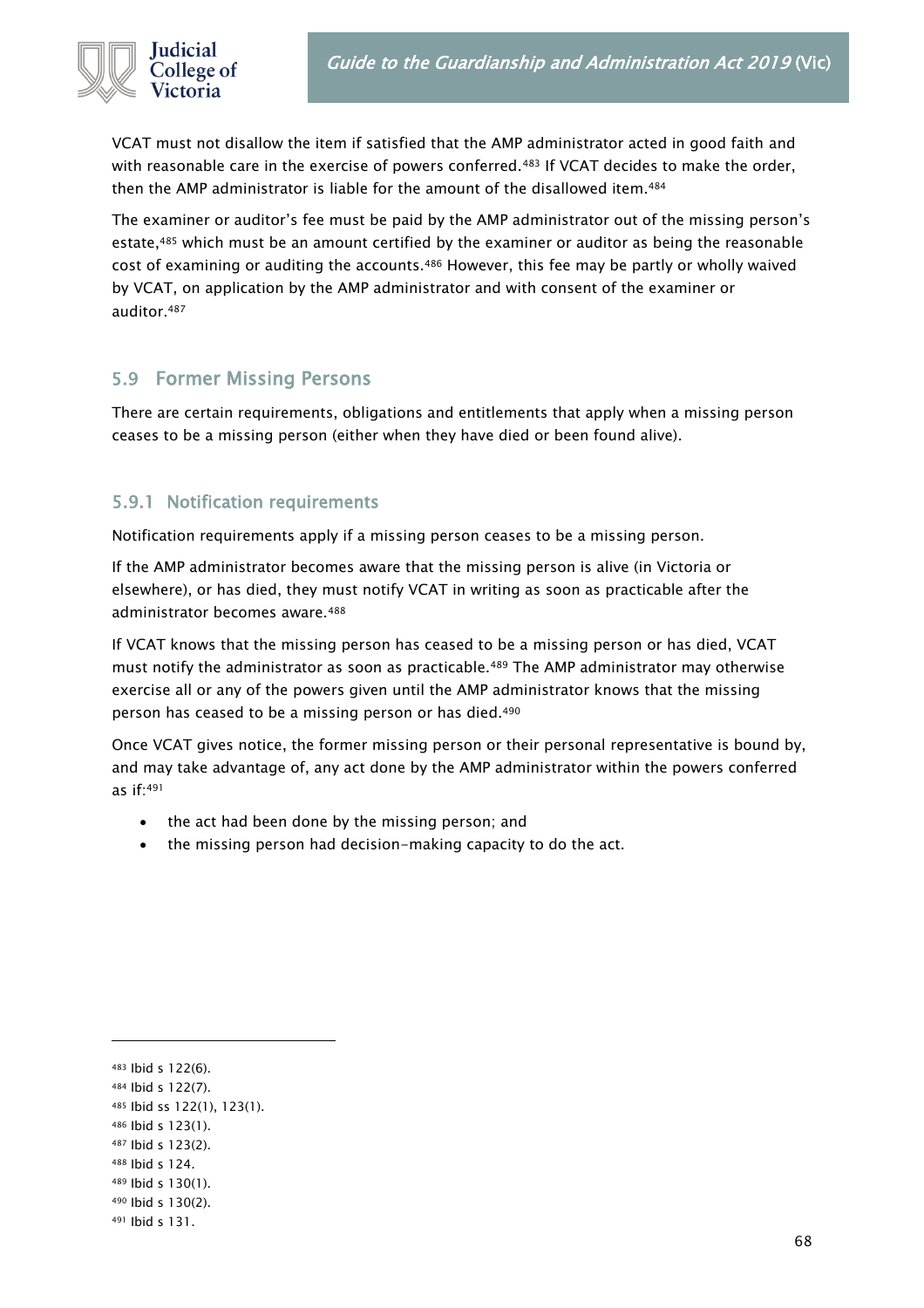

### 5.9.2 Entitlements of Former Missing Persons and obligations of AMP administrators

If an AMP administrator is informed<sup>492</sup> that the missing person has ceased to be a missing person, the administrator must:<sup>493</sup>

- pay, or cause to be paid, all money standing to the former missing person's credit with the AMP administrator; and
- deliver all the former missing person's property that is in the AMP administrator's custody, and any documents relating to that property, unless VCAT orders the documents be withheld,<sup>494</sup>

to the former missing person or their personal representative.

The payment or delivery of property is subject to satisfying any amount due to the AMP administrator, and all costs, expenses and liabilities incurred by the AMP administrator.<sup>495</sup> Receiving the payment or property will be considered an absolute discharge to an AMP administrator despite any informality in the discharge or certification.<sup>496</sup>

A former missing person is entitled to an inspection of accounts. This gives the former missing person a right to access any books, accounts, notices and other documents relating to the dealings and transactions made for the financial matters specified in the AMP order ('dealings documents'). They or their personal representative:<sup>497</sup>

- may:
	- o examine and inspect any dealings documents in the AMP administrator's custody. This right may be exercised personally or through a legal practitioner or other authorised agent; and
	- o make, or cause to be made, copies or extracts from those dealings documents; and
- must be provided with:
	- o copies of or extracts from any dealings documents; and
	- o information relating to the dealings and transactions made for the financial matters specified in the AMP order by the AMP administrator that is:
		- reasonable to request and
		- that can be given by the AMP administrator.

A person can exercise this right of inspection before or after obtaining all or any part of their money or other property from the AMP administrator.

<sup>492</sup> This includes receipt of a notice by VCAT under s 130 of the 2019 Act, or otherwise being informed: Ibid s 132(1).

<sup>493</sup> Ibid s 132(1).

<sup>494</sup> Under 2019 Act s 134.

<sup>495</sup> Ibid s 132(2).

<sup>496</sup> Ibid s 132(3).

<sup>497</sup> Ibid s 133.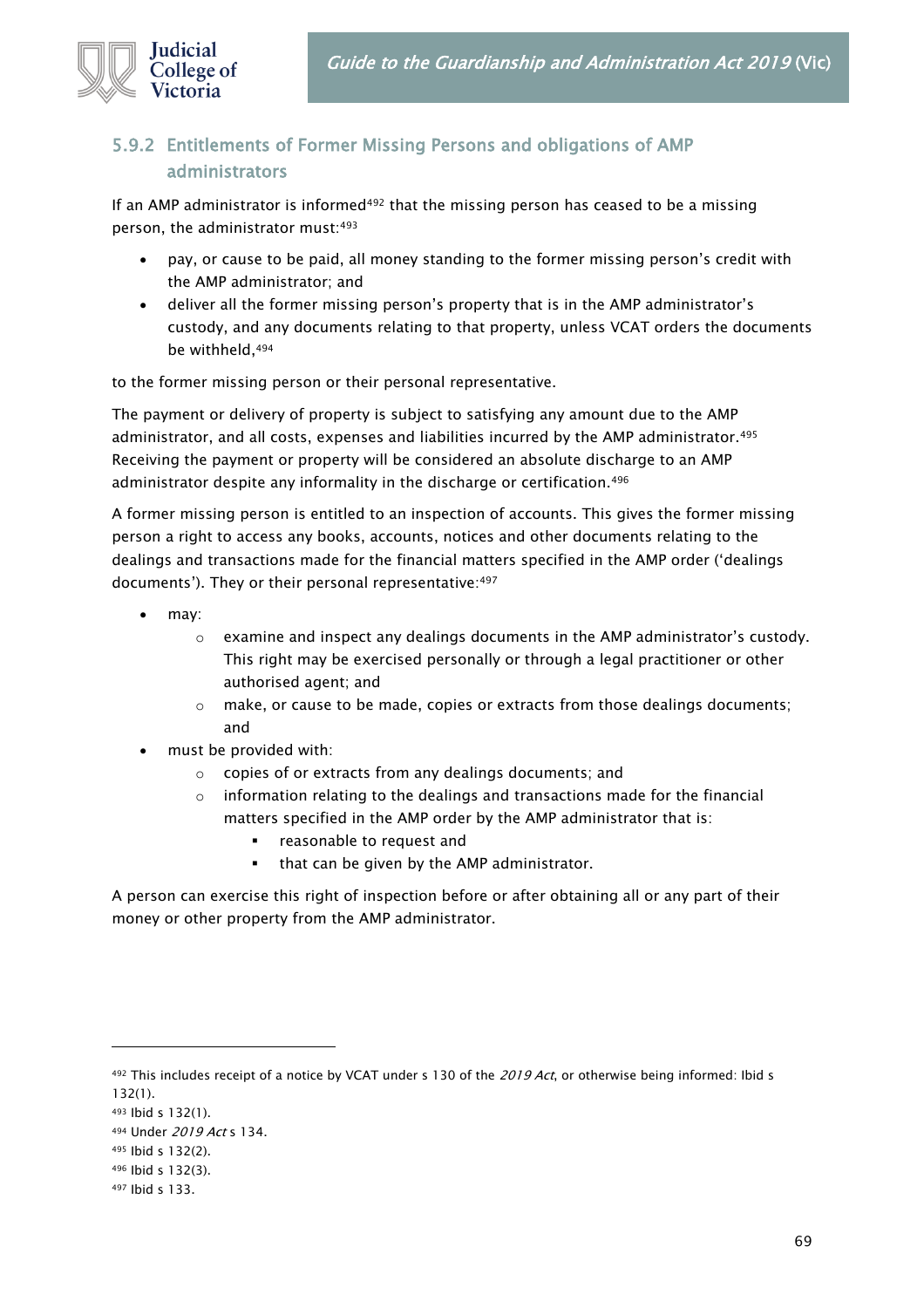

However, on application by the AMP administrator, VCAT may order that delivery of, or access to, dealings documents be withheld from a person specified by VCAT or a person belonging to a class of person specified by VCAT.<sup>498</sup> To make an order, VCAT must be satisfied that:<sup>499</sup>

- it is in the interests of the former missing person that the information, or part of the information, contained in the dealings documents remain confidential; or
- the dealings documents contains confidential information about another person.

An AMP administrator may sell the former missing person's personal effects if they are in the AMP administrator's possession, and unclaimed within 2 years after the missing person ceases to be a missing person.<sup>500</sup> The AMP administrator must only do so after public notice,<sup>501</sup> and the proceeds of the sale must be paid into the Consolidated Fund.<sup>502</sup>

### 5.10 Other matters for AMP Administrators

### 5.10.1 Orders set aside

An order of a court or VCAT that sets aside an administration order, or has the effect of setting it aside ('setting aside order'), does not affect the validity of anything done in accordance with the administration order before the setting aside order takes effect,<sup>503</sup> subject to any VCAT or court order to the contrary when the setting aside order is made.<sup>504</sup>

### 5.10.2 Remuneration and Costs

An administrator who carries on a business of, or including, the administration of estates (a 'professional administrator') may receive remuneration from the represented person's estate. This will be calculated either in accordance with a scale fixed by rules;<sup>505</sup> or as otherwise determined by VCAT.<sup>506</sup>

If renumeration is determined by VCAT in relation to a licensed trustee company,<sup>507</sup> it must not exceed the limit on fees that may be charged by a licensed trustee company under Chapter 5D of the *Corporations Act 2001* (Cth). <sup>508</sup>

<sup>498</sup> Ibid s 134(1).

<sup>499</sup> Ibid s 134(2).

<sup>500</sup> Ibid s 135(1).

<sup>501</sup> Ibid s 135(1).

<sup>502</sup> Ibid s 135(2).

<sup>503</sup> Ibid s 180(1).

<sup>504</sup> Ibid s 180(2).

<sup>505</sup> Specifically, in accordance with a scale in relation to remuneration for administrators that is fixed by rules made under the VCAT Act: Ibid s175(2)(a). The practice in the absence of any such rules has been for administrators to charge fees according to the scale set out in the Practitioner Remuneration Order, as there is no specific available scale for administrators: VVA (Guardianship) [2019] VCAT 981, [28], [43]. 506 2019 Act s175(2)(b).

<sup>507</sup> That is, a 'licensed trustee company' within the meaning of section 601RAA of the *Corporations Act 2001* (Cth): Ibid s 175(3).

<sup>508</sup> Ibid s 175(3).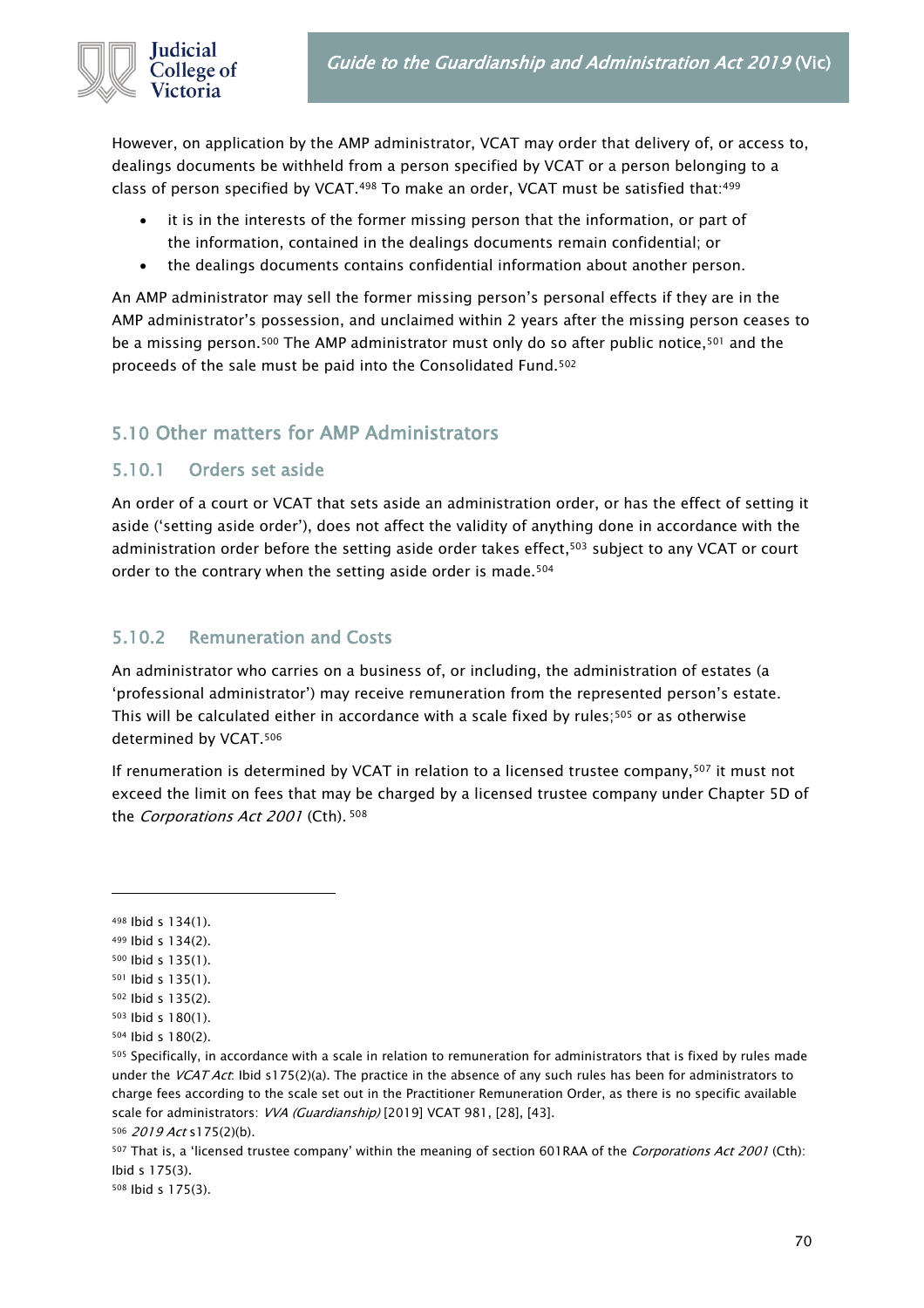

An administrator who is not a professional administrator is not entitled to receive any fee, remuneration or other reward from the represented person's estate unless VCAT otherwise specifies in the administration order.<sup>509</sup> The relationship between a represented person and an administrator has long been considered a fiduciary relationship, and therefore there is no 'right' to renumeration for a private administrator – any such renumeration will be decided by VCAT in its discretion.<sup>510</sup>

VCAT may order an administrator to pay to the represented person's estate any remuneration or other reward paid or deducted from the estate which VCAT specifies.<sup>511</sup> VCAT may also request accounts from the administrator to determine compliance with the 2019 Act, any VCAT order or any approval or specification made by VCAT in relation to remuneration.<sup>512</sup>

Regarding costs, a court or tribunal may order that costs incurred by an administrator arising from the administrator's dealings and transactions relating to the specified financial matters be paid out of, or reimbursed from, the represented person's estate ('costs order').<sup>513</sup> This is regardless of whether their appointment as administrator is no longer in force or is revoked or set aside.

VCAT may make a costs order as part of their advice jurisdiction, on application by a current administrator, or an administrator whose appointment has been revoked or set aside.<sup>514</sup>

There is no current scale of costs for work in VCAT, and the common practice and expectation in dealing with costs applications has been that the County Court scale is usually applied. In the absence of an order to the contrary, if VCAT makes an order as to costs, the applicable scale of costs is the County Court cost scale.<sup>515</sup> This also allows party-party or indemnity costs where appropriate.

It is not practical for VCAT to deal with these matters as if it were a Costs Court – where the administrator has been ordered to calculate fees according to a certain scale, the Member's role is limited to considering whether the scale has been correctly applied to the work actually done.<sup>516</sup>

<sup>509</sup> Ibid s 175(1).

<sup>510</sup> IED (Guardianship) [2014] VCAT 1368, [36].

<sup>511 2019</sup> Act s 175(5).

 $512$  2019 Act s 175(4). For more detail on accounts requirements, see  $3.7.2.4$  - Accounts for Administrators and 5.8.4 – [Accounts](#page-66-0) for AMP administrators.

<sup>513</sup> Ibid s 176(1).

<sup>514</sup> Ibid s 176(2).

<sup>515</sup> Victorian Civil and Administrative Tribunal Rules 2018 (Vic) r 1.07; VVA (Guardianship) [2019] VCAT 981, [41].

<sup>516</sup> VVA (Guardianship) [2019] VCAT 981, [120], [125].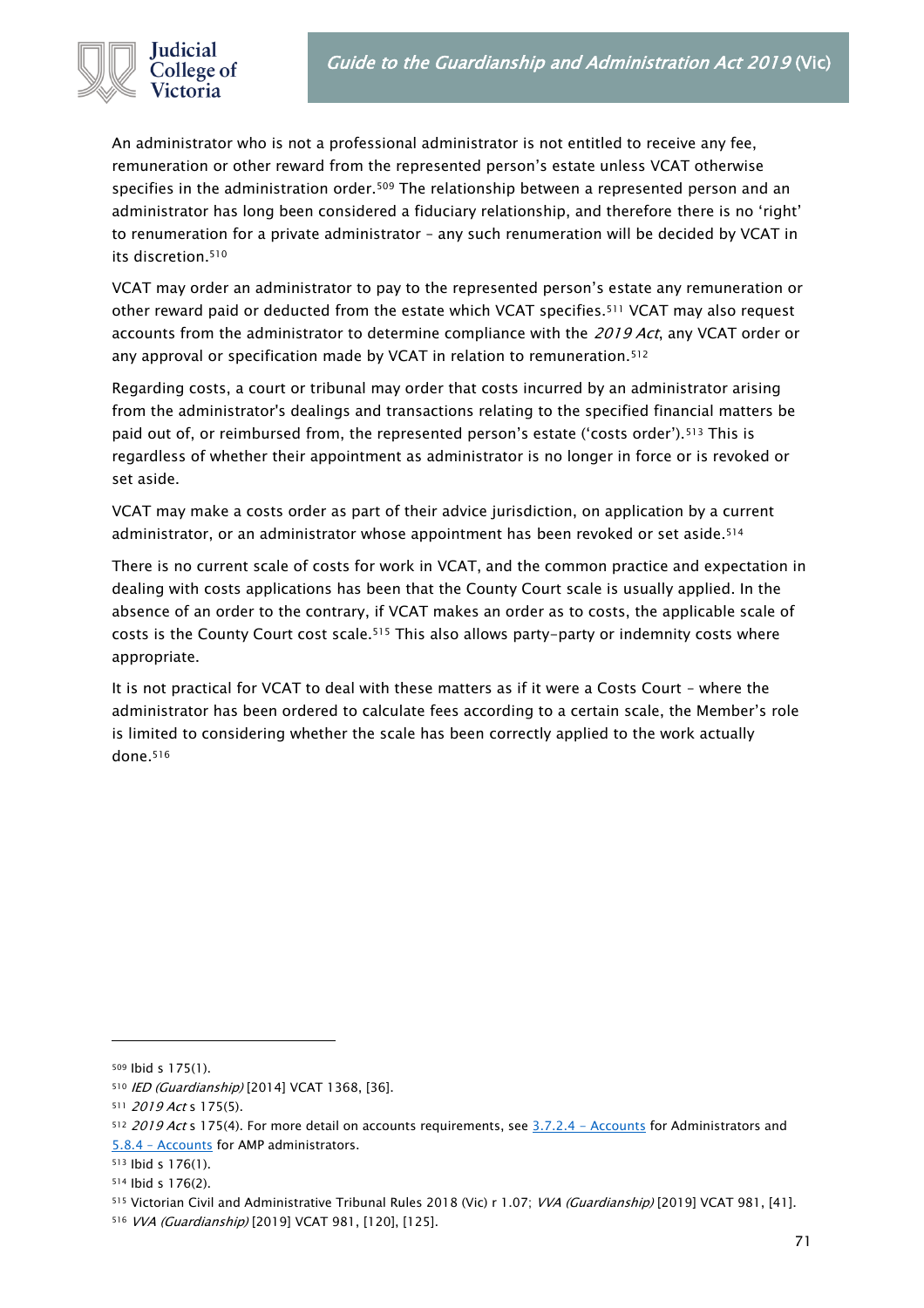

## <span id="page-71-0"></span>6 Rehearings and Reassessments

Rehearings are a de facto internal appeal mechanism where the same issues that were the subject of the first hearing will be heard again by a more senior member of VCAT than the one who heard it at first instance. 517

Reassessments are reviews of the order in place, held regularly to consider whether the order is still required or should be varied or removed due to changes in circumstances. 518

There is some overlap between reassessments and rehearings, although the latter is usually only available where an application is made 28 days after the hearing. According to the VLRC Report, there appears to be an unstated statutory assumption that the represented person (or any other interested person) should only apply for a reassessment if the circumstances have changed since the order was made, and otherwise to apply for a rehearing.<sup>519</sup>

In determining which mechanism would be more appropriate, consideration should also be given to the original order that is being reheard or reassessed.<sup>520</sup>

### 6.1 Rehearings

### 6.1.1 Applications for rehearings

Where VCAT makes an order under the 2019 Act (other than an urgent order appointing a guardian or administrator), the Public Advocate or a party to the application may apply within 28 days for a rehearing of the application.<sup>521</sup> A person who was entitled to notice of the application who was not or did not become a party to the application may apply for a rehearing only if VCAT gives leave.<sup>522</sup>

Where VCAT makes an order on a reassessment conducted on VCAT's own initiative, a party to the reassessment or a person entitled to notice of the reassessment may apply to VCAT for a rehearing of the reassessment if VCAT gives leave.<sup>523</sup>

The parties on a rehearing are the applicant, the parties to the original application or reassessment and any other person VCAT orders be joined as a party.<sup>524</sup>

The people entitled to notice of the original application or reassessment are entitled to notice of an application for rehearing, as well as any other person that VCAT directs be given notice.<sup>525</sup>

<sup>517</sup> VCAT Practice Note - PNG1 - Guardianship List General Procedures

[<sup>\(</sup>https://www.vcat.vic.gov.au/resources/practice-note-png1-guardianship-list-general-procedures\)](https://www.vcat.vic.gov.au/resources/practice-note-png1-guardianship-list-general-procedures); VLRC Report 21.156].

<sup>518</sup> VCAT Practice Note - PNG1 - Guardianship List General Procedures

[<sup>\(</sup>https://www.vcat.vic.gov.au/resources/practice-note-png1-guardianship-list-general-procedures\)](https://www.vcat.vic.gov.au/resources/practice-note-png1-guardianship-list-general-procedures); VLRC Report 497 [21.155].

<sup>519</sup> VLRC Report 497.

<sup>520</sup> XYZ v State Trustees Ltd [2006] VSC 444, [17].

<sup>521</sup> 2019 Act s 150(1).

<sup>522</sup> Ibid s 150(2).

<sup>523</sup> Ibid s 151.

<sup>524</sup> Ibid s 154.

<sup>525</sup> Ibid s 155.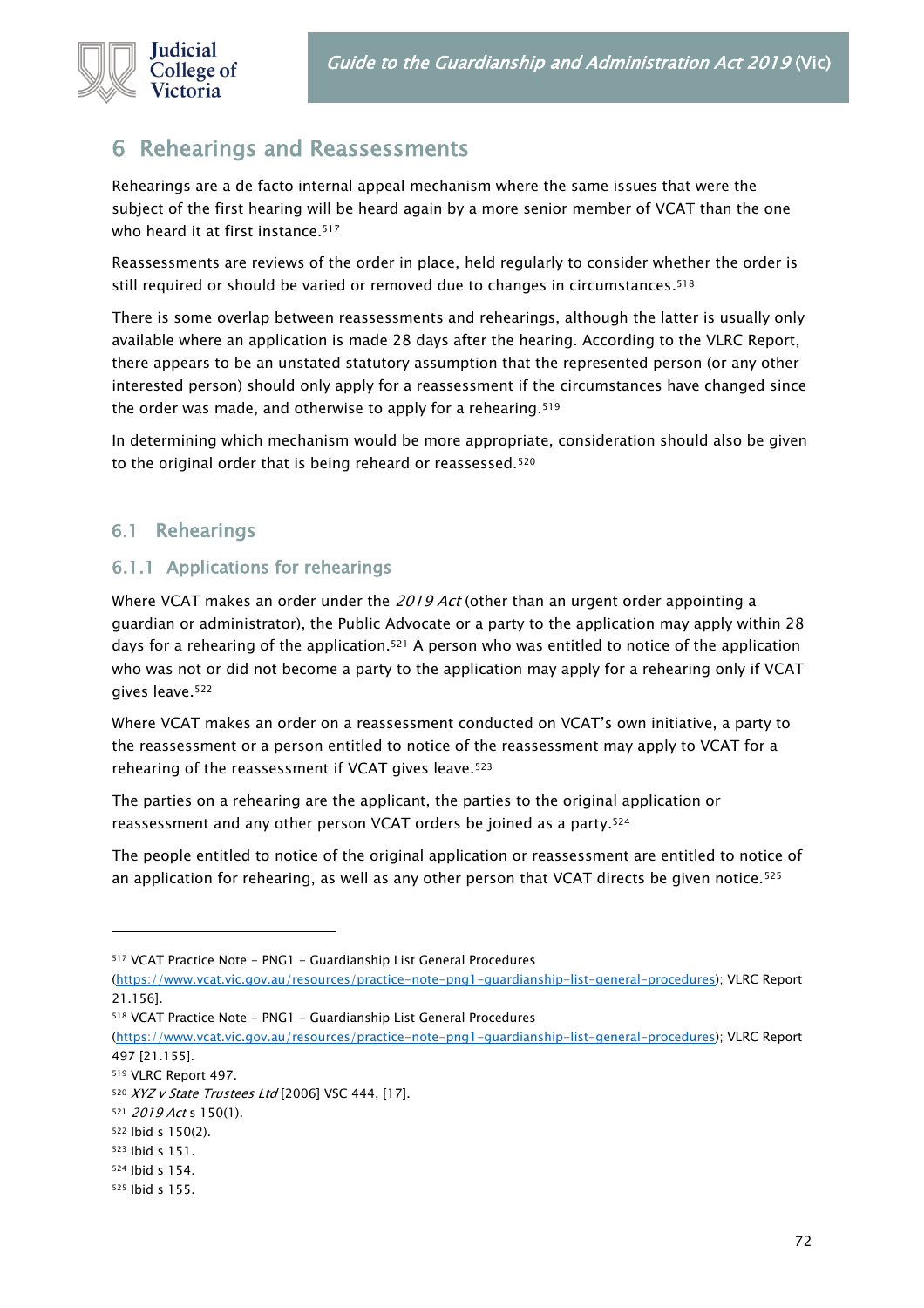

A person cannot apply for a rehearing of: <sup>526</sup>

- an application in relation to which an order was made by VCAT constituted by the President (whether with or without others); or
- an application for a rehearing; or
- an application for leave to apply for a rehearing of an application; or
- an application for leave to apply for a rehearing of a reassessment.<sup>527</sup>

Application for rehearings or leave to apply for a rehearing must be made within 28 days after the day on which either VCAT made the relevant order,<sup>528</sup> or when requested written reasons are given to the party.<sup>529</sup>

A first instance order generally continues unaffected by an application for rehearing.<sup>530</sup> However, VCAT may order the operation of the first-instance order be stayed pending the determination of the application for a rehearing.<sup>531</sup>

## 6.1.2 Conduct of rehearings

The represented or supported person (or proposed represented or supported person) must attend the hearing in person, unless VCAT is satisfied that:

- the person does not wish to attend the hearing in person; or
- personal attendance is impracticable or unreasonable, despite any arrangement that VCAT may make.<sup>532</sup>

VCAT must be differently constituted than at first instance, and must be constituted by: 533

- a senior member or presidential member, if originally constituted by an ordinary member;
- a presidential member, if originally constituted by a senior member;
- a judicial member, if originally constituted by a Deputy President;
- a Vice President, if originally constituted by more than one member (except where one or more of the members was a Vice President); or
- the President, if originally constituted by a Vice President (whether with or without others).

### 6.1.3 Rehearings and leave applications

Once the above requirements for an application for a rehearing of a first-instance order are met, or leave is granted for an application for the rehearing of a reassessment, VCAT must rehear the

<sup>526</sup> Ibid s 153.

<sup>527</sup> OYN (Guardianship) [2019] VCAT 1066, [5].

<sup>528 2019</sup> Act s 152(1).

<sup>529</sup> Ibid s 152(2).

<sup>530</sup> Ibid s 158(1).

<sup>531</sup> Ibid s 158(2).

<sup>532</sup> Ibid s 156. VCAT may also conduct all or part of a proceeding via teleconference, video links or any other system if they think it appropriate: VCAT Act s 100.

<sup>533</sup> VCAT Act sch 1 pt 9 s 31(3); XYZ v State Trustees Ltd [2006] VSC 444, [10].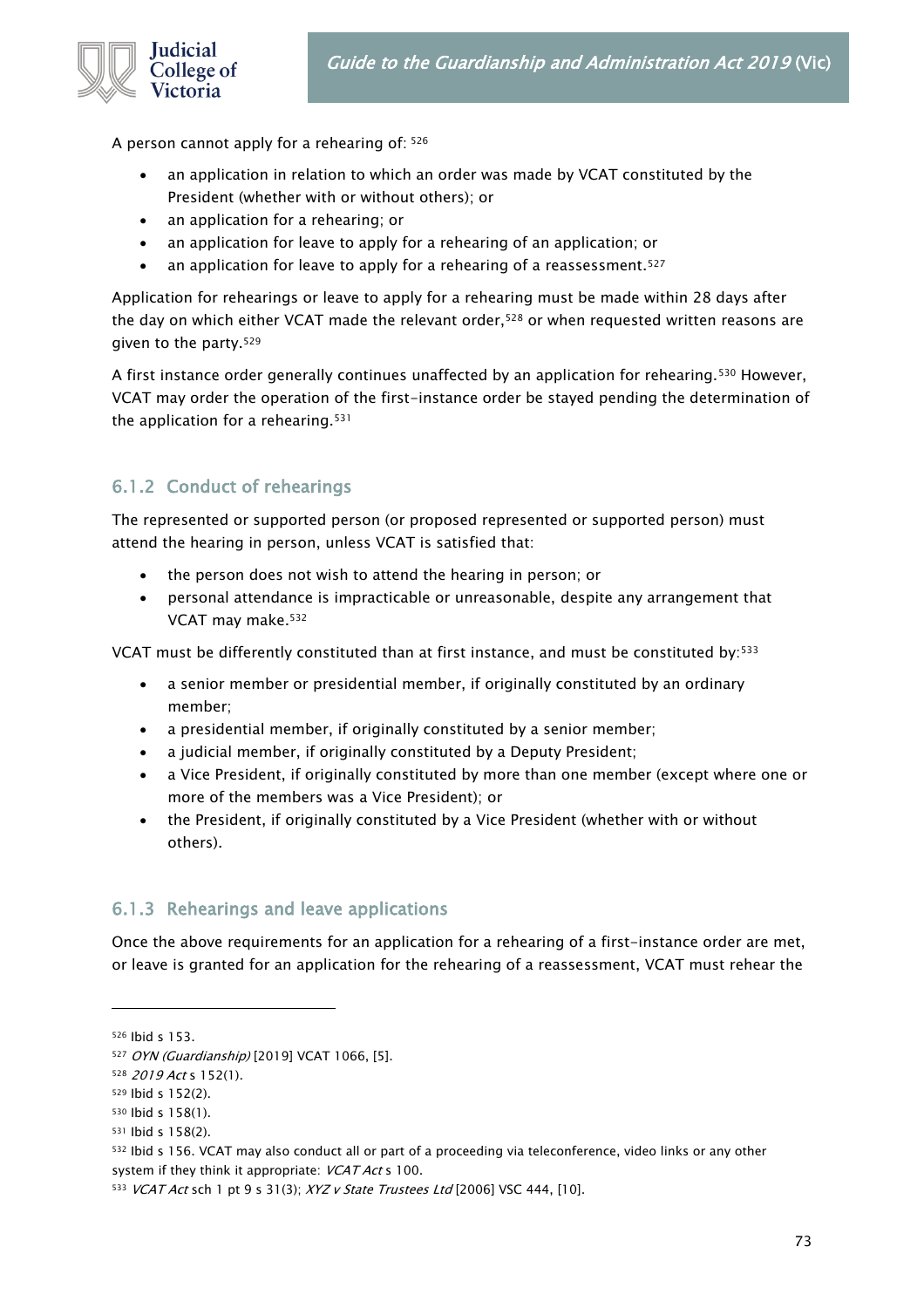

matter with all the same functions and powers as it had at first instance.<sup>534</sup>

A rehearing is conducted as a *de novo* hearing. Accordingly, VCAT hears all the evidence again and the tribunal decides what order should be made. VCAT is not deciding whether the previous hearing was conducted properly, or whether the decision maker made any errors of law or fact.<sup>535</sup>

The application must be considered afresh, and the same legal principles and criteria must be applied to the facts and circumstances as they currently are, at the time of rehearing.<sup>536</sup> The rehearing will consider all relevant material, even where that was not produced at first instance.

With leave applications, the 2019 Act sets no specific criteria for granting leave, so VCAT must use its discretion. There is no requirement that VCAT be satisfied that the applicant has new material to put before VCAT, or that VCAT erred in making the original decision. However, VCAT may base the decision to grant leave on:

- the applicant's entitlement to apply for a rehearing in situations where leave was not required (such as a reassessment not on VCAT's own initiative);<sup>537</sup> or
- the applicant's entitlement to apply for the original order.<sup>538</sup>

On a rehearing VCAT may affirm or vary the first-instance order, or set aside the first-instance order and may make another order in substitution.<sup>539</sup>

### 6.2 Reassessments

### 6.2.1 Applications for reassessments

Under Part 7, Division 2 of the 2019 Act VCAT may reassess the following orders: 540

- guardianship orders;
- supportive guardianship orders;
- administration orders;
- supportive administration orders; and
- administration (missing person) orders.

A reassessment must be conducted, unless VCAT orders otherwise:

- within 12 months after making the order; and
- at least once within each three-year period after making the order.<sup>541</sup>

A reassessment may also be conducted on application or on VCAT's own initiative.<sup>542</sup>

<sup>534 2019</sup> Act s 157(1).

<sup>535</sup> HH (Guardianship) [2008] VCAT 2344, [13].

<sup>536</sup> KSJ (Guardianship) [2019] VCAT 891, [5]. But note the transitional provisions as they apply to rehearings: 2019 Act s 203. For more information on Transitional Matters generally see  $8.4$  - [Transitional Matters.](#page-88-0)

<sup>537</sup> OYN (Guardianship) [2019] VCAT 1066, [10].

<sup>538</sup> Ibid [20].

<sup>539</sup> 2019 Act s 157(2).

<sup>540</sup> Ibid s 159(1).

<sup>541</sup> Ibid s 159(2).

<sup>542</sup> Ibid s 159(3).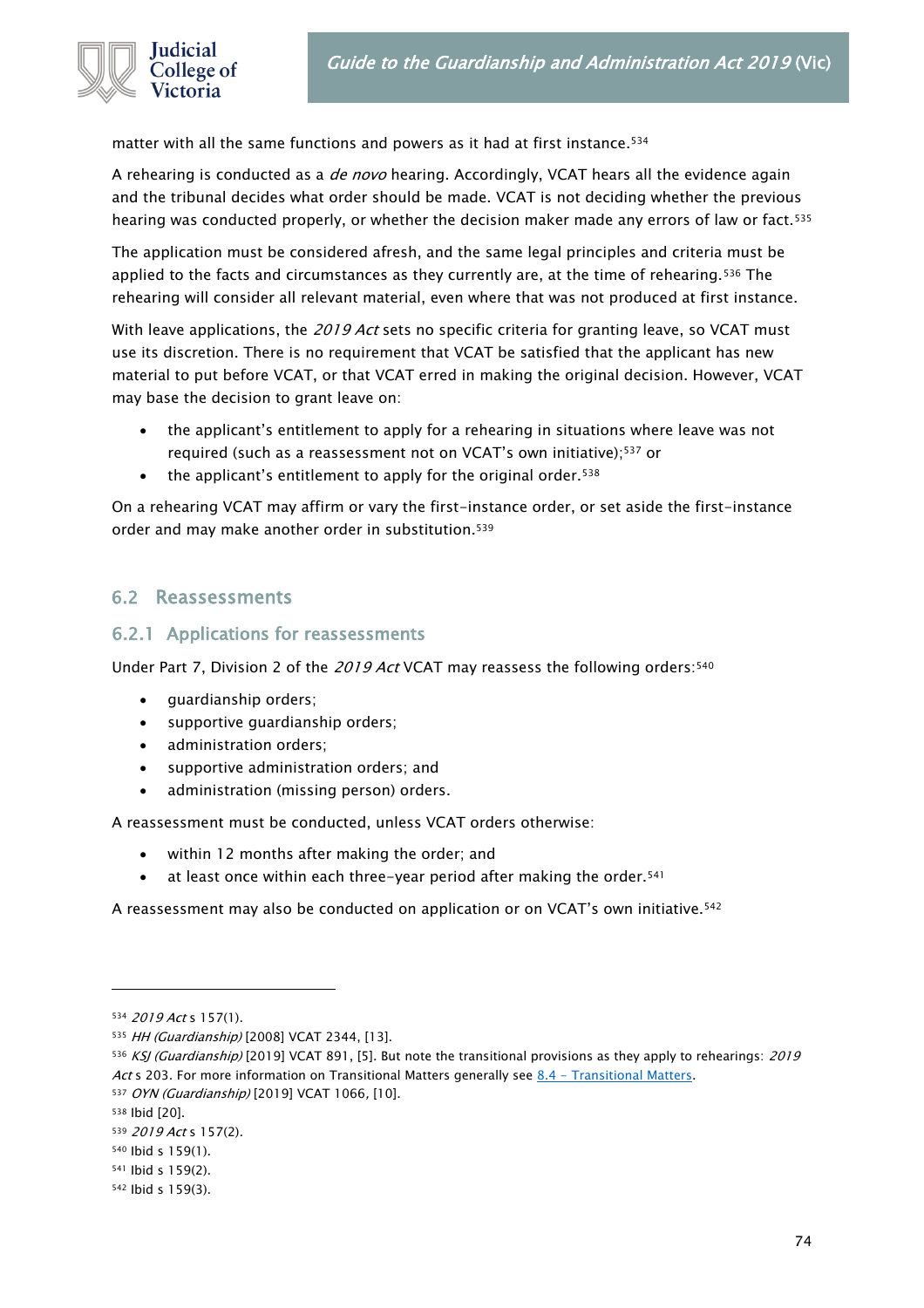

An applicant for reassessment must include in their application (where relevant): 543

- name and contact details of the represented, supported or missing person;
- name and contact details of the guardian, administrator, supportive guardian or supportive administrator;
- the type of order to which the application relates;
- details of the reasons for making the application;
- name and contact details of the applicant and of any person who has a direct interest in the application (if known to the applicant);<sup>544</sup>
- any support needs of the represented or supported person; and
- any other requirements in the VCAT rules. 545

The following people are entitled to notice (where applicable):

- any party to the reassessment, which includes;
	- o the applicant;
	- o the represented or supported person;
	- $\circ$  the guardian, administrator, supportive guardian or supportive administrator; and
	- $\circ$  any other person VCAT orders to be joined as a party, including under section 60 of the *VCAT Act*;<sup>546</sup>
- the spouse, domestic partner or primary carer of the represented, supported or missing person;
- any person referred to in the application as having a direct interest in the application; and
- any other person VCAT directs be given notice.<sup>547</sup>

The notice of an application for reassessment to a party to the proceeding must include: 548

- a copy of the application for the reassessment and any information filed in support of the application;<sup>549</sup>
- the names of:
	- o the parties to the proceeding; and
	- $\circ$  the other persons entitled to notice of a reassessment (mentioned above);
- information about the rights of the party in relation to the application.

<sup>543</sup> Ibid s 160.

<sup>544</sup> Persons having a direct interest includes, among others, relatives of the represented, supported or missing person, any primary carer, close friends, any attorney appointed under an enduring power of attorney and any supportive attorney: Ibid s 160(e).

<sup>545</sup> As required by section 67 of the VCAT Act. This allows Rules to specify particulars and documents required in applications. At present, no Rules have been made that prescribe any additional matters.

<sup>546</sup> 2019 Act s 161.

<sup>547</sup> Ibid s 162.

<sup>548</sup> Ibid s 163(1).

<sup>549</sup> However, a person may apply to the principal registrar that any documents lodged in relation to this proceeding not be disclosed to a specified person or class of persons: VCAT Act sch 1 pt 9 s 37A.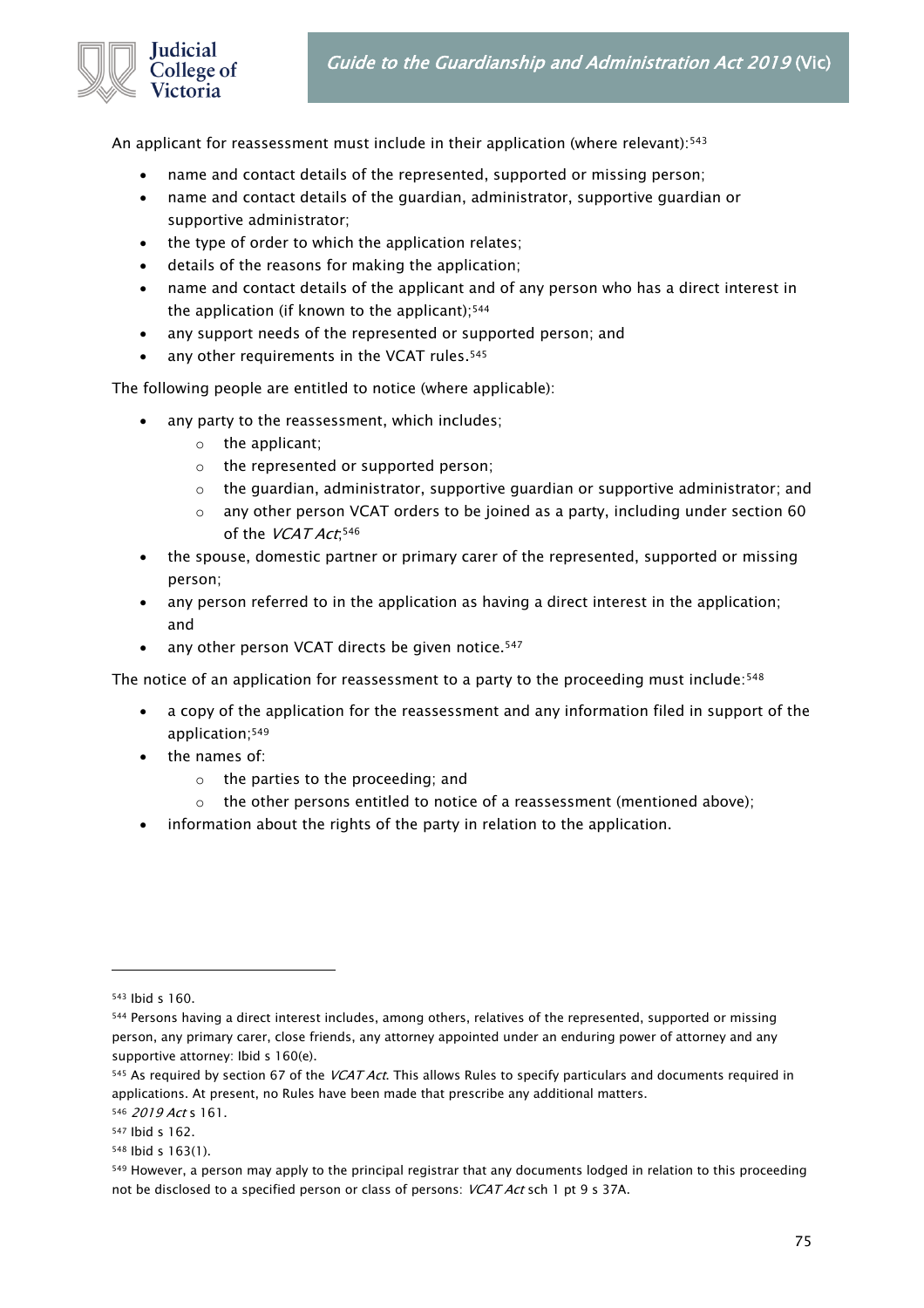

If the person is not a party, the notice must include:<sup>550</sup>

- a copy of the application;
- the names of:
	- o the parties to the reassessment; and
	- the other persons entitled to notice of a reassessment (mentioned above);
- information about the rights of the person to seek information about the application;
- information about how to apply to VCAT to be made a party to the proceeding.

### 6.2.2 Conduct of reassessments

An order must be reassessed every three years.<sup>551</sup> VCAT can conduct a reassessment at any time on its own initiative or on the application of any person.

This wide discretion has been read as including a discretion to reject an application for early reassessment when the stated grounds do not provide any basis for a change of the order.<sup>552</sup> VCAT is however likely to accept the application for reassessment where there is a change of circumstances, whether with the decision-maker or with the represented person.<sup>553</sup>

Before conducting a reassessment on its own initiative, VCAT must decide whether to conduct a hearing or to reassess the relevant order on the papers,<sup>554</sup> and must take reasonable steps to contact the represented or supported person to ascertain their wishes.<sup>555</sup> Different notice requirements apply depending on whether VCAT conducts a hearing or decides the reassessment on the papers.<sup>556</sup>

If VCAT decides to hold a hearing, the represented or supported person must attend the hearing in person, unless VCAT is satisfied that:

- the person does not wish to attend the hearing in person; or
- personal attendance is impracticable or unreasonable, despite any arrangement that VCAT may make.<sup>557</sup>

When conducting a reassessment, VCAT must consider whether the decision-maker appointed at first instance has performed their duties in compliance with the relevant statutory provision.<sup>558</sup>

<sup>550 2019</sup> Act s 163(2).

<sup>551</sup> Ibid s 159(2).

<sup>552</sup> Section 159(3) states that VCAT may conduct a reassessment at any time on the application of any other person. The equivalent provision in the 1986 Act has been interpreted to indicate that VCAT has a discretion to reject an application: VIP (Guardianship) [2018] VCAT 201, [11]: FDG (Guardianship) [2019] VCAT 508, [4].

<sup>553</sup> For example, where the administrator can no longer continue in their role: KK (Guardianship) [2009] VCAT 2219 [12]. Also see the OPA's *Good Guardianship Guide* for examples of when a guardian may seek reassessment: [https://www.publicadvocate.vic.gov.au/resources/booklets/guardianship-and-administration-1/23-good](https://www.publicadvocate.vic.gov.au/resources/booklets/guardianship-and-administration-1/23-good-guardianship/file)[guardianship/file.](https://www.publicadvocate.vic.gov.au/resources/booklets/guardianship-and-administration-1/23-good-guardianship/file)

<sup>554</sup> 2019 Act s 164(1).

<sup>555</sup> Ibid s 164(2).

<sup>556</sup> Ibid s 164(3)-(7).

<sup>557</sup> Ibid s 165. VCAT may also conduct all or part of a proceeding via teleconference, video links or any other system if they think it appropriate: VCAT Act s 100.

<sup>558</sup> 2019 Act s 166.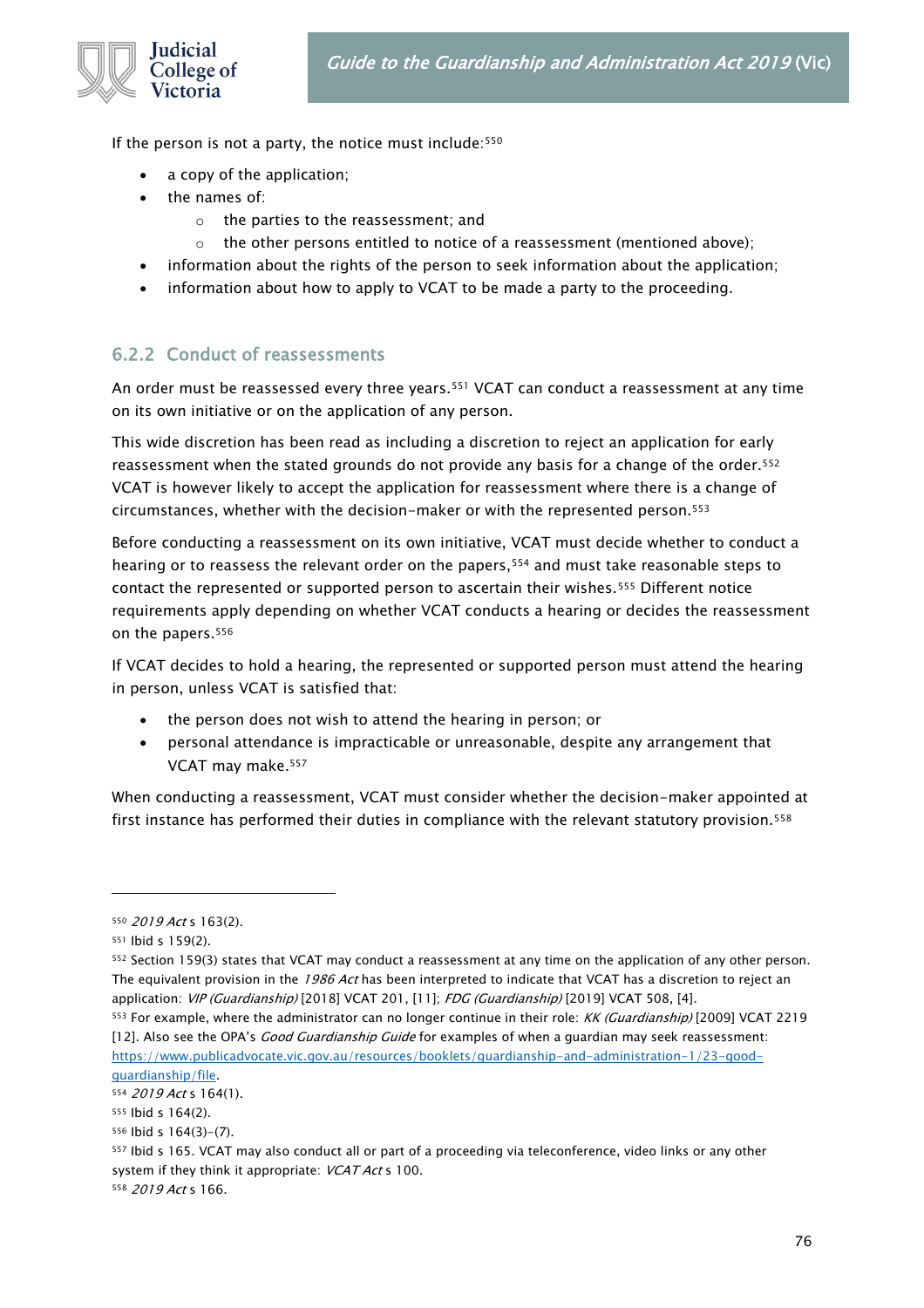

Cases decided under the 1986 Act have noted that VCAT must make a fresh assessment of the evidence and not rely on the earlier decision in considering the same matters as an original order.<sup>559</sup> VCAT is required to make its decision on the best evidence available to it at the time of hearing,<sup>560</sup> which may also include material on file, especially where there is no new evidence or correspondence from parties.<sup>561</sup> It may be that some of these matters will be interpreted differently under the 2019 Act.

On completing a reassessment, VCAT may order that the original order be revoked, amended, varied, continued or replaced subject to any conditions or requirements it considers necessary.<sup>562</sup>

Where the matter involves replacing a guardian or administrator, the usual practice is to revoke the existing order and make a new order as it allows clarification of changes in powers and renumeration, and otherwise assists administratively.<sup>563</sup> If the Public Advocate was appointed as guardian at first instance, that appointment may only be retained if VCAT is satisfied that no other person fulfils the requirements for appointment as guardian.<sup>564</sup>

In determining the date of future reassessments (and therefore the length of the order), VCAT has in the past considered:

- if the matter causes stress to the represented person due to a shorter reassessment period,<sup>565</sup>
- the need to make the least restrictive order possible;<sup>566</sup> and
- other court orders the represented person is subject to that may affect future assessments.<sup>567</sup>

<sup>559</sup> THD (Guardianship) [2018] VCAT 1588, [6]; FDG (Guardianship) [2019] VCAT 508, [8]. But note the transitional provisions as they apply to reassessments: 2019 Act s 204. For more information on Transitional Matters generally see 8.4 - [Transitional Matters.](#page-88-0)

<sup>560</sup> UAS (Guardianship) [2019] VCAT 638, [13].

<sup>561</sup> THD (Guardianship) [2018] VCAT 1588, [6]; UAS (Guardianship) [2019] VCAT 638, [13], [17].

<sup>562</sup> 2019 Act s 167(1).

<sup>563</sup> SMcD (Guardianship) [2007] VCAT 666, [17].

<sup>564</sup> 2019 Act s 167(2).

<sup>565</sup> For example, if the matter has been the subject of a number of hearings and causes stress before and during hearings: THD (Guardianship) [2018] VCAT 1588 [39].

<sup>566</sup> KSJ (Guardianship) [2019] VCAT 891, [55].

<sup>567</sup> Ibid [56].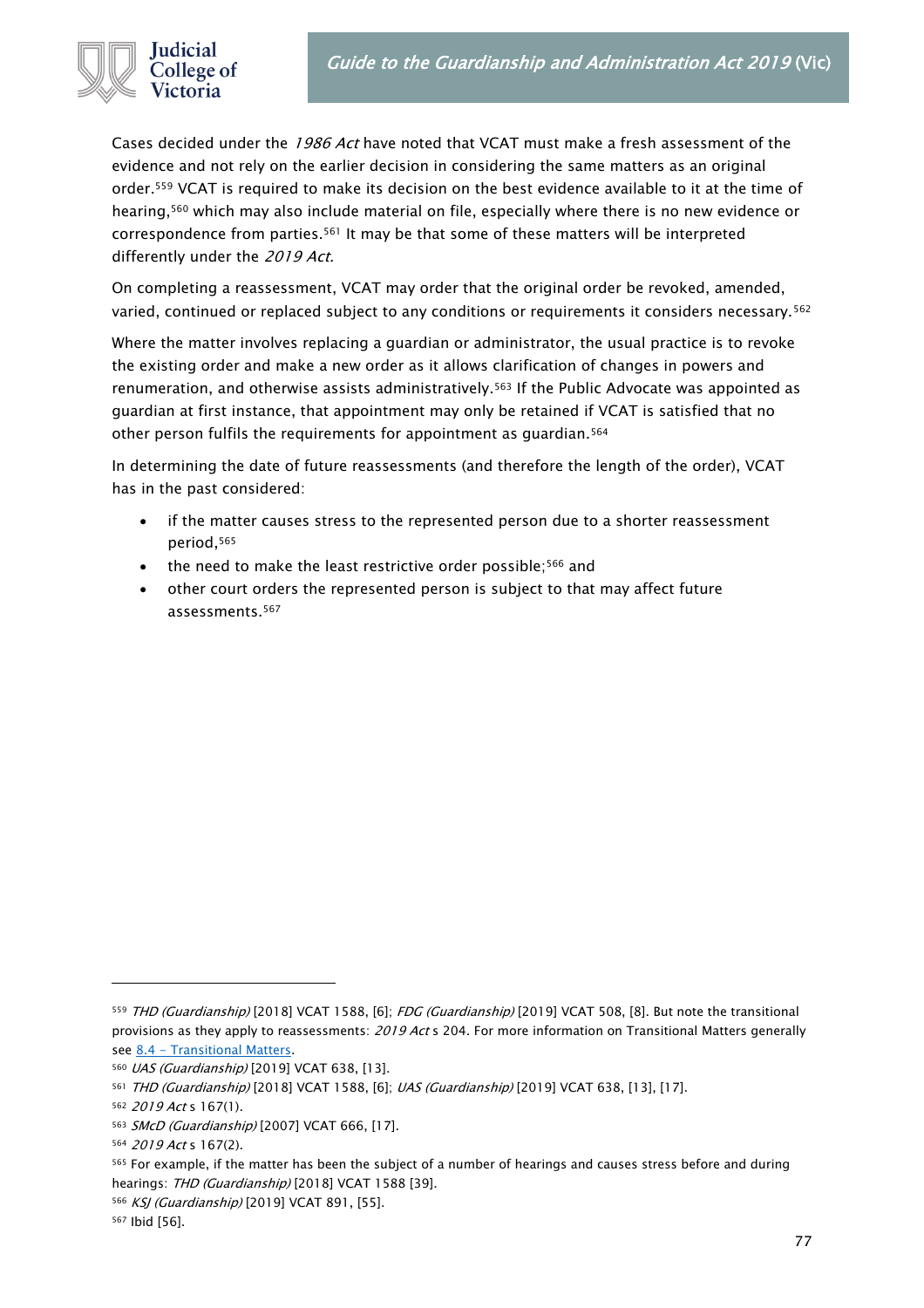# 7 Special Medical Procedures

Part 6 of the 2019 Act governs special medical procedures. It adapts Part 4A of the 1986 Act with some changes.<sup>568</sup> While most medical treatment decisions (including dental treatment decisions) are now covered by the MTPD Act, 'special medical procedures' are the province of the 2019 Act.

## 7.1 Definitions

VCAT may give consent to the carrying out of a special medical procedure ('SMP') on a patient.<sup>569</sup> SMPs are defined as:<sup>570</sup>

- any procedure that is intended, or is reasonably likely, to have the effect of rendering permanently infertile the person on whom it is carried out (i.e. sterilisation); or
- a termination of pregnancy; or
- any removal of tissue for the purposes of transplantation to another person; or
- any other prescribed medical treatment.<sup>571</sup>

'Patient' is defined as a person 18 years and over, with a disability, and who does not have decision-making capacity in relation to giving consent to a SMP ('SMP decision-making capacity'). This is irrespective of whether or not the person is a represented person.<sup>572</sup>

Whether a patient has SMP decision-making capacity must be determined under the general test of decision-making capacity, marking a shift from the specific test in the *1986 Act*.<sup>573</sup>

## 7.2 Applying for SMP consent

### 7.2.1 Who can apply and notice requirements

Either the patient's medical treatment decision-maker ('Medical DM'), or any person VCAT determines to have a special interest in the patient's affairs ('special interest person'), may make an application to VCAT for consent to a SMP.<sup>574</sup>

Medical DM is defined as, in order of priority:<sup>575</sup>

- a Medical DM appointed by the patient or VCAT under the *MTPD Act*;<sup>576</sup>
- a guardian with power to make medical treatment decisions on the person's behalf;

571 This must be within the meaning of medical treatment as defined in MTPD Act s 3 (definition of 'medical treatment'), prescribed under the 2019 Act to be a special medical procedure for the purposes of Part 6. 572 2019 Act s 140 (definition of 'patient').

<sup>568</sup> The 2019 Act s 202 makes transitional provisions for applications on foot at commencement day and consent given by VCAT before commencement day.

<sup>569</sup> Ibid s 141.

<sup>570</sup> Ibid s 140 (definition of 'special medical procedure').

<sup>573</sup> For more information on Decision-Making Capacity, see 2.2 - [Decision-making capacity.](#page-11-0)

<sup>574</sup> 2019 Act s 143(1).

<sup>575</sup> Ibid s 140 (definition of 'medical treatment decision-maker'). Also see MTPD Act s 55; HZK (Guardianship) [2019] VCAT 66, [18]-[20].

<sup>576</sup> See MTPD Act div 2. In certain circumstances, VCAT may limit the powers of the appointed medical DM and even appoint a guardian to make medical treatment decisions.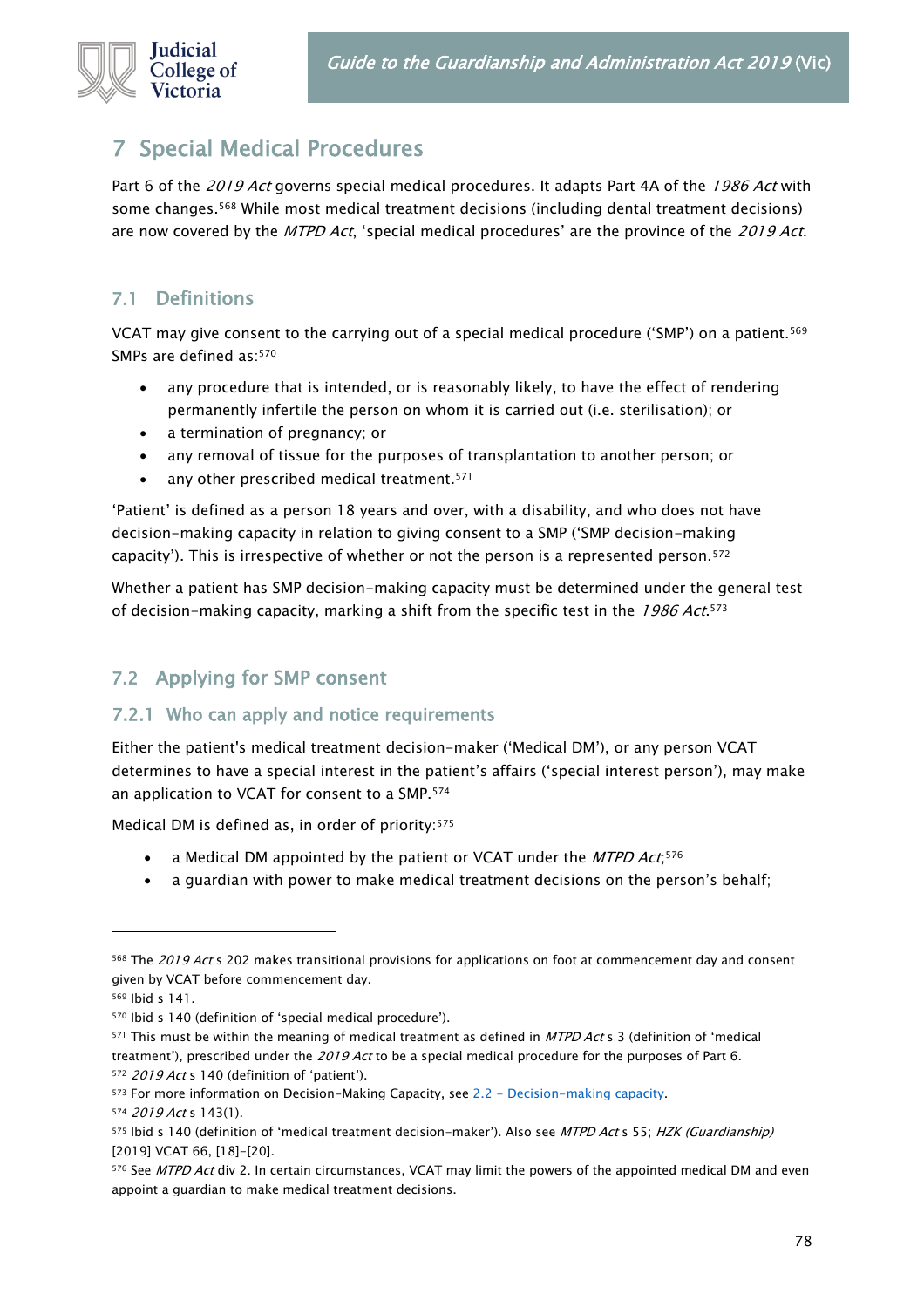

- the first of the following who is in a close and continuing relationship with the patient and is reasonably available and willing to make the decision:
	- o the patient's spouse or domestic partner;
	- o the patient's primary carer;
	- $\circ$  an adult child of the patient;
	- o a parent of the patient;
	- o an adult sibling of the patient.

Where there are multiple adult children, parents or adult siblings, priority goes to the oldest child, parent or sibling, in preference to a younger child, parent or sibling. <sup>577</sup>

VCAT must give the Public Advocate and any special interest persons notice of:<sup>578</sup>

- the application to VCAT;
- the VCAT hearing and any orders in relation to the application; and
- any direction or advisory opinion in relation to the application.

The patient is considered a party to the proceeding.<sup>579</sup> VCAT often refers applications for SMP consent to the Public Advocate to investigate, report and make submissions in their role as independent advocate.<sup>580</sup>

VCAT must commence the hearing within 30 days of receiving an application for consent to a SMP.<sup>581</sup> VCAT may inform itself as it sees fit and seek evidence separately from the patient to determine the application.<sup>582</sup>

## 7.2.2 VCAT considerations

The SMP consent process is intended to mirror the authorisation process in section 61 of the *MTPD Act.*<sup>583</sup> This includes considerations of decision-making capacity and whether the patient might have decision-making capacity within a reasonable time

VCAT may consent to an SMP if they are satisfied that the patient:<sup>584</sup>

- (a) has not given an instructional directive in relation to the SMP;
- (b) does not have SMP decision-making capacity;
- (c) is not likely to have SMP decision-making capacity within a reasonable time; and
- (d) would consent to the carrying out of the SMP if the patient had SMP decision-making capacity. To determine this, VCAT must:<sup>585</sup>
	- $\circ$  first consider the patient's valid and relevant values directive (if one is given); and
	- $\circ$  then consider any other relevant preferences that the patient has expressed and the circumstances in which those preferences were expressed.

<sup>577</sup> MTPD Act s 55.

<sup>578 2019</sup> Act s 143(3).

<sup>579</sup> Ibid s 143(2).

<sup>580</sup> ZEH (Guardianship) [2015] VCAT 2051, [2].

<sup>581</sup> 2019 Act s 144.

<sup>582</sup> VCAT Act s 98; ZEH (Guardianship) [2015] VCAT 2051, [25].

<sup>583</sup> Explanatory Memorandum, Guardianship and Administration Bill 2018, 65.

<sup>584</sup> 2019 Act s 145(1).

<sup>585</sup> Ibid ss 145(2)(a)-(b).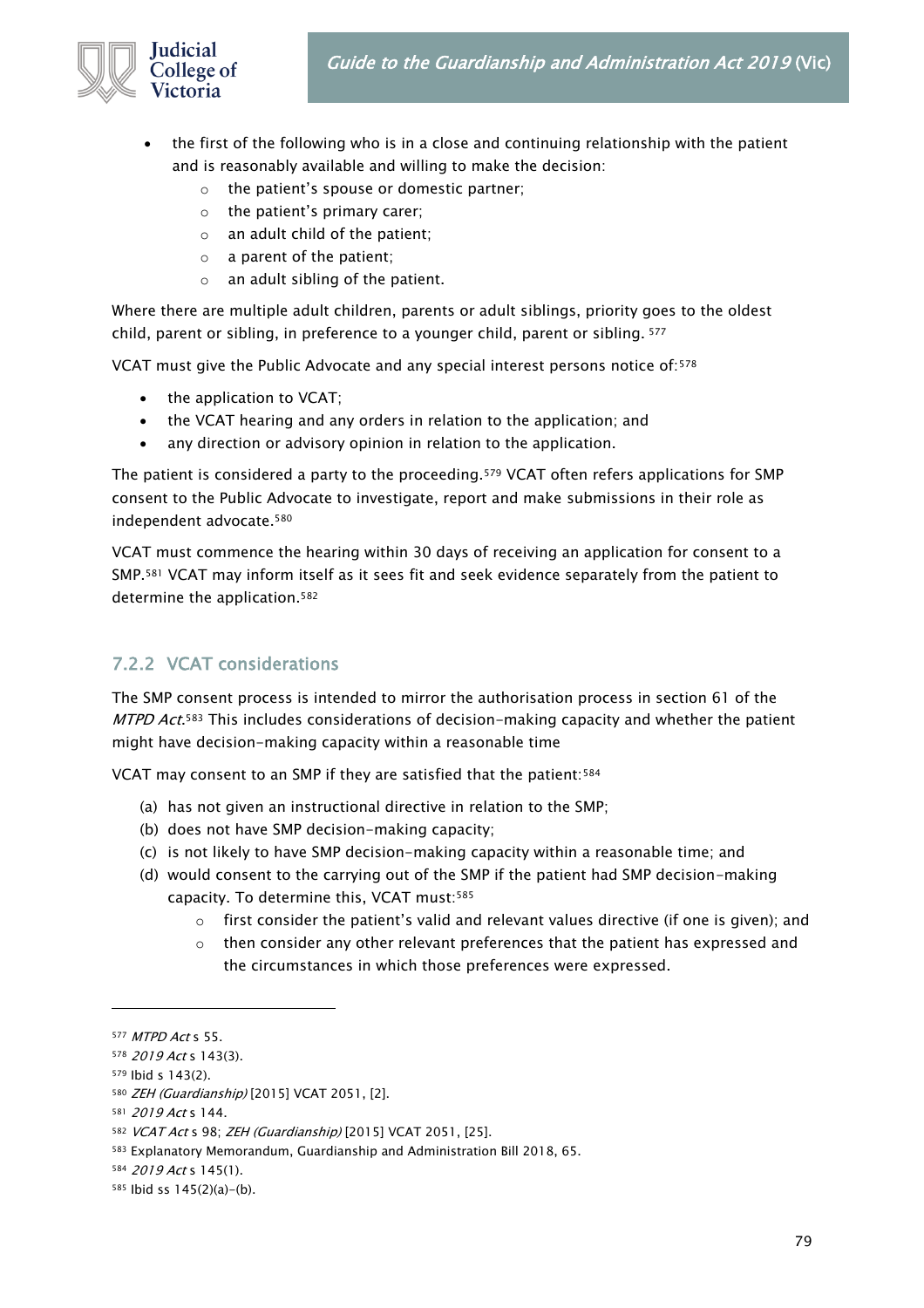

VCAT must also consider:<sup>586</sup>

- the SMP's likely effects and consequences, including:
	- o the likely effectiveness of the procedure; and
	- $\circ$  whether these are consistent with the patient's preferences or values; and
- whether there are any alternatives, including refusing the SMP, that would be more consistent with the patient's preferences or values.

If VCAT is unable to identify the patient's preferences, VCAT must consider the patient's values, whether:<sup>587</sup>

- expressed other than by way of a values directive; or
- inferred from the patient's life.

'Values directive' has the same meaning as in the MTPD Act, and the validity of the directive will be governed by the same considerations as in the MTPD Act. This includes determining the meaning and effect of an advance care directive, and whether a statement in an advance care directive is still applicable.<sup>588</sup>

If VCAT is unable to ascertain or apply the patient's preferences or values, VCAT may only consent carrying out the SMP if:<sup>589</sup>

- having regard to the need to respect the patient's individuality, VCAT is satisfied that the SMP will promote the personal and social wellbeing of the patient; and
- VCAT has considered—
	- $\circ$  the SMP's likely effects and consequences, including the likely effectiveness of the procedure, and
	- $\circ$  whether there are any alternatives, including refusing the SMP, that would better promote the patient's personal and social wellbeing.<sup>590</sup>

In each case, VCAT must consult any other person who VCAT reasonably believes the patient would want to be consulted in the circumstances.<sup>591</sup> Under the 1986 Act, VCAT considered it could disregard matters raised that do not relate to the patient's best interests or rights.<sup>592</sup> It is likely that such matters can also be disregarded in determining the patient's preferences or values.

<sup>586</sup> Ibid s 145(2)(d).

<sup>587</sup> Ibid ss 145(2)(c)-(d).

<sup>588</sup> Ibid s 145(2)(a); MTPD Act ss 6, 22.

<sup>589 2019</sup> Act s 145(3).

<sup>590</sup> For more information on promoting personal and social wellbeing, see 2.1.2 - Promoting the personal and [social wellbeing of a person.](#page-9-0)

<sup>591</sup> 2019 Act s 145(4).

<sup>592</sup> ZEH (Guardianship) [2015] VCAT 2051, [38].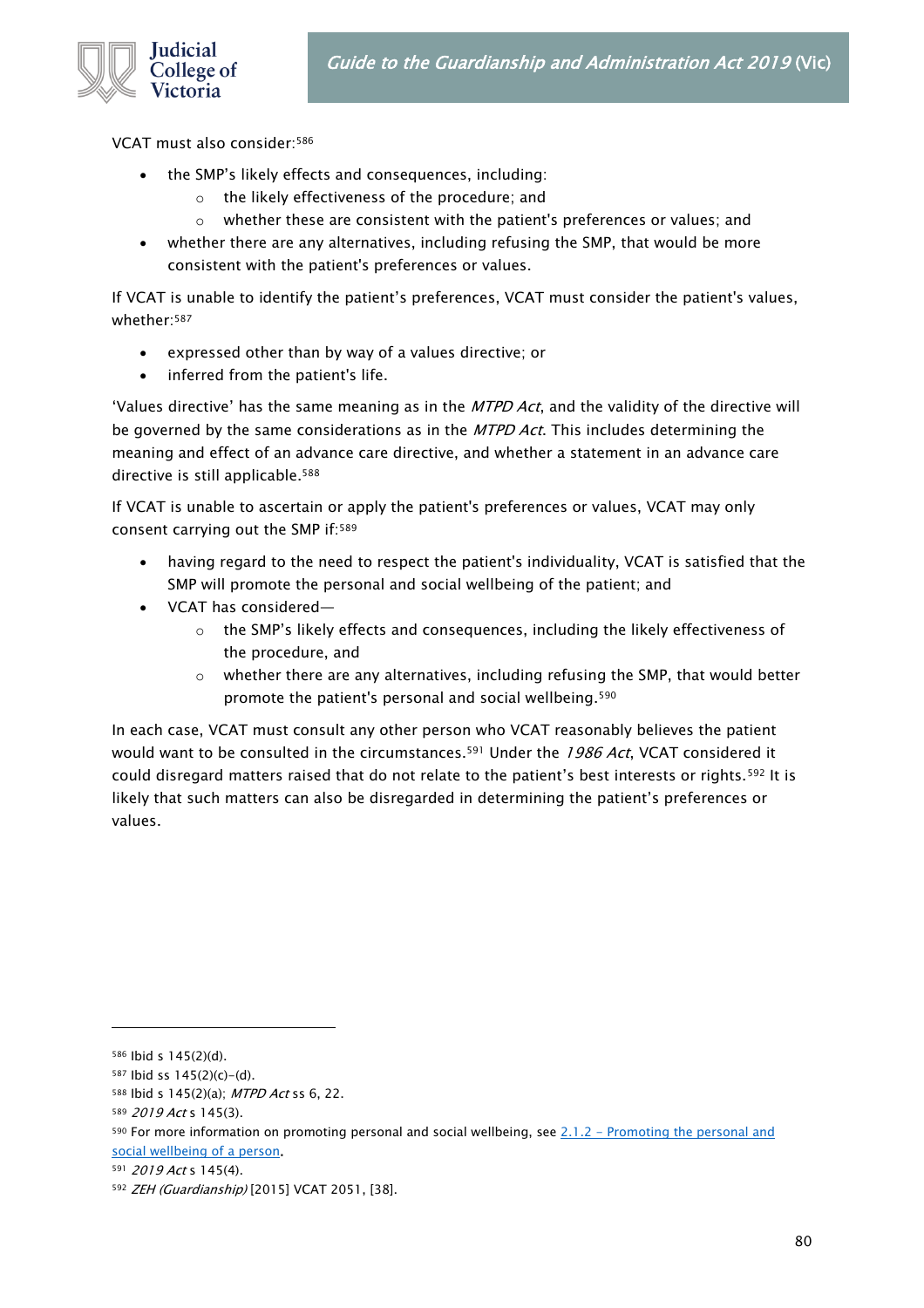

VCAT must also consider the relevant human rights of the *Charter of Human Rights and* Responsibilities Act 2006 (Vic), such as the right to recognition and equality before the law,<sup>593</sup> and the right to protection from treatment without full, free and informed consent.<sup>594</sup> Therefore, VCAT must consider if the special medical procedure can be justified in terms of the Charter, and whether any less restrictive alternatives are available.<sup>595</sup> For example, sterilisation will usually be considered a step of last resort and requires justification of the most compelling kind. Alternative and less invasive procedures must all have failed, and it must be certain that no other procedure or treatment will work before consent is granted.<sup>596</sup>

If consent is granted, it has effect as if the patient had SMP decision-making capacity and the special medical procedure was carried out with the patient's consent.<sup>597</sup>

## 7.3 Conferral of Authority on the patient's Medical DM

VCAT may confer authority on the patient's Medical DM to consent to continuing or further SMP after the initial consent is given.<sup>598</sup> VCAT may only do so at the request or with consent of the patient's Medical DM, <sup>599</sup> and may at any time: 600

- impose conditions as to the exercise of an authority;
- give directions as to the exercise of an authority; or
- revoke that authority.

If authority is conferred, a person may request the conferee's consent to the continuation of the SMP or any further SMP of a similar nature.<sup>601</sup> VCAT may also confer authority on a new Medical DM if the original one ceases to be the patient's Medical DM. 602

### 7.4 Offences

It is an offence for a registered medical practitioner to carry out, or supervise the carrying out of, any SMP on a patient (as defined in Part 6 of the  $2019$  Act) unless:  $603$ 

- VCAT has consented to the carrying out of that procedure;
- the patient's Medical DM with authority conferred upon him/her has consented to the carrying out of that procedure; or
- the medical treatment is administered in an emergency.<sup>604</sup>

<sup>596</sup> Ibid [67].

<sup>593</sup> Charter of Human Rights and Responsibilities Act 2006 (Vic) s 8(3).

<sup>594</sup> Ibid s 10(c).

<sup>595</sup> ZEH (Guardianship) [2015] VCAT 2051, [54], [61].

<sup>597</sup> 2019 Act s 142.

<sup>598</sup> Ibid s 146(1).

<sup>599</sup> Ibid s 146(2).

<sup>600</sup> Ibid s 146(4).

<sup>601</sup> Ibid s 146(5).

<sup>602</sup> Ibid s 146(3).

<sup>603</sup> Ibid s 147(1).

<sup>604</sup> Under the MTPD Act s 52; Mercy Hospitals Victoria v D1 (2018) 56 VR 394, 410 [66].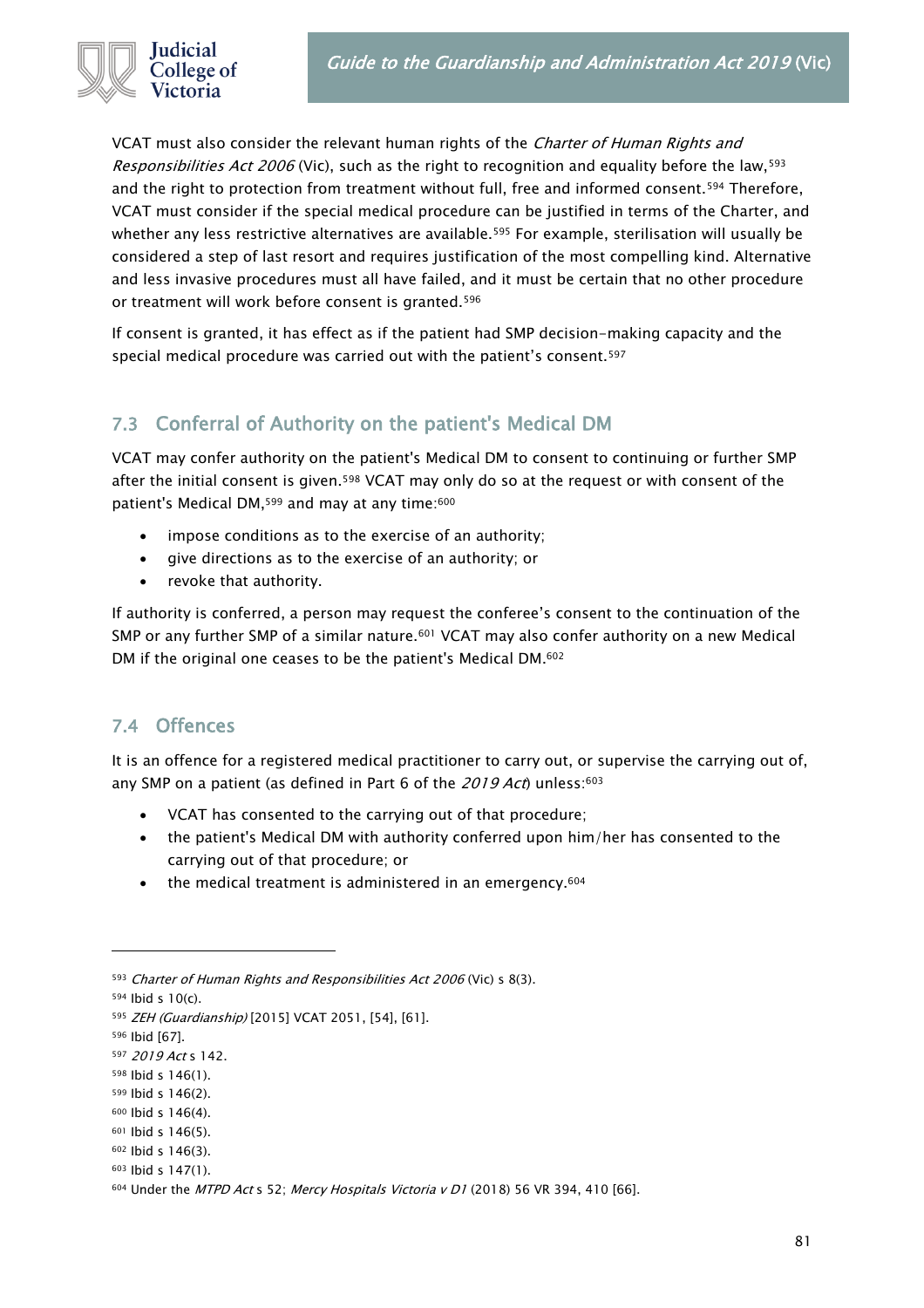

Despite these exceptions, a registered medical practitioner must not carry out an SMP if the patient has refused consent to the procedure under an instructional directive.<sup>605</sup> This offence is punishable by 2 years imprisonment or a fine of 240 penalty units or both.<sup>606</sup>

It is a defence for the registered medical practitioner to have acted:

- in good faith and without negligence; and
- in the belief on reasonable grounds that the SMP requirements have been complied with.<sup>607</sup>

It is also an offence to purport to give consent on behalf of a patient to continue a SMP or a further SMP unless:

- the person knows they are authorised under the conferral sections of the 2019 Act to give such consent; or
- the person believes on reasonable grounds that they are authorised to give such consent.<sup>608</sup>

This is punishable by a fine of 20 penalty units.<sup>609</sup>

<sup>605 2019</sup> Act s 148; Mercy Hospitals Victoria v D1 (2018) 56 VR 394, 410 [66].

<sup>606</sup> 2019 Act s 147(1).

 $607$  Ibid s 147(2). They will not be guilty of an offence, liable for unprofessional conduct or professional misconduct, liable in any civil proceeding; and not liable for a contravention of any code of conduct. However, it will not affect any duty of care owed by a registered medical practitioner to a patient: 2019 Act s 147(3).

<sup>608</sup> Note that under the 2019 Act s 202, an authority conferred under section 42F of the 1986 Act is taken to be an authority conferred under section 146 of the 2019 Act.

<sup>609</sup> 2019 Act s 149.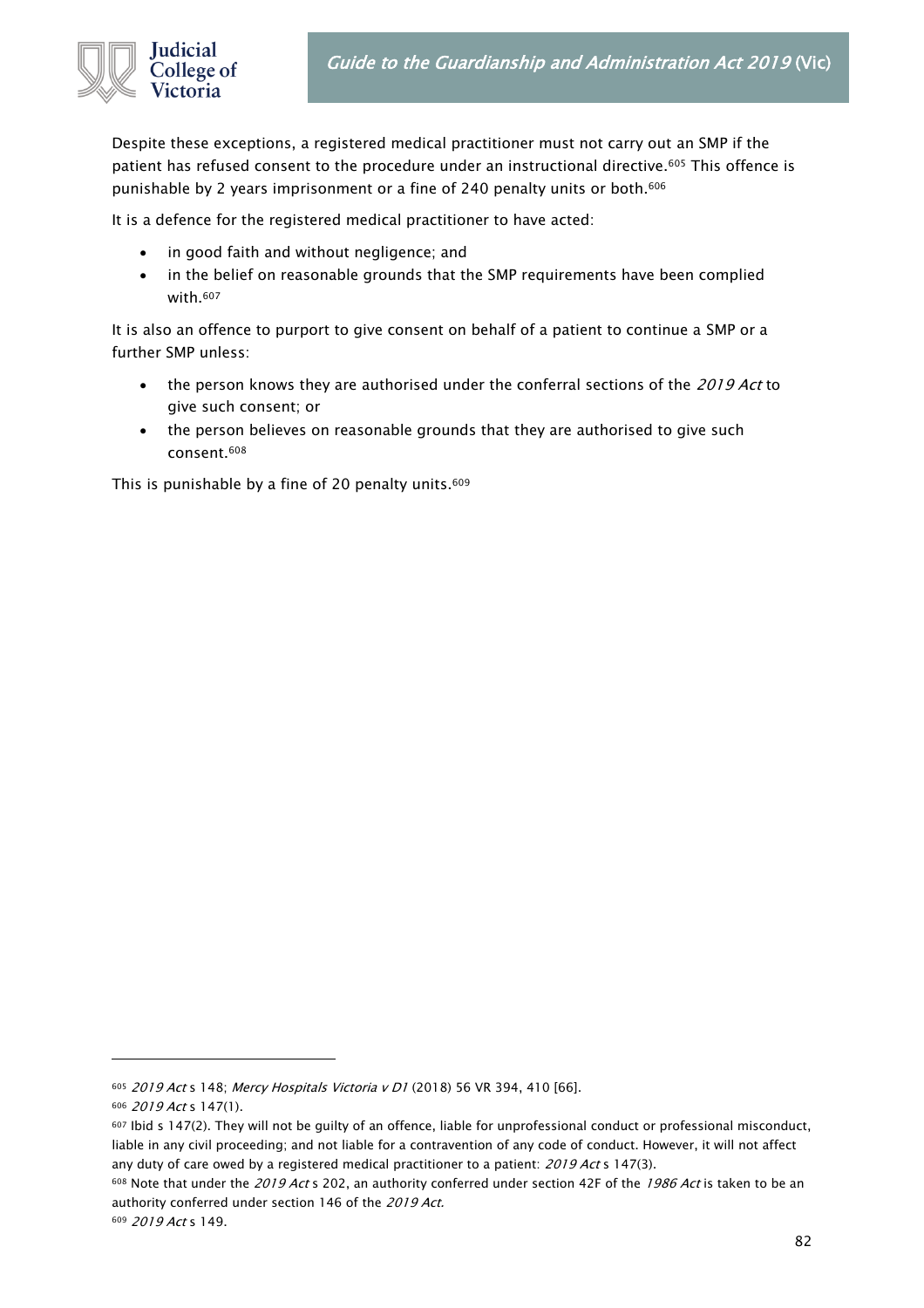

## 8 Miscellaneous

This chapter summarises miscellaneous provisions that apply to different decision-makers at different times. Care must be taken to ensure the applicability of each sub-chapter.

## 8.1 Multiple decision-makers and dispute resolution

Where VCAT appoints more than one guardian, administrator, or both over the same represented person, $610$  each decision-maker must consult the other decision-maker(s) in relation to any overlap in the exercise of their powers under the VCAT order.<sup>611</sup>

If there is a disagreement about said exercise of powers, the decision-makers must: $612$ 

- 1. first, seek to resolve the disagreement by informal means or by mediation; and
- 2. second, if the disagreement continues, seek advice from VCAT about how to resolve the disagreement.

VCAT may then give direction as to how to resolve the disagreement under its advice jurisdiction.<sup>613</sup>

Unless otherwise agreed by the decision-makers, or directed by VCAT:<sup>614</sup>

- a decision of a guardian prevails over a decision of an administrator, to the extent of any inconsistency; and
- an administrator must take any necessary steps to ensure that a guardian's decision may be implemented.

However, an administrator does not have to take the necessary steps to comply if they reasonably believe that doing so is likely to deplete seriously the represented person's estate. When that happens, they must seek advice from VCAT about how to resolve the disagreement.<sup>615</sup>

<sup>610</sup> 2019 Act s 177(1).

<sup>611</sup> Ibid s 177(2).

<sup>612</sup> Ibid s 177(3).

<sup>613</sup> For more detail on VCAT's advice jurisdiction, see 3.6.5 - [Other matters for Guardians: Advice and Notification](#page-31-0) for Guardians, [3.8.1 -](#page-41-0) [Advice](#page-64-0) for Administrators and 5.7.5 - Advice for AMP Administrators.

<sup>614</sup> 2019 Act s 177(4).

<sup>615</sup> Ibid s 177(5).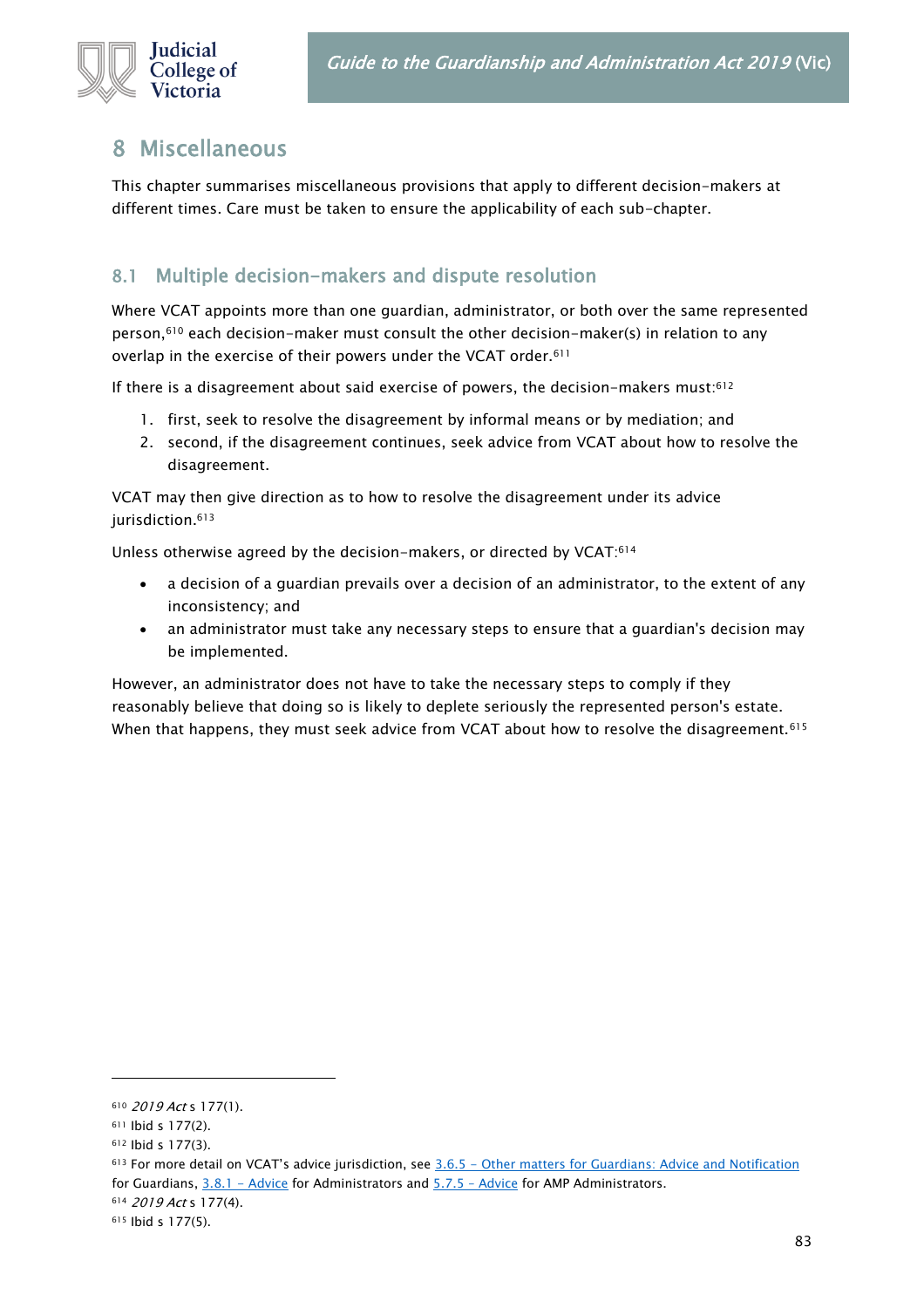

## 8.2 Compensation, liability and offences under the 2019 Act

### 8.2.1 Compensation

Under the 2019 Act, decision-makers can be held personally liable for contraventions where the represented person suffers a loss. However, no compensation will be payable by the State.<sup>616</sup>

The Supreme Court or VCAT may order a decision-maker to compensate the represented person for a loss caused by the decision-maker contravening the Act.<sup>617</sup> This power exists even where:<sup>618</sup>

- the decision-maker is convicted of an offence in relation to their contravention;
- the represented person has died (in which case compensation is payable to their estate); or
- the guardianship or administration order is no longer in force or has been revoked or set aside.

The following persons may apply for compensation:<sup>619</sup>

- the represented person or a person who has ceased to be a represented person;
- a former missing person;
- the personal representative of a current or former represented person, or a former missing person;
- an executor or administrator<sup>620</sup> of the represented person's or missing person's estate;
- the Public Advocate;
- the nearest relative of the represented person or missing person; and
- any other person the Supreme Court or VCAT determines to have a special interest in the affairs of the represented person or missing person.

Applications may be made to either VCAT or the Supreme Court, and VCAT may refer an application for compensation to the Supreme Court.<sup>621</sup>

Time limits apply to applications for compensation - an application must be made:<sup>622</sup>

- if the represented person has died, within 6 months after that death;
- if the guardian or administrator has died, within 6 months after that death; or
- if both the represented person and the guardian (or administrator) have died, within 6 months after the first death.

However, the Supreme Court or VCAT may extend the time limits.<sup>623</sup>

<sup>616</sup> Ibid s 186.

<sup>617</sup> Ibid s 181(1).

<sup>618</sup> Ibid s 181(2).

<sup>619</sup> Ibid s 183.

<sup>620</sup> Within the meaning of the Administration and Probate Act 1958 (Vic).

<sup>621 2019</sup> Act s 185.

<sup>622</sup> Ibid s 184(1).

<sup>623</sup> Ibid s 184(2).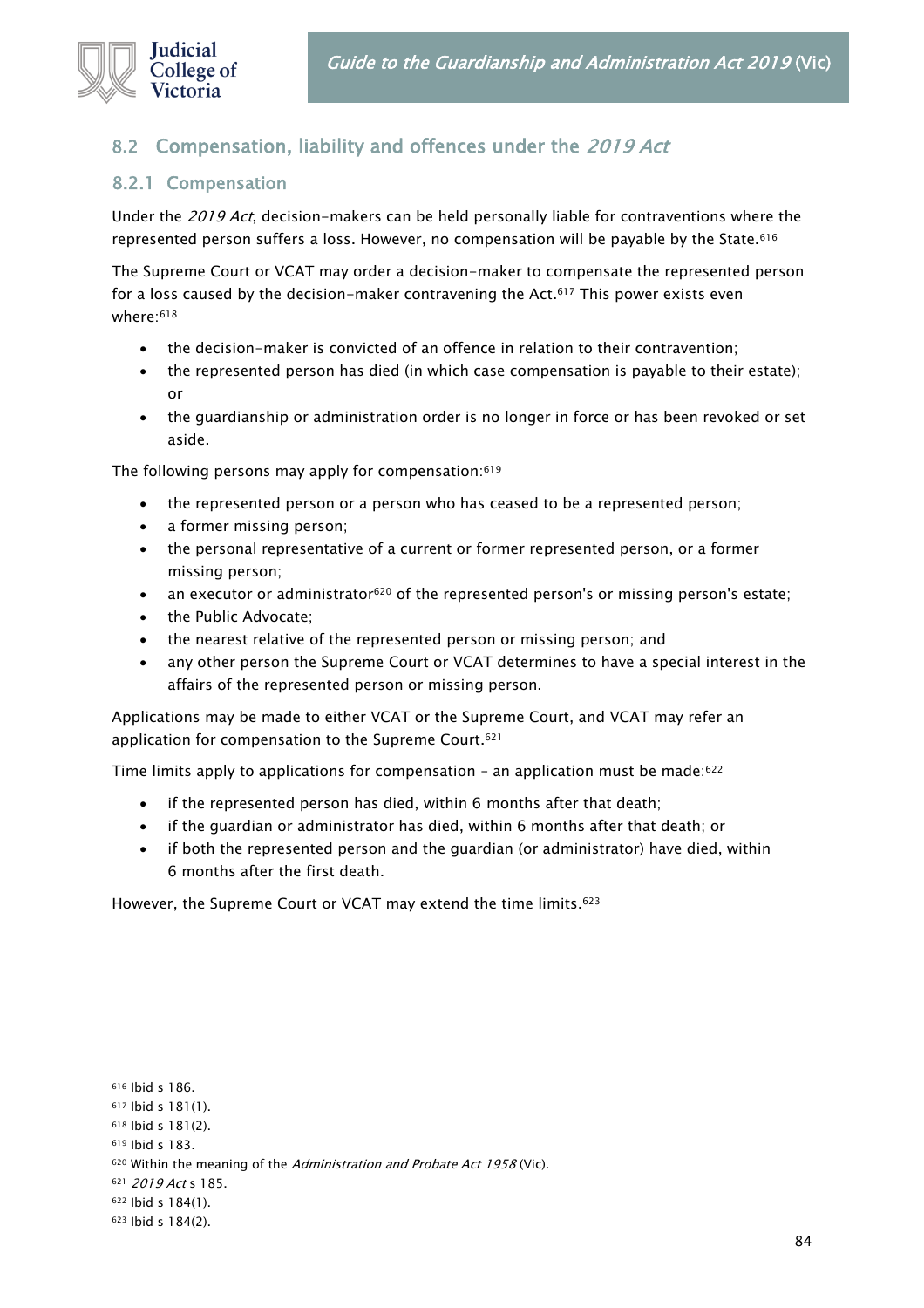

### 8.2.2 Relief from personal liability and Judicial Notice

If the Supreme Court or VCAT considers that a guardian or administrator:

- 1. is or may be personally liable for a contravention of a provision of the 2019 Act, and
- 2. acted honestly and reasonably and ought fairly to be excused for the contravention,

the Supreme Court or VCAT may relieve the guardian or administrator from all or part of that personal liability.

These compensation provisions are similar to the compensation provisions in the *POA Act*.<sup>624</sup>

### 8.2.3 Offences

The 2019 Act includes offences for decision-makers who use their orders dishonestly. They are modelled after similar provisions under sections 135–137 of the *POA Act*.<sup>625</sup>

When evidence emerges in a hearing that a guardian or administrator has misused their position in a manner that may constitute an offence, tribunal members will need to consider the following matters:

- $\bullet$  First, the privilege against self-incrimination does not apply in tribunal hearings;<sup>626</sup>
- Second, the tribunal does not have jurisdiction to punish for criminal offences;
- Third, conduct constituting an offence will usually be grounds for removal of a guardian or administrator on the basis that the person has demonstrated that they will not act in accordance with their statutory duties, or in a manner that will promote the represented person's personal and social wellbeing;
- Fourth, as a matter of procedural fairness, the guardian or administrator should be given notice of the possibility that the Tribunal will make an adverse finding regarding their conduct, and be given an opportunity to be heard; <sup>627</sup> and
- Fifth, in appropriate cases, tribunal members should consider whether to direct that the Office of the Public Advocate investigate whether a guardian or administrator has misused their position, so that the tribunal can exercise its powers in a way that best promotes the personal and social wellbeing of the represented person.

It is an offence for a decision-maker to use the guardianship, administration, AMP order or supportive order to obtain a financial advantage for themselves or another person. The penalty is Level 6 imprisonment (5 years maximum), or 600 penalty units, or both.

The relevant sections are:

- Guardians section 188(1)
- Administrators section 189(1)
- AMP administrators section 190(1)
- Supportive Guardians section 191(1)
- Supportive Administrators section 192(1)

<sup>624</sup> See POA Act s 77.

<sup>625</sup> Explanatory Memorandum, Guardianship and Administration Bill 2018 (Vic) 83-85.

<sup>626</sup> VCAT Act s 105.

<sup>627</sup> See VCAT Act s 97 and, in a related context, Annetts v McCann (1990) 170 CLR 596 and Ainsworth v Criminal Justice Commission (1992) 175 CLR 564.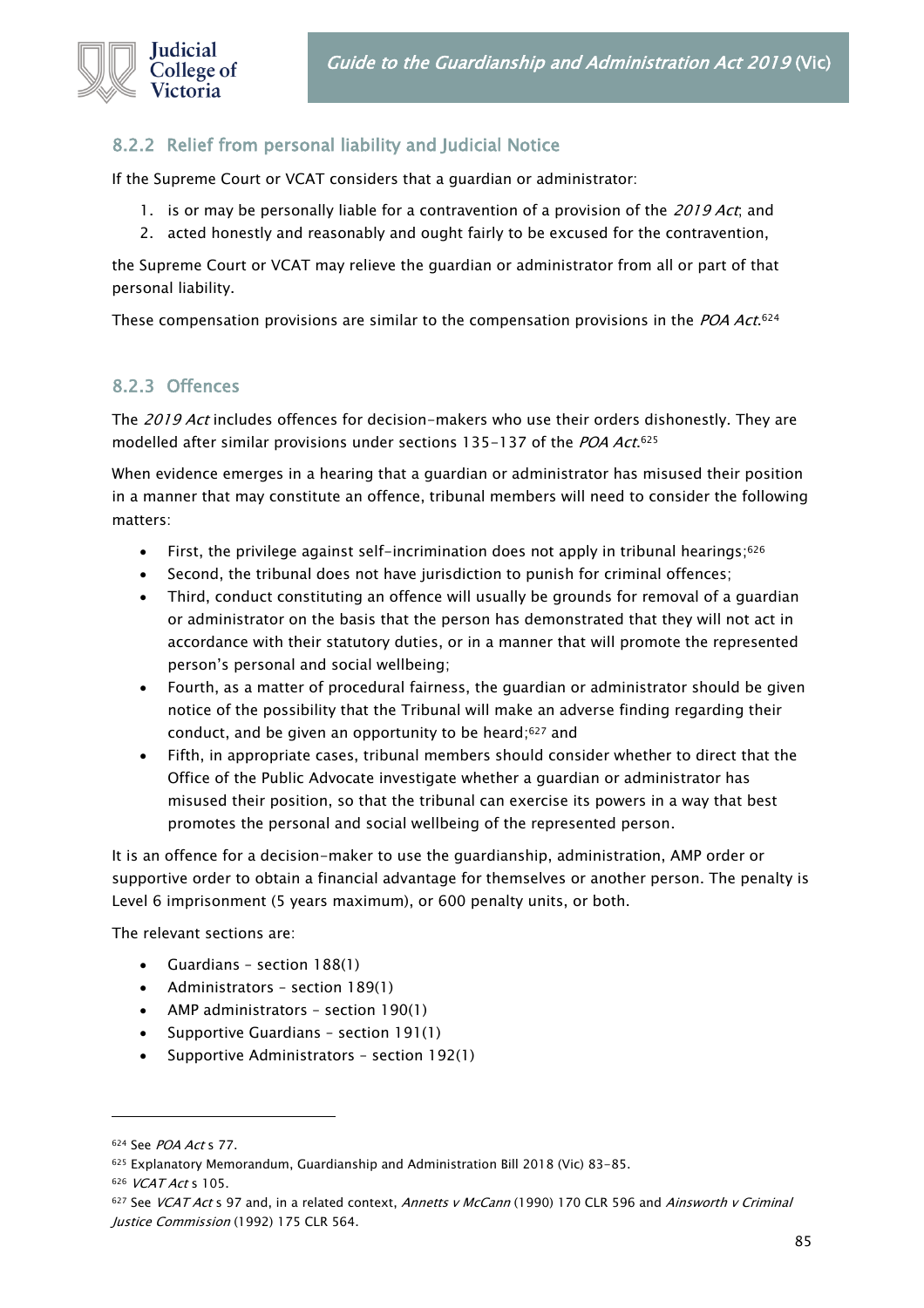

It is also an offence for a decision-maker to dishonestly use the guardianship, administration, AMP order or supportive order to cause loss to the supported person or another person. The penalty is Level 6 imprisonment (5 years maximum), or 600 penalty units, or both.

The relevant sections are:

- Guardians section 188(2)
- Administrators section 189(2)
- AMP administrators section 190(2)
- Supportive guardians section 191(2)
- Supportive administrators section 192(2)

If a body corporate<sup>628</sup> commits one of the following offences, an officer of the body corporate also commits an offence if the officer failed to exercise due diligence to prevent the commission of the offence:<sup>629</sup>

- delaying or obstructing a person acting under a special order or visitation order;<sup>630</sup>
- obtaining a financial advantage as an administrator or AMP administrator; and
- causing loss as an administrator or AMP administrator.

An officer of a body corporate is defined for this purpose as: 631

- a person who is an officer as defined by section 9 of the Corporations Act 2001 (Cth); or
- a person who is concerned in, or takes part in, the management of the body corporate.

An officer of a body corporate may commit an offence whether or not the body corporate has been prosecuted for, or found guilty of, that offence.<sup>632</sup>

In determining whether an officer of a body corporate failed to exercise due diligence, a court may have regard to:<sup>633</sup>

- what the officer knew, or ought reasonably to have known, about the commission of the offence by the body corporate;
- whether or not the officer was in a position to influence the body corporate in relation to the commission of the offence by the body corporate;
- what steps the officer took, or could reasonably have taken, to prevent the commission of the offence by the body corporate; and
- any other relevant matter.

An officer of a body corporate may rely on a defence that would be available to the body corporate if it were charged with the same offence. In doing so, the officer bears the same burden of proof that the body corporate would bear.<sup>634</sup>

<sup>628</sup> Here, 'body corporate' has the same meaning as corporation has in section 57A of the Corporations Act 2001 (Cth): 2019 Act s 193(6) (definition of 'body corporate').

<sup>629</sup> 2019 Act ss 193(1), (2).

<sup>630</sup> For more information about special orders and visitation orders, see 3.5.2 - [Special orders for unlawful](#page-26-0)  [detention or risk of harm](#page-26-0) and 3.5.4 - [Enforcement orders against persons refusing](#page-27-0) respectively.

<sup>631 2019</sup> Act s 193(6).

<sup>632</sup> Ibid s 193(5).

<sup>633</sup> Ibid s 193(3).

<sup>634</sup> Ibid s 193(4).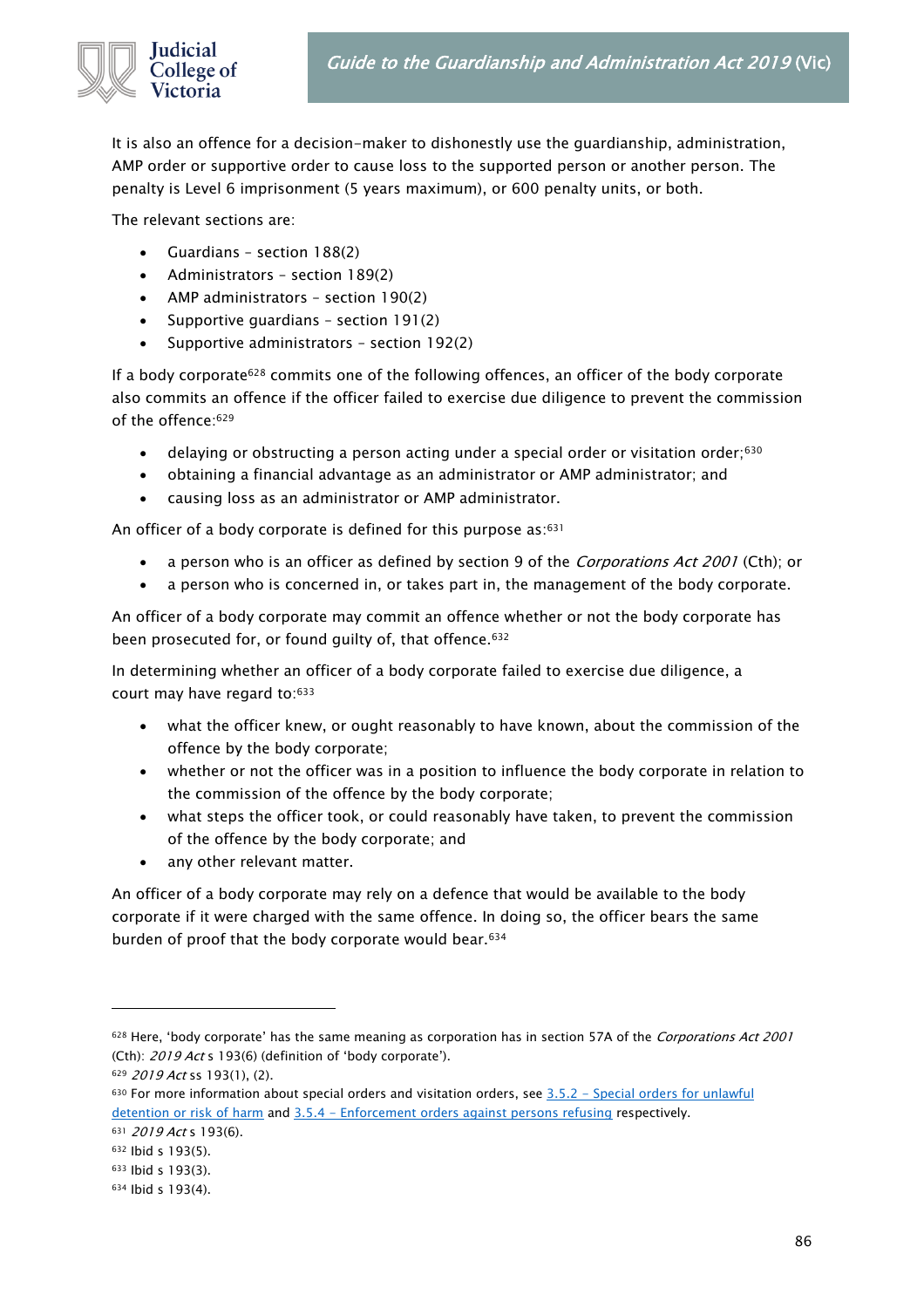

### 8.3 Interstate Orders

The provisions for interstate orders under the 2019 Act are largely similar to the provisions under the 1986 Act. For an interstate order to be registered in Victoria, the order must be:

- a guardianship or administration order, a supportive order, or an AMP order;<sup>635</sup>
- made in relation to a person who: 636
	- o either resides in the participating State or Territory and proposes entering Victoria,<sup>637</sup> or
	- o has property in Victoria; and
- made:
	- $\circ$  under a law declared by the Governor in Council<sup>638</sup> to be a corresponding law;<sup>639</sup> and
	- $\circ$  in a participating State or Territory, which is a State or Territory of the Commonwealth in which a corresponding law is in force.<sup>640</sup>

The following orders are not guardianship or administration orders and so cannot be registered:

- an order consenting to special medical procedures or revoking an appointment;
- an order directing the represented person to reside at a place determined by the guardian;<sup>641</sup> and
- an order for variation to empower a guardian to direct police and emergency services to enforce a guardianship order.<sup>642</sup>

Minor differences between states or territories (such as differences between age thresholds for represented persons) may be disregarded when registering the interstate order.<sup>643</sup> The residence and property requirement has also been interpreted to allow frequent travel in and out of Victoria.<sup>644</sup>

VCAT may register an interstate order on the application of the Victorian Public Advocate or the relevant decision-maker in the participating state or territory.<sup>645</sup> VCAT may also appoint the Victorian Public Advocate as the guardian if:<sup>646</sup>

• the guardian in a participating state/territory holds an equivalent position to the Victorian Public Advocate; and

<sup>639</sup> Ibid s 170. An Order declaring a corresponding law may include a declaration that an order under that law is substantially similar to a guardianship order, a supportive guardianship order, an administration order, a supportive administration order or an administration (missing person) order.

<sup>635</sup> Ibid s 168.

<sup>636</sup> Ibid s 168.

<sup>637</sup> Not applicable for administration (missing person) orders: Ibid s 168(b).

<sup>638</sup> The declaration must be made on the recommendation of the Minister and by Order published in the Government Gazette: Ibid s 170(1).

<sup>&</sup>lt;sup>640</sup> 2019 Act s 169 (definition of 'participating State or Territory').

<sup>641</sup> CR (Guardianship) [2009] VCAT 1188, [12].

<sup>642</sup> However, a workaround is for the original guardianship order to be registered in Victoria, and then for VCAT to make a new enforcement order: PT (Guardianship) [2009] VCAT 1187.

<sup>643</sup> RC (Guardianship) [2007] VCAT 2483, [7].

<sup>644</sup> CR (Guardianship) [2009] VCAT 1188, [2].

<sup>645</sup> 2019 Act s 172(1).

<sup>646</sup> Ibid s 172(2).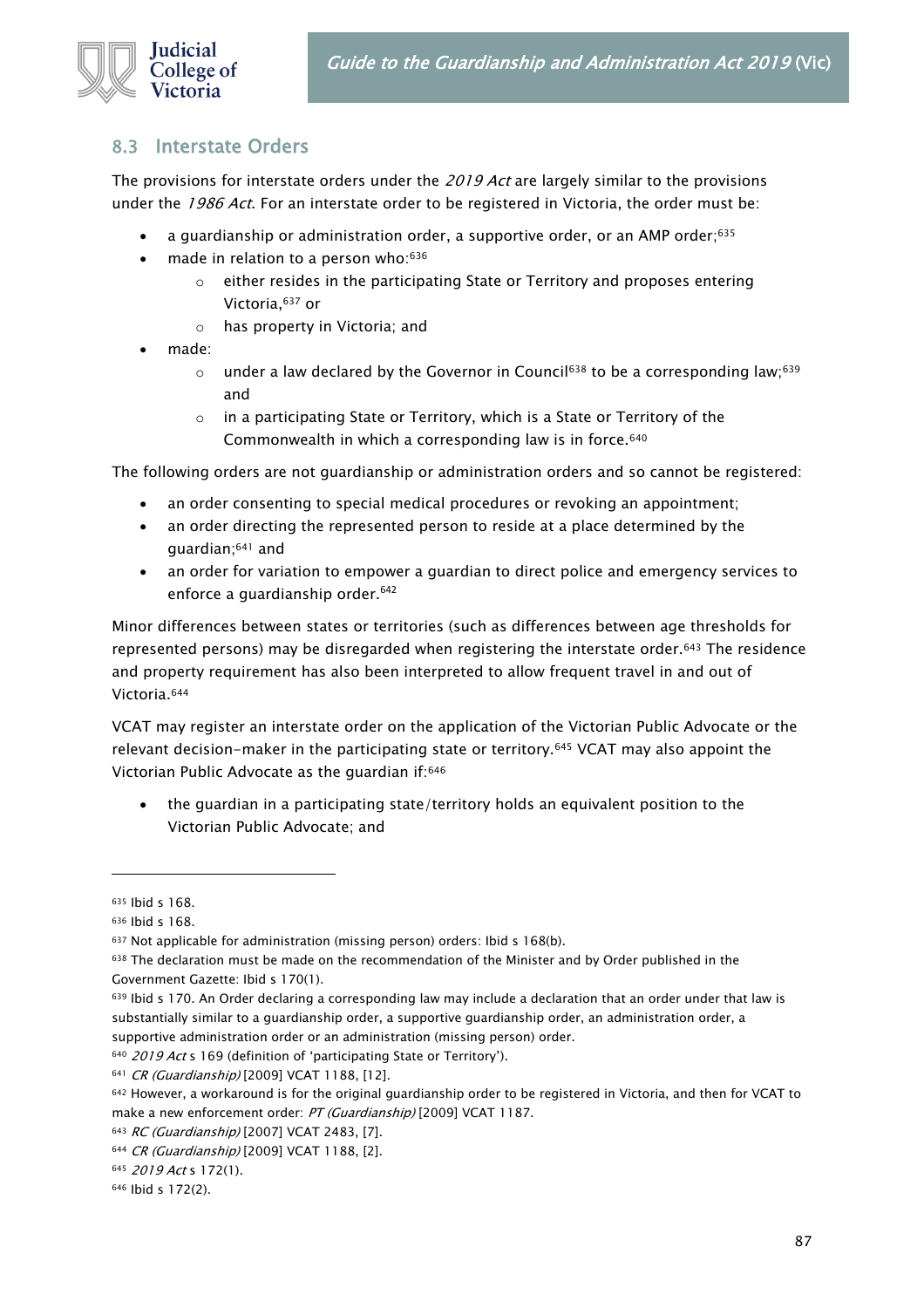

no other person fulfils the requirements of section 32 of the 2019 Act for appointment as guardian.<sup>647</sup>

In deciding whether to register an interstate order, VCAT must have regard to the general principles in the *2019 Act*.<sup>648</sup> This does not require VCAT to consider whether it would or could have made the order in question. In most cases, there will be little scope for VCAT to go behind the interstate order. Instead, if the interstate determining body has followed its processes, the Tribunal may readily determine that the order is the least restrictive possible and that decisions take into account the represented person's will and preferences.<sup>649</sup>

VCAT must notify the original determining body in the original state or territory <sup>650</sup> that the order has been registered,<sup>651</sup> or if an order is made under reassessment provisions.<sup>652</sup>

| <b>State</b>                 | Determining body                             |
|------------------------------|----------------------------------------------|
| Australian Capital Territory | <b>ACAT</b> (Link)                           |
| New South Wales              | NCAT (Guardianship Division) (Link)          |
| Northern Territory           | NTCAT (Link)                                 |
| Queensland                   | <b>QCAT (Link)</b>                           |
| South Australia              | SACAT (Link)                                 |
| Tasmania                     | Guardianship and Administration Board (Link) |
| Western Australia            | SAT (Link)                                   |

See table for list of determining bodies in Australia:

Once the interstate order is registered in Victoria, it has the same force and effect as a comparable order under the 2019 Act.<sup>653</sup> It may also be reassessed in accordance with reassessment provisions in the 2019 Act (except for AMP orders).<sup>654</sup>

Revocation, amendment or variation of a registered order in the original state/territory has no effect on the operation of the order as registered in Victoria.<sup>655</sup> Similarly, any order made under reassessment provisions in Victoria do not have effect in the original state/territory.<sup>656</sup>

Registration of a Victorian order in a participating state/territory does not cause the Victorian order to be revoked.<sup>657</sup>

 $647$  For more information on the appointment of quardians, see  $3.3$  - Appointing quardians or administrators.

<sup>648 2019</sup> Act s 8(1). For more information on the general principles, see  $2.1.1$  - [General principles.](#page-8-0)

<sup>649</sup> See RC (Guardianship) [2007] VCAT 2483, [8] and PT (Guardianship) [2009] VCAT 1187, [9].

<sup>&</sup>lt;sup>650</sup> 2019 Act s 169 (definition of 'determining body').

<sup>651</sup> Ibid s 172(3).

<sup>652</sup> Ibid s 173(3).

<sup>653</sup> Ibid s 172(4).

<sup>654</sup> Ibid ss 173(1)-(2). <sup>655</sup> Ibid s 173(5).

<sup>656</sup> Ibid s 173(4).

<sup>657</sup> Ibid s 172(5).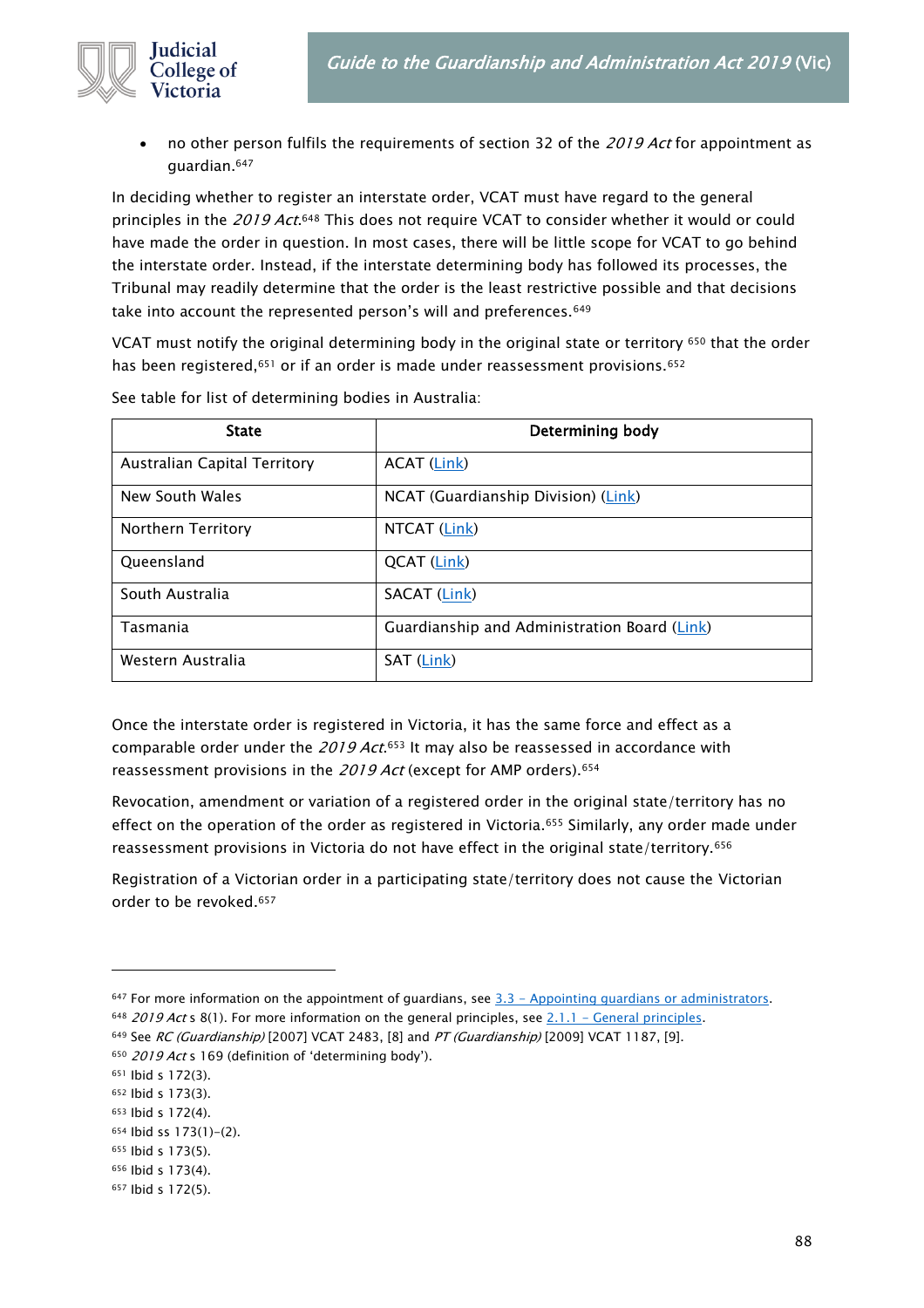

## <span id="page-88-0"></span>8.4 Transitional Matters

The 2019 Act repeals the 1986 Act on commencement day, 1 March 2020. All references in any statutory material to the 1986 Act will be replaced by or construed as a reference to, the 2019 Act.<sup>658</sup>

If any difficulty arises, VCAT may make orders of a transitional nature that it considers appropriate to resolve the difficulty. This may be made on the application of any party to the proceeding or on its own initiative.<sup>659</sup>

### 8.4.1 Guardianship and Administration orders under the 1986 Act - Orders in Force and applications

Despite the repeal of the 1986 Act, any guardianship,<sup>660</sup> administration,<sup>661</sup> and AMP order<sup>662</sup> that is:

- made under the 1986 Act, and
- in force immediately before commencement day,

remains in force unless revoked or set aside by an order of a court or VCAT. <sup>663</sup>

The applicable provisions of the 1986 Act and the powers and duties of the decision-maker under the 1986 Act will continue to apply, with the addition of the following 2019 Act provisions:<sup>664</sup>

- resolution of disagreements (s 177);
- enforcement orders (s 178);
- compensation provisions (ss 181-186), as if the contravention relevant to those provisions were a contravention of a provision under the 1986 Act occurring after 1 March 2020;
- relevant offences for decision-makers (ss 188-93);
- powers for administrators to undertake legal proceedings (ss  $51(3)-(5)$ );<sup>665</sup>
- powers for AMP administrators to undertake legal proceedings (ss 113(3)-(5));<sup>666</sup>
- other matters pertaining to administrators (Division 8 of Part 3);
- other matters pertaining to AMP administrators (Division 5 of Part 5).

<sup>658</sup> Ibid s 197.

<sup>659</sup> Ibid s 206.

<sup>660</sup> Made under sections 22 or 33 of the 1986 Act.

<sup>661</sup> Made under sections 46 or 60 of the 1986 Act.

<sup>662</sup> Made under sections 60AB or 60AG of the 1986 Act.

<sup>663 2019</sup> Act ss 198(1), 199(1), 200(1).

<sup>664</sup> Ibid ss 198(2), 199(2), 200(2).

<sup>665</sup> If the administration order made under the 1986 Act conferred on the administrator the power to bring and defend actions and other legal proceedings in the name of the represented person under section 58B of the 1986 Act.

<sup>&</sup>lt;sup>666</sup> If the administration order made under the 1986 Act conferred on the administrator the power to bring and defend actions and other legal proceedings in the name of the missing person under section 58B of the 1986 Act (as modified by section 60AI of the 1986 Act).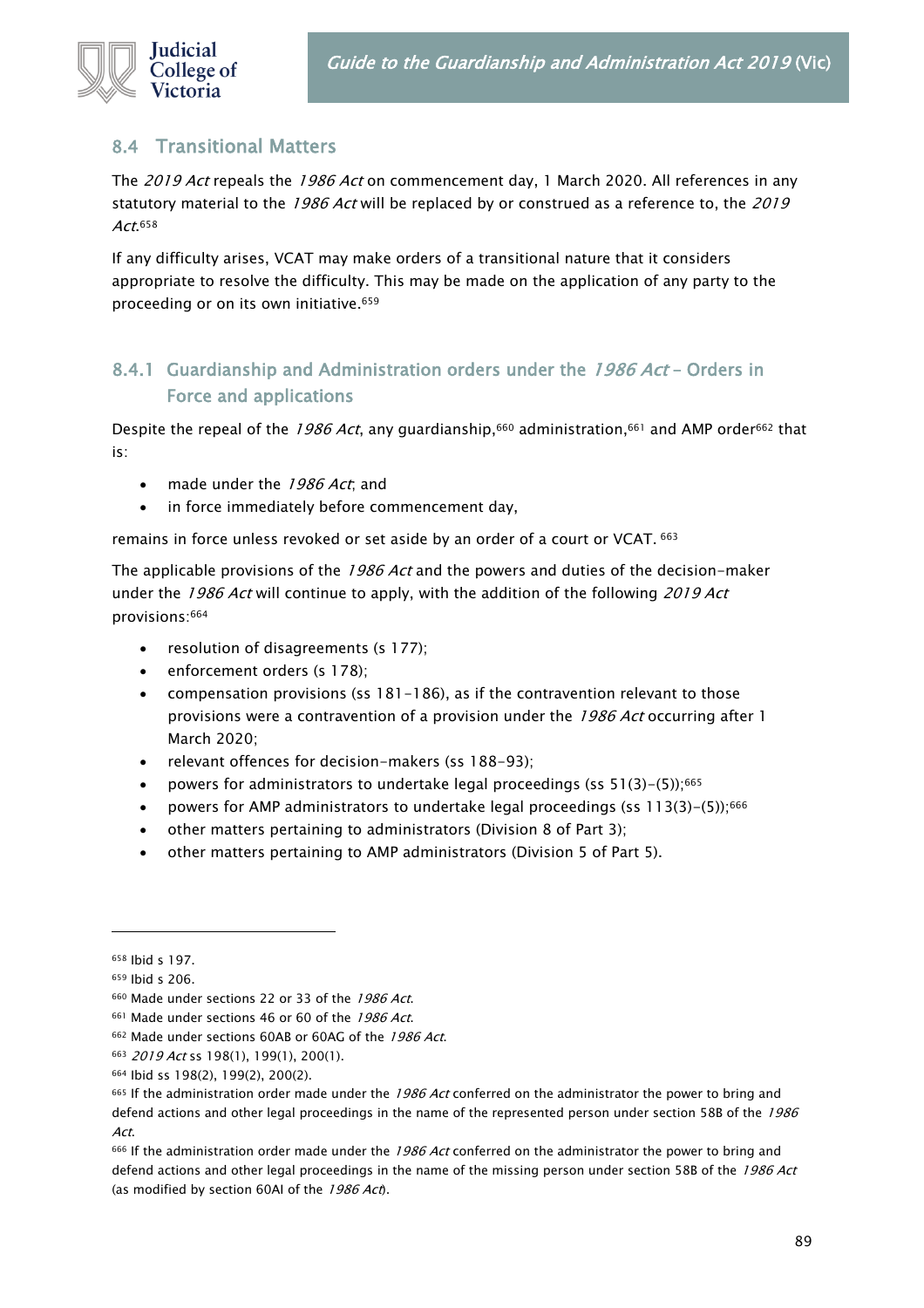

An application made under the 1986 Act and is not determined before 1 March 2020 is taken to be an application made under the 2019 Act and must be determined in accordance with the 2019 Act.<sup>667</sup>

On and after commencement day, any 1986 Act temporary guardianship or administration (including AMP) orders in force may be renewed once in accordance with the relevant  $1986$  Act provisions.<sup>668</sup>

VCAT must also hold a hearing as soon as practicable after the temporary order is made under the 1986 Act but within 42 days of making the order to determine if a guardianship, administration and AMP order should be made,<sup>669</sup> This replicates the pre-existing procedures in the 1986 Act in dealing with temporary orders.

### 8.4.2 Rehearings and Reassessments of 1986 Act Orders

VCAT may conduct a rehearing in relation to an order made under the 1986 Act where:

- on and after 1 March 2020, a person applies for a rehearing or leave to apply for a rehearing under the 1986 Act within 28 days after a 1986 Act order was made; or
- any application for a rehearing or leave is not determined before 1 March 2020.<sup>670</sup>

Any such rehearing must be determined in accordance with the 1986 Act, and VCAT is taken to have the same powers and functions as it had with respect to the matter at first instance under the *1986 Act*.<sup>671</sup>

Any order made by VCAT in determining the application for the rehearing is taken to be an order under the  $1986$  Act as in force immediately before commencement day. Therefore, the transitional provisions listed above will apply to these orders.<sup>672</sup>

For reassessments of 1986 Act orders, any reassessment that is not determined before 1 March 2020 must be conducted in accordance with the 2019 Act. This is irrespective of whether the reassessment application is made before or after commencement day, or the reassessment was launched on VCAT's own initiative before or after commencement day.<sup>673</sup>

Nevertheless, when conducting the reassessment, VCAT is not to consider whether the guardian or administrator appointed at first instance has performed their role in accordance with the 2019 statutory duties.<sup>674</sup> Once VCAT completes the reassessment, VCAT must revoke the 1986 Act order. VCAT may then make an order under the 2019 Act if they determine appropriate in the circumstances.<sup>675</sup>

<sup>667 2019</sup> Act s 201.

<sup>668</sup> Ibid ss 198(3), 199(3), 200(3).

<sup>669</sup> Ibid ss 198(3), 199(3), 200(3).

<sup>670</sup> Ibid ss 203(a)-(b).

<sup>671</sup> Ibid s 203(c).

<sup>672</sup> Ibid s 203(d).

 $673$  Ibid s  $204(1)$ .

 $674$  Ibid s 204(2)(a). For more information on rehearings and reassessments, see  $6$  - [Rehearings and Reassessments.](#page-71-0)

<sup>675</sup> Ibid s 204(2)(b).